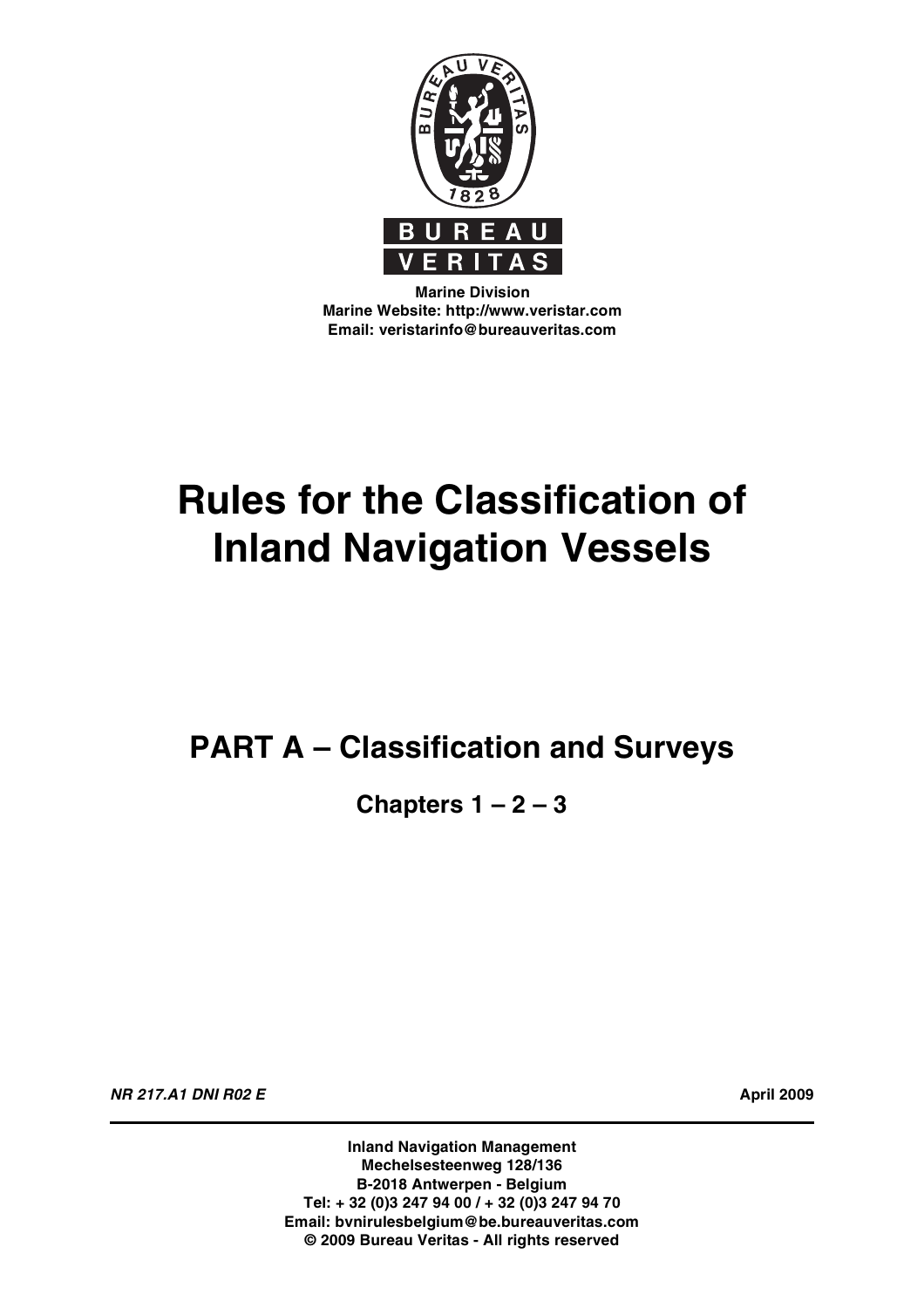

#### **ADTICLE 1**

**1.1.** - BUREAU VERITAS is a Society the purpose of whose Marine Division (the "Society") is the classification (" Classification ") of any ship or vessel or structure of any type or part of it or system therein collectively hereinafter referred to as a "Unit" whether linked to shore, river bed or sea bed or not, whether operated or located at sea or in inland waters or partly on land, including submarines, hovercrafts, drilling rigs, offshore installations of any type and of any purpose, their related and ancillary equipment, subsea or not, such as well head and pipelines, mooring legs and mooring points or otherwise as decided by the Society.

#### The Society:

• prepares and publishes Rules for classification, Guidance Notes and other documents ("Rules");

- issues Certificates, Attestations and Reports following its interventions ("Certificates");
- publishes Registers.

**1.2.** - The Society also participates in the application of National and International Regulations or Standards, in particular by delegation from different Governments. Those activities are hereafter collectively referred to as " Certification"

**1.3.** - The Society can also provide services related to Classification and Certification such as ship and company safety management certification; ship and port security certification, training activities; all activi-ties and duties incidental thereto such as documentation on any supporting means, software, instrumentation, measurements, tests and trials on board.

1.4. - The interventions mentioned in 1.1., 1.2. and 1.3. are referred to as " Services ". The party and/or its<br>representative requesting the services is hereinafter referred to as the " Client ". T**he Services are prepared and carried out on the assumption that the Clients are aware of the International Maritime and/or Offshore Industry (the "Industry") practices.**

**1.5.** - The Society is neither and may not be considered as an Underwriter, Broker in ship's sale or chartering, Expert in Unit's valuation, Consulting Engineer, Controller, Naval Architect, Manufacturer, Shipbuilder, Repair yard, Charterer or Shipowner who are not relieved of any of their expressed or implied obligations by the interventions of the Society.

#### **ARTICLE 2**

**2.1.** - Classification is the appraisement given by the Society for its Client, at a certain date, following surveys by its Surveyors along the lines specified in Articles 3 and 4 hereafter on the level of compliance of a Unit to its Rules or part of them. This appraisement is represented by a class entered on the Certificates and periodically transcribed in the Society's Register.

**2.2.** - Certification is carried out by the Society along the same lines as set out in Articles 3 and 4 hereafter and with reference to the applicable National and International Regulations or Standards.

**2.3.** - **It is incumbent upon the Client to maintain the condition of the Unit after surveys, to present the Unit for surveys and to inform the Society without delay of circumstances which may affect the given appraisement or cause to modify its scope.**

**2.4.** - The Client is to give to the Society all access and information necessary for the safe and efficient performance of the requested Services. The Client is the sole responsible for the conditions of presentation of the Unit for tests, trials and surveys and the conditions under which tests and trials are carried out.

#### **ARTICLE 3**

**3.1.** - **The Rules, procedures and instructions of the Society take into account at the date of their preparation the state of currently available and proven technical knowledge of the Industry. They are not a standard or a code of construction neither a guide for maintenance, a safety handbook or a guide of professional practices, all of which are assumed to be known in detail and carefully followed at all times by the Client.**

Committees consisting of personalities from the Industry contribute to the development of those documents.

**3.2. - The Society only is qualified to apply its Rules and to interpret them. Any reference to them has no effect unless it involves the Society's intervention.**

**3.3.** - The Services of the Society are carried out by professional Surveyors according to the applicable Rules and to the Code of Ethics of the Society. Surveyors have authority to decide locally on matters re-lated to classification and certification of the Units, unless the Rules provide otherwise.

#### **3.4.** - **The operations of the Society in providing its Services are exclusively conducted by way of random inspections and do not in any circumstances involve monitoring or exhaustive verification.**

#### **ARTICLE 4**

**4.1.** - The Society, acting by reference to its Rules:

- reviews the construction arrangements of the Units as shown on the documents presented by the Client;
- conducts surveys at the place of their construction;
- classes Units and enters their class in its Register;
- surveys periodically the Units in service to note that the requirements for the maintenance of class are met.

#### **The Client is to inform the Society without delay of circumstances which may cause the date or the extent of the surveys to be changed.**

#### **ARTICLE 5**

**5.1. - The Society acts as a provider of services. This cannot be construed as an obligation bearing on the Society to obtain a result or as a warranty.**

**5.2. - The certificates issued by the Society pursuant to 5.1. here above are a statement on the level of compliance of the Unit to its Rules or to the documents of reference for the Services provided for.**

**In particular, the Society does not engage in any work relating to the design, building, production or repair checks, neither in the operation of the Units or in their trade, neither in any advisory services, and cannot be held liable on those accounts. Its certificates cannot be construed as an implied or express warranty of safety, fitness for the purpose, seaworthiness of the Unit or of its value for sale, insurance or chartering.**

**5.3. - The Society does not declare the acceptance or commissioning of a Unit, nor of its construction in conformity with its design, that being the exclusive responsibility of its owner or builder, respectively.**

### **MARINE DIVISON GENERAL CONDITIONS**

**5.4.** - The Services of the Society cannot create any obligation bearing on the Society or constitute any warranty of proper operation, beyond any representation set forth in the Rules, of any Unit, equipment or machinery, computer software of any sort or other comparable concepts that has been subject to any survey by the Society.

#### **ARTICLE 6**

**6.1.** - The Society accepts no responsibility for the use of information related to its Services which was not provided for the purpose by the Society or with its assistance.

**6.2. - If the Services of the Society cause to the Client a damage which is proved to be the direct and reasonably foreseeable consequence of an error or omission of the Society, its liability towards the Client is limited to ten times the amount of fee paid for the Service having caused the damage, provided however that this limit shall be subject to a minimum of eight thousand (8,000) Euro, and to a maximum which is the greater of eight hundred thousand (800,000) Euro and one and a half times the above mentioned fee. IDIT**<br>and critical and the Society of the Society<br>sis limit the green defect to the Society of the Society<br>is limit the green feed feed feed that the Society<br>when the Society of the Society<br>is in writing to the Society<br>an

#### **The Society bears no liability for indirect or consequential loss such as e.g. loss of revenue, loss of profit, loss of production, loss relative to other contracts and indemnities for termination of other agreements.**

6.3. - All claims are to be presented to the Society in writing within three months of the date when the Serv-<br>ices were supplied or (if later) the date when the events which are relied on of were first known to the Client and any claim which is not so presented shall be deemed waived and absolutely barred. Time is to be interrupted thereafter with the same periodicity.

#### **ARTICLE 7**

**7.1.** - Requests for Services are to be in writing.

**7.2.** - **Either the Client or the Society can terminate as of right the requested Services after giving the other party thirty days' written notice, for convenience, and without prejudice to the provisions in Article 8 hereunder.**

**7.3.** - The class granted to the concerned Units and the previously issued certificates remain valid until the date of effect of the notice issued according to 7.2. here above subject to compliance with 2.3. here above and Article 8 hereunder.

**7.4.** - The contract for classification and/or certification of a Unit cannot be transferred neither assigned. **ARTICLE 8** 

**8.1.** - The Services of the Society, whether completed or not, involve, for the part carried out, the payment of fee upon receipt of the invoice and the reimbursement of the expenses incurred.

**8.2. Overdue amounts are increased as of right by interest in accordance with the applicable legislation.**

#### **8.3. - The class of a Unit may be suspended in the event of non-payment of fee after a first unfruitful notification to pay.**

#### **ARTICLE 9**

**9.1.** - The documents and data provided to or prepared by the Society for its Services, and the information available to the Society, are treated as confidential. However:

- clients have access to the data they have provided to the Society and, during the period of classification of the Unit for them, to the **classification file** consisting of survey reports and certificates which have been prepared at any time by the Society for the classification of the Unit;
- copy of the documents made available for the classification of the Unit and of available survey reports can be handed over to another Classification Society, where appropriate, in case of the Unit's transfer of class;
- the data relative to the evolution of the Register, to the class suspension and to the survey status of the<br>I lnits as well as general technical information related to bull and equipment damages, are nassed on Units, as well as general technical information related to hull and equipment damages, are passed on to IACS (International Association of Classification Societies) according to the association working rules;
- the certificates, documents and information relative to the Units classed with the Society may be reviewed during certificating bodies audits and are disclosed upon order of the concerned governmental or inter-governmental authorities or of a Court having jurisdiction.

The documents and data are subject to a file management plan.

#### **ARTICLE 10**

**10.1.** - Any delay or shortcoming in the performance of its Services by the Society arising from an event<br>not reasonably foreseeable by or beyond the control of the Society shall be deemed not to be a breach of contract.

#### **ARTICLE 11**

**11.1.** - In case of diverging opinions during surveys between the Client and the Society's surveyor, the Society may designate another of its surveyors at the request of the Client.

**11.2.** - Disagreements of a technical nature between the Client and the Society can be submitted by the Society to the advice of its Marine Advisory Committee.

### **ARTICLE 12**

**12.1.** - Disputes over the Services carried out by delegation of Governments are assessed within the framework of the applicable agreements with the States, international Conventions and national rules.

**12.2.** - Disputes arising out of the payment of the Society's invoices by the Client are submitted to the Court of Nanterre, France.

**12.3.** - **Other disputes over the present General Conditions or over the Services of the Society are exclusively submitted to arbitration, by three arbitrators, in London according to the Arbitration Act 1996 or any statutory modification or re-enactment thereof. The contract between the Society and the Client shall be governed by English law.**

#### **ARTICLE 13**

**13.1.** - **These General Conditions constitute the sole contractual obligations binding together the Society and the Client, to the exclusion of all other representation, statements, terms, conditions whether express or implied. They may be varied in writing by mutual agreement.**

**13.2.** - The invalidity of one or more stipulations of the present General Conditions does not affect the validity of the remaining provisions.

**13.3.** - The definitions herein take precedence over any definitions serving the same purpose which may appear in other documents issued by the Society.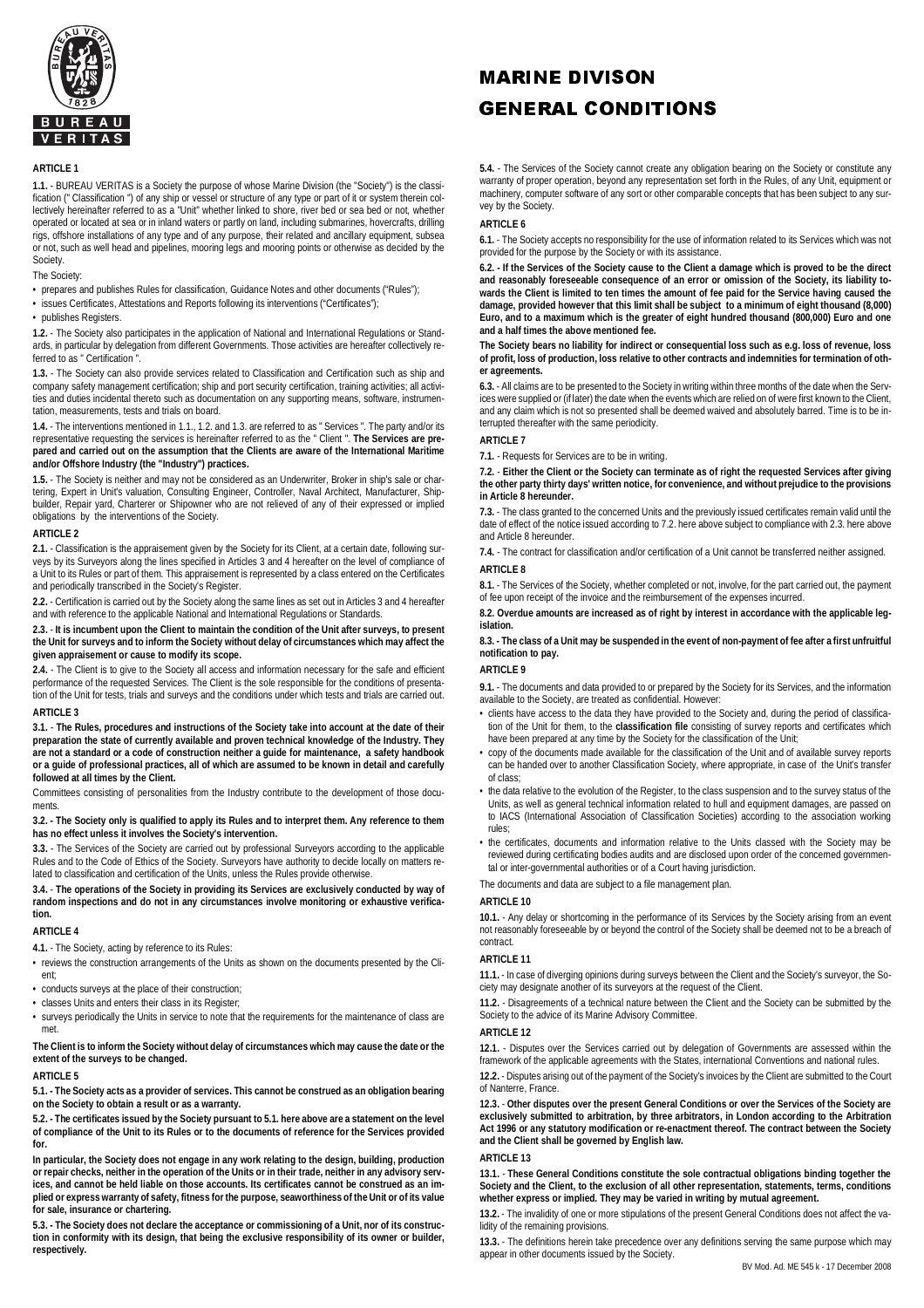

# RULES FOR INLAND NAVIGATION VESSELS

# Part A **Classification and Surveys**

Chapters **123**

- **Chapter 1 CLASSIFICATION**
- **Chapter 2 CLASS DESIGNATION**
- **Chapter 3 SURVEYS**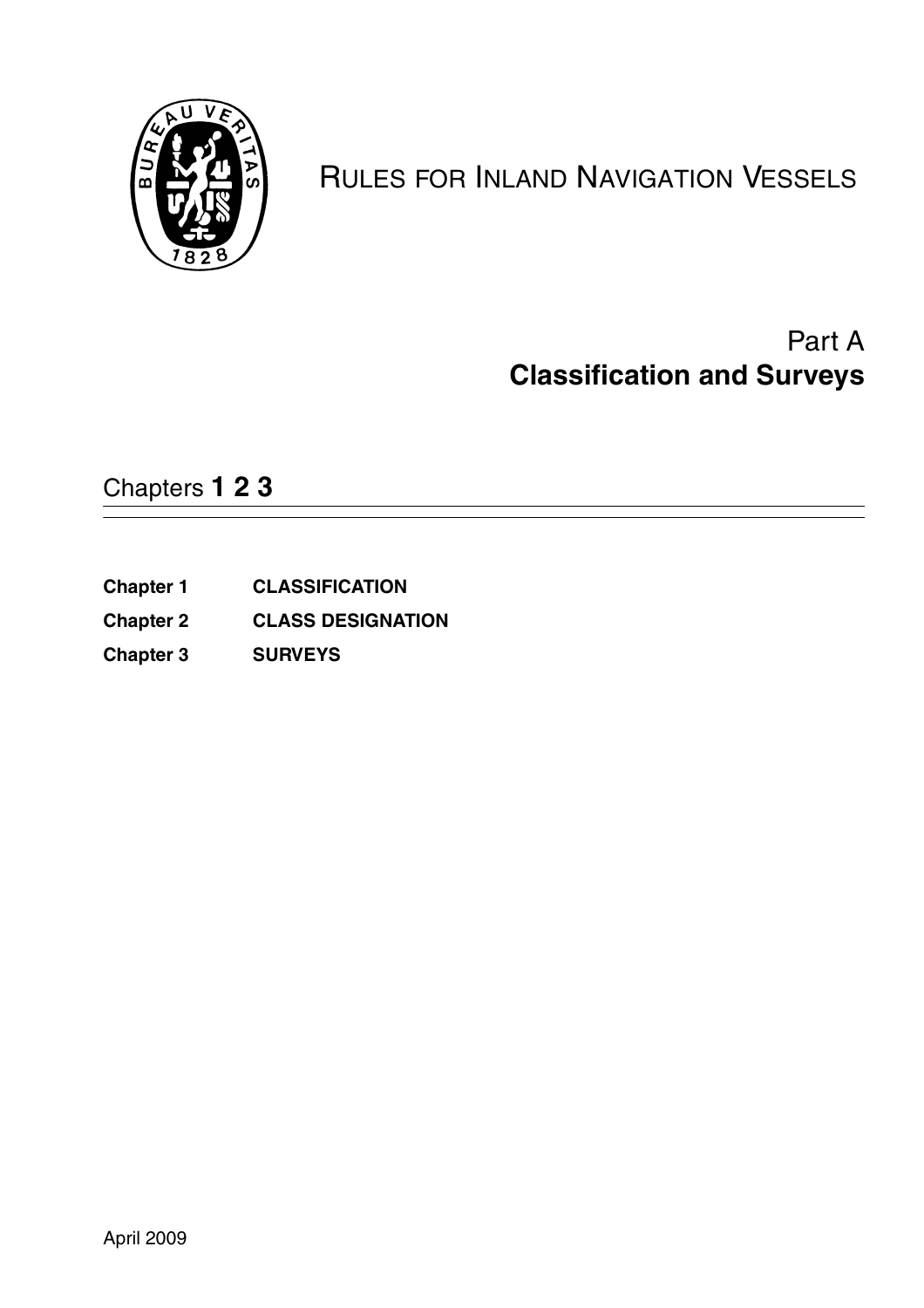**These Rules enter into force on July 1st, 2009.**

**The English version of these Rules takes precedence over editions in other languages.**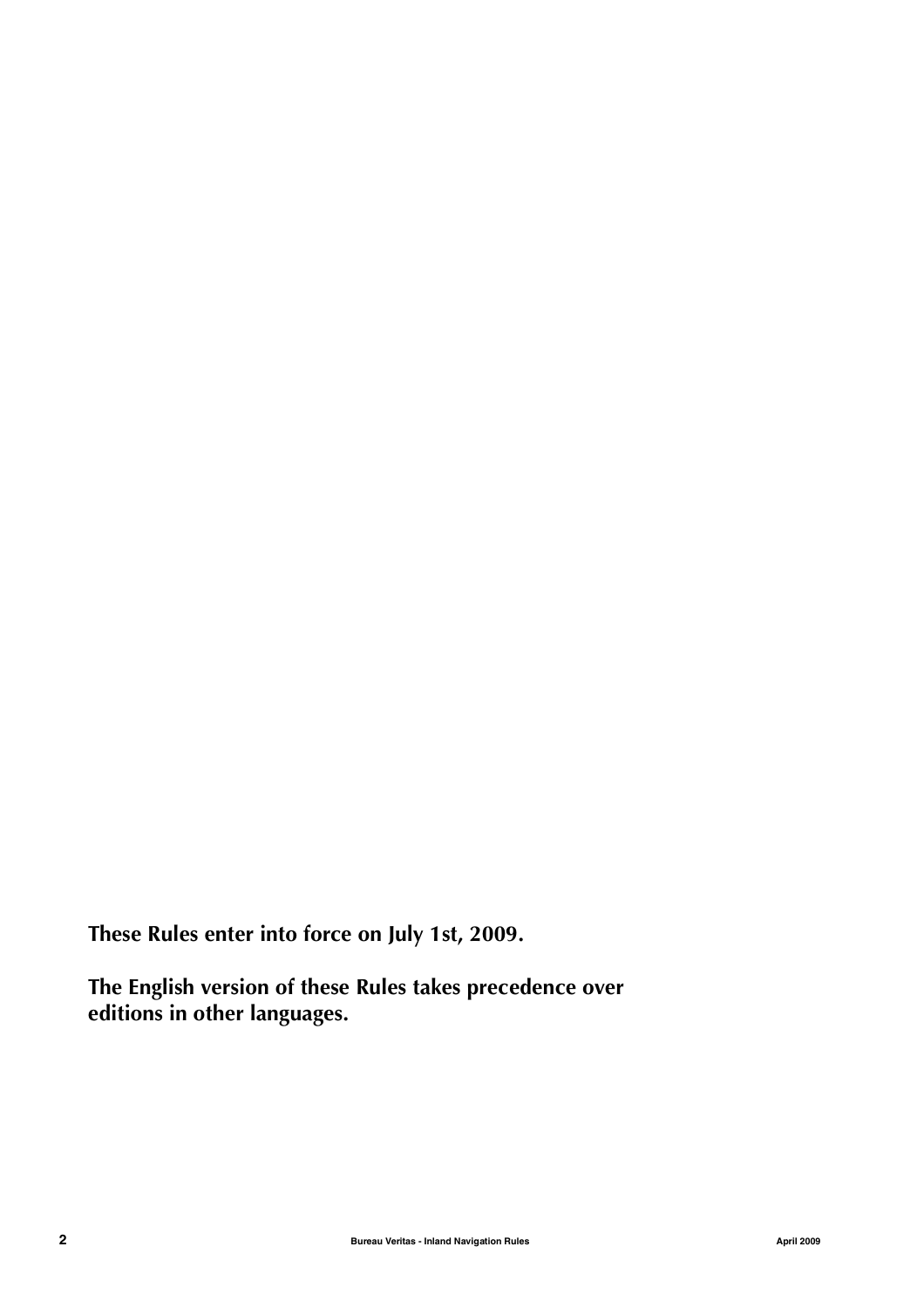# **CHAPTER 1 CLASSIFICATION**

|                | actional intropics of orassingation    |                                                                                                                                                                                 |     |
|----------------|----------------------------------------|---------------------------------------------------------------------------------------------------------------------------------------------------------------------------------|-----|
| 1              |                                        | Principles of classification                                                                                                                                                    | 13. |
|                | 1.1<br>1.2<br>1.3<br>1.4               | Purpose of the Rules<br>General definitions<br>Meaning of classification, scope and limits<br>Request for services                                                              |     |
| $\overline{2}$ | <b>Rules</b>                           |                                                                                                                                                                                 | 15  |
|                | 2.1<br>2.2<br>2.3<br>2.4<br>2.5<br>2.6 | General<br>Application<br>Equivalence<br>Novel features<br>Other construction Rules and Regulations<br>Industry Codes, Standards, etc.                                          |     |
| 3              |                                        | Duties of the Interested Parties                                                                                                                                                | 15  |
|                | 3.1<br>3.2<br>3.3<br>3.4<br>3.5        | International and national Regulations<br>Surveyor's intervention<br>Operation and maintenance of vessels<br>Use of measuring equipment and of service suppliers<br>Spare parts |     |
| 4              |                                        | Application of statutory requirements by the Society                                                                                                                            | 17  |
|                | 4.1                                    | International and national Regulations                                                                                                                                          |     |

## **Section 1 General Principles of Classification**

## **Section 2 Assignment of Class**

|   | General                  |                                                                                                                                                                                                              | 18  |
|---|--------------------------|--------------------------------------------------------------------------------------------------------------------------------------------------------------------------------------------------------------|-----|
|   | 1.1                      |                                                                                                                                                                                                              |     |
| 2 |                          | New building procedure                                                                                                                                                                                       | 18  |
|   | 2.1<br>2.2<br>2.3<br>2.4 | Vessel surveyed by the Society during construction<br>Use of materials, machinery, appliances and items<br>Defects or deficiencies and their repairs<br>Equivalence of Rule testing under certain conditions |     |
| 3 |                          | Vessels under construction                                                                                                                                                                                   | 19  |
|   | 3.1<br>3.2               | Vessels built under supervision of a recognized classification Society<br>Other vessels                                                                                                                      |     |
| 4 |                          | Vessels classed after construction                                                                                                                                                                           | 19. |
|   | 4.1<br>4.2<br>4.3        | General<br>Vessels classed with a recognised classification Society<br>Vessels not classed with a recognised classification Society                                                                          |     |
| 5 |                          | Date of classification - Definitions                                                                                                                                                                         | 19  |
|   | 5.1<br>5.2<br>5.3        | Date of build<br>Date of classification for new buildings<br>Date of classification for existing vessels                                                                                                     |     |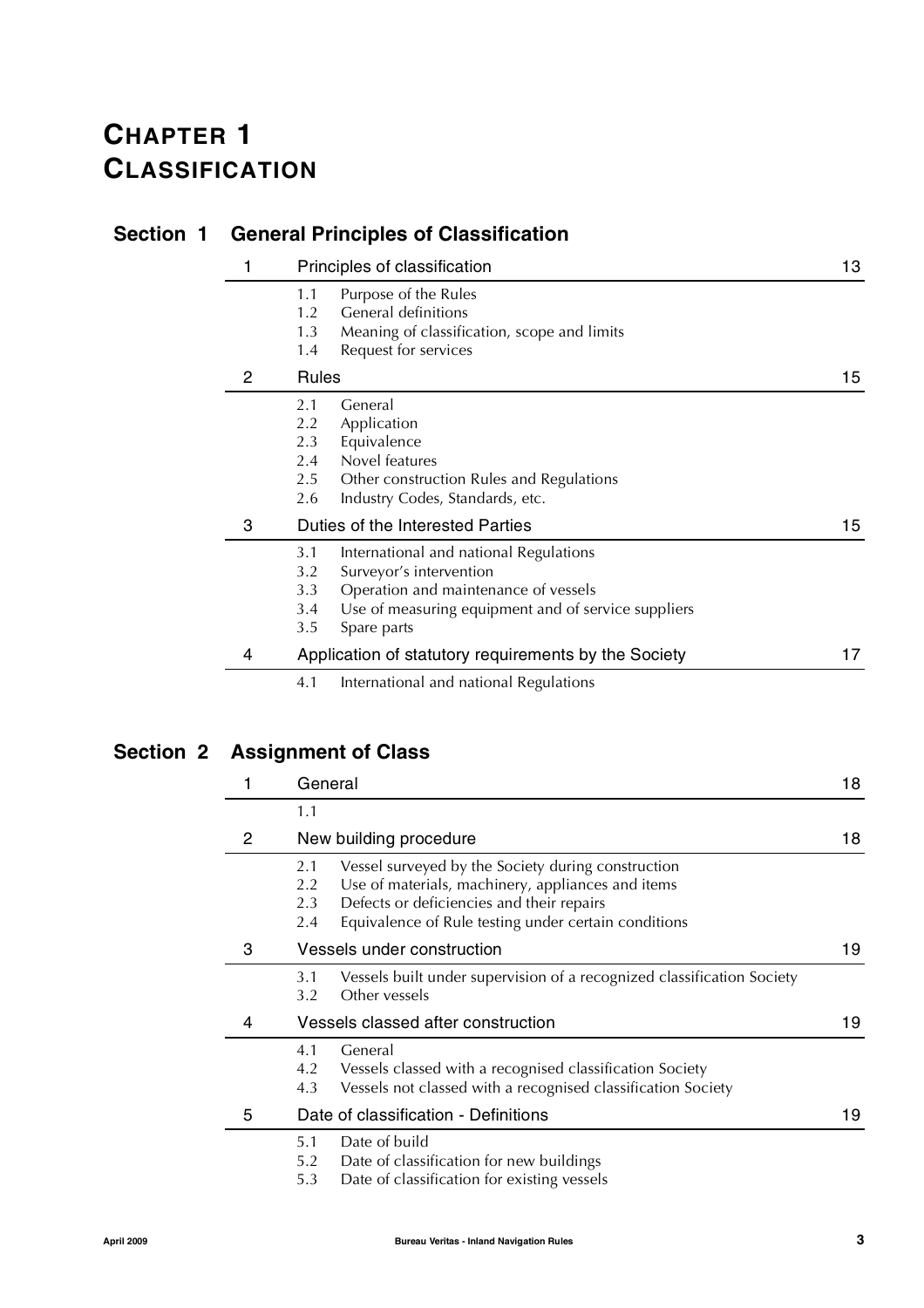| 6                     | Period and validity of class                                         |    |
|-----------------------|----------------------------------------------------------------------|----|
|                       | Period of class<br>6.1                                               |    |
|                       | Prerequisites for validity of class<br>6.2                           |    |
|                       | Validity of class<br>6.3                                             |    |
|                       | Repairs, conversions<br>6.4                                          |    |
|                       | Change of ownership<br>6.5                                           |    |
|                       | <b>Suspension and Withdrawal of Class</b><br>Discontinuance of class | 22 |
|                       | General<br>1.1                                                       |    |
| $\mathbf{2}^{\prime}$ | Suspension of class                                                  | 22 |
|                       | General<br>2.1                                                       |    |
| 3                     | Withdrawal of class                                                  | 23 |
|                       |                                                                      |    |

|   | General<br>3.1                                        |    |
|---|-------------------------------------------------------|----|
| 4 | Withdrawal / suspension of additional class notations | 23 |
|   | General<br>4.1                                        |    |
| 5 | Reassignment / readmission to class                   | 23 |
|   |                                                       |    |

5.1 General

### **Section 4 Classification Procedures**

**Section 3** 

|   | Classification of new building                            | 24 |
|---|-----------------------------------------------------------|----|
|   | Order for classification<br>1.1                           |    |
|   | Examination of design and construction particulars<br>1.2 |    |
|   | Documentation<br>1.3                                      |    |
|   | Supervision of construction and trials<br>1.4             |    |
|   | $1.5^{\circ}$<br><b>Tests</b>                             |    |
|   | Trials on board<br>1.6                                    |    |
| 2 | Classification after construction of existing vessels     | 26 |
|   | Admission to class<br>2.1                                 |    |
|   | Examination of design and surveys<br>2.2                  |    |
|   | Reports, certificates, documentation<br>2.3               |    |
| 3 | Documentation to be carried on board                      | 26 |
|   | 3.1<br>General                                            |    |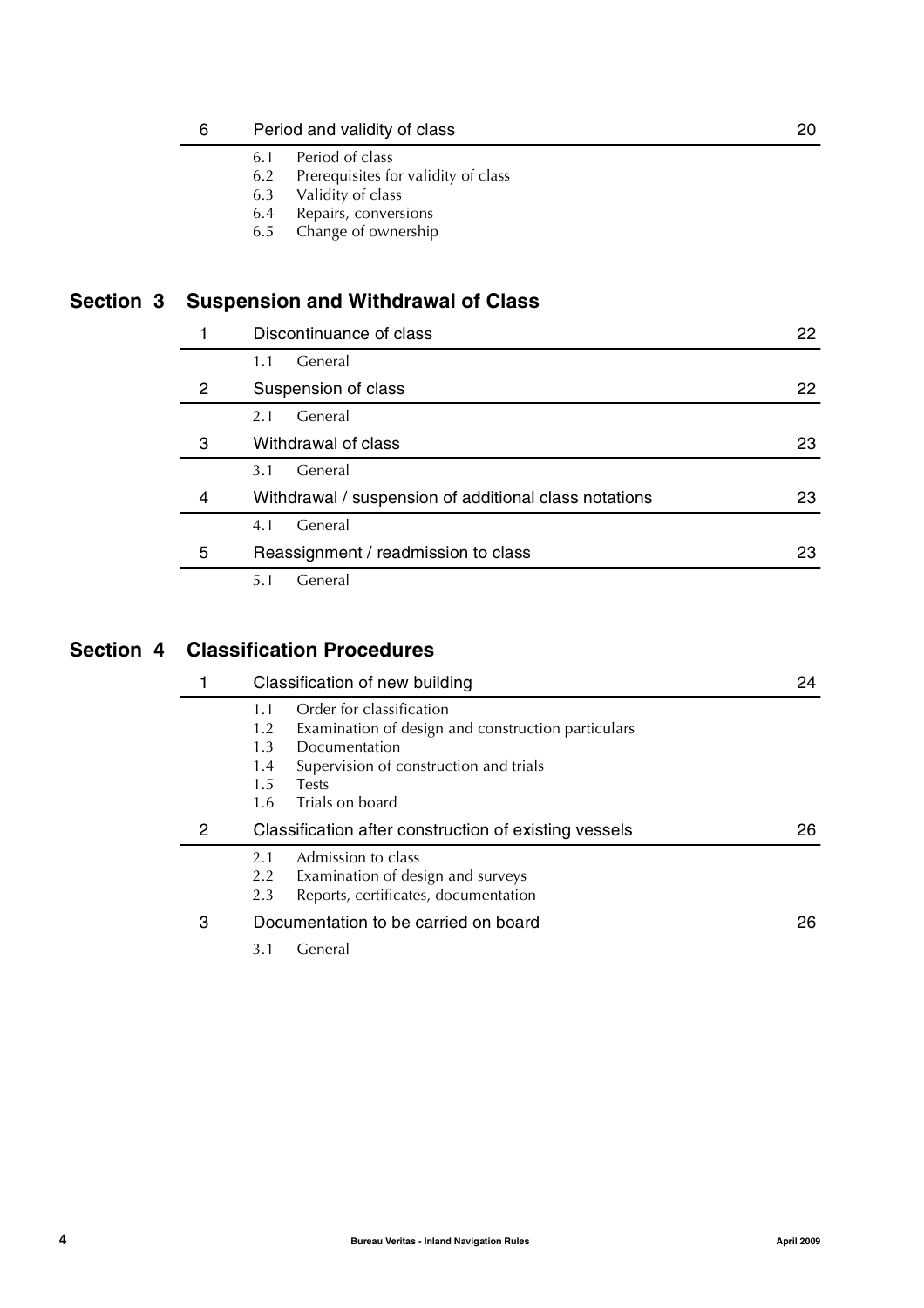# **CHAPTER 2 CLASS DESIGNATION**

### **Section 1 General**

|   | <b>Definitions</b> | 29 |
|---|--------------------|----|
|   | 1.1 General        |    |
| 2 | Class designation  | 29 |
|   | General<br>2.1     |    |

### **Section 2 Characters of Classification**

|   | Characters of construction for hull and machinery installations                                                                                            | 30 |
|---|------------------------------------------------------------------------------------------------------------------------------------------------------------|----|
|   | 1.1<br>Character <b>H</b><br>1.2<br>Character H<br>Character $\bullet$<br>1.3<br>Character MC<br>1.4<br>Change of class<br>1.5<br>Special equipment<br>1.6 |    |
| 2 | Characters of class and compliance with Rules                                                                                                              | 30 |
|   | General<br>2.1                                                                                                                                             |    |
| 3 | Character of class period                                                                                                                                  | 31 |
|   | General<br>3.1                                                                                                                                             |    |
| 4 | Range of navigation character                                                                                                                              | 31 |
|   | General<br>4.1                                                                                                                                             |    |
| 5 | Equipment character                                                                                                                                        | 31 |
|   | General<br>5.1                                                                                                                                             |    |

### **Section 3 Classification Notations**

|   | General                                                                          | 32 |
|---|----------------------------------------------------------------------------------|----|
|   | 1.1                                                                              |    |
| 2 | <b>Notations</b>                                                                 | 32 |
|   | General<br>2.1                                                                   |    |
| 3 | Notations for cargo vessels                                                      | 34 |
|   | Type and service notations<br>3.1<br>Additional class notations<br>$3.2^{\circ}$ |    |
| 4 | Notations for vessels carrying liquid or gazeous cargo in bulk                   | 35 |
|   | Type and service notation<br>4.1<br>Additional class notations<br>4.2            |    |
| 5 | Notations for vessels carrying passengers                                        | 35 |
|   | Type and service notation<br>5.1<br>Additional class notation<br>5.2             |    |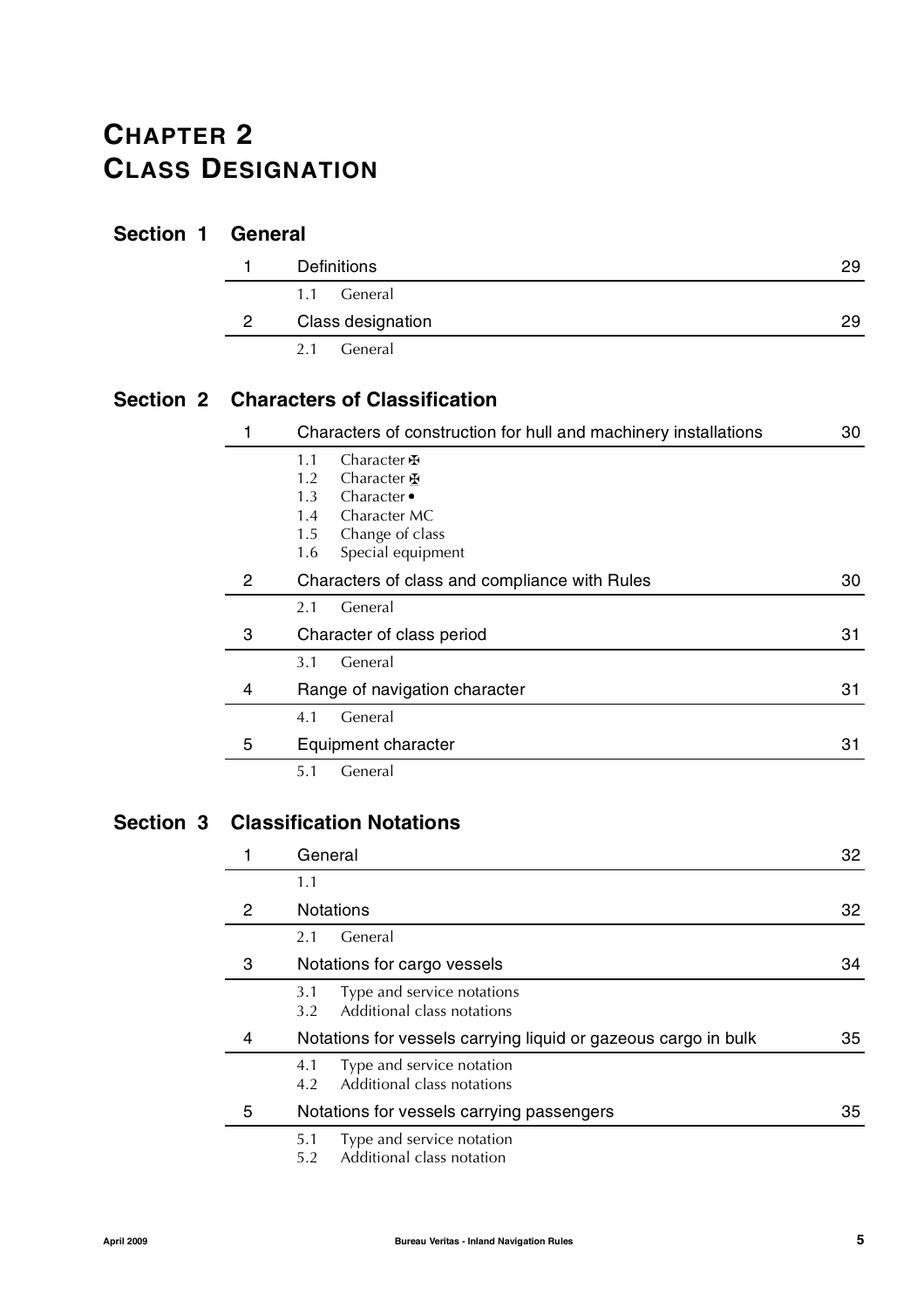| 6  | Notations for vessels for dredging activities                                                                                                                                                                                                            | 36 |
|----|----------------------------------------------------------------------------------------------------------------------------------------------------------------------------------------------------------------------------------------------------------|----|
|    | Type and service notations<br>6.1                                                                                                                                                                                                                        |    |
| 7  | Notations for working units                                                                                                                                                                                                                              | 36 |
|    | Type and service notations<br>7.1<br>Additional class notations for Tug/Pusher<br>7.2                                                                                                                                                                    |    |
| 8  | Notations for miscellaneous units                                                                                                                                                                                                                        | 36 |
|    | Type and service notations<br>8.1                                                                                                                                                                                                                        |    |
| 9  | Other additional class notations                                                                                                                                                                                                                         | 36 |
|    | General<br>9.1<br>Special considerations for hull structures<br>9.2<br>Navigation in ice<br>9.3<br>Stability notations<br>9.4<br>Unattended machinery spaces (AUT-UMS)<br>9.5<br>Annual survey<br>9.6<br>Miscellaneous additional class notations<br>9.7 |    |
| 10 | Range of navigation                                                                                                                                                                                                                                      | 38 |
|    | General<br>10.1<br>10.2<br>Range of navigation $IN(0)$<br>Range of navigation $IN(0,6)$<br>10.3                                                                                                                                                          |    |

10.4 Range of navigation  $IN(1, 2 \le x \le 2)$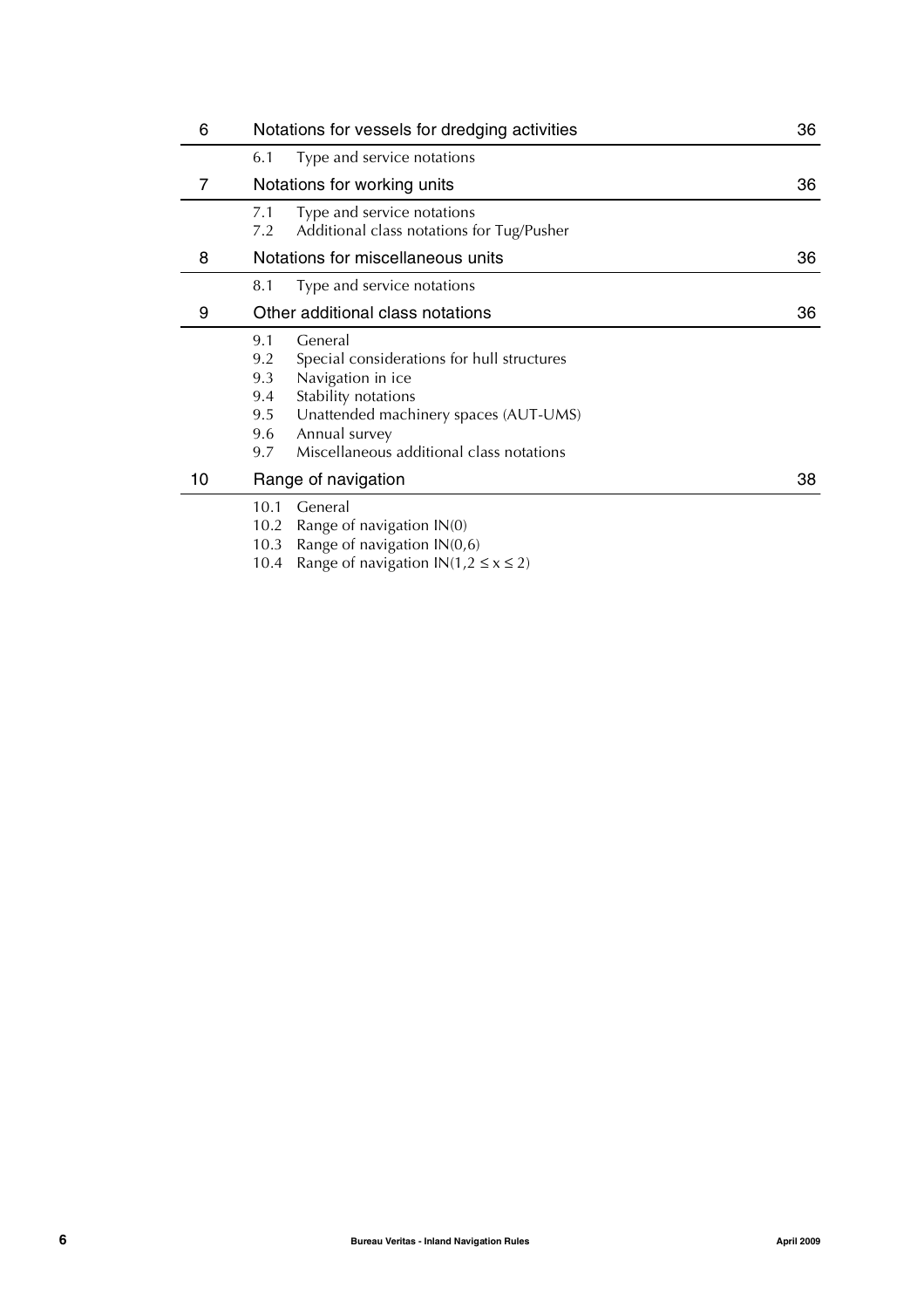| <b>Section 1</b> | <b>Maintenance of Class</b> |                                                                                                                                                                                                                                                                      |    |  |
|------------------|-----------------------------|----------------------------------------------------------------------------------------------------------------------------------------------------------------------------------------------------------------------------------------------------------------------|----|--|
|                  | 1                           | General principles of surveys                                                                                                                                                                                                                                        | 41 |  |
|                  |                             | 1.1<br>Survey types<br>1.2<br>Links between anniversary dates and intermediate surveys and<br>class renewal surveys<br>1.3<br>Change of periodicity, postponement or advance of surveys<br>1.4<br>Extension of scope of survey<br>1.5<br>General procedure of survey |    |  |
|                  | $\overline{c}$              | Definitions and procedures related to surveys                                                                                                                                                                                                                        | 42 |  |
|                  |                             | Definitions<br>2.1<br>2.2<br>Preparations and conditions for surveys                                                                                                                                                                                                 |    |  |
|                  | 3                           | <b>Selection of Surveyors</b>                                                                                                                                                                                                                                        | 43 |  |
|                  |                             | General<br>3.1                                                                                                                                                                                                                                                       |    |  |
|                  | 4                           | Documentation of surveys, confirmation of class                                                                                                                                                                                                                      | 43 |  |
|                  |                             | 4.1<br>General<br>4.2<br>Validity of certificates/attestations<br>4.3<br>Endorsement of Certificate of Classification                                                                                                                                                |    |  |
|                  | 5                           | Surveys in accordance with flag state Regulations                                                                                                                                                                                                                    | 44 |  |
|                  |                             | 5.1<br>General<br>5.2<br>Society's intervention                                                                                                                                                                                                                      |    |  |
|                  | 6                           | External service suppliers                                                                                                                                                                                                                                           | 44 |  |
|                  |                             | General<br>6.1                                                                                                                                                                                                                                                       |    |  |
|                  | $\overline{7}$              | Periodical surveys                                                                                                                                                                                                                                                   | 44 |  |
|                  |                             | General<br>7.1                                                                                                                                                                                                                                                       |    |  |
|                  | 8                           | Surveys relative to class notations from other Society's Rules                                                                                                                                                                                                       | 44 |  |
|                  |                             | 8.1<br>General                                                                                                                                                                                                                                                       |    |  |
|                  | 9                           | Class extension surveys                                                                                                                                                                                                                                              | 44 |  |
|                  |                             | 9.1<br>General                                                                                                                                                                                                                                                       |    |  |
|                  | 10                          | Lay-up and recommissioning of laid-up vessels                                                                                                                                                                                                                        | 45 |  |
|                  |                             | General principles<br>10.1                                                                                                                                                                                                                                           |    |  |

## **Section 2 Intermediate Surveys**

|              | General             | 46 |
|--------------|---------------------|----|
|              |                     |    |
| $\mathbf{2}$ | Surveys performance | 46 |
|              | General<br>2.1      |    |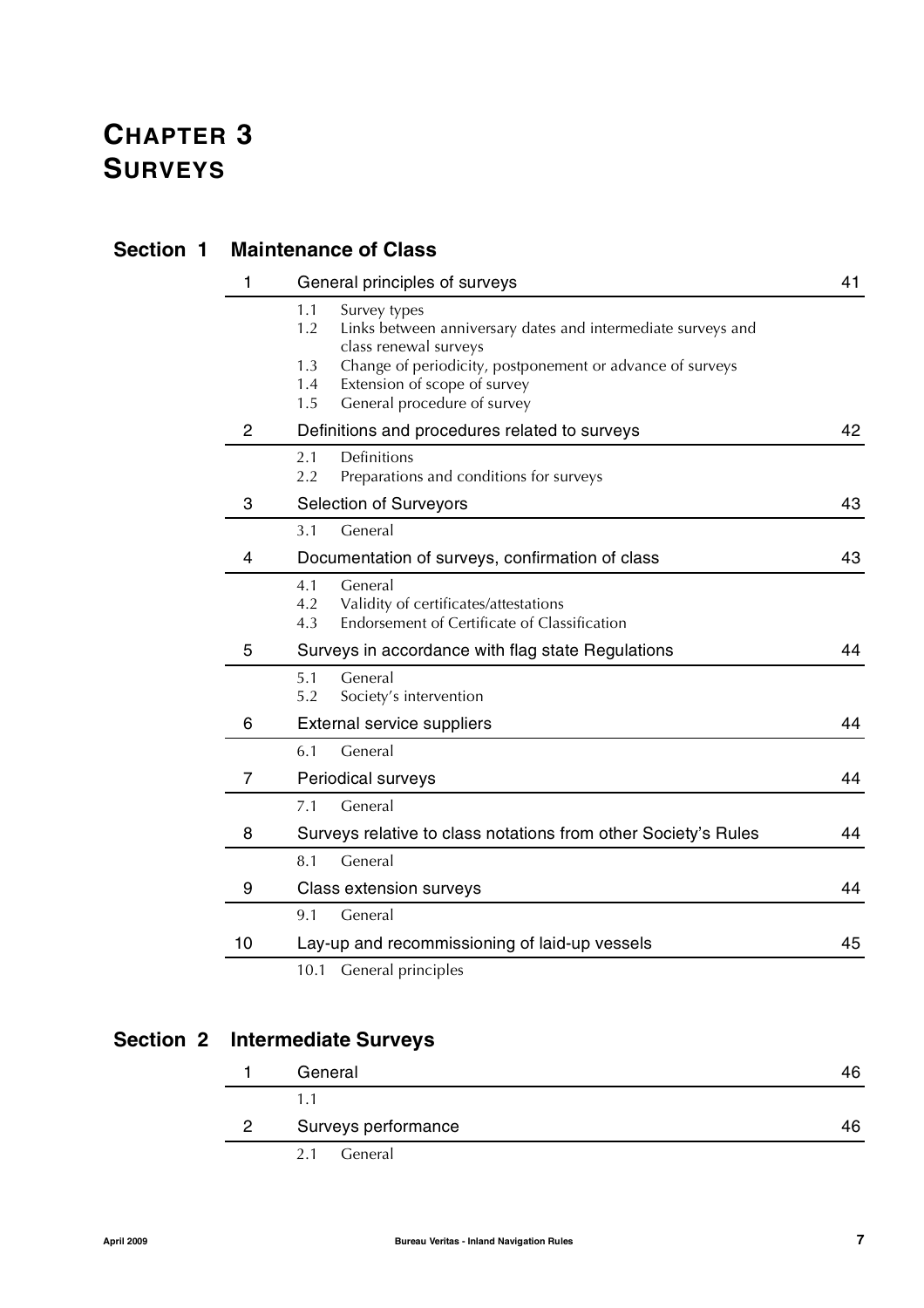| 3 | Hull and hull equipment                                                                                                                                              | 46 |
|---|----------------------------------------------------------------------------------------------------------------------------------------------------------------------|----|
|   | General<br>3.1<br><b>Ballast tanks</b><br>3.2<br>Hatches and covers, bow, side and stern doors<br>3.3                                                                |    |
|   | Dry dock survey<br>3.4                                                                                                                                               |    |
| 4 | Machinery                                                                                                                                                            | 47 |
|   | General<br>4.1<br>Fire extinguishing systems<br>4.2<br>Machinery and electrical installations<br>4.3<br>Machinery installations and safety systems on tankers<br>4.4 |    |
| 5 | Installations under pressure                                                                                                                                         | 48 |
|   | General<br>5.1                                                                                                                                                       |    |

## **Section 3 Class Renewal Surveys**

| 1              | General                                                                                                                                                                                                                                                                                                                                                                                                                       | 49 |
|----------------|-------------------------------------------------------------------------------------------------------------------------------------------------------------------------------------------------------------------------------------------------------------------------------------------------------------------------------------------------------------------------------------------------------------------------------|----|
|                | 1.1<br>Scope<br>1.2<br>Class renewal survey performance                                                                                                                                                                                                                                                                                                                                                                       |    |
| $\overline{2}$ | Hull and hull equipment                                                                                                                                                                                                                                                                                                                                                                                                       | 49 |
|                | 2.1<br>Class renewal I<br>2.2<br>Class renewal II                                                                                                                                                                                                                                                                                                                                                                             |    |
|                | 2.3<br>Class renewal III and subsequent ones                                                                                                                                                                                                                                                                                                                                                                                  |    |
| 3              | Machinery                                                                                                                                                                                                                                                                                                                                                                                                                     | 52 |
|                | 3.1<br>General<br>Surveys requiring dry docking<br>3.2<br>Propulsion system<br>3.3<br>Main propulsion diesel engines<br>3.4<br>Auxiliary engines<br>3.5<br>Auxiliary machinery, equipment and piping, survey performance<br>3.6<br>3.7<br>Gas tankers<br><b>Electrical installations</b><br>3.8<br>3.9<br>Pipes in tanks<br>3.10<br>Fire extinguishing and fire alarm systems<br>3.11<br>Spare parts<br><b>Trials</b><br>3.12 |    |
| 4              | Periodical surveys of propeller shafts and tube shafts, propellers and<br>other systems                                                                                                                                                                                                                                                                                                                                       | 53 |
|                | 4.1<br>General<br>4.2<br>Normal survey for propeller shafts and tube shafts<br>Modified survey for propeller shafts and tube shafts<br>4.3<br>Propellers<br>4.4<br>Other systems<br>4.5                                                                                                                                                                                                                                       |    |
| 5              | Survey performance of propeller shafts and tube shafts, propellers and<br>other systems                                                                                                                                                                                                                                                                                                                                       | 55 |
|                | General<br>5.1<br>5.2<br>Normal survey for propeller shafts and tube shafts<br>Modified survey for propeller shafts and tube shafts<br>5.3<br>Propellers<br>5.4                                                                                                                                                                                                                                                               |    |

5.5 Other systems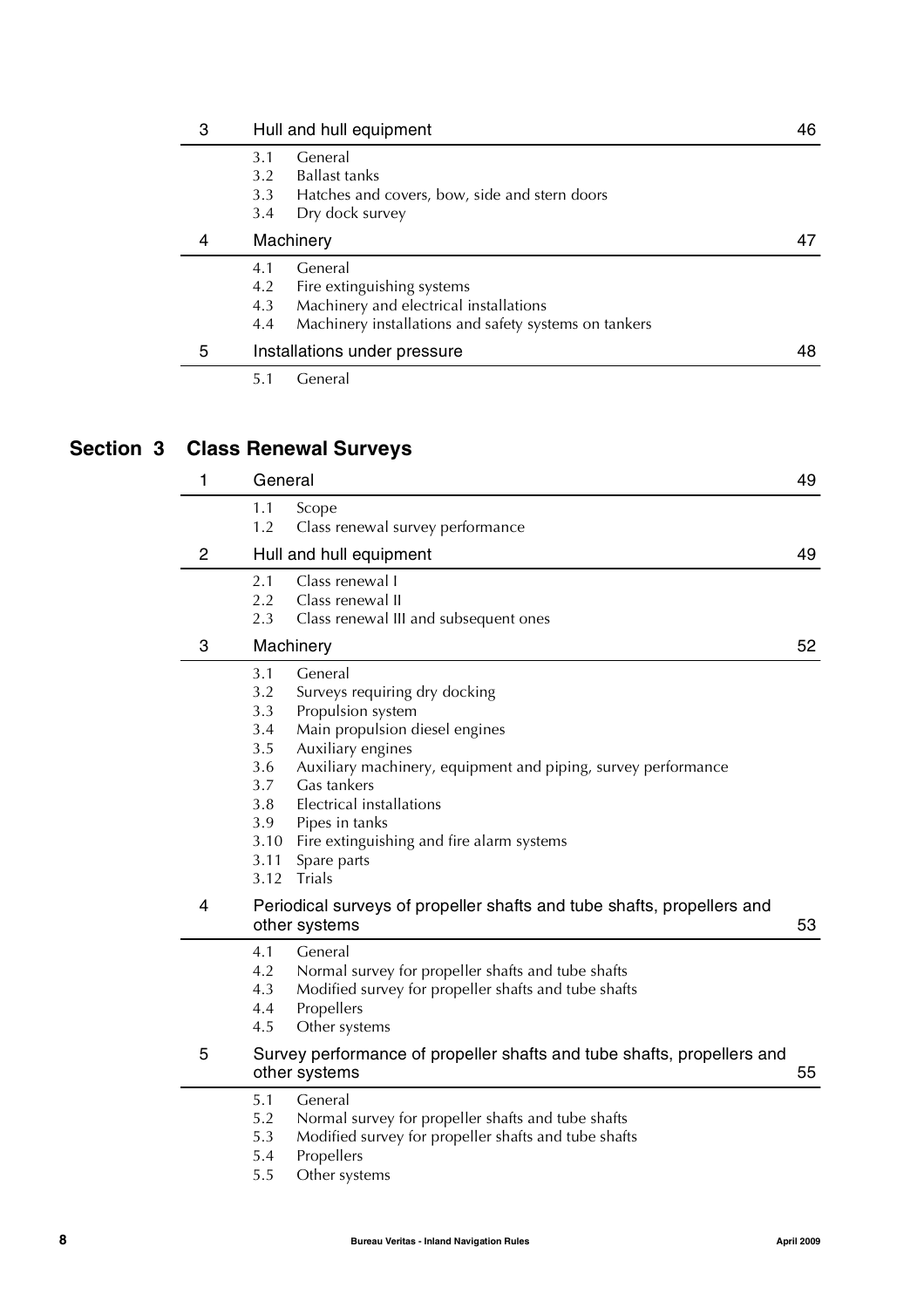| 6 | Inert gas systems            | 56 |
|---|------------------------------|----|
|   | General<br>6.1               |    |
|   | Bottom surveys               | 56 |
|   | General<br>7.1               |    |
| 8 | Installations under pressure | 56 |
|   | General<br>8.1               |    |

## **Section 4 Non-Periodical Surveys**

|   | Damage and repair surveys                                      |    |
|---|----------------------------------------------------------------|----|
|   | General<br>1.1<br>Damage and repair surveys performance<br>1.2 |    |
| 2 | Conversion surveys                                             | 57 |
|   | General<br>2.1                                                 |    |
| 3 | <b>Extraordinary surveys</b>                                   | 57 |
|   | General<br>3.1                                                 |    |
| 4 | Survey for towage or voyage over sea                           | 57 |
|   | General<br>4.1                                                 |    |

### **Section 5 Bottom Surveys**

|   | Dry dock surveys                                         | 58 |
|---|----------------------------------------------------------|----|
|   | General<br>1.1<br>Performance of dry dock surveys<br>1.2 |    |
| 2 | In-water surveys                                         | 58 |
|   | General<br>2.1                                           |    |
|   | Approval<br>2.2                                          |    |
|   | 2.3 Performance of survey                                |    |
|   | Additional examinations<br>2.4                           |    |

### **Section 6 Installations under Pressure**

| Steam boiler installations |                                                                                                                                        | 59 |
|----------------------------|----------------------------------------------------------------------------------------------------------------------------------------|----|
|                            | General<br>1.1<br>External inspection performance<br>1.2<br>Internal inspection performance<br>1.3<br>Non periodical inspection<br>1.4 |    |
| 2                          | Thermal oil plants                                                                                                                     | 59 |
|                            | General<br>2.1<br>Internal inspection performance<br>2.2<br>External inspection performance<br>2.3                                     |    |
| 3                          | Pressure vessels                                                                                                                       | 60 |
|                            | 3.1<br>General                                                                                                                         |    |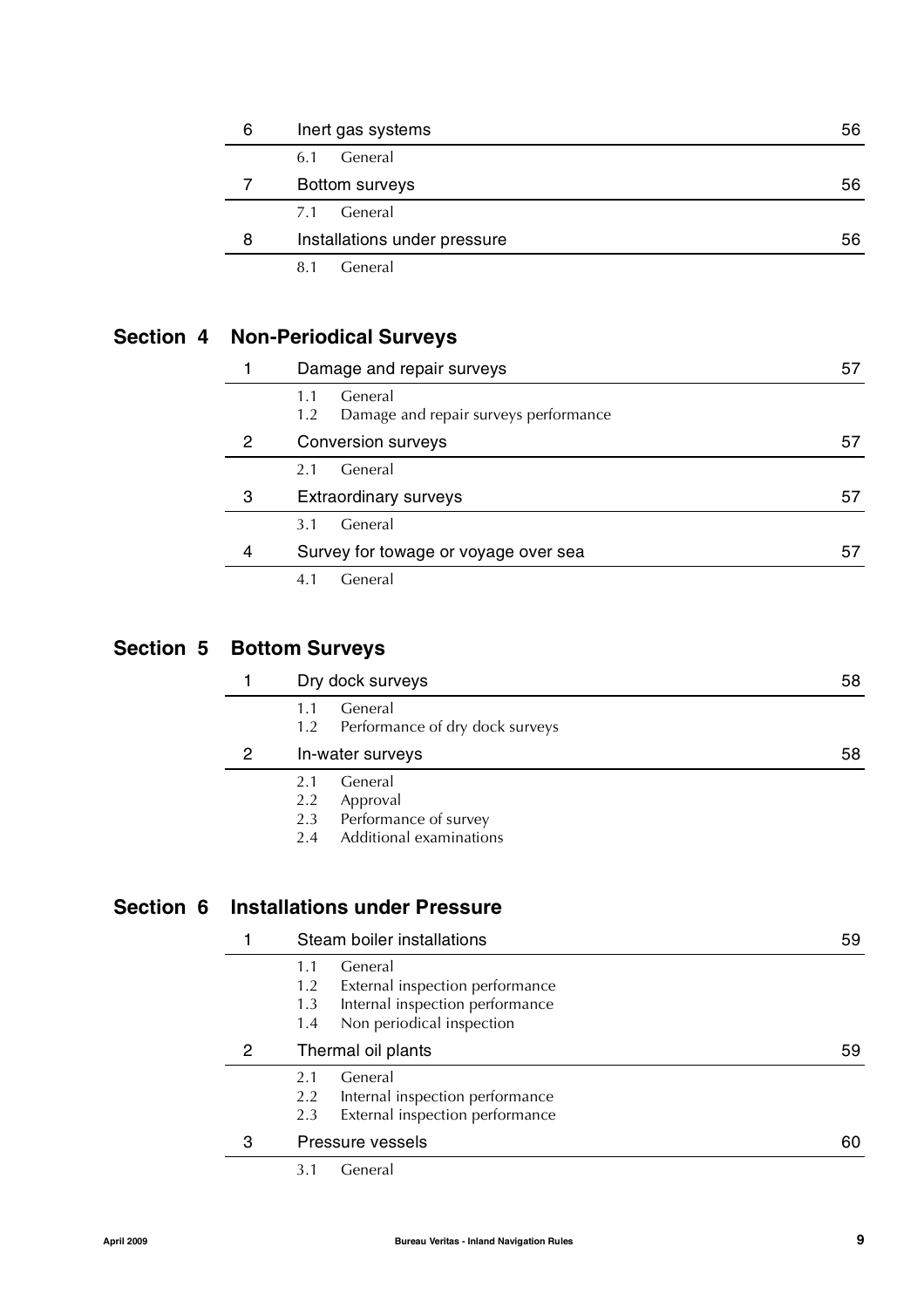## **Section 7 Performance and Scope of Thickness Measurements**

| 1              |      | Objectives of thickness measurements                      | 61 |
|----------------|------|-----------------------------------------------------------|----|
|                | 1.1  | General                                                   |    |
| $\overline{2}$ |      | <b>Definitions</b>                                        | 63 |
|                | 2.1  | <b>Ballast tank</b>                                       |    |
|                | 2.2  | Spaces                                                    |    |
|                | 2.3  | Overall survey                                            |    |
|                | 2.4  | Close-up survey                                           |    |
|                | 2.5  | Transverse section                                        |    |
|                | 2.6  | Representative tanks or spaces                            |    |
|                | 2.7  | Critical structural area                                  |    |
|                | 2.8  | Substantial corrosion                                     |    |
|                | 2.9  | Coating condition                                         |    |
|                |      | 2.10 Suspect areas                                        |    |
|                | 2.11 | Cargo area for vessels carrying liquid cargo in bulk      |    |
|                | 2.12 | Cargo area for dry cargo vessels                          |    |
| 3              |      | Scope and extent of measurements for class renewal survey | 64 |
|                | 3.1  | General                                                   |    |
|                | 3.2  | Main hull structural elements                             |    |
|                | 3.3  | Reduction of thickness measurement scope                  |    |
|                | 3.4  | Extension of thickness measurement scope                  |    |
|                | 3.5  | Transverse sections                                       |    |
|                | 3.6  | <b>Ballast tanks</b>                                      |    |
|                | 3.7  | Substantial corrosion and suspect areas                   |    |
|                | 3.8  | Hull equipment                                            |    |
| 4              |      | Corrosion and wear tolerances                             | 64 |
|                | 4.1  | General                                                   |    |
|                | 4.2  | Longitudinal and buckling strength                        |    |
|                | 4.3  | Local strength and pitting                                |    |
|                | 4.4  | Anchor equipment                                          |    |
| 5              |      | Reporting                                                 | 65 |
|                | 5.1  | General                                                   |    |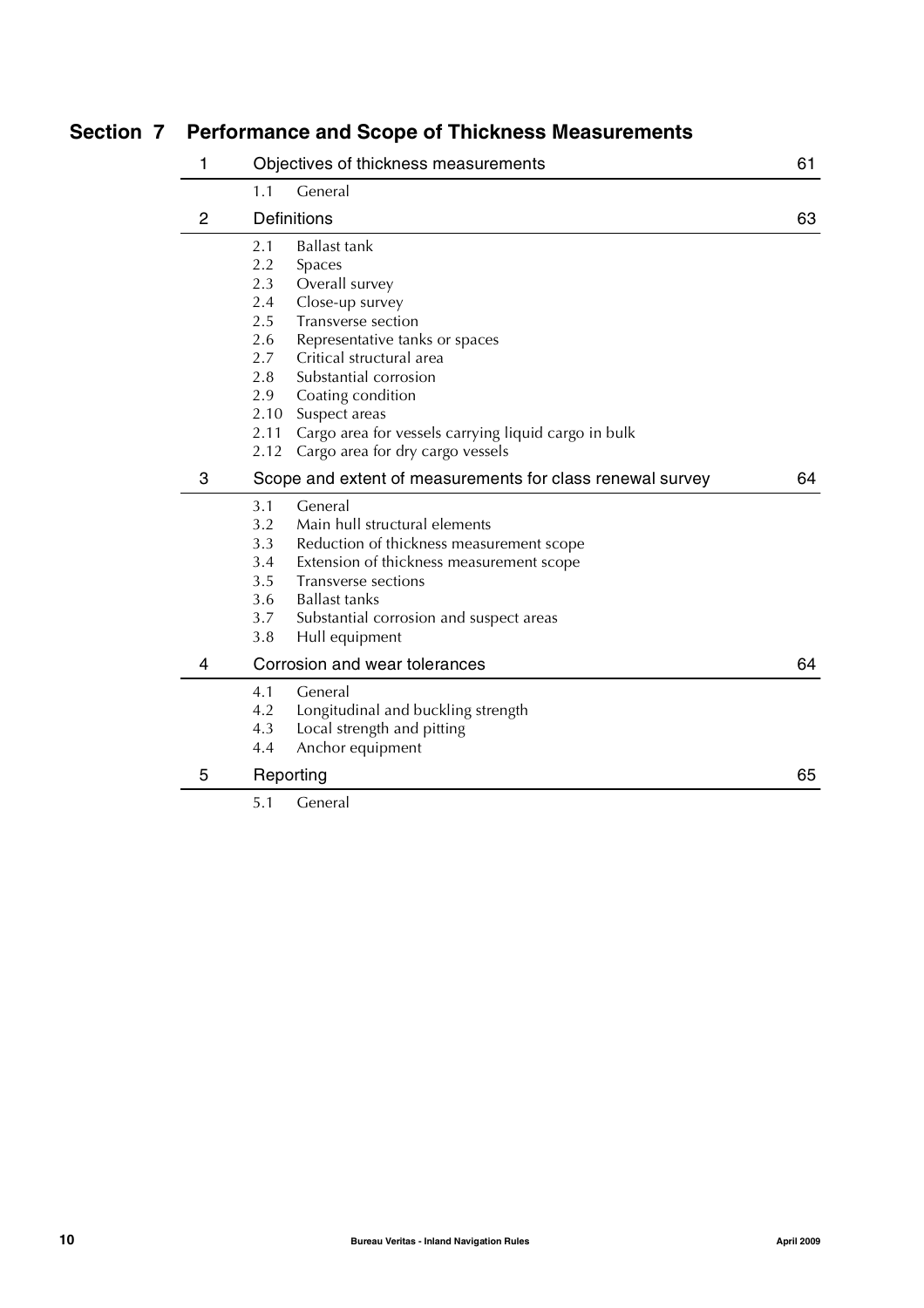# Part A **Classification and Surveys**

# **Chapter 1 CLASSIFICATION**

- **SECTION 1 GENERAL PRINCIPLES OF CLASSIFICATION**
- **SECTION 2 ASSIGNMENT OF CLASS**
- **SECTION 3 SUSPENSION AND WITHDRAWAL OF CLASS**
- **SECTION 4 CLASSIFICATION PROCEDURES**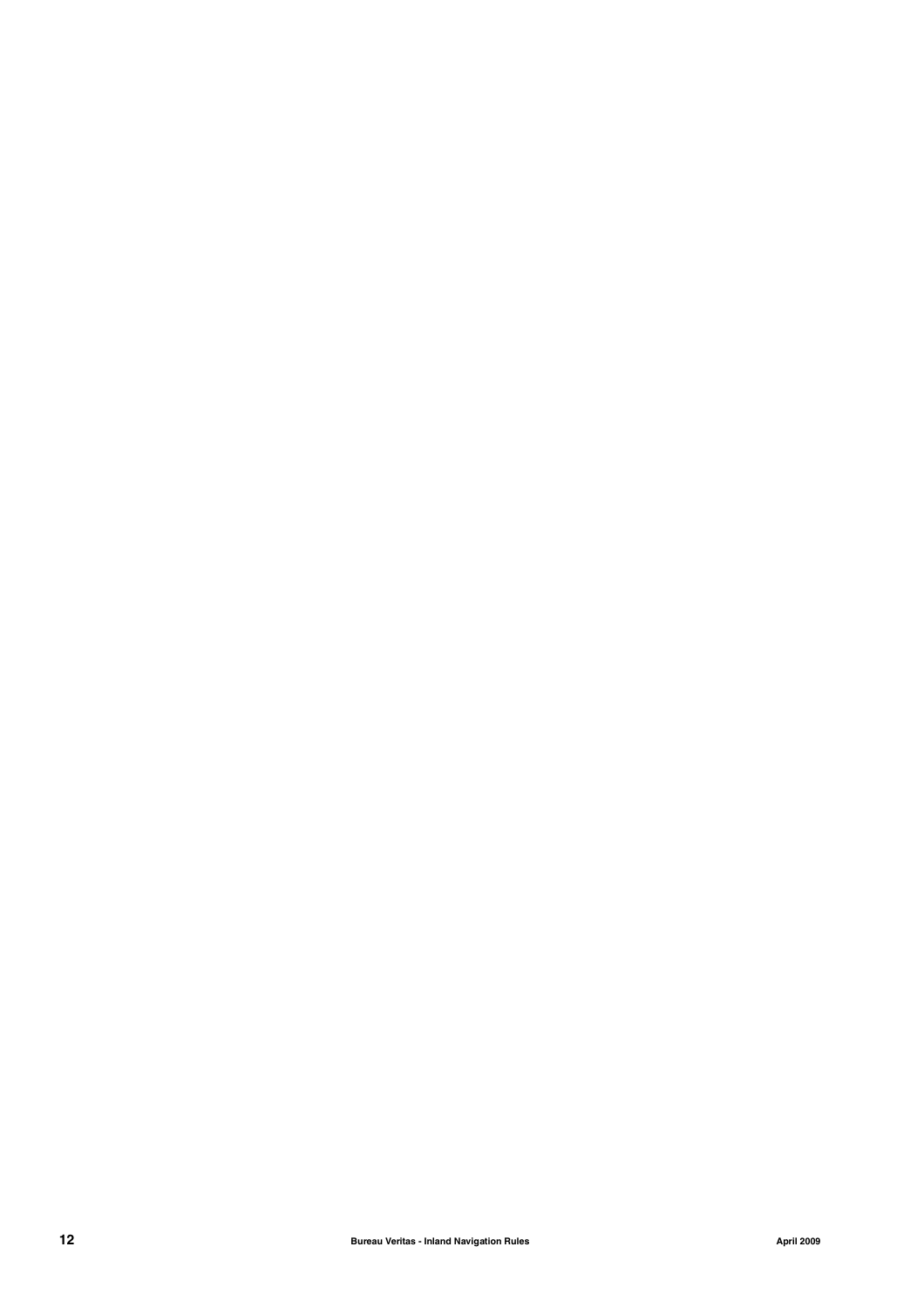## **SECTION 1 GENERAL PRINCIPLES OF CLASSIFICATION**

### **1 Principles of classification**

### **1.1 Purpose of the Rules**

**1.1.1** The Rules for classification and surveys of inland navigation vessels cover the classification of inland navigation vessels as defined in [1.2.4].

**1.1.2** The Rules published by the Society give the requirements for the assignment and the maintenance of class for inland navigation vessels.

**1.1.3** Class assigned to a vessel reflects the discretionary opinion of the Society that the vessel, for declared conditions of use and within the relevant time frame, complies with the Rules applicable at the time the service is rendered.

**1.1.4** General Conditions valid at the time of signing of the contract with the Owner or Prospective vessel Owner, the Building Yard or Other Interested party apply.

**1.1.5** The application criteria of the different parts of the present Rules are the following:

- Part A Classification and Surveys applies to all inland navigation vessels.
- Part B Hull Design and Construction applies to inland navigation vessels whose hull is of welded steel construction.
- Part C Machinery, Systems and Electricity applies to all inland navigation vessels.
- Part D Additional Requirements for Notations applies to specific inland navigation vessel types.

Where necessary, the extent of application is more precisely defined in each chapter of these parts of the Rules.

The classification of vessels other than those dealt with in the above-mentioned Parts B, C and D is covered by specific Rules published by the Society.

**1.1.6** Classification according to these Rules applies primarily to new buildings constructed under survey of the Society. Classification may also be applied to existing vessels by a survey for admission to class/classification after construction, if sufficient documentation is available, see Ch 1, Sec 4, [2].

**1.1.7** The Society's Rules for the classification of inland navigation vessels (see [1.1.5]) will be applied for structural elements of the hull and for components of the machinery and electrical installations of inland navigation vessels, subject to agreement between the Prospective vessel Owner, the Other Interested party and the Building Yard for the classification order to the Society.

### **1.2 General definitions**

**1.2.1** The following general definitions are used in these Rules.

### **1.2.2 Society**

Society means the classification Society with which the vessel is classed.

### **1.2.3 Society head office**

Society head office means the head office or designated head office department in charge of dealing with Rules and classification particulars.

### **1.2.4 Inland navigation vessel**

An inland navigation vessel is a vessel designed and operated for inland navigation and related activities.

### **1.2.5 Class designation**

The class designation consists in:

- the character of classification, i.e. a sequence of abbreviations indicating the extent of compliance with the applicable Rules and the duration of the class period
- notations such as type and service notations, additional class notations as well as range of navigation notations affixed to the character of classification, indicating particular features capability, service restrictions or special equipment and installations, which are included in the classification.

### **1.2.6 Period of class**

Period of class means the period starting either from the date of the initial classification or from the credited date of the last class renewal survey, and expiring at the limit date assigned for the next class renewal survey.

### **1.2.7 Surveyor**

Surveyor means technical staff acting on behalf of the Society to perform tasks in relation to classification and survey duties.

### **1.2.8 Survey**

Survey means an intervention by the Surveyor for assignment or maintenance of class as defined in Part A, Chapter 3, or interventions by the Surveyor within the limits of the tasks delegated by the Administrations.

### **1.2.9 Administration / Authorities**

Administration/Authorities means the Government of the state whose flag the vessel is entitled to fly or the state under whose authority the vessel is operating in the specific case.

### **1.2.10 Statutory Rules**

Statutory Rules are the national and international Rules and Regulations which apply to the vessel but which are not covered by the classification.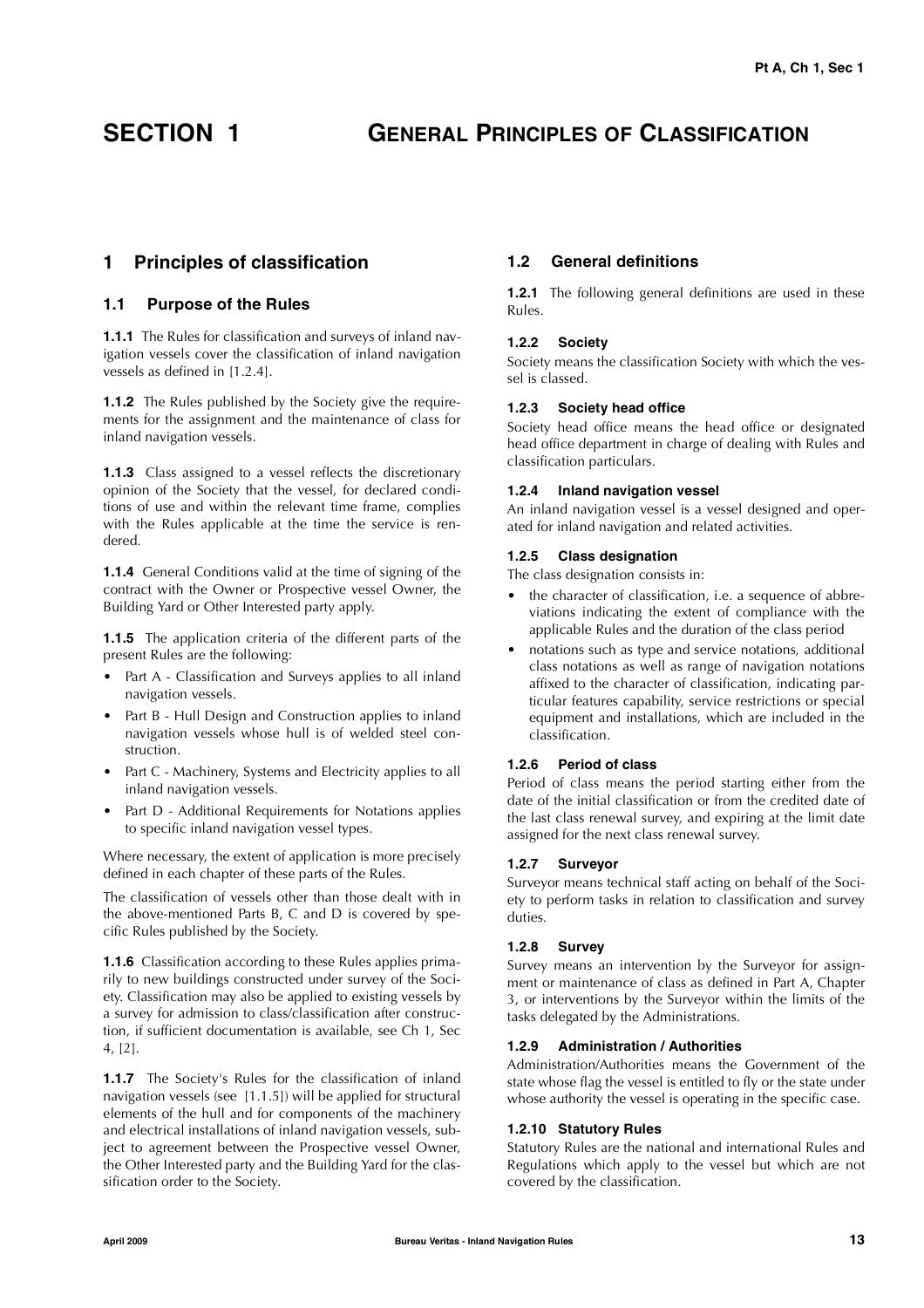### **1.2.11 Other Interested Party**

Other Interested Party means other ordering subcontractors, such as the Broker, the Designer, the Engine and components Manufacturer, or the Supplier of parts to be tested, etc.

### **1.2.12 Owner or Prospective vessel Owner**

Owner or Prospective vessel Owner means the Registered Owner or the Disponent Owner or the Manager or any other party responsible for the definition, purchase and/or operation of the vessel and having the responsibility to keep the vessel seaworthy, having particular regard to the provisions relating to the maintenance of class laid down in Part A, Chapter 3.

### **1.2.13 Type approval**

Type approval means an approval process for verifying compliance with the Rules of a product, a group of products or a system, and considered by the Society as representative of continuous production.

### **1.2.14 Building Yard**

The Building Yard is the contractual partner of the Prospective vessel Owner or Other Interested Party, entrusted with managing the design, construction and equipment of the vessel, generally together with a series of subcontractors and manufacturers.

### **1.2.15 Building specification**

The building specification is part of the building contract between the Prospective vessel Owner, Other Interested Party and the Building Yard which specifies the technical parameters and all other details for the construction of the vessel.

### **1.2.16 Essential service**

Essential service is intended to mean a service necessary for a vessel to proceed at waterway, be steered or manoeuvred, or undertake activities connected with its operation, and for the safety of life, as far as class is concerned.

### **1.3 Meaning of classification, scope and limits**

**1.3.1** The Rules, surveys performed, reports, certificates and other documents issued by the Society, are in no way intended to replace or alleviate the duties and responsibilities of other parties, such as Administrations, Designers, Building Yard, Manufacturers, Repairers, Suppliers, Contractors or Subcontractors, actual or Prospective Owners or Operators, Charterers, Brokers, Cargo Owners and Underwriters. The Society cannot therefore assume the obligations arising from these functions, even when the Society is consulted to answer inquiries concerning matters not covered by its Rules, or other documents.

**1.3.2** The activities of such parties which fall outside the scope of the classification as set out in the Rules, such as design, engineering, manufacturing, operating alternatives, choice of type and power of machinery and equipment, number and qualification of crew or operating personnel, lines of the vessel, trim, hull vibrations, spare parts including their number, location and fastening arrangements, lifesaving appliances, and maintenance equipment, remain therefore the responsibility of those parties, even if these matters may be given consideration for classification according to the type and service of vessel or additional class notation assigned.

**1.3.3** The classification-related services and documents performed and issued by the Society do not relieve the parties concerned of their responsibilities or other contractual obligations expressed or implied or of any liability whatsoever, nor do they create any right or claim in relation to the Society with regard to such responsibilities, obligations and liabilities. In particular, the Society does not declare the acceptance or commissioning of a vessel or any part of it, this being the exclusive responsibility of the Owner or Other Interested Party.

**1.3.4** Unless otherwise specified, the Rules do not deal with structures, pressure vessels, machinery and equipment which are not permanently installed and used solely for operational activities such as dredging, heavy load lifting or workshops, except for their effect on the classificationrelated matters, such as the vessel's general strength.

Note 1: Refer to Ch 1, Sec 2, [6.2] as regards the Owner's responsibility for maintenance and operation of the vessel in relation to the maintenance of class.

**1.3.5** During periods of construction, modification or repair, the vessel is solely under the responsibility of the Builder or the Repair Yard. As an example, the Builder or Repair Yard is to ensure that the construction, modification or repair activities are compatible with the design strength of the vessel and that no permanent deformations are sustained.

**1.3.6** In any case the General Conditions of the Society are applicable.

**1.3.7** Structures, machinery and equipment determining the type of vessel are subject to examination within the scope of classification, in accordance with the character of classification and affixed class notations.

Other systems and components may be included in the classification and/or certification procedure upon request of the Prospective vessel Owner, the Other Interested Party and the Building Yard.

**1.3.8** It is assumed that all parties involved in the planning and design, materials and components production and installation have the professional qualifications required and/or suitable facilities/equipment for fabrication. This will normally be established or confirmed by means of a certified quality assurance management system in accordance with ISO 9000, or equivalent.

### **1.4 Request for services**

**1.4.1** Requests for interventions by the Society, such as request for classification, surveys during construction, surveys of vessels in service, tests, etc., are in principle to be submitted in writing and signed by the Other Interested Party, the Owner, the Prospective vessel Owner or the Building Yard. Such request implies that the applicant will abide by all the relevant requirements of the Rules and the General Conditions of the Society.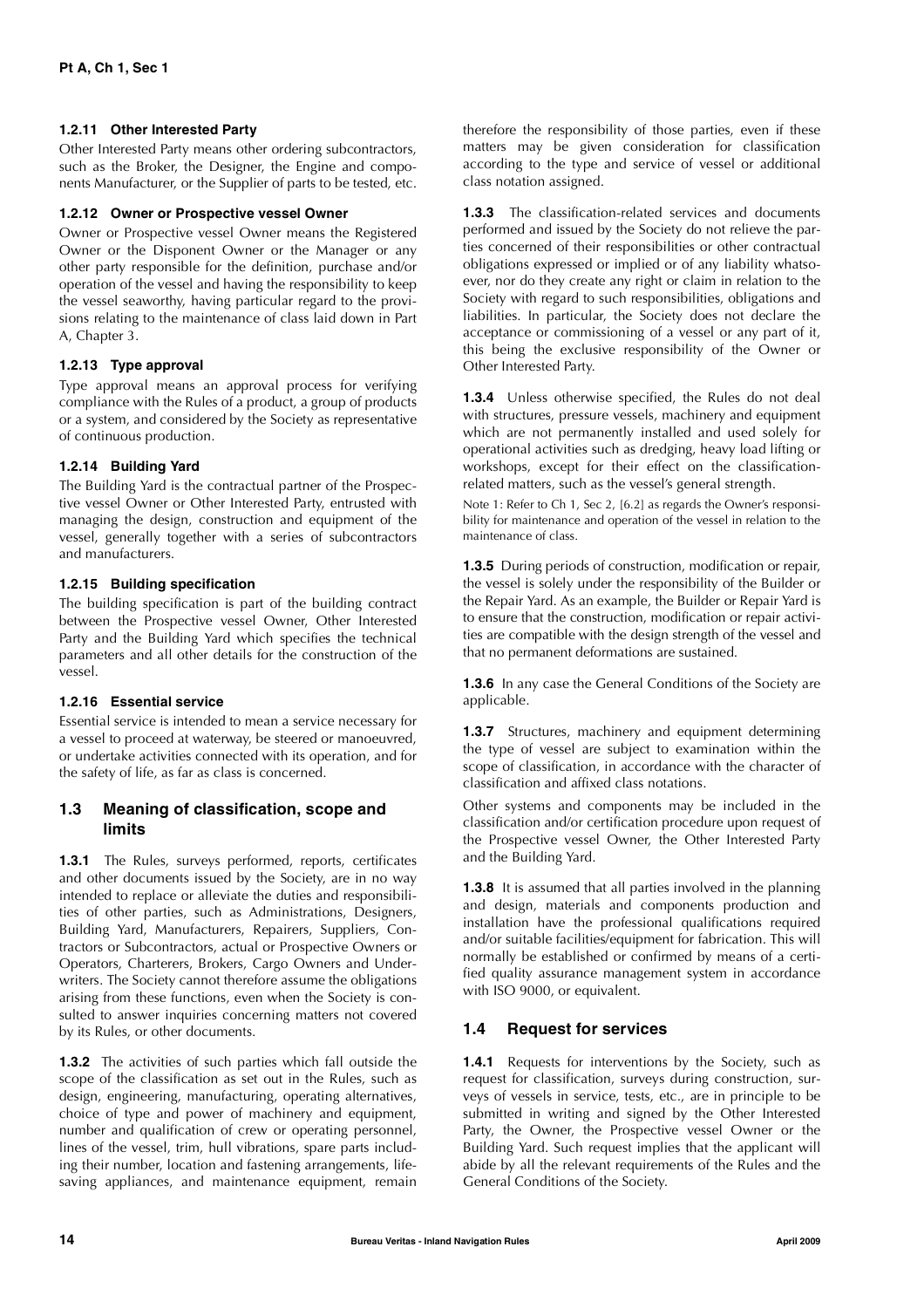### **2 Rules**

### **2.1 General**

### **2.1.1 Effective date**

The effective date of entry into force of any amendments to the Rules is indicated on the inside front page of the Rules or in the relevant Section.

### **2.1.2 Date of contract for construction**

The date of "contract for construction" of a vessel is the date on which the contract to build the vessel is signed between the Prospective vessel Owner or the Other Interested Party and the Building Yard. This date is normally to be declared to the Society by the ordering client applying for the assignment of class to a newbuilding, see also  $\overrightarrow{Ch}$  1, Sec 4.

### **2.1.3 Date of contract for construction of series of sister vessels**

The date of "contract for construction" of a series of sister vessels, including specified optional vessels for which the option is ultimately exercised, is the date on which the contract to build the series is signed between the Prospective vessel Owner and the Building Yard.

The optional vessels will be considered part of the same series of sister vessels if the option is exercised not later than one year after the contract to build the series was signed.

**2.1.4** If a contract for construction is later amended to include additional vessels or additional options, the date of "contract for construction" for such vessels is the date on which the amendment to the contract is signed between the Prospective vessel Owner, the Other Interested Party and the Building Yard. The amendment to the contract is to be considered as a "new contract" to which [2.1.2] and [2.1.3] apply.

### **2.2 Application**

**2.2.1** In principle, the applicable Rules for assignment of class to a new vessel are those in force at the date of contract for construction.

**2.2.2** Special consideration may be given to applying new or modified rule requirements which entered into force subsequent to the date of the contract for construction, at the discretion of the Society and in the following cases:

- when a justified written request is received from the party applying for classification
- when the keel is not yet laid and more than one year has elapsed since the contract was signed
- where it is intended to use existing previously approved plans for a new contract.

**2.2.3** The above procedures for application of the Rules are, in principle, also applicable to existing vessels in the case of major conversions and, in the case of alterations, to the altered parts of the vessel.

**2.2.4** The rule requirements related to assignment, maintenance and withdrawal of the class of vessels already in operation are applicable from the date of their entry into force.

### **2.3 Equivalence**

**2.3.1** The Society may consider the acceptance of alternatives to these Rules, provided that they are deemed to be equivalent to the Rules to the satisfaction to the Society.

**2.3.2** As a rule, materials and equipment type approved in compliance with NR 467 Rules for Steel Ships are considered acceptable within the scope of these Rules for the classification of inland navigation vessels.

### **2.4 Novel features**

**2.4.1** The Society may consider the classification of vessels based on or applying novel design principles or features, to which the Rules are not directly applicable, on the basis of experiments, calculations or other supporting information provided to the Society. The specific limitations will then be indicated on the certificate of classification.

### **2.5 Other construction Rules and Regulations**

**2.5.1** The appraisal of design and construction particulars by the Society will be exclusively based on Rules and Guidelines agreed upon in the specification of the classification contract between the Prospective vessel Owner, the Other Interested Party or the Building Yard and the Society.

**2.5.2** In addition, statutory construction Rules for inland navigation vessels, such as **ADNR**, may be applied upon agreement with the relevant Authority and if defined in the specification of the classification contract between the Prospective vessel Owner, the Other Interested Party or the Building Yard and the Society.

**2.5.3** The compliance to statutory Regulations of the respective flag state is the responsibility of the Prospective vessel Owner.

### **2.6 Industry Codes, Standards, etc.**

**2.6.1** Internationally recognized Standards and Codes published by relevant organisations, national industry organisations or standardisation institutions may be used upon agreement in particular cases as a design and construction basis.

Examples: ISO, IEC, EN, DIN, NF.

### **3 Duties of the Interested Parties**

### **3.1 International and national Regulations**

**3.1.1** The classification of a vessel does not dispense the Owner, Other Interested Party and Building Yard from compliance with any requirements issued by Administrations.

In the event of disputes, the text of the international and national Rules and Regulations will prevail.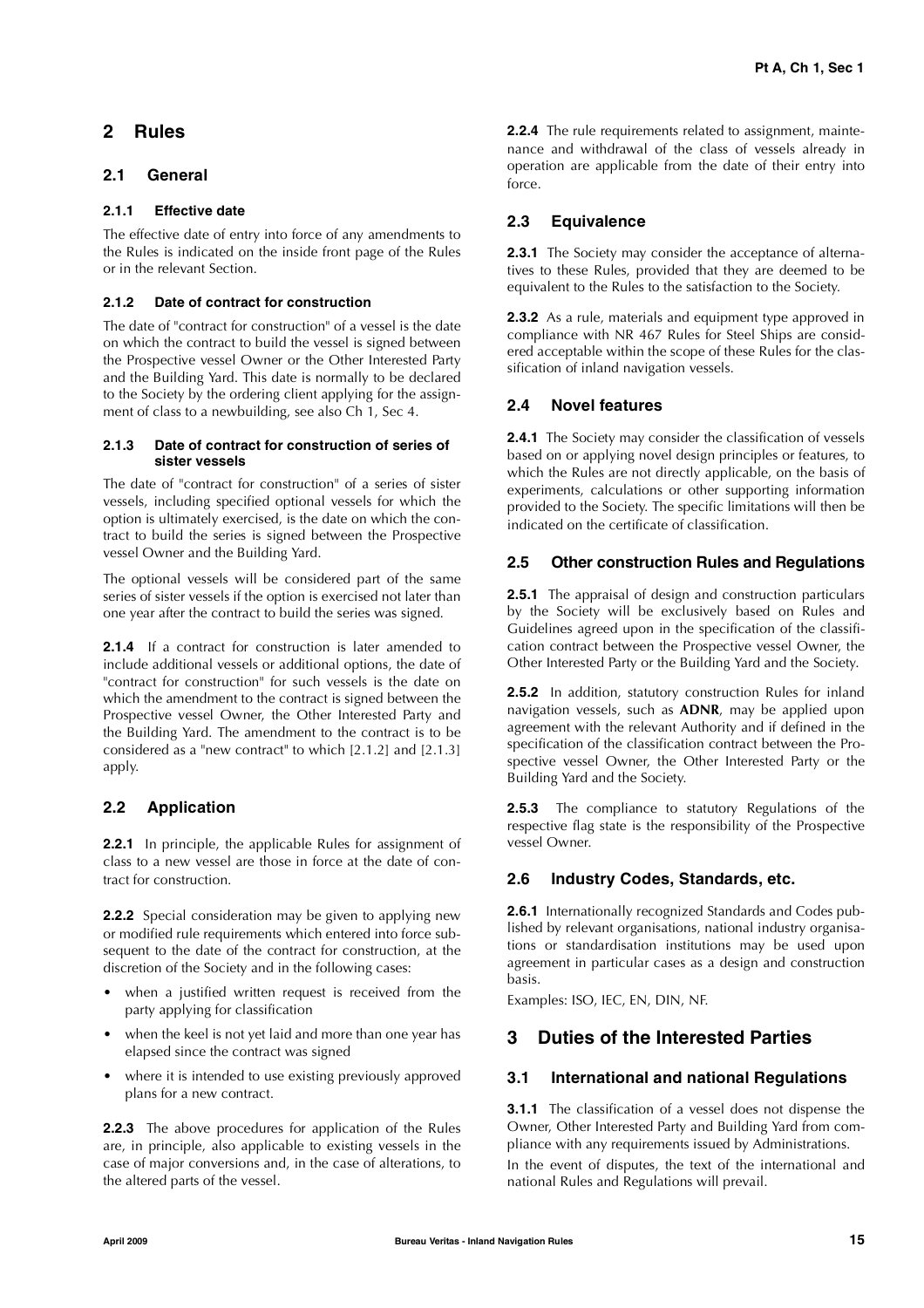### **3.2 Surveyor's intervention**

**3.2.1** Surveyors are to be given free access at all times to vessels which are classed or being classed, Building Yard and manufacturer works, to carry out their interventions within the scope of assignment or maintenance of class, or within the scope of interventions carried out on behalf of Administrations, when so delegated.

Free access is also to be given to experts or/and auditors accompanying the Surveyors of the Society within the scope of the audits as required in pursuance of the Society's internal Quality System or as required by external organizations.

**3.2.2** Owners, Other Interested Parties and Building Yard are to take the necessary measures for the Surveyor's inspections and testing to be carried out safely and efficiently under their full responsibility. Owners, Other Interested Parties and Building Yard - irrespective of the nature of the service provided by the Surveyors of the Society or others acting on its behalf - assume with respect to such Surveyors all the responsibility of an employer for his workforce such as to meet the provisions of applicable legislation. As a rule, the Surveyor is to be constantly accompanied during surveys by personnel of the Owner, Other Interested Party or Building Yards.

**3.2.3** The certificate of classification and/or other documents issued by the Society remain the property of the Society. All certificates and documents necessary to the Surveyor's interventions are to be made available by the Owner, Other Interested Party or Building Yard to the Surveyor on request.

**3.2.4** During the phases of design and construction of the vessel, due consideration should be given to Rule requirements in respect of all necessary arrangements for access to spaces and structures with a view to carrying out class surveys. Arrangements of a special nature are to be brought to the attention of the Society.

### **3.3 Operation and maintenance of vessels**

**3.3.1** The classification of a vessel is based on the understanding that the vessel is loaded and operated in a proper manner by competent and qualified crew or operating personnel according to the environmental, loading, operating and other criteria on which classification is based.

**3.3.2** In particular, it will be assumed that the draught of the vessel in operating conditions according to normal prudent conduct will not exceed that corresponding to the freeboard assigned or the maximum approved for the classification, that the vessel will be properly loaded taking into account both its stability and the stresses imposed on its structures and that cargoes will be properly stowed and suitably secured and that the speed and course of the vessel are adapted to the prevailing wave height and weather conditions.

**3.3.3** Any document issued by the Society in relation to its interventions reflects the condition of the vessel as found at the time and within the scope of the survey. It is the Interested Party's responsibility to ensure proper maintenance of the vessel until the next survey required by the Rules. It is the duty of the Interested Party to inform the Surveyor when he boards the vessel of any events or circumstances affecting the class.

### **3.4 Use of measuring equipment and of service suppliers**

### **3.4.1 General**

Firms providing services on behalf of the Interested Party, such as measurements, tests and servicing of safety systems and equipment, the results of which may form the basis for the Surveyor's decisions, are subject to the acceptance of the Society, as deemed necessary.

The equipment used during tests and inspections in workshops, shipyards and on board vessels, the results of which may form the basis for the Surveyor's decisions, is to be customary for the checks to be performed. Firms are to individually identify and calibrate to a recognised national or international standard each piece of such equipment.

### **3.4.2 Simple measuring equipment**

The Surveyor may accept simple measuring equipment (e.g. rulers, tape measures, weld gauges, micrometers) without individual identification or confirmation of calibration, provided it is of standard commercial design, properly maintained and periodically compared with other similar equipment or test pieces.

### **3.4.3 Shipboard measuring equipment**

The Surveyor may accept measuring equipment fitted on board a vessel (e.g. pressure, temperature or rpm gauges and meters) and used in examination of shipboard machinery and/or equipment based either on calibration records or comparison of readings with multiple instruments.

### **3.4.4 Other equipment**

The Surveyor may request evidence that other equipment (e.g. tensile test machines, ultrasonic thickness measurement equipment, etc) is calibrated to a recognised national or international standard.

### **3.5 Spare parts**

**3.5.1** It is the Owner's responsibility to decide whether and which spare parts are to be carried on board.

**3.5.2** As spare parts are outside the scope of classification, the Surveyor will not check that they are kept on board, maintained in a satisfactory condition, or suitably protected and lashed.

However, in the case of repairs or replacement, the spare parts used are to meet the requirements of the Rules as far as practicable.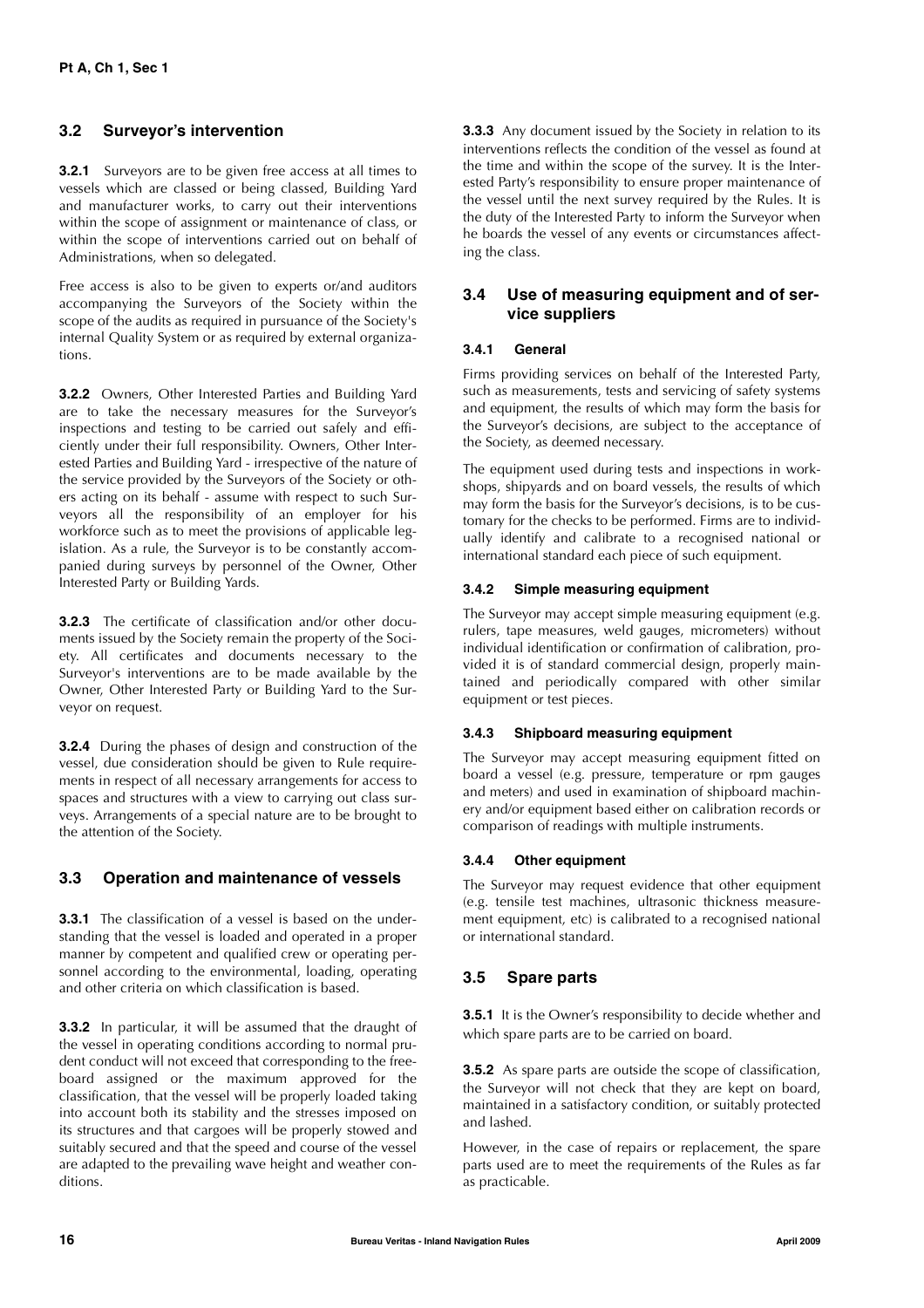### **4 Application of statutory requirements by the Society**

### **4.1 International and national Regulations**

**4.1.1** When authorised by the Administration concerned, the Society will act on its behalf within the limits of such authorisation. In this respect, the Society will take into account the relevant requirements, survey the vessel, report and issue or contribute to the issue of the corresponding certificates.

**4.1.2** The above surveys do not fall within the scope of the classification of vessels, even though their scope may overlap in part and may be carried out concurrently with surveys for assignment or maintenance of class.

In the case of a discrepancy between the provisions of the applicable international and national Regulations and those of the Rules, normally, the former take precedence. However, the Society reserves the right to call for the necessary adaptation to preserve the intention of the Rules.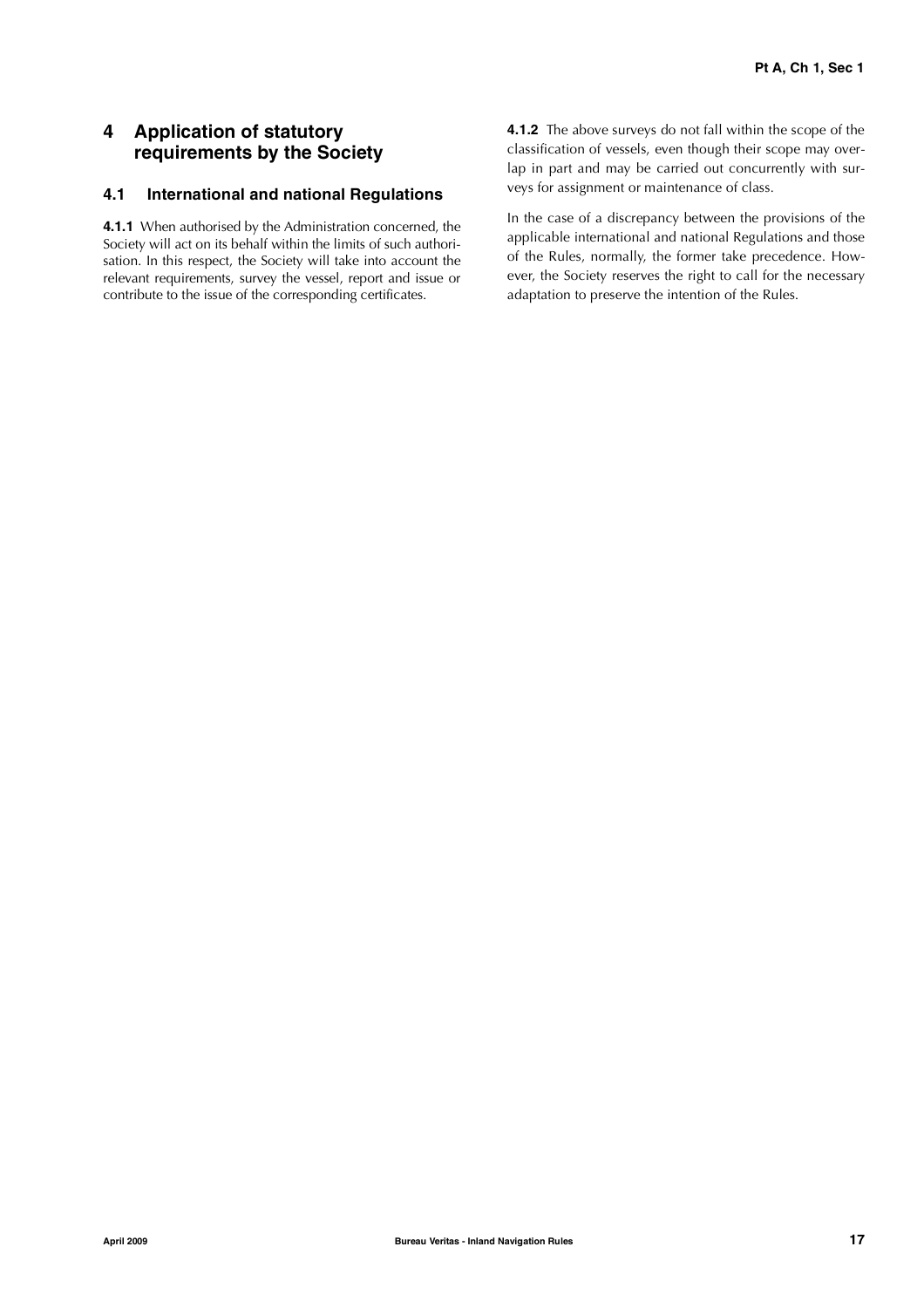## **SECTION 2 ASSIGNMENT OF CLASS**

### **1 General**

### **1.1**

**1.1.1** Class is assigned to a vessel upon a survey, with the associated operations, which is held in order to verify whether it is eligible to be classed on the basis of the Rules of the Society, see Ch 1, Sec 1, [1.3.1] and Ch 1, Sec 1, [1.3.2].

This may be achieved through:

- the completion of a new building, during which a survey has been performed
- a survey when the vessel changes class between recognised classification Societies, or
- a specific admission to class survey, in cases where a vessel is classed with a non-recognised classification Society or is not classed at all.

### **2 New building procedure**

### **2.1 Vessel surveyed by the Society during construction**

**2.1.1** When a vessel is surveyed by the Society during construction, it is to comply with those requirements of the Rules which are in force and applicable depending on the class of the vessel, taking into account the provisions of Ch 1, Sec 1, [2.1], Ch 1, Sec 1, [2.2] and Ch 1, Sec 1, [2.3].

**2.1.2** The Society:

- reviews/approves the plans and documentation submitted as required by the Rules, see Ch 1, Sec 4
- proceeds, if required, with the appraisal of the design of materials and equipment used in the construction of the vessel and their inspection at works
- carries out surveys or obtains appropriate evidence to satisfy itself that the scantlings and construction meet the Rule requirements in relation to the reviewed/approved drawings
- attends tests and trials provided for in the Rules
- assigns the character of classification, refer to Ch 2, Sec 2.

**2.1.3** The Society defines which materials and equipment used for the construction of vessels built under survey are, as a rule, subject to appraisal of their design and to inspection at works, and according to which particulars.

**2.1.4** As part of his interventions during the vessel's construction, the Surveyor will:

• conduct an overall examination of the parts of the vessel covered by the Rules

- examine the construction methods and procedures when required by the Rules
- check selected items covered by the rule requirements
- attend tests and trials where applicable and deemed necessary.

### **2.2 Use of materials, machinery, appliances and items**

**2.2.1** As a general rule, all materials, machinery, boilers, auxiliary installations, equipment, items, etc. which are covered by the class and used or fitted on board vessels surveyed by the Society during construction are to be new and tested by the Society.

Second hand materials, machinery, appliances and items may be used subject to the specific agreement of the Society and the Owner.

**2.2.2** The requirements for the selection of materials to be used in the construction of the various parts of a vessel, the characteristics of products to be used for such parts and the checks required for their acceptance are to be as stated in other Parts of the Rules or as specified on reviewed/ approved plans. In particular, the testing of products manufactured according to quality assurance procedures approved by the Society or judged equivalent by the Society and the approval of such procedures are governed by the requirements of the Society.

### **2.3 Defects or deficiencies and their repairs**

**2.3.1** The Society may, at any time, reject items found to be defective or contrary to Rule requirements or require supplementary inspections and tests and/or modifications, notwithstanding any previous certificates issued.

**2.3.2** All repairs are subject to the preliminary agreement of the Society. When the limits of tolerance for defects are specified in the Rules concerned or by the manufacturer, they are to be taken into account for repairs.

**2.3.3** It is the duty of the Owner, Other Interested Party and Building Yard to notify the Society of any defects or deficiencies noted during the construction of the vessel and/or of any item not complying with the applicable requirements or in any case unsatisfactory.

**2.3.4** Proposals regarding remedial actions intended to be adopted to eliminate such defects or deficiencies are to be submitted to the Society and, if accepted, carried out to the Surveyor's satisfaction.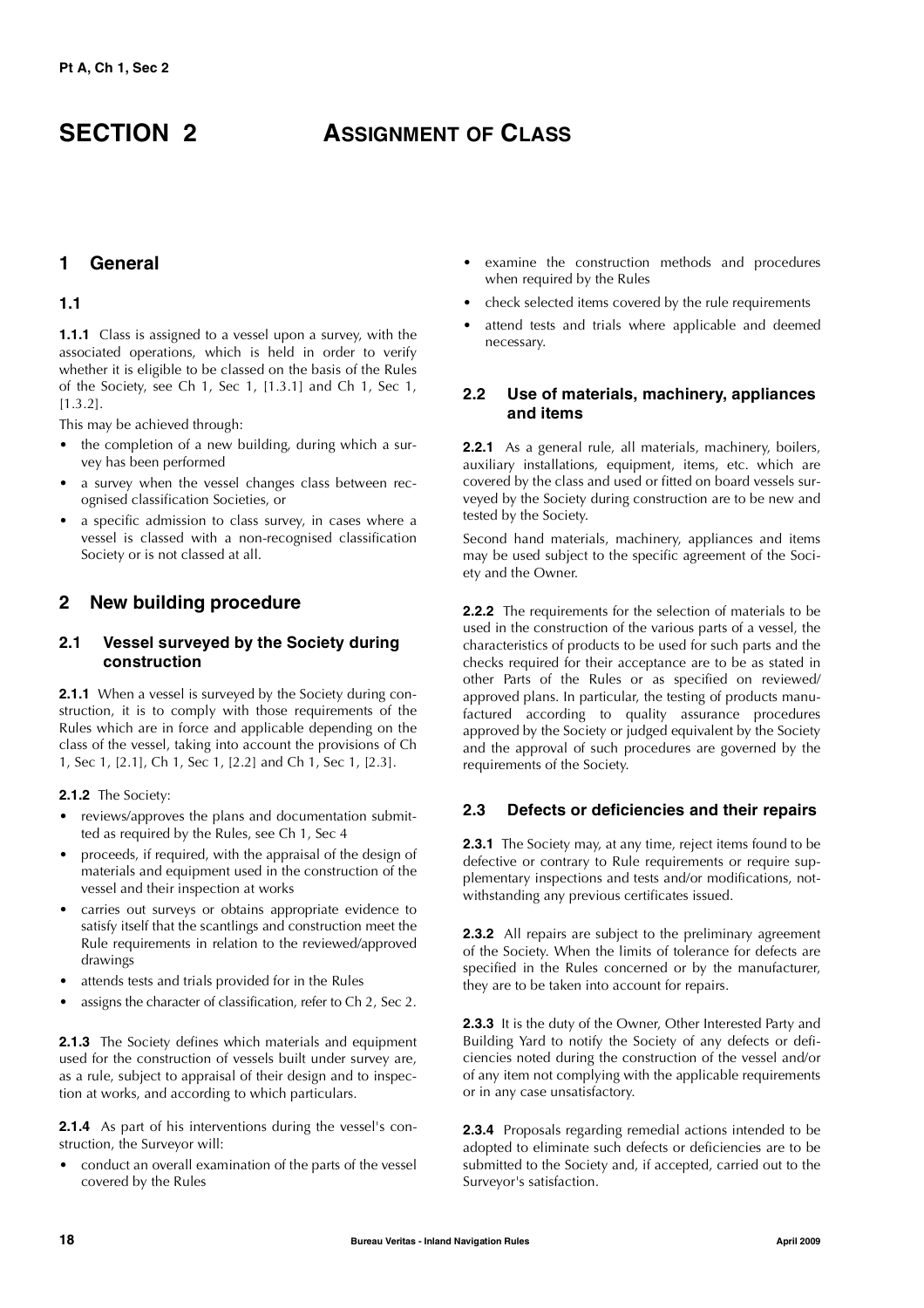### **2.4 Equivalence of Rule testing under certain conditions**

**2.4.1** Notwithstanding the provisions of [2.1.4], the Society may, at its discretion and subject to conditions and checks deemed appropriate, accept certain materials, appliances or machinery which have not been subjected to Rule testing.

### **3 Vessels under construction**

### **3.1 Vessels built under supervision of a recognized classification Society**

**3.1.1** In this case, vessels will be admitted to the Society's class upon satisfactory surveys and verification of documentation. For the extent and scope of the surveys to be carried out and the list of documentation to be submitted by the Owner or Other Interested Party, reference is to be made to Ch 1, Sec 4.

Supervision of construction tests and trials to be carried out are based on the completion progress of the vessel and the updated current construction/class status as provided by the previous classification Society.

Admission to class may be conditioned by statutory Regulations.

For the documentation to be supplied, see Ch 1, Sec 4, [1.3].

### **3.2 Other vessels**

**3.2.1** Other vessels may be accepted on a case by case basis.

### **4 Vessels classed after construction**

### **4.1 General**

**4.1.1** When an Owner requests to the Society for a vessel already in service to be admitted to class, the order will be processed differently depending on whether the vessel is:

- classed with a recognised classification Society, or
- not classed with a recognised Society.

**4.1.2** Where appropriate within reasonable limits, a proven service record of satisfactory performance during a period of adequate length may be used as a criterion of equivalence. Special consideration will be given to vessels of recent construction.

**4.1.3** For installations or equipment covered by additional class notations, the Society will determine the documentation to be submitted.

**4.1.4** In addition, the Society may base its judgement upon documentation such as certificates issued or accepted by the former classification Society, if any, and statutory certificates issued by the flag Administration or by a recognised organisation on its behalf; moreover, other documents and/or plans may be specifically required to be supplied to the Society in individual cases.

### **4.2 Vessels classed with a recognised classification Society**

**4.2.1** In this case, vessels will be admitted to the Society's class upon satisfactory surveys and verification of documentation. For the extent and scope of the surveys to be carried out and the list of documentation to be submitted by the Owner or Other Interested Party, reference is to be made to Ch 1, Sec 4, [2].

**4.2.2** Surveys to be carried out are based on the age of the vessel and the updated current class status of the previous recognised classification Society, as provided by the Owner.

### **4.3 Vessels not classed with a recognised classification Society**

**4.3.1** In this case, the class of the vessel will be assigned upon a preliminary review/approval of the documentation listed in Ch 1, Sec 4, [2.1.3] and subsequent satisfactory completion of the surveys.

**4.3.2** The extent and scope of the admission to class survey are to be not less than those required at the class renewal survey of a vessel of the same age and type; in addition, all other periodical surveys should be performed together with those inspections which are linked to specific type and service notations and/or additional class notations and/or special installations the vessel is provided with.

### **5 Date of classification - Definitions**

### **5.1 Date of build**

**5.1.1** For a new building the date of build is the year and month on which the new construction survey process is completed.

If modifications are carried out, the date of build remains assigned to the vessel. Where a complete replacement or addition of a major portion of the vessel (e.g. forward section, after section, main cargo section) is involved, the following applies:

- the date of build associated with each major portion of the vessel is indicated on the classification certificate
- survey requirements are based on the date of build associated with each major portion of the vessel.

### **5.2 Date of classification for new buildings**

**5.2.1** In principle, the initial period of class is assigned from the day on which the new building has been completed and enters in service. Where there is a substantial delay between the completion of the construction survey process and the vessel commencing active service, the date of commissioning may be also specified.

### **5.3 Date of classification for existing vessels**

**5.3.1** In principle, for existing vessels the date of classification is the date of completion of the admission to class survey.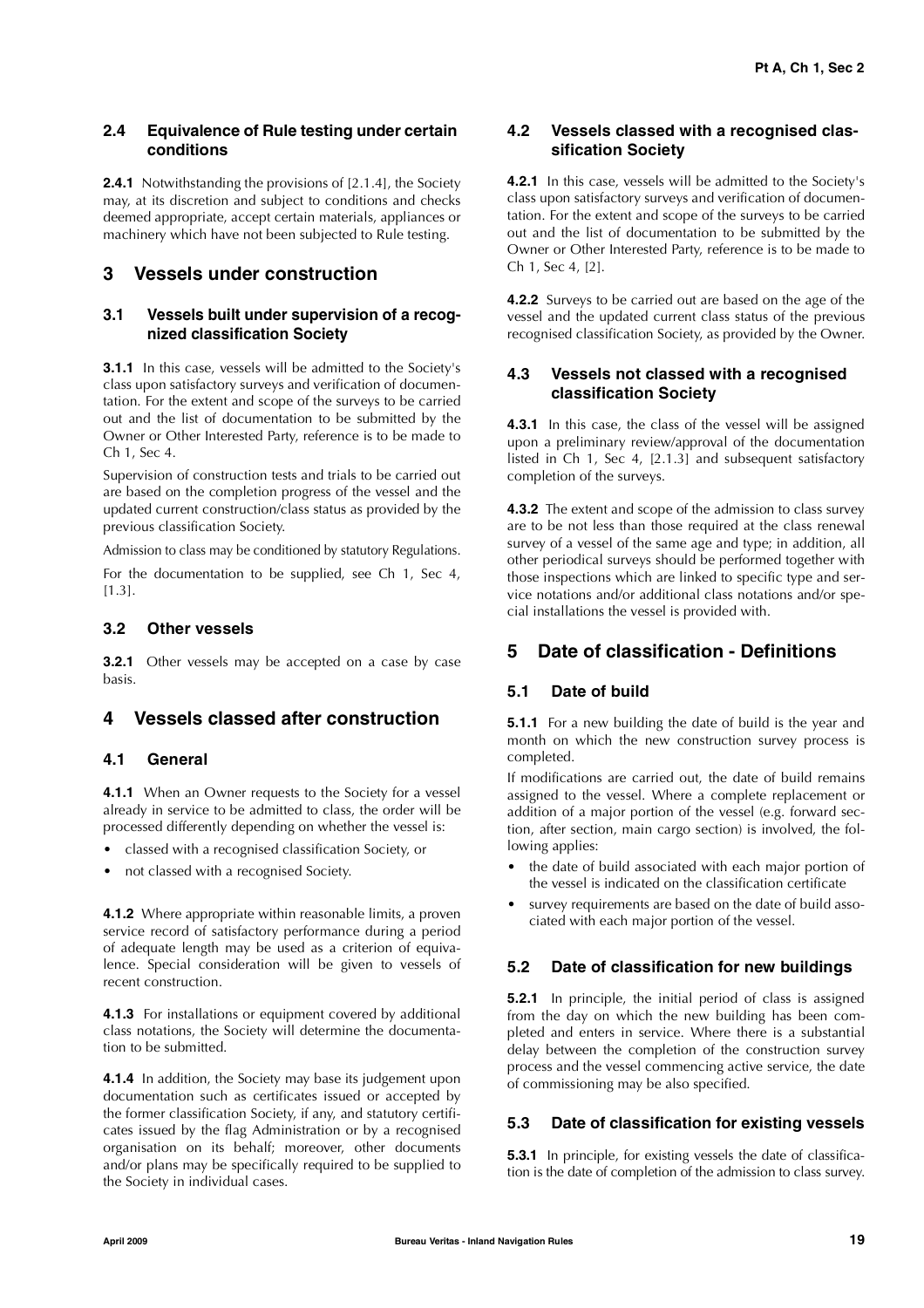### **6 Period and validity of class**

### **6.1 Period of class**

**6.1.1** The hull, the machinery as well as special equipment and installations classed have, in principle, the same period of class; see also Ch 2, Sec 2, [3].

### **6.2 Prerequisites for validity of class**

**6.2.1** The class assigned by the Society is only valid under the provision that the operating conditions are complied with as stated in the class certificate, the operation manual and/or as additionally agreed between the vessel Owner and the Society.

**6.2.2** See also Ch 1, Sec 1, [3.3].

### **6.3 Validity of class**

**6.3.1** The class continues to be valid, provided that the hull, machinery as well as special equipment and installations classed are subject to all surveys stipulated, see Part A, Chapter 3 and that any repairs required as a consequence of such a survey are carried out to the satisfaction of the Society.

If some special equipment classed is not subjected to the prescribed surveys or is no longer intended to be carried on board, the notation for that equipment only will be suspended or withdrawn.

**6.3.2** The Society's head office or one of its representations are to be immediately informed about any average, damage or deficiency to the hull, machinery or equipment classed, where these may be of relevance to the vessel's class and safety. A survey will have to be arranged immediately.

If the survey reveals that the vessel's class has been affected, it will be maintained only on condition that the repairs or modifications demanded by the Society are carried out within the period and under the operating conditions specified by the Surveyor. Until full settlement of these demands the class will be restricted.

**6.3.3** Any damage or excessive wastage beyond allowable limits to side shell frames, their end attachments and/or adjacent shell plating, the deck structure and deck plating, the bottom structure and bottom plating, the watertight or oiltight bulkheads and the hatch covers or coamings that affect a vessel's class, is to be permanently repaired immediately.

For locations where adequate repair facilities are not available, consideration may be given to allow a vessel to proceed directly to a Repair Yard. This may require temporary repairs for the intended voyage.

Damages or excessive wastage at the areas noted above and not immediately affecting the vessel's structural or watertight/weathertight integrity may be temporarily repaired for a period to be defined.

**6.3.4** Where defects are found further to an inspection by an Administration in pursuance of Port State Control or similar programmes, Owners are to:

- immediately report the outcome of this inspection to the Society, and
- ask the Society to perform a survey in order to verify the deficiencies, when related to the class of the vessel.

**6.3.5** Apart from the class certificate, any other documentation of significance for classification, such as:

- reports on surveys previously performed
- maintenance schedules to be observed by vessel owner, as agreed with the Society
- reviewed/approved drawings and other documentation handed out to the vessel owner and containing particulars or instructions of significance in respect of the classification requirements, e.g. use of special steel grades

is to be kept on board and made available to the Surveyor on request.

**6.3.6** Systems for special use may be exempted from classification. However, any changes in such systems that may affect the safety of operations and hence validity of the vessel's class, including its classified installations, shall be notified to the Society in due course. This applies particularly to cases, where system changes lead to structural conversions or important changes in the machinery and electrical installation.

**6.3.7** The Society provides a notification system to remind the vessel owner of surveys becoming due, or of any other matters of interest or urgency in connection with the classification of the vessel. However, it remains the responsibility of the vessel Owner to comply with the class conditions and to observe the dates for the prescribed surveys.

### **6.4 Repairs, conversions**

**6.4.1** Where parts or components are damaged or worn to such an extent that they no longer comply with the class requirements, they are to be repaired or replaced. The damaged parts shall be made accessible for inspection so that the kind and extent of the damage can be thoroughly examined.

During repairs or maintenance work, the Owner has to arrange so that any damage, defects or non-compliance with the Rule requirements are reported to the Surveyor during his survey.

**6.4.2** Repairs and conversions of the vessel's hull, machinery as well as special equipment and installations classed have to be carried out under the supervision of the Society to ensure compliance with the Rules and continued validity of class. The repair measures are to be agreed with the Surveyor such as to render possible confirmation of the class, without reservations and conditions of class, upon completion of the repairs.

Where necessary, documentation is to be submitted to the Society and/or made available to the attending Surveyor.

Generally, a confirmation of class with recommendations/conditions of class, e.g. in case of temporary repairs, requires to be approved by the Society's head office.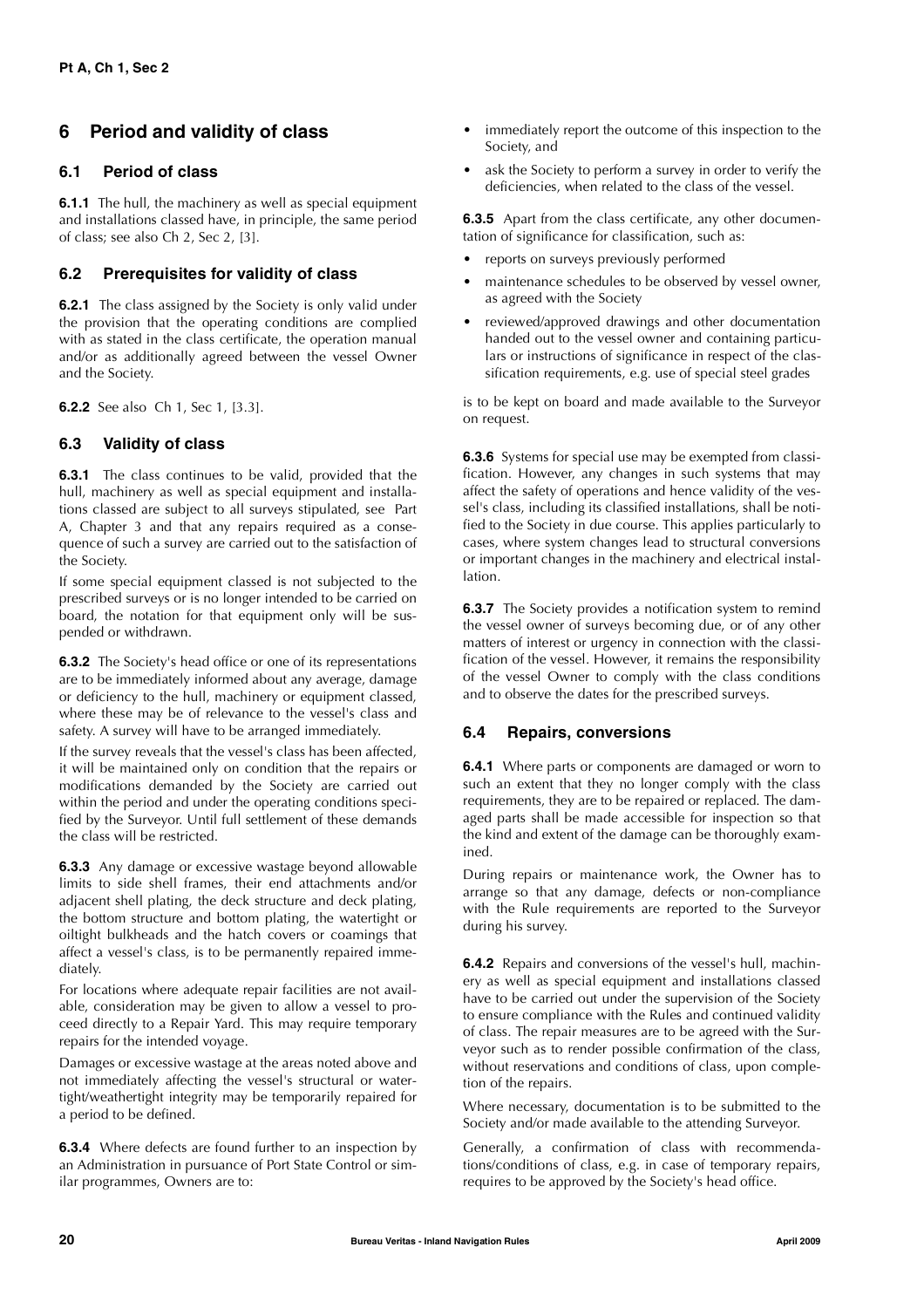**6.4.3** The areas affected by repairs or conversion shall be treated in the same way as for new buildings. However, experience and technical knowledge gathered since the vessel was built shall be taken into account.

Materials and equipment used for conversions, alterations or repairs are generally to meet the requirements of the Rules for new vessels built under survey; see Ch 1, Sec 4.

**6.4.4** If following major conversions a new character of classification and/or new notations are assigned so that the class certificate has to be reissued, commencement of a new period of class may be agreed upon.

### **6.5 Change of ownership**

**6.5.1** In the case of change of ownership, the vessel retains its current class with the Society provided that:

- the Society is informed of the change in due time and able to carry out any survey deemed appropriate, and
- the new Owner expressively requests to keep the current class, involving acceptance of the Society's General Conditions and Rules. This request covers inter alia the condition of the vessel when changing ownership.

**6.5.2** The vessel's class is maintained without prejudice to those provisions in the Rules which are to be enforced in cases likely to cause suspension or withdrawal of the class such as particular damages or repairs to the vessel of which the Society has not been advised by the former or, as the case may be, new Owner.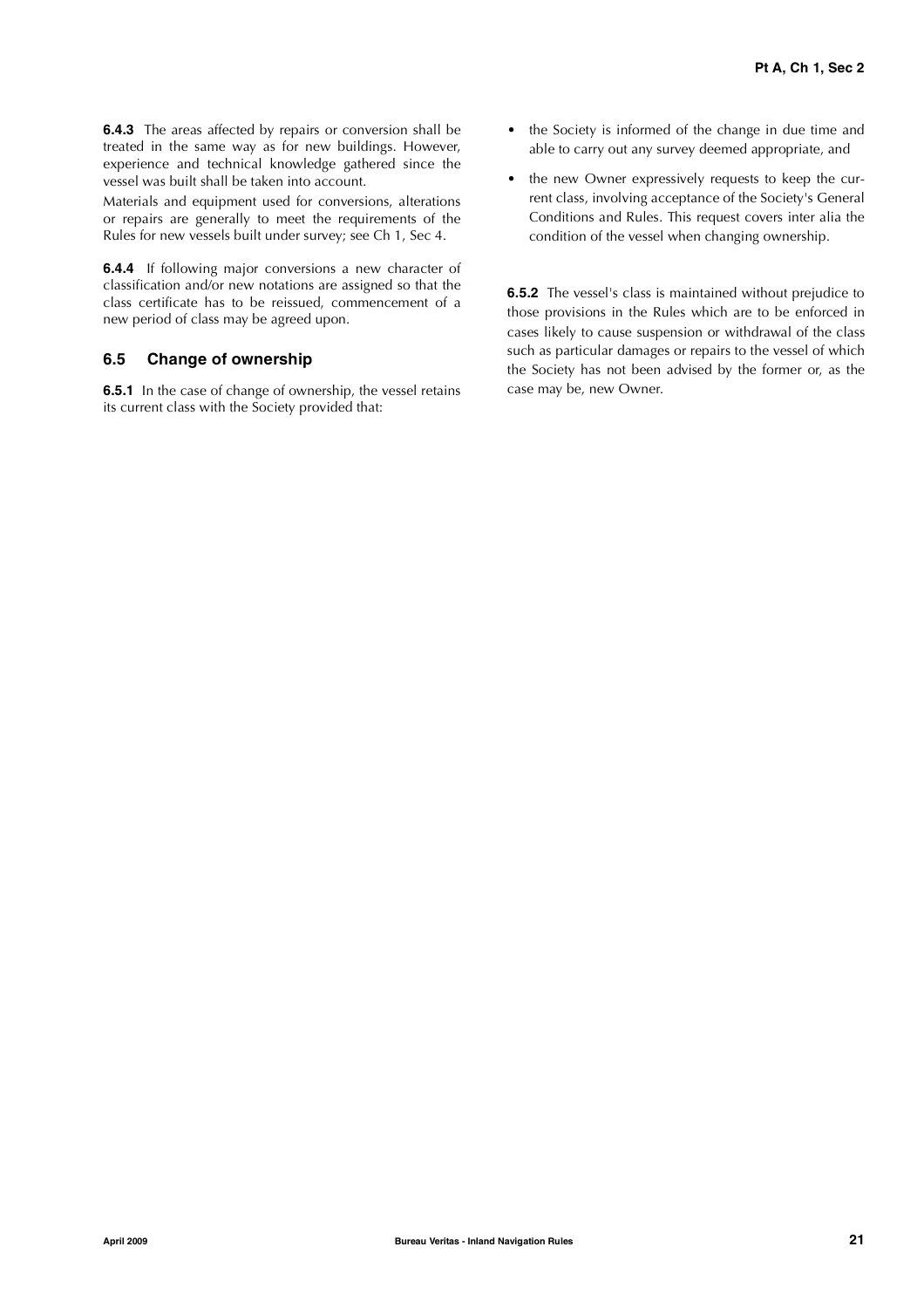## **SECTION 3 SUSPENSION AND WITHDRAWAL OF CLASS**

### **1 Discontinuance of class**

### **1.1 General**

**1.1.1** The class may be discontinued either temporarily or permanently. In the former case it is referred to as "suspension" of class, in the latter case as "withdrawal" of class. In both these cases, the class is invalidated in all respects.

If for some reason, the class has expired or has been withdrawn or suspended by the Society, this fact may be indicated in the Register.

**1.1.2** If the vessel Owner is not interested in maintenance of class of the vessel or any of its special equipment and installations classed, or if conditions are to be expected under which it will be difficult to maintain class, the Society will have to be informed accordingly. The Society will decide whether the certificate will have to be returned and class suspended or withdrawn. Where only special equipment and installations are concerned, the corresponding notation will be withdrawn and the certificate amended accordingly.

**1.1.3** Class may also be suspended if a vessel is withdrawn from active service for a longer period.

### **2 Suspension of class**

### **2.1 General**

**2.1.1** The class may be suspended either automatically or following the decision of the Society. In any event, the vessel will be considered as not retaining its class from the date of suspension until the date when class is reinstated.

**2.1.2** The class may be automatically suspended when one or more of the following circumstances occur:

- when a vessel is not operated in compliance with the Rule requirements, such as in cases of services or conditions not covered by the type and service notation, or trade outside the navigation restrictions for which the class was assigned
- when a vessel proceeds with less freeboard than that assigned, or has the freeboard marks placed on the sides in a position higher than that assigned, or, in cases of vessels where freeboards are not assigned, the draught is greater than that assigned
- when the Owner fails to inform the Society in order to submit the vessel to a survey after defects or damages affecting the class have been detected
- when repairs, alterations or conversions affecting the class are carried out either without requesting the attendance of the Society or not to the satisfaction of the Surveyor.

Suspension of class with respect to the above cases will remain in effect until such time as the cause giving rise to suspension has been removed. Moreover, the Society may require any additional surveys deemed necessary taking into account the condition of the vessel and the cause of the suspension.

**2.1.3** In addition, the class is automatically suspended:

- when the class renewal survey has not been completed by its limit date or within the time granted for the completion of the survey, unless the vessel is under attendance by the Society's Surveyors with a view to completion prior to resuming trading
- when the intermediate survey has not been completed by the end of the corresponding survey time window (see Ch 3, Sec 2).

Suspension of class with respect to the above cases will remain in effect until such time as the class is reinstated once the due items and/or surveys have been dealt with.

**2.1.4** In addition to the circumstances for which automatic suspension may apply, the class of a vessel may also be suspended following the decision of the Society:

- when a condition of class/recommendation is not dealt with within the time limit specified, unless it is postponed before the limit date by agreement with the Society
- when one or more surveys are not held by their limit dates or the dates stipulated by the Society also taking into account any extensions granted in accordance with the provisions of Ch 2, Sec 2, [3]
- when, due to reported defects, the Society considers that a vessel is not entitled to retain its class even on a temporary basis, pending necessary repairs or renewals, etc.
- in other circumstances which the Society will consider on their merits, e.g. in the event of non-payment of fees.

2.1.5 Suspension of class decided by the Society takes effect from the date when the conditions for suspension of class are met and will remain in effect until such time as the class is reinstated once the due items and/or surveys have been dealt with.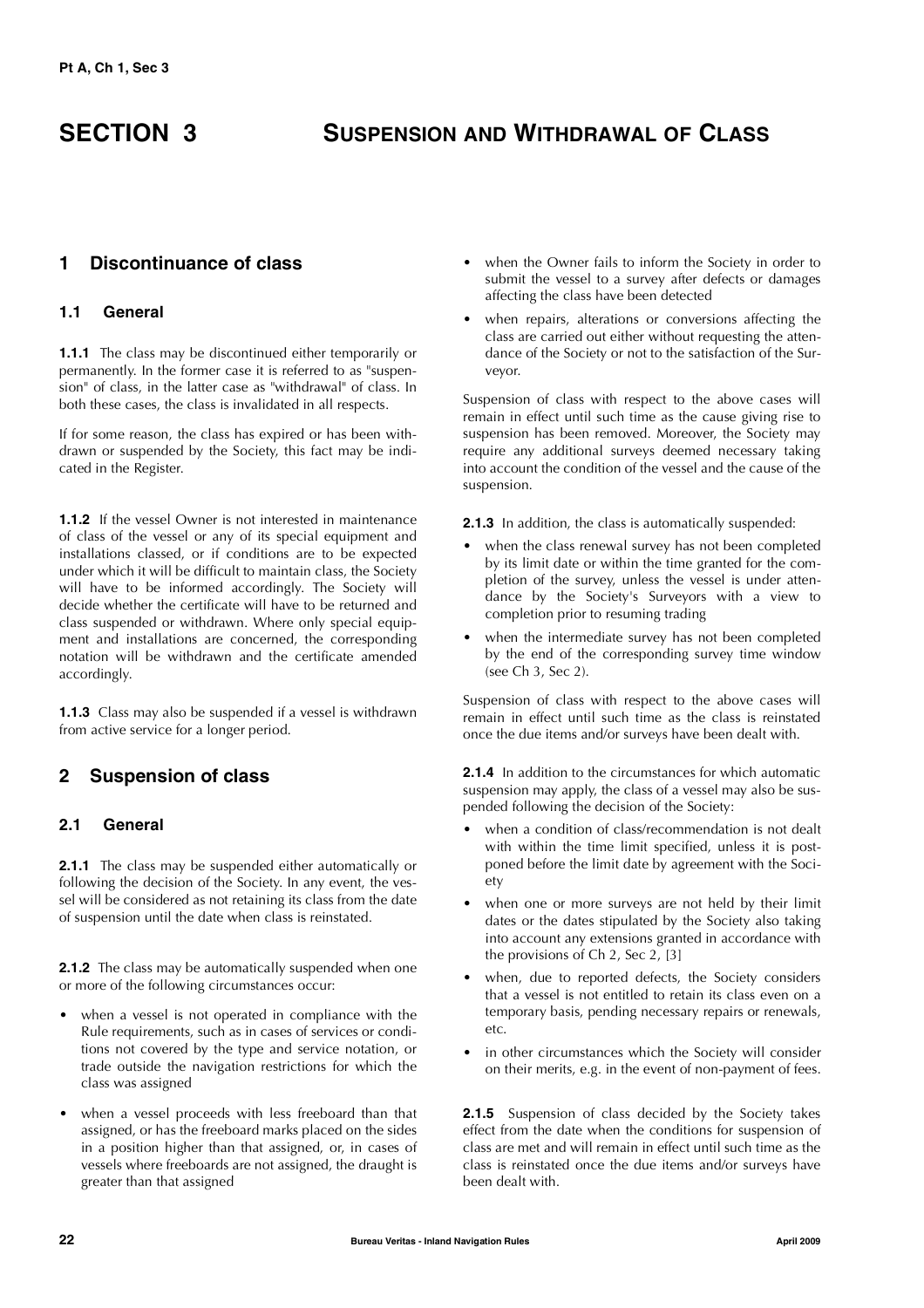### **3 Withdrawal of class**

### **3.1 General**

**3.1.1** The Society will withdraw the class of a vessel in the following cases:

- at the request of the Owner
- when the causes that have given rise to a suspension currently in effect have not been removed within six months after due notification of suspension to the **Owner**
- when the vessel is reported as a constructive total loss
- when the vessel is lost
- when the vessel is reported scrapped.

Withdrawal of class takes effect from the date on which the circumstances causing such withdrawal occur.

**3.1.2** When the withdrawal of class of a vessel comes into effect, the Society will:

- forward the Owner written notice
- delete the vessel from the Register Book
- notify the flag Administration, if needed
- make the information available to the Underwriters, at their request.

### **4 Withdrawal / suspension of additional class notations**

### **4.1 General**

**4.1.1** If the survey requirements related to maintenance of type and service notations of vessels which are assigned more than one type and service notation are not complied with, the suspension or withdrawal may be limited to the type and service notation concerned.

The same procedure applies to additional class notations.

**4.1.2** The suspension or withdrawal of a type and service notation (where a vessel is assigned with more than one type and service notation) or of an additional class notation generally does not affect the class.

### **5 Reassignment / readmission to class**

### **5.1 General**

**5.1.1** At the request of the Owner, a vessel which was previously classed with the Society, subsequently withdrawn from class and has not been classed since that time, may have the class reassigned subject to an admission to class survey. If applicable and appropriate, account may be taken of any periodical surveys held in the former period of class with the Society.

**5.1.2** Where, after suspension or withdrawal of class, the repairs required by the Society have been carried out and the vessel has been subjected to a survey for readmission to class, the original class may be reassigned starting with a new period of class. Such surveys are generally to be carried out in accordance with the requirements for a class renewal survey, Part A, Chapter 3.

**5.1.3** Depending on the duration of the interruption period, parts of the machinery installation may have to be dismantled and river trials or function tests have to be carried out in excess of the requirements mentioned above. For parts and installations replaced or added in the meantime, the scope of examinations and tests to be carried out for admission to class shall be as for newbuildings.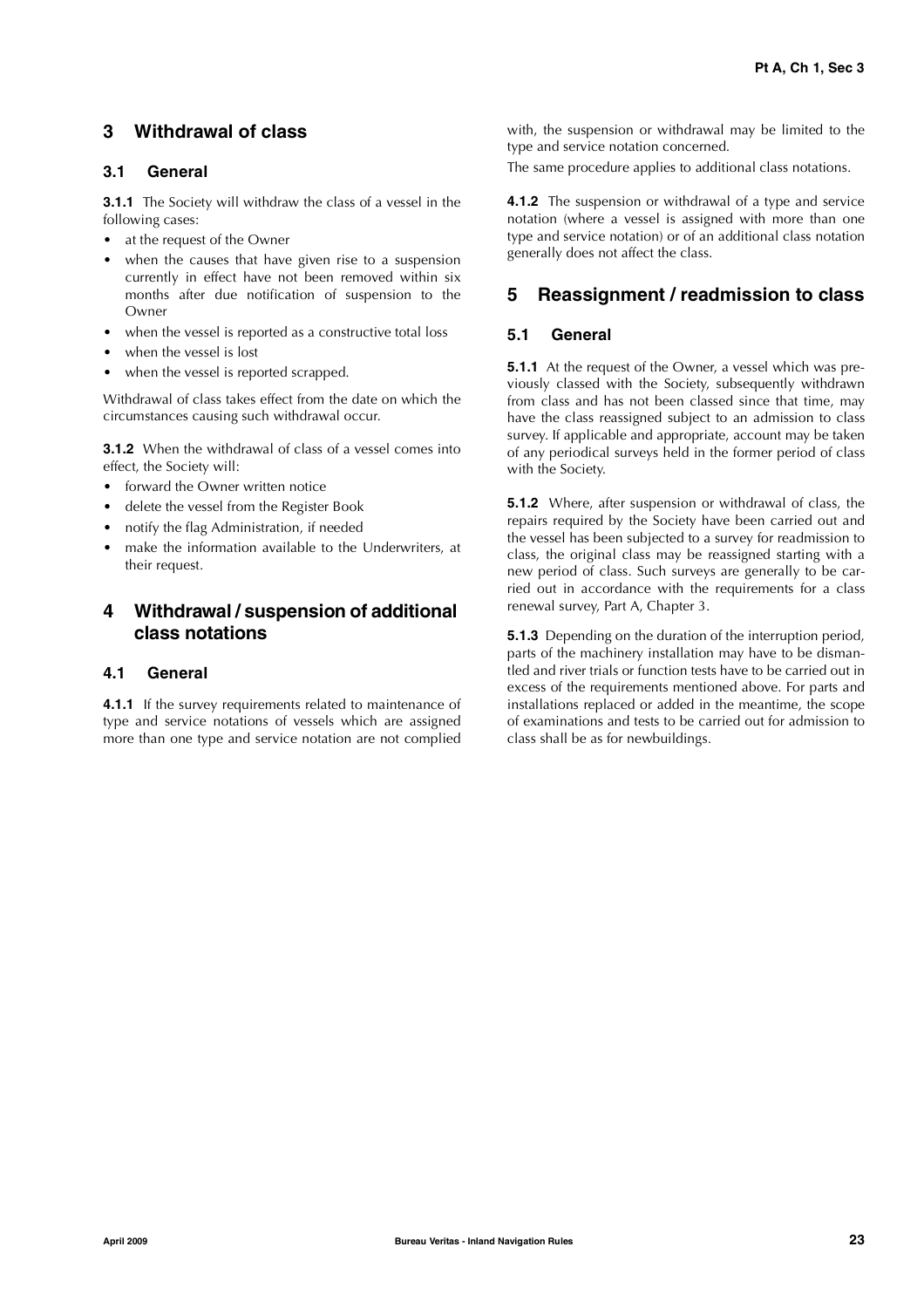### **SECTION 4 CLASSIFICATION PROCEDURES**

### **1 Classification of new building**

### **1.1 Order for classification**

**1.1.1** The written order for classification is to be submitted to the Society in triplicate, if needed, by the Building Yard, the Other Interested Party or by the Prospective vessel Owner, using the form provided by the Society. It should be clearly agreed between the parties concerned, e.g. in the building contract, which party will be responsible for compliance with the Society's Rules and Guidelines and other Rules and Regulations to be applied.

**1.1.2** Where orders for the production of components are placed with subcontractors, the Society will have to be advised accordingly indicating the scope of the subcontract. The Building Yard, Prospective Owner and Other Interested Party are responsible for observance of the Rules, Guidelines and Regulations by subcontractors.

**1.1.3** When particulars already approved by the Society for previous inland navigation vessels built under supervision of the Society are incorporated in the design of the new building, this should be specifically stated in the order for classification. Amendments to the construction Rules having been introduced meanwhile shall be taken into account.

### **1.2 Examination of design and construction particulars**

**1.2.1** Particulars/documents for review/approval such as construction plans, calculations, details on materials, type designation of standard equipment, etc. are to be submitted to the Society at least in triplicate, in English or other language agreed upon with the Society in due time prior to commencement of construction/manufacturing.

The particulars submitted shall contain all details required to verify compliance with the construction Rules. The Society reserves the right to request additional information and particulars to be submitted, according to the specific nature of the vessel to be classed.

Design calculations are to be provided, when called for, as supporting documents to the submitted plans.

**1.2.2** After examination by the Society, the documents subject to review/approval will be returned in one copy with a mark/stamp of review/approval. One copy of each document, with remarks related to the compliance with the Rule requirements should the need arise, will be forwarded for verification to the Society's inspection office(s) in charge of construction supervision.

**1.2.3** Any deviations from the review/approved documents e.g. due to requirements of the vessel Owner or alterations suggested by the Building Yard, require to be approved by the Society prior to being realized.

### **1.3 Documentation**

**1.3.1** The design data, calculations and plans to be submitted for review/approval are listed in applicable requirements of Part B, Part C and Part D.

**1.3.2** The documentation submitted to the Society is examined in relation to the class requested in the order for classification.

**1.3.3** Should the Other Interested Party, Building Yard or Prospective Owner subsequently wish to have the class, in particular the type and service notations or additional class notations, granted to the vessel modified, plans and drawings are generally to be re-examined.

**1.3.4** As a rule, modifications of the reviewed/approved plans regarding items covered by classification are to be submitted for review/approval.

**1.3.5** The plans and design data to be submitted to the Society are to incorporate all information necessary for the assessment of the design of the vessel for the purpose of assignment of class. It is the responsibility of the Other Interested Party, Building Yard or Prospective Owner to ascertain that the design data are correct, complete and compatible with the use of the vessel.

**1.3.6** Design data and calculations are to be adequately referenced. It is the duty of the Other Interested Party, Building Yard or Prospective Owner to ascertain that the references used are correct, complete and applicable to the design of the vessel.

**1.3.7** In the case of conflicting information, submitted documentation will be considered in the following order of precedence: design data, plans, design calculations.

**1.3.8** It is the responsibility of the Other Interested Party, Building Yard or Prospective Owner to ascertain that drawings used for the procurement, construction and other works are in accordance with the reviewed/approved plans.

### **1.4 Supervision of construction and trials**

**1.4.1** The Society will assess the production facilities and procedures of the Building Yard, subcontractors and other manufacturers, to determine whether they meet the requirements of the Society's Rules and any additional requirements of the Other Interested Party or Prospective vessel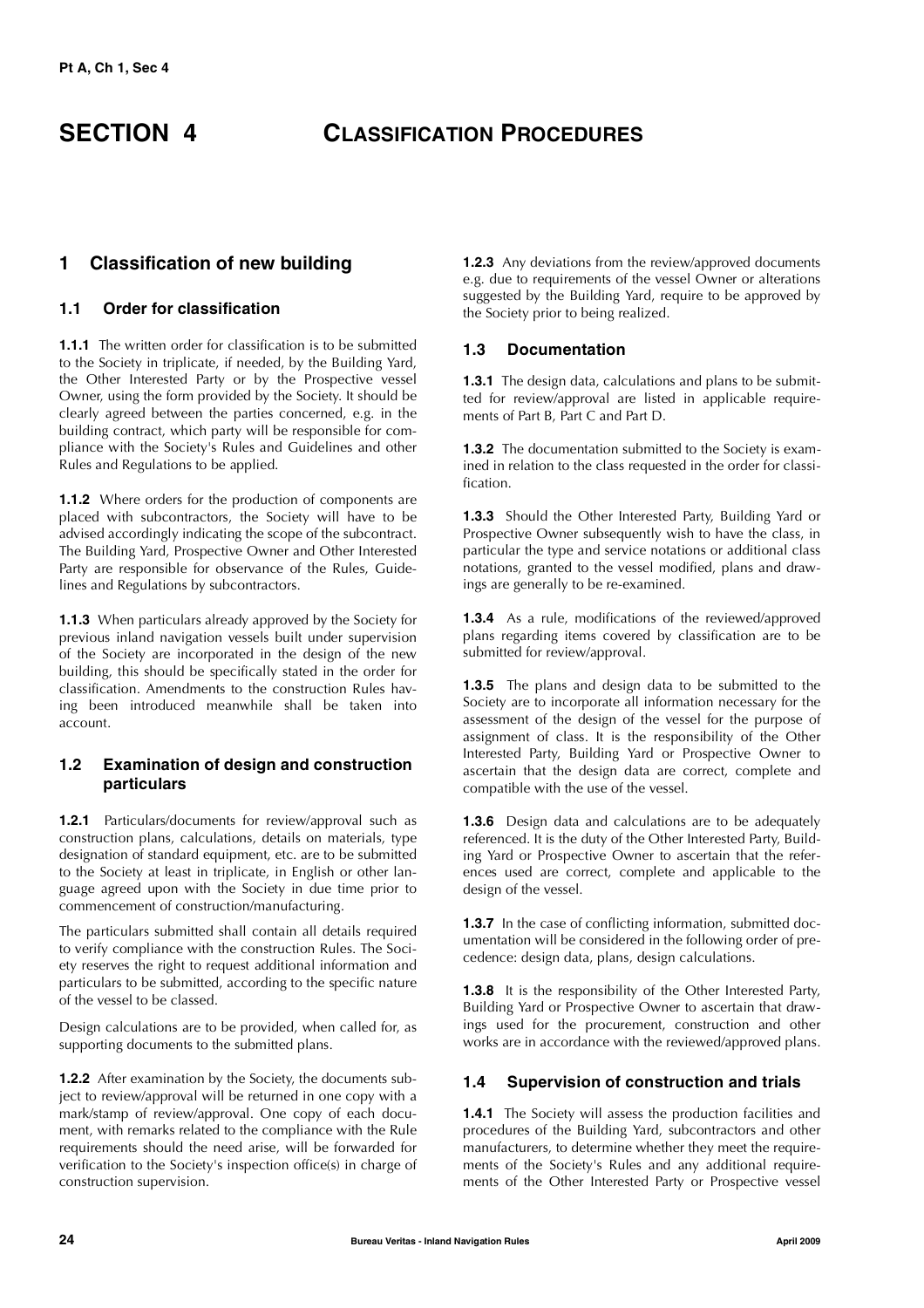Owner as agreed in the building specification. This assessment may be connected with a quality assurance certification.

**1.4.2** Materials, components, appliances and installations subject to inspection are to comply with the relevant Rule requirements and are to be presented for inspection by the Society's Surveyors, unless otherwise provided as a result of special arrangements agreed upon with the Society.

It is the duty of the Building Yard, subcontractors and other manufacturers to inform the Society's inspection office in due time about particular surveys to be carried out.

**1.4.3** In order to enable the Surveyor to fulfill his duties, he is to be given free access to the workshops and to the vessel. For performance of the tests required, the Building Yard, subcontractors and other manufacturers are to give the Surveyor any assistance necessary by providing the staff and the equipment needed for such tests which always remain under their full responsibility.

**1.4.4** During the phase of construction of the vessel or installation, the Society will satisfy itself by surveys and inspections that:

- parts for hull, machinery and electrical installations or special equipment subject to review/approval have been constructed in compliance with the reviewed/approved drawings/documents
- all tests and trials stipulated by the Rules for classification and construction are performed satisfactorily
- workmanship is in compliance with current engineering standards and/or the Society's Rule requirements
- welded parts are produced by qualified welders having undergone the tests required by the applicable Rules
- for hull sections or components requiring the Society's approval, certificates have been presented; the Building Yard, subcontractors or other manufacturers will have to ensure that any parts and materials requiring approval will only be delivered and installed, if the appropriate certificates have been issued
- type-tested or type-approved appliances and equipment are used, in accordance with the Rule requirements, where individual certificates are not required.

### **1.5 Tests**

**1.5.1** As far as practicable, the machinery including electrical installations as well as special equipment and installations classed will be subjected to operational trials at the manufacturer's premises to the scope specified in the Rules.

Where the machinery, electrical installations or special equipment and installations are of novel design, the Society may require performance of trials under specified conditions.

### **1.5.2 Use of measuring equipment and of service suppliers**

Firms providing services on behalf of the Owner, Building Yard or Other Interested Party, such as measurements, tests and servicing of safety systems and equipment, the results

of which may form the basis for the Surveyor's decisions, are subject to the acceptance of the Society, as deemed necessary.

The equipment used during tests and inspections in workshops, Building Yard and on board vessels, the results of which may form the basis for the Surveyor's decisions, is to be customary for the checks to be performed. Such equipment is to be individually identified and calibrated to a recognized national or international standard.

### **1.5.3 Simple measuring equipment**

The Surveyor may accept simple measuring equipment (e.g. rulers, tape measures, weld gauges, micrometers) without individual identification or confirmation of calibration, provided it is of standard commercial design, properly maintained and periodically compared with other similar equipment or test pieces.

### **1.5.4 Measuring equipment on board**

The Surveyor may accept measuring equipment fitted on board a vessel (e.g. pressure, temperature or rpm gauges and meters) and used in examination of machinery and/or equipment installed on board the vessel based either on calibration records or comparison of readings with multiple instruments.

### **1.5.5 Other equipment**

The Surveyor may request evidence that other equipment (e.g. tensile test machines, ultrasonic thickness measurement equipment, etc.) is calibrated to a recognized national or international standard.

### **1.6 Trials on board**

**1.6.1** Upon completion of the vessel, all hull, machinery  $including$  electrical installations as well as special equipment and installations classed will be subjected to operational trials in the presence of the Surveyor prior to and during the navigation trials. This will include, e.g.:

- tightness, operational and load tests of tanks, anchoring equipment, hatches and hatch covers, shell doors, ramps, etc.
- operational and/or load tests of the machinery, installations and equipment of importance for the operational safety of the vessel.

During a final survey, checks will be made in the presence of the Surveyor to ensure that any deficiencies found, for instance during the navigation trials, have been eliminated.

### **1.6.2 Reports, certificates, documentation**

Satisfactory testing of materials, components, machinery, etc. at subcontractor's works will be certified by the Surveyor and/or the local Society's representation.

**1.6.3** Upon satisfactory completion of the construction and the trials on board, the Surveyor will prepare construction and survey reports, on the basis of which the Society will issue the class certificate.

**1.6.4** The classification data of each vessel will be included in the Society's data file. An extract of these vessel data will be indicated in the Register.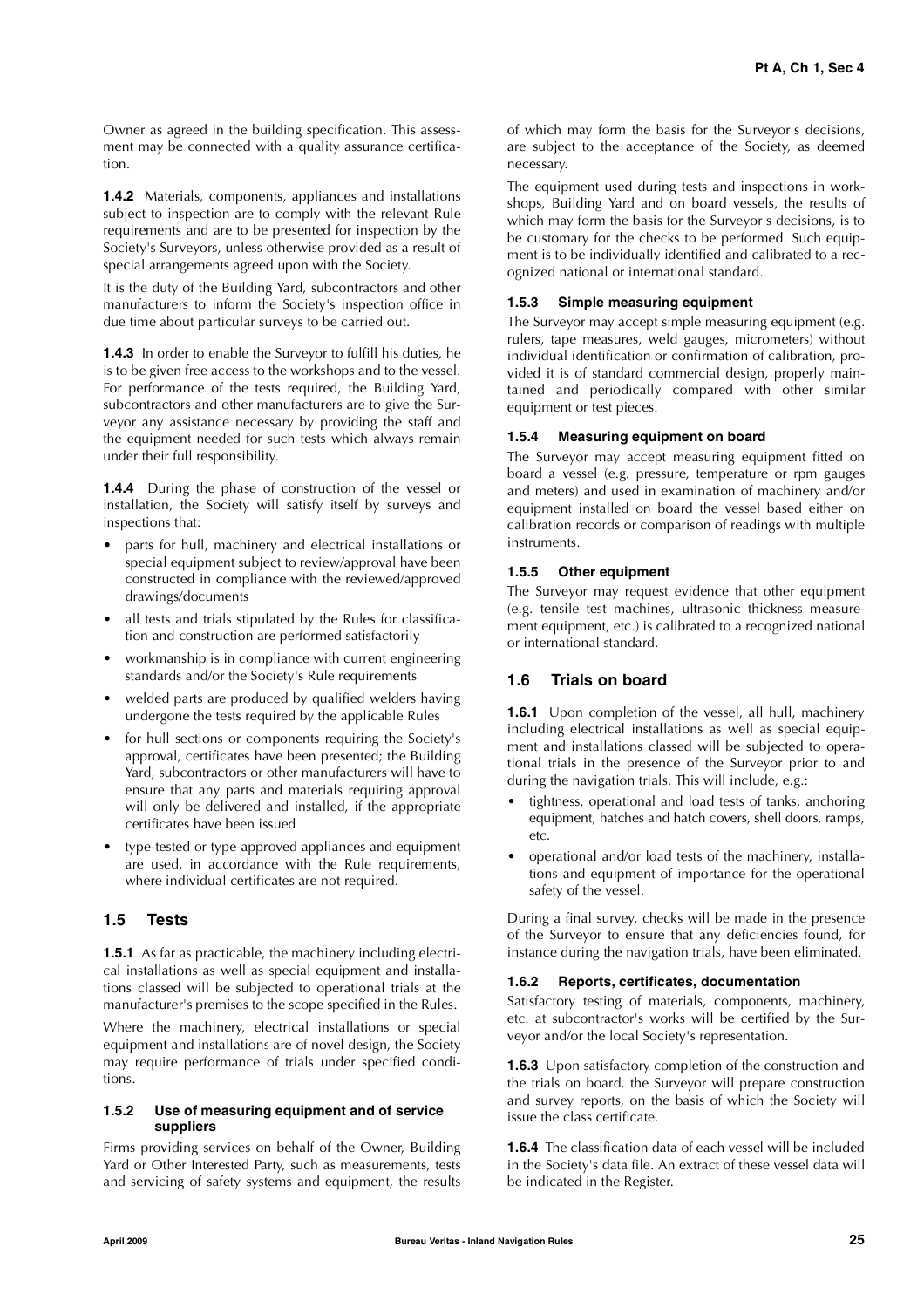### **2 Classification after construction of existing vessels**

### **2.1 Admission to class**

**2.1.1** Vessels not originally built under supervision of the Society may be classed subsequently following the procedures described in the following.

The vessel's Owner should contact the Society for the necessary arrangements. The Society is to be informed about the previous class status and period, as well as about any conditions of class/recommendations imposed by the previous classification Society. The written order for admission to class of existing vessels or special equipment including the required documents shall be formally addressed to the Society's head office in triplicate, if needed, using the form provided by the Society.

**2.1.2** The following documents updated to present status shall be submitted for examination where applicable. Information shall be provided about any additional Regulations to be observed.

### **2.1.3 Particulars for hull and machinery**

- Particulars of the type and main dimensions of the vessel, building year, building yard, major conversions, if any, freeboard, stability documentation and details of the anchor equipment
- particulars of the type, output and main data, building year and manufacturer of the main engine(s) and of the auxiliary machinery essential for operational safety, the electrical installations, the automatic/remote-control system, the safety arrangements, the steering gear and the windlasses
- general arrangement, capacity plan, hydrostatic and cross curves, loading manual, where required, midship section, longitudinal and transverse sections, transverse bulkheads, decks, shell expansion, engine and boiler foundations, stem and stern frame, rudder and rudder stock, hatch covers
- machinery arrangement and layout, thrust, intermediate and screw shafts, propellers, main engines, propulsion gears and clutch systems, starting-air receivers, auxiliary boilers and related systems, cooling water and lubricating oil systems, bilge and ballast systems, fuel oil and starting-air systems, air and sounding pipe systems, electrical arrangements and wiring diagrams
- steering gear arrangement and piping system and steering gear manufacturer, make and model information
- pumping arrangements at the forward and after ends, drainage of cofferdams and pump rooms and general arrangements of cargo piping in tanks and on decks, for tankers
- torsional vibration calculations of the main shafting system including its branches for propelling installation less than two years old
- instrument and alarm list, fire alarm system, list of automatic safety functions, e.g. slowdowns, etc.
- plans required for vessels to which an additional class notation is assigned
- alternative technical data may be accepted by the Society in lieu of specific items of the listed documentation not available at the time of the transfer of class.

### **2.2 Examination of design and surveys**

**2.2.1** The requirements according to [1.2] are applicable in principle. The report on the survey according to [2.3] will be evaluated together with the examination of the particulars and/or drawings to be reviewed/approved.

**2.2.2** Where sufficiently detailed documentation required for review/approval is not available, the necessary information may have to be gathered by an additional survey, possibly including measurements, and/or by additional investigations, computations, etc.

**2.2.3** If the vessels as well as the special equipment and installations classed have the valid class of another recognized classification Society, and if sufficient proof has been furnished regarding the present class status, the Society may dispense with parts of the examination of drawings and computations and may reduce the scope of the survey. However, at least a survey to the scope of an intermediate survey according to Part A, Chapter 3 is to be carried out.

### **2.3 Reports, certificates, documentation**

**2.3.1** Upon satisfactory completion of the examinations and surveys mentioned above, a class certificate will be issued and a class period defined.

**2.3.2** Regarding Surveyor's reports and certificates, the provisions of [1.4] apply also to the classification of existing vessels.

**2.3.3** Once a vessel and the relevant equipment have been classed with the Society, the Rules in force for surveys as well as procedures applicable to vessels constructed under supervision of the Society will apply.

### **3 Documentation to be carried on board**

### **3.1 General**

**3.1.1** To allow quick action in case of surveys, special operation and especially in case of damage, the following documentation must be kept on board and shall be made available to the Surveyor on request:

- class certificate all survey statements and reports
- stability handbook and loading manual, if required
- description of corrosion protection system, if required
- "as built" drawings and other documentation containing particulars or instructions of significance as far as the Society is concerned, e.g. use of special steel etc.
- list of important testing/monitoring procedures to be followed in connection with validity of class.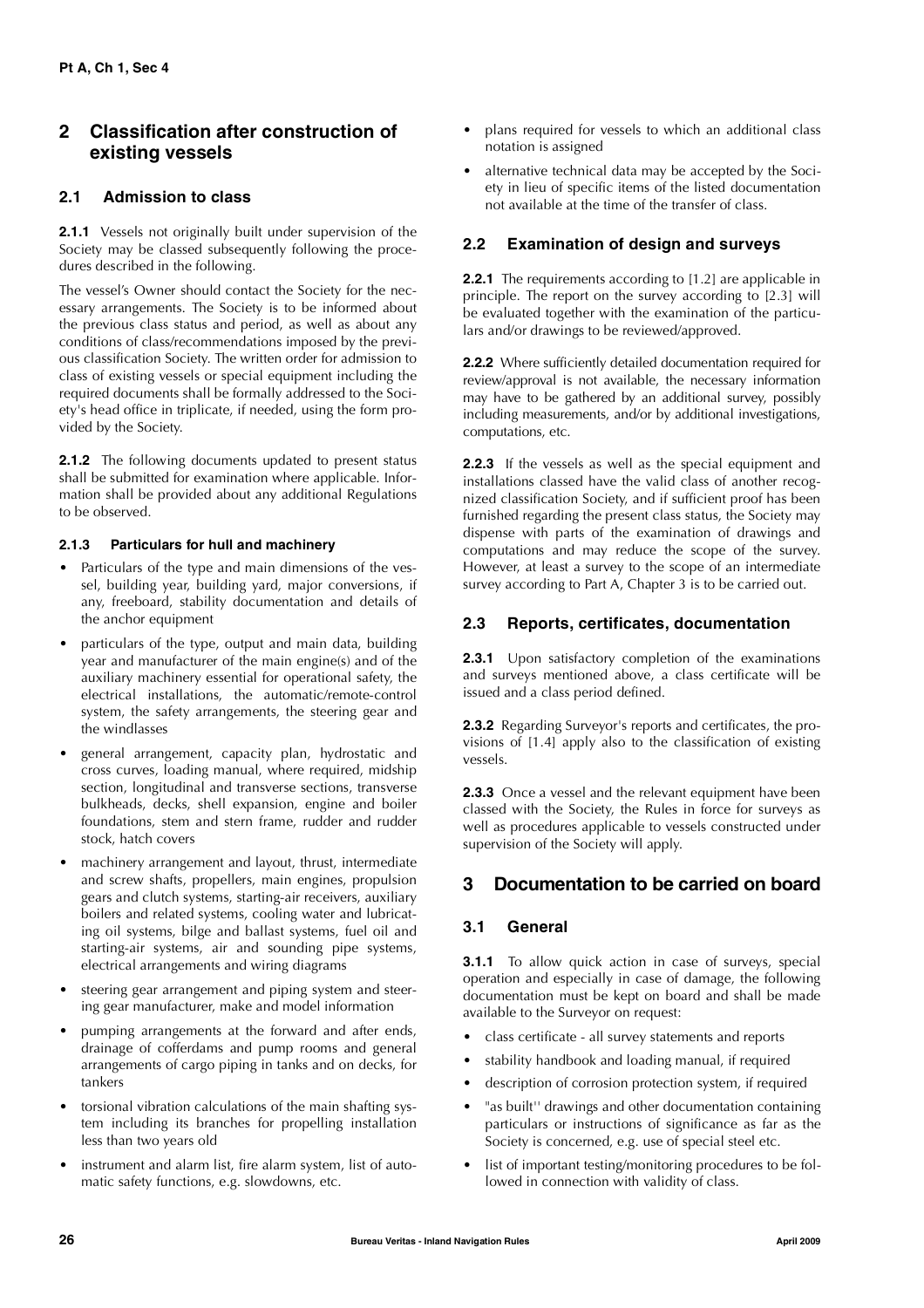# Part A **Classification and Surveys**

# **Chapter 2 CLASS DESIGNATION**

- **SECTION 1 GENERAL**
- **SECTION 2 CHARACTERS OF CLASSIFICATION**
- **SECTION 3 CLASSIFICATION NOTATIONS**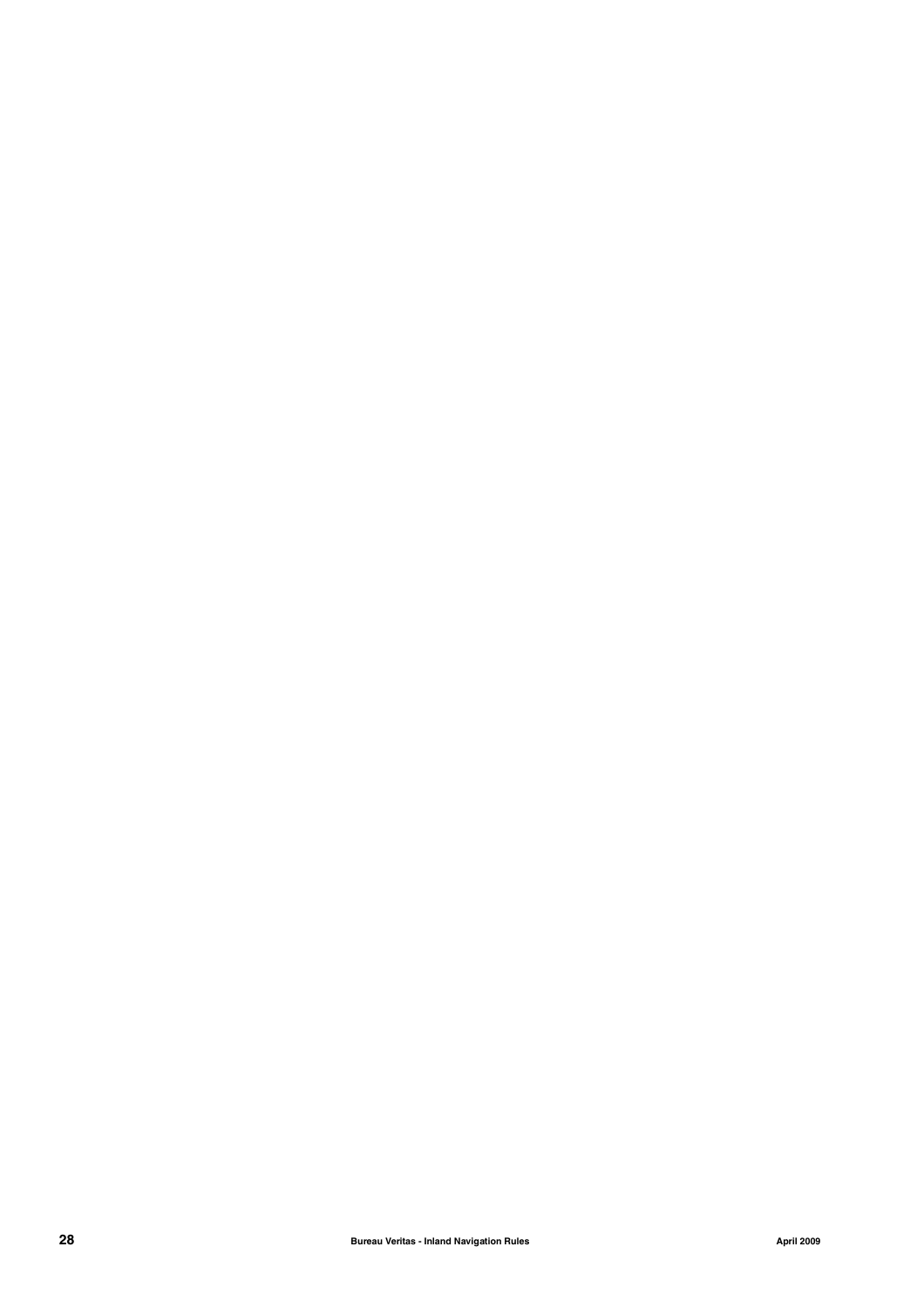### SECTION 1 **GENERAL**

### **1 Definitions**

### **1.1 General**

**1.1.1** The class of an inland navigation vessel complying with the Society's Rules is expressed by the "character of classification", assigned for hull and machinery including electrical installations.

**1.1.2** Details about hull, machinery including electrical installations as well as special equipment and installations included in the classification procedure are indicated by type and service notations and additional class notations affixed to the character of classification, see Ch 2, Sec 2, Tab 1 and Ch 2, Sec 2, Tab 2.

**1.1.3** The character of classification and the notations give the scope according to which the class of the vessel has been based and refer to the specific rule requirements which are to be complied with for their assignment.

In particular, the characters of classification are assigned in relation to compliance with construction rules, maintenance condition and procedure under which the vessel has been surveyed for initial assignment of the class.

The notations are assigned according to the type, service and range of navigation of the vessel and other criteria which have been provided by the Owner, Building Yard or Other Interested Party, when requesting for classification.

**1.1.4** The Society may change the character of classification defined in Ch 2, Sec 2, [2] to Ch 2, Sec 2, [5] or the notations at any time, when the information available shows that the requested or already assigned notations are not suitable for the intended type, service, navigation and any other criteria taken into account for classification.

**1.1.5** The character of classification and notations assigned to a vessel are indicated on the certificate of classification, as well as in the Register of inland navigation vessels published by the Society.

It will be the decision of the Owner, Building Yard or Other Interested Party to have the notations, together with the whole class designation, included in the published Register of the Society or not.

**1.1.6** The character of classification and notations applicable to existing vessels conform to the Rules of the Society in force at the date of assignment of class. However, the character of classification and notations of existing vessels may be updated according to the current Rules, as far as applicable.

**1.1.7** At the request of the Owner and as far as applicable, the Society reserves the right to grant other class notations as defined in other Society's Rules. The class maintenance surveys for such class notations are to be performed to the corresponding requirements in the other Society's Rules.

### **2 Class designation**

### **2.1 General**

**2.1.1** Tab 1 shows examples of a class designation for hull and machinery of an inland navigation vessel.

|  |  |  |  | Table 1 :Examples of class designation |  |
|--|--|--|--|----------------------------------------|--|
|--|--|--|--|----------------------------------------|--|

| Vessel type          | Class designation                                                                                                             |
|----------------------|-------------------------------------------------------------------------------------------------------------------------------|
| General cargo vessel | HH 11 3 IN(0,6) Z<br>General cargo vessel /<br>Double hull /1R / Heavycargo<br>(Hold, 110 kN/m <sup>2</sup> )<br>$\bullet$ MC |
| Tanker               | H−l 5 IN(1,2) Z<br>Tanker / ADNR Type C<br>$DP = 57,5kPa / TP = 65kPa$<br>ஈ мс                                                |
| Passenger vessel     | HH 15 IN(1,7) (Z)<br>Passenger vessel / Ferry /<br>Fire / With double bottom<br>⊕ МС                                          |
| Tug                  | $\bullet$ 1 5 IN(2) (-)<br>Tug / AUT-UMS<br>• MC                                                                              |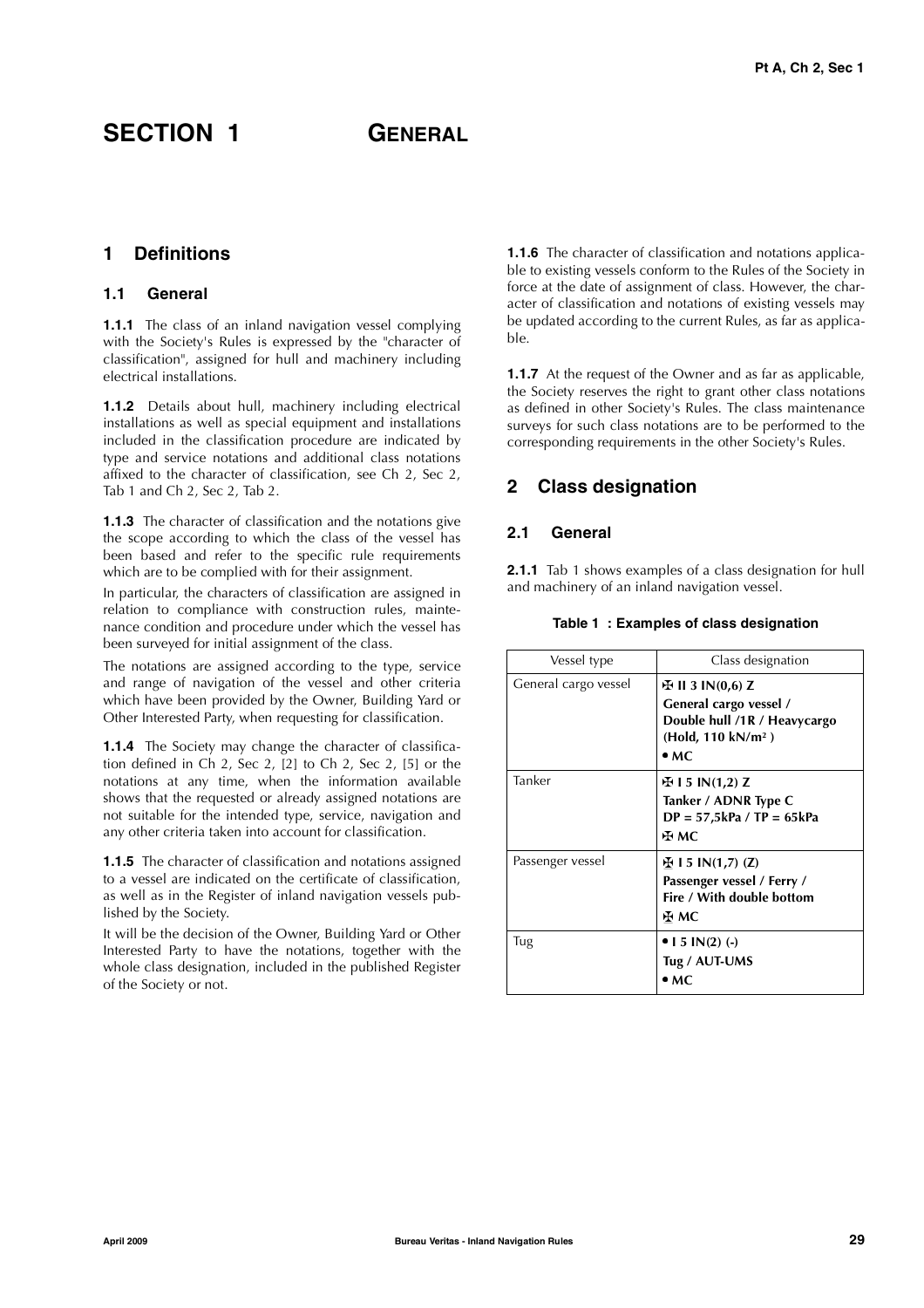### **SECTION 2 CHARACTERS OF CLASSIFICATION**

### **1 Characters of construction for hull and machinery installations**

### **1.1 Character**

1.1.1 The character  $\mathbf F$  heading the class designation indicates that hull, machinery as well as special equipment and installations included in the classification have been constructed:

- under the survey of and in accordance with the Rules of the Society at the Building Yard and/or at subcontractors supplying construction components/hull sections, as applicable
- with certification by the Society of components and materials requiring inspection subject to the Society's construction Rules.

### **1.2 Character**

**1.2.1** The characters  $\mathbf{\underline{F}}$  will be assigned if the vessel has been designed and constructed in accordance with the Rules and under supervision of another recognized classification Society and is subsequently - or at a later date classed with the Society, see Tab 1.

### **1.3 Character** -

**1.3.1** The character • will be assigned to the relevant part of the vecel where the procedure for the assignment of classithe vessel, where the procedure for the assignment of classification is other than those detailed in  $[1.1.1]$  and  $[1.2.1]$ , but however deemed acceptable, see Tab 1.

### **1.4 Character MC**

**1.4.1** Under the same conditions, one of the characters defined in [1.1.1], [1.2.1] and [1.3.1] is assigned, followed by the character **MC** to the classed machinery installation.

### **1.5 Change of class**

**1.5.1** In the event of admission to class (change of class) from a Society or institution which is not recognized, prior examination of drawings and existing certificates of the hull structure, the machinery and electrical installations is conditional.

### **1.6 Special equipment**

**1.6.1** Generally, one of the construction characters above is assigned, under the same conditions and followed by the appropriate character, to any special equipment for which a classification certificate is issued.

### **2 Characters of class and compliance with Rules**

### **2.1 General**

2.1.1 If the vessel's hull is found to comply with the Society's Rules - or another recognized classification Society or other Rules considered to be equivalent, the character of classification will be **I**.

A lower degree of compliance may be indicated, in exceptional cases, by the character of classification II. In this case, the class may be maintained for shorter class periods or with shorter survey intervals. See Tab 2.

| Component | Character  | Rule requirements                                                                                                                                                                                                                                                                                                                                                                                                                                                                                                                                                                         | Example     |
|-----------|------------|-------------------------------------------------------------------------------------------------------------------------------------------------------------------------------------------------------------------------------------------------------------------------------------------------------------------------------------------------------------------------------------------------------------------------------------------------------------------------------------------------------------------------------------------------------------------------------------------|-------------|
|           | Ж          | Vessels built under the supervision of the Society and with certification of compo-<br>nents and materials in accordance with the Rules.                                                                                                                                                                                                                                                                                                                                                                                                                                                  | H15         |
|           | 巫          | Vessels built under the supervision of another recognized classification Society and<br>which have been assigned a class equivalent to the Society's Rules of classification.                                                                                                                                                                                                                                                                                                                                                                                                             | Η Ι5        |
| Hull      |            | Vessels built under the supervision of the Society in accordance with the Rules,<br>but, e.g. without inspection by the Society of components and materials which,<br>however, deemed to be acceptable.<br>It is the responsibility of the Building Yard, Owner or Other Interested Party to<br>ascertain that the materials and equipment used in the vessel's construction satis-<br>factorily meet the Rules requirements.<br>Depending on particular conditions or vessel notations, inspection of materials<br>and components by the Society may be required for essential services. | $\cdot$ 1.5 |
|           |            | In the event of admission to class or classification after construction from a Society<br>or institution which is not recognized.                                                                                                                                                                                                                                                                                                                                                                                                                                                         | $\cdot$ 15  |
| Machinery | $H$ , etc. | Same characters followed by MC                                                                                                                                                                                                                                                                                                                                                                                                                                                                                                                                                            | ⊕ MC        |

**Table 1 : Characters of construction for hull and machinery**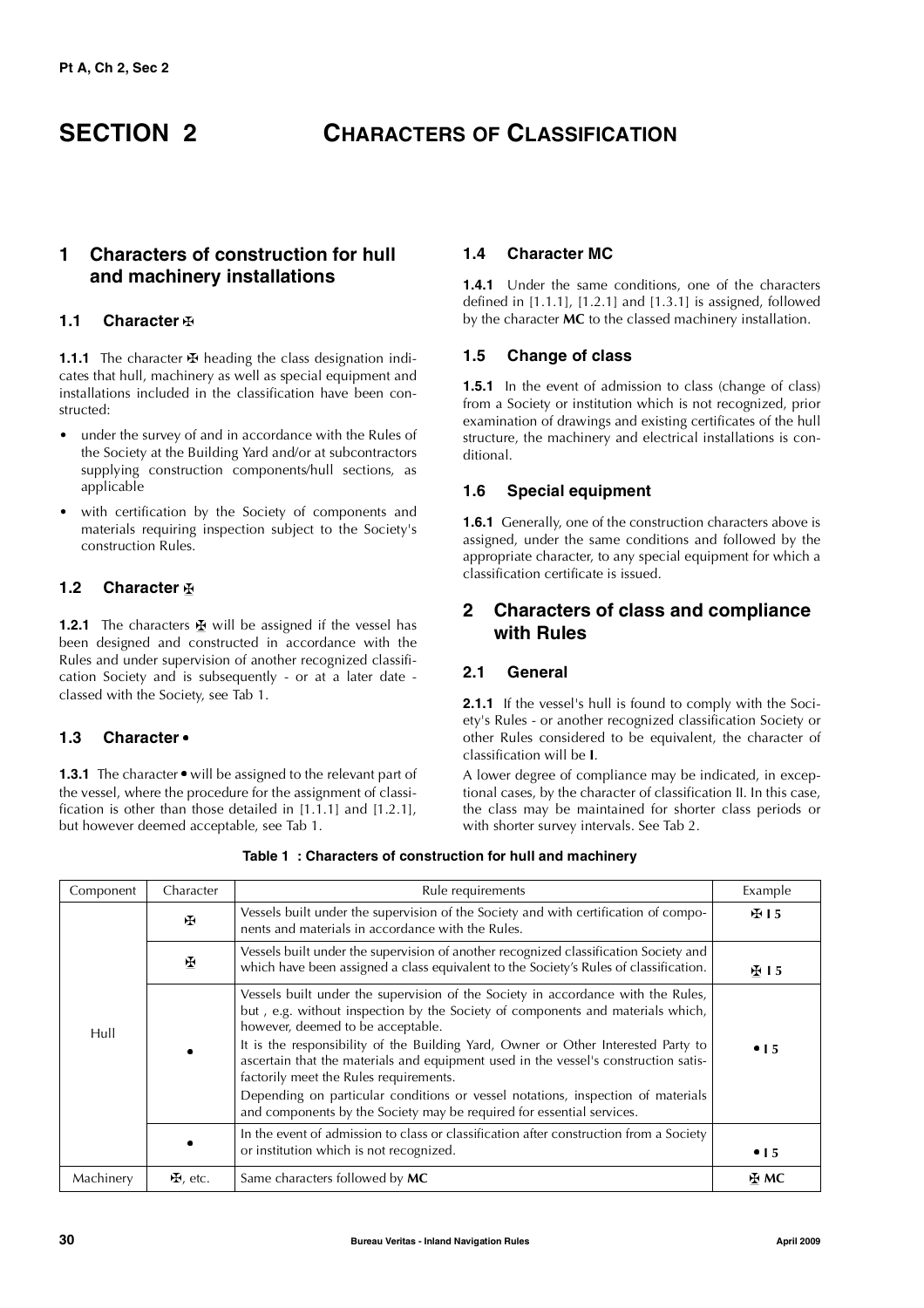### **Table 2 : Characters for compliance with Rules**

| Character                      | Description                                                                                                                                                                     |  |  |  |
|--------------------------------|---------------------------------------------------------------------------------------------------------------------------------------------------------------------------------|--|--|--|
|                                | <b>Characters of class</b>                                                                                                                                                      |  |  |  |
|                                | These characters indicate the maintenance condition of the vessel's hull in relation to the requirements of the construction Rules.                                             |  |  |  |
|                                | For vessels found to meet the construction and scantling requirements.                                                                                                          |  |  |  |
| $\mathbf{H}$                   | For vessels that do not meet in full some construction or scantling requirements, but, however, are deemed<br>acceptable to be entered in the Register of vessels.              |  |  |  |
| Characters of class period (p) |                                                                                                                                                                                 |  |  |  |
| 5                              | These characters, following the character of class, indicate the duration of the class period in years.                                                                         |  |  |  |
| 3                              |                                                                                                                                                                                 |  |  |  |
| Equipment character            |                                                                                                                                                                                 |  |  |  |
| Z                              | Where the vessel's anchors and chain cables meet the applicable requirements of the Rules.                                                                                      |  |  |  |
| (Z)                            | The character $Z$ is replaced by $(Z)$ , if the vessel's equipment does not meet the Rule requirements in full,<br>but, however, is deemed acceptable for the intended service. |  |  |  |
| $(-)$                          | Where the Society considers that it is not called upon to form an opinion on the equipment with regard to<br>particular conditions.                                             |  |  |  |

### **3 Character of class period**

### **3.1 General**

**3.1.1** The character **p** in the characters of classification, indicates the duration of the nominal class period in years. Normally,  $p = 5$ .

The nominal class period may be extended in compliance with Ch 3, Sec 1, [9.1.1].

The nominal class period can be reduced in exceptional cases and for a limited time, if the vessel does not fully comply with the Rules but has been allowed to operate under restrictions, e.g. regarding the range of navigation and/or weather conditions. See Tab 2.

### **4 Range of navigation character**

### **4.1 General**

**4.1.1** The character **IN** indicates a vessel on inland navigation waters.

Inland navigation waters comprise:

- all inland waterways
- all semi-maritime stretches of water up to a significant wave height of 2 m
- other waters showing comparable conditions.

Note 1: The Owner's attention is drawn to the navigation conditions, which on some lakes are very similar to sea navigation conditions. It is up to the Owner to state in each particular case if he wishes that the vessel is assigned an inland navigation notation or one of the navigation notations listed in the Rules for seagoing vessels.

The character **IN** is completed, between brackets, with the significant wave height or maximum wave height for which the vessel has been calculated. See also Ch 2, Sec 3, [10].

### **5 Equipment character**

### **5.1 General**

**5.1.1** The character **Z**, placed after the range of navigation, indicates that the vessel's equipment on anchors and chains cables meet the applicable requirements of the Rules.

**5.1.2** Where the vessel's equipment does not meet the Rule requirements, but is deemed by the Society acceptable for the intended service, the character **Z** is replaced by **(Z)**. Reference can be made in the classification certificate to the compliance of the equipment with other Rules such as the Rhine River Rules.

**5.1.3** Where the Society considers that it is not called upon to form an opinion on the anchor equipment, with regard to particular conditions, the character **Z** is replaced by **(-)**.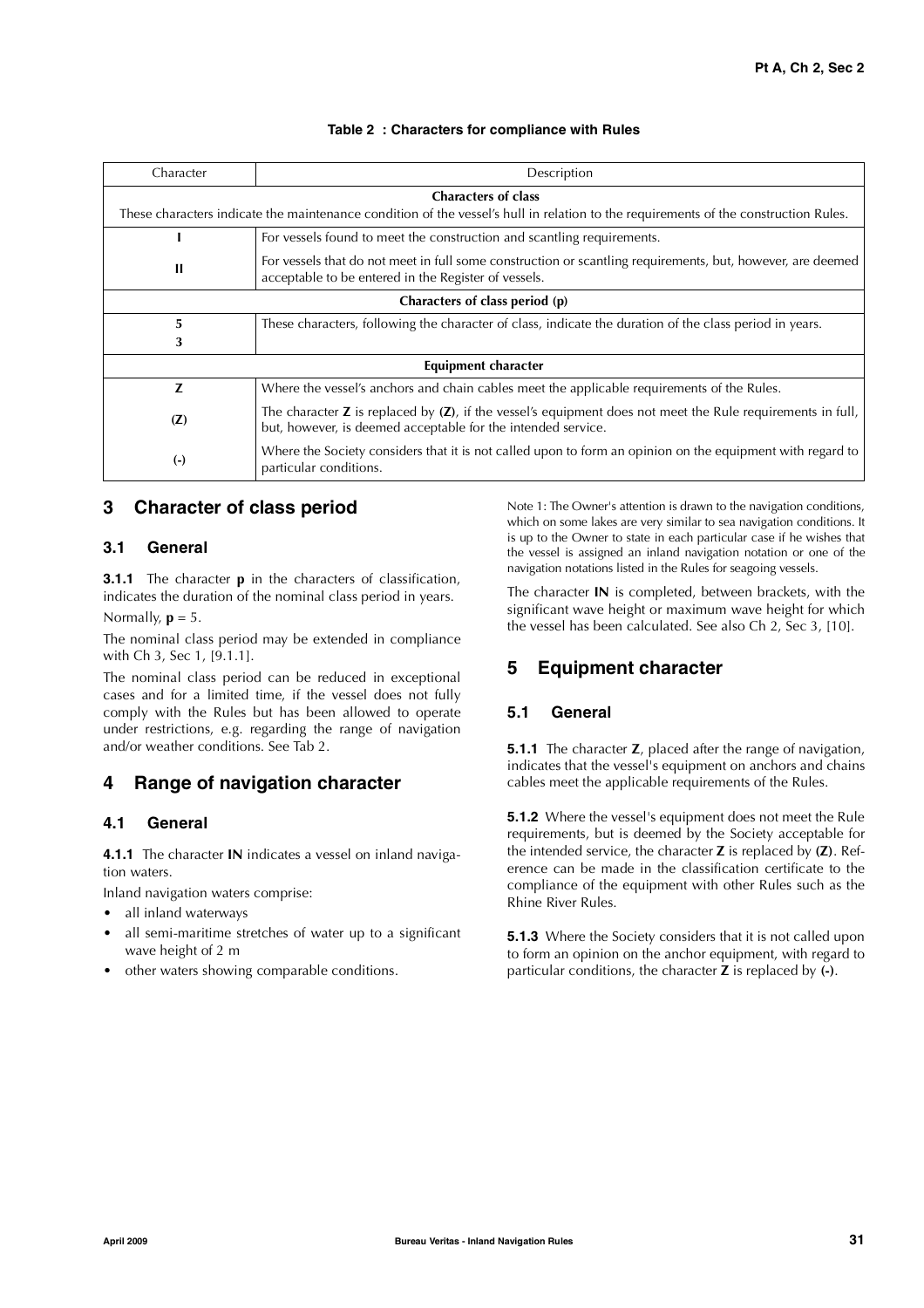### **SECTION 3 CLASSIFICATION NOTATIONS**

### **1 General**

### **1.1**

**1.1.1** There are different kinds of notations, such as type and service notations, describing particular features, capabilities, service restrictions or special equipment and installations included in the classification, as defined in the following.

**1.1.2** The notations to be affixed to the character of classification related to the type and service of the vessel are optional and may be elected by the Owner, Building Yard or Other Interested Party. The chosen scope of notations has to be defined in the classification specification as well as in the building specification.

### **2 Notations**

### **2.1 General**

**2.1.1** Generally, the notations will be assigned according to the indications or suggestions of the Prospective vessel Owner, Building Yard or Other Interested Party.

**2.1.2** A notation indicating the type and service of the vessel will be added to the class designation, such as:

### **General cargo vessel**, **Tanker**, etc.

**2.1.3** The notations, which have been considered for classification, define the type and service of the vessel according to the request for classification signed by the Prospective Owner, Building Yard or Other Interested Party. The assignment of any notation to a new vessel is subject to compliance with the general rule requirements laid down in Part B, Part C, and Part D of the Rules.

**2.1.4** The notations applicable to existing vessels conform to the Rules of the Society in force at the date of assignment of class. However, the notations of existing vessels may be updated according to the current Rules, as far as applicable, at the request of the Owner or Other Interested Party.

**2.1.5** A notation may be completed by one or more additional class notations, giving further precision regarding the type or service of the vessel, for some of which specific rule requirements are applied.

**2.1.6** The various type and service notations which may be assigned to a vessel are listed in alphabetical order in Tab 1. The additional class notations to the type and service notations are listed in Tab 2.

**2.1.7** Where the intended duties of the vessel include support functions, they may be described by notations which correspond to seagoing vessels or to special type regarding the hull configuration and/or particular kind of propulsion. Such notations may be assigned instead of or in addition to the notations referred to, when the applicable rule requirements are met, e.g.:

- **HSC** for high speed craft
- **PATROL BOAT**
- **SUPPLY VESSEL**

**2.1.8** The Society reserves the right to grant other type and service notations or additional class notations.

### **2.1.9 ADN or ADNR**

Type and service notations may be completed by the additional class notation **ADN** or **ADNR**, when the vessel's structure and equipment are examined by the Society and found in compliance with the corresponding Regulations. Assigned Class notation **ADN** or **ADNR** is, in no way, intended to replace statutory certificate.

Type and service notations may also be completed by the additional class notation **ADN** or **ADNR**, when corresponding certificate has been issued by the Authorities.

| Reference for<br>definition in<br>this Section | Applicable rule<br>requirements                        |
|------------------------------------------------|--------------------------------------------------------|
| [3.1.2]                                        | Pt D, Ch 1, Sec 2                                      |
| [3.1.3]                                        | Pt D, Ch 1, Sec 4                                      |
| [6.1.1]                                        | Pt D, Ch 1, Sec 9                                      |
| [7.1.5]                                        | NR 475                                                 |
| [3.1.1]                                        | Pt D, Ch 1, Sec 1                                      |
| [6.1.3]                                        | Pt D, Ch 1, Sec 9                                      |
| [6.1.2]                                        | Pt D, Ch 1, Sec 9                                      |
| [7.1.3]                                        | Pt D, Ch 1, Sec 10                                     |
| [5.1.1]                                        | Pt D, Ch 1, Sec 6                                      |
| [7.1.4]                                        | Pt D, Ch 1, Sec 8                                      |
| [7.1.2]                                        | Pt D, Ch 1, Sec 7                                      |
| [3.1.4]                                        | Pt D, Ch 1, Sec 5                                      |
| [8.1.1]                                        | Society's Rules                                        |
| [6.1.4]                                        | Society's Rules                                        |
| [4.1.1]                                        | Pt D, Ch 1, Sec 3                                      |
| [7.1.1]                                        | Pt D, Ch 1, Sec 7                                      |
|                                                | الملائك والمسابق والملازمينا المتعمل ويتمرض الماليانية |

#### **Table 1 : List of type and service notations**

**(1)** This notation may be completed by the type of the dredger, e.g. **Hopper suction dredger**.

**(2)** This notation may be completed by the type of vessel, e.g. Floating installation. This type of vessel is considered on a case by case basis by the Society, according to its type and service.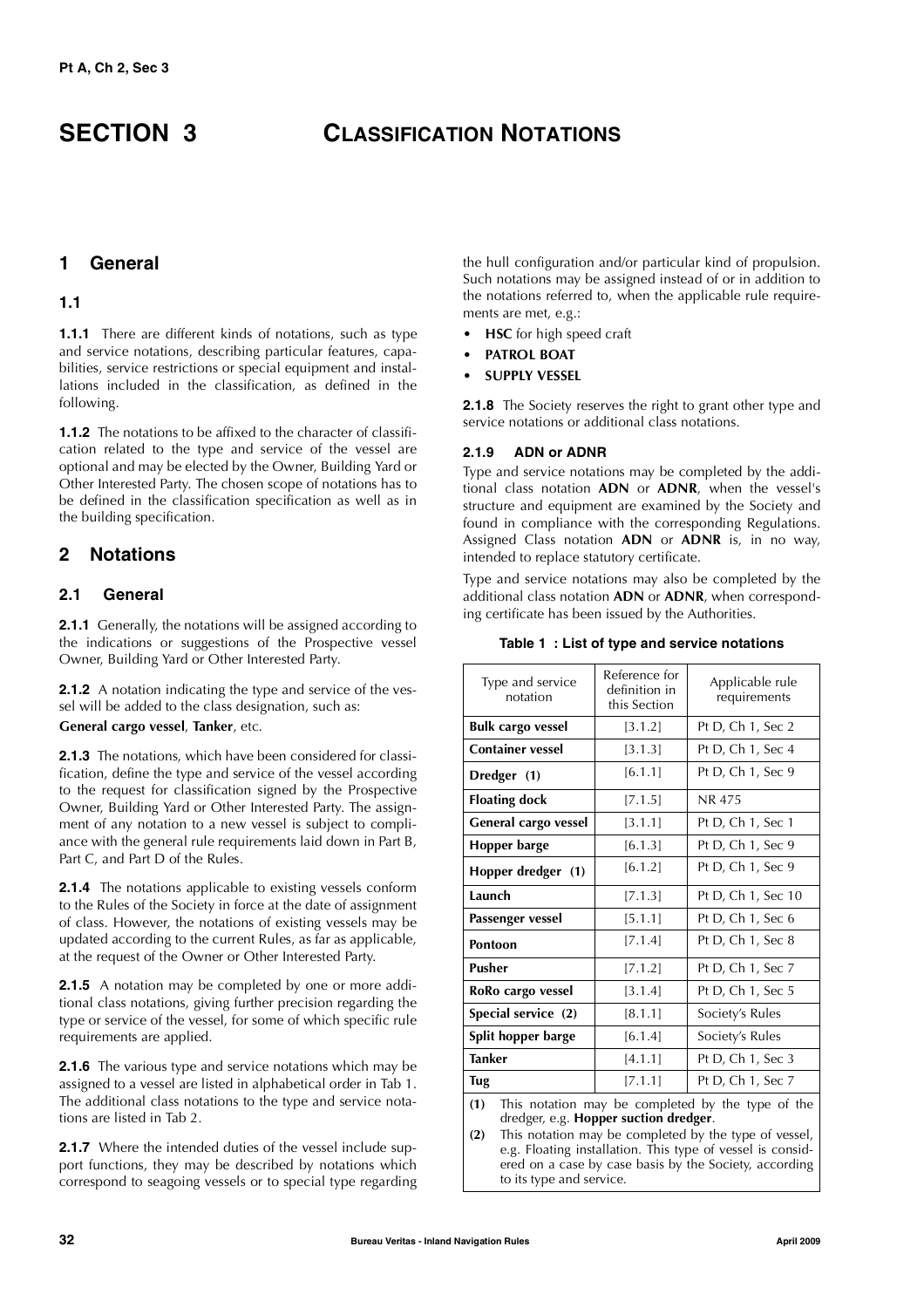| Additional class notation                                 | Reference for definition in this Section  | Applicable rule requirements            |  |  |  |  |
|-----------------------------------------------------------|-------------------------------------------|-----------------------------------------|--|--|--|--|
|                                                           | Notations related to type of construction |                                         |  |  |  |  |
| Double hull                                               | [9.2.2]                                   | Pt B, Ch 5, Sec 2 and Pt B, Ch 5, Sec 3 |  |  |  |  |
| With double bottom                                        | [9.2.2]                                   | Pt B, Ch 5, Sec 2                       |  |  |  |  |
| With double sides                                         | [9.2.2]                                   | Pt B, Ch 5, Sec 3                       |  |  |  |  |
|                                                           | Notations related to hull materials       |                                         |  |  |  |  |
| <b>HS</b>                                                 | [9.2.1]                                   |                                         |  |  |  |  |
| AL                                                        | [9.2.1]                                   |                                         |  |  |  |  |
| C                                                         | [9.2.1]                                   |                                         |  |  |  |  |
| W                                                         | [9.2.1]                                   |                                         |  |  |  |  |
|                                                           | Other notation                            |                                         |  |  |  |  |
| <b>ADN</b>                                                | [2.1.9]                                   |                                         |  |  |  |  |
| <b>ADNR</b>                                               | [2.1.9]                                   |                                         |  |  |  |  |
| 1 R<br>2R                                                 | [2.1.10]<br>[2.1.11]                      |                                         |  |  |  |  |
| Nonhomload                                                | [2.1.12]                                  |                                         |  |  |  |  |
| lce                                                       | [9.3.1]                                   | Pt D, Ch 2, Sec 1                       |  |  |  |  |
| Ind                                                       | [9.2.3]                                   |                                         |  |  |  |  |
| No propulsion                                             | [9.2.4]                                   |                                         |  |  |  |  |
| Intact stability                                          | [9.4.1]                                   | Pt D, Ch 2, Sec 6                       |  |  |  |  |
| Damage stability                                          | [9.4.2]                                   | Pt D, Ch 2, Sec 6                       |  |  |  |  |
| Max. density                                              | [9.2.5]                                   |                                         |  |  |  |  |
| Max. $t^{\circ}$                                          | [9.2.5]                                   |                                         |  |  |  |  |
| <b>AUT-UMS</b>                                            | [9.5.1]                                   | Pt D, Ch 2, Sec 8                       |  |  |  |  |
| DG(1)                                                     | [3.2.3]                                   | Pt D, Ch 3, Sec 7                       |  |  |  |  |
|                                                           | <b>Additional to General cargo vessel</b> |                                         |  |  |  |  |
| Heavycargo (AREA <sub>1</sub> , $x_1$ kN/m <sup>2</sup> ) | [3.2.4]                                   | Pt D, Ch 2, Sec 2                       |  |  |  |  |
| Equipped for transport of containers                      | [3.2.1]                                   | Pt D, Ch 2, Sec 3                       |  |  |  |  |
| Equipped for transport of wheeled vehicles                | [3.2.2]                                   | Pt D, Ch 2, Sec 4                       |  |  |  |  |
|                                                           | Additional to Bulk cargo vessel           |                                         |  |  |  |  |
| <b>Grabloading</b>                                        | [3.2.6]                                   | Pt D, Ch 2, Sec 10                      |  |  |  |  |
| Heavycargo                                                | [3.2.5]                                   | Pt D, Ch 2, Sec 2                       |  |  |  |  |
|                                                           | Additional to passenger vessel            |                                         |  |  |  |  |
| <b>Fire</b>                                               | [5.2.2]                                   | Pt D, Ch 2, Sec 7                       |  |  |  |  |
| Ferry                                                     | [5.2.1]                                   | Pt D, Ch 2, Sec 5                       |  |  |  |  |
| <b>Additional to Tanker</b>                               |                                           |                                         |  |  |  |  |
| $TP = x kPa$                                              | [4.2.1]                                   |                                         |  |  |  |  |
| $DP = x kPa$                                              | [4.2.1]                                   |                                         |  |  |  |  |
| Type G                                                    | [4.2.2]                                   | Pt D, Ch 3, Sec 2                       |  |  |  |  |
| Type C                                                    | [4.2.3]                                   | Pt D, Ch 3, Sec 3                       |  |  |  |  |
| <b>Type N closed</b><br>Type N open with flame arresters  | [4.2.4]<br>[4.2.5]                        | Pt D, Ch 3, Sec 4<br>Pt D, Ch 3, Sec 4  |  |  |  |  |
| Type N open                                               | [4.2.6]                                   | Pt D, Ch 3, Sec 4                       |  |  |  |  |
| Type N open - Bilgesboat                                  | [4.2.7]                                   | Pt D, Ch 3, Sec 5                       |  |  |  |  |
| Type N open - Bunkerboat                                  | [4.2.8]                                   | Pt D, Ch 3, Sec 6                       |  |  |  |  |
| Additional to Tug / Pusher                                |                                           |                                         |  |  |  |  |
| <b>DGL</b>                                                | [7.2.1]                                   | Pt D, Ch 3, Sec 8                       |  |  |  |  |
| <b>DGD</b>                                                | [7.2.2]                                   | Pt D, Ch 3, Sec 9                       |  |  |  |  |
|                                                           | Notation related to class                 |                                         |  |  |  |  |
|                                                           |                                           |                                         |  |  |  |  |
| Laid-up<br>Annual survey                                  | [9.6]                                     | Ch 3, Sec 1, [10]<br>Pt D, Ch 2, Sec 9  |  |  |  |  |
| (1) Applies to cargo vessels as defined under [3].        |                                           |                                         |  |  |  |  |

### **Table 2 : List of additional class notations**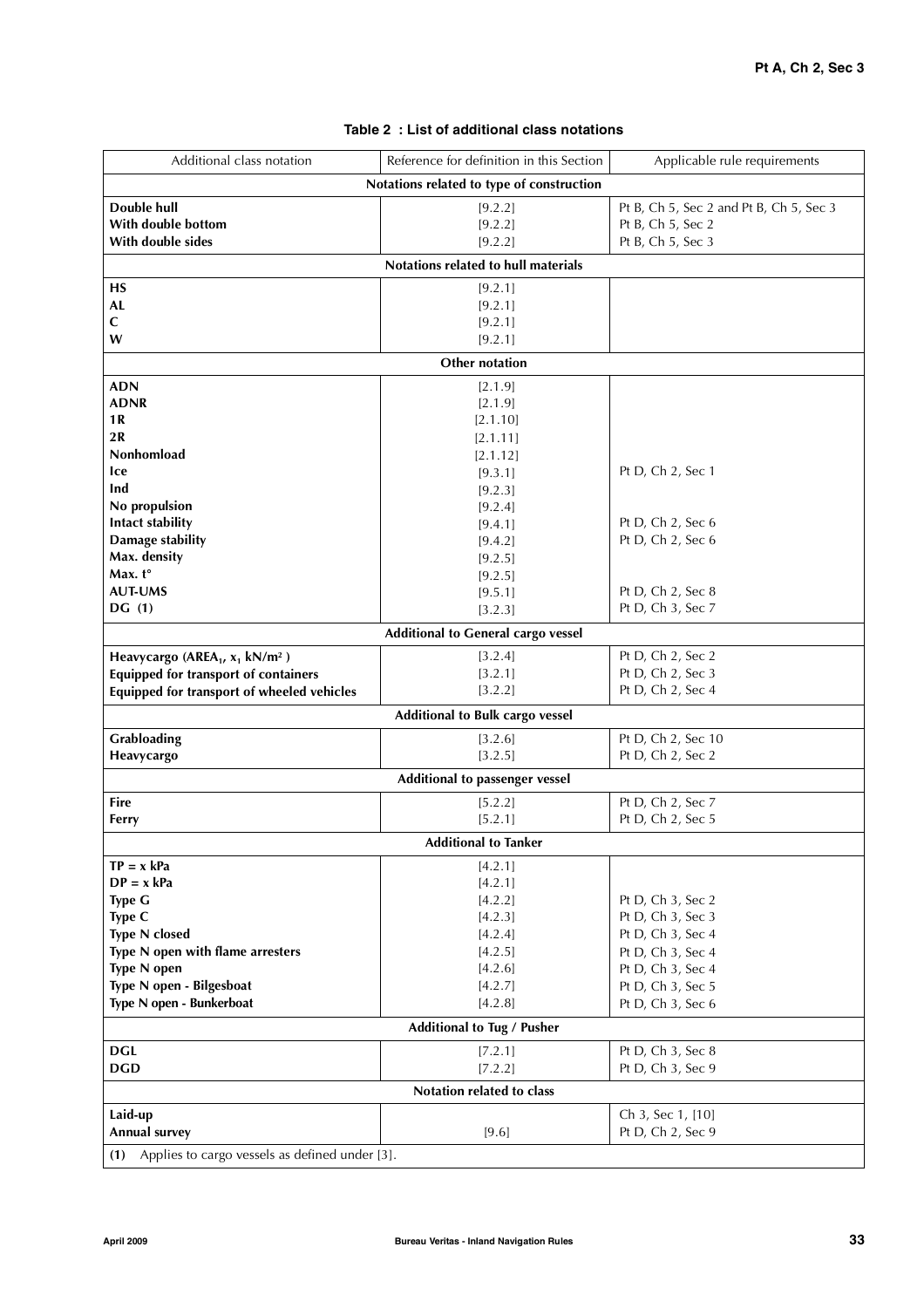### **2.1.10 1R**

The type and service notation of cargo or spoil carriers will be completed by the additional class notation **1R**, when the vessel's structure is designed for loading and unloading in one run.

### **2.1.11 2R**

The type and service notation of cargo or spoil carriers will be completed by the additional class notation **2R**, when the vessel's structure is designed for loading and unloading in two runs.

### **2.1.12 Nonhomload**

The type and service notation of cargo or spoil carriers will be completed by the additional class notation **Nonhomload**, when the vessel has been designed in such a way that the cargo spaces may be loaded non-homogeneously, including cases where some holds may be empty, at a draught up to the scantling draught and fulfill the appropriate rule requirements for general strength, and when the corresponding loading conditions are listed in the reviewed/approved loading manual. This additional class notation can be completed with the indication of the different maximum loads allowed in each hold and which holds may be empty, if appropriate.

### **3 Notations for cargo vessels**

### **3.1 Type and service notations**

### **3.1.1 General cargo vessel**

The type and service notation **General cargo vessel** applies to vessels intended to carry general cargo, dry bulk cargo of density  $\rho_B \le 1$  t/m<sup>3</sup> included, complying with Pt D, Ch 1, Sec 1.

### **3.1.2 Bulk cargo vessel**

The type and service notation **Bulk cargo vessel** applies to vessels intended for the carriage of dry bulk cargo complying with Pt D, Ch 1, Sec 2.

When the maximum cargo density is greater than 1  $t/m<sup>3</sup>$ , the type and service notation **Bulk cargo vessel** is completed with the indication of the maximum density of the cargo that the vessel is allowed to carry, e.g.:

#### **Bulk cargo vessel / Max. density 1.8 t/m3**

### **3.1.3 Container vessel**

The type and service notation **Container vessel** applies to vessels specially intended for the carriage of containers complying with Pt D, Ch 1, Sec 4.

### **3.1.4 RoRo cargo vessel**

The type and service notation **RoRo cargo vessel** applies to vessels specially intended to carry vehicles, trains and loads on wheeled beds, complying with Pt D, Ch 1, Sec 5.

### **3.2 Additional class notations**

#### **3.2.1 Equipped for transport of containers**

The type and service notation **General cargo vessel** may be completed with the additional class notation **Equipped for transport of containers**, where the vessel complies with the Rule requirements stated under Pt D, Ch 2, Sec 3.

### **3.2.2 Equipped for transport of wheeled vehicles**

The type and service notation **General cargo vessel** may be completed with the additional class notation **Equipped for transport of wheeled vehicles**, where the vessel complies with the Rule requirements stated under Pt D, Ch 2, Sec 4.

#### **3.2.3 DG**

The type and service notation of vessels carrying dry cargoes will be completed by the additional class notation **DG** when the vessel is designed to carry dry dangerous goods in compliance with Pt D, Ch 3, Sec 7 or with the **ADN** or **ADNR** Regulations for this type of vessel.

### **3.2.4 Heavy cargo (AREAi , xi kN/m2 )**

The type and service notation **General cargo vessel** will be completed by the additional class notation **Heavycargo (AREAi, xi kN/m2 )**, when the double bottom and/or hatch covers and/or other cargo areas designed to support heavy cargoes fulfill the appropriate rule requirements. The value  $\mathsf{x}_{\mathsf{i}}$  indicates the maximum allowable local pressure corresponding to zone  $AREA_i$  where the cargo is intended to be stowed. The requirements for the assignment of this additional class notation are given in Pt D, Ch 2, Sec 2, e.g.:

### **General cargo vessel / Heavy cargo (Hold, 120 kN/m2**)

### **3.2.5 Heavy cargo**

When the maximum density of the cargo that the vessel is allowed to carry is greater than or equal to 2,5  $t/m<sup>3</sup>$ , the type and service notation **Bulk cargo vessel** will be completed by the additional class notation **Heavycargo** followed by the indication of the maximum allowable cargo density, when the double bottom structure complies with the requirements stated under Pt D, Ch 2, Sec 2, e.g.:

#### **Bulk cargo vessel / Heavy cargo/ Max. density 4.4 t/m3**

### **3.2.6 Grabloading**

The type and service notation **Bulk cargo vessel** may be completed with the additional class notation **Grabloading** if the hold tank is specially reinforced for loading/unloading cargoes by means of grabs or buckets.

The requirements for the assignment of this notation are given in Pt D, Ch 2, Sec 10.

However, this does not preclude vessels not assigned with this notation from being loaded/unloaded with grabs.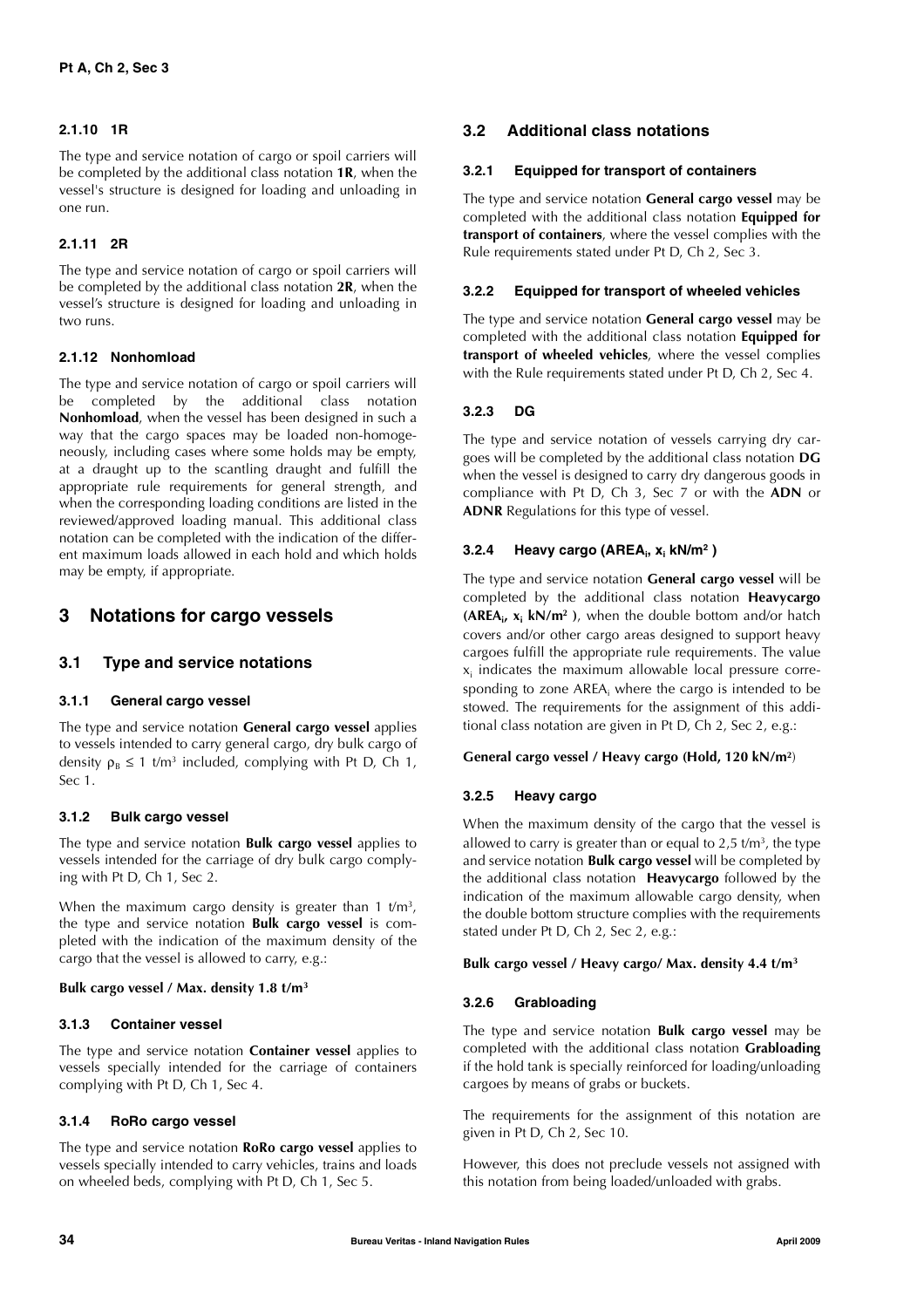### **4 Notations for vessels carrying liquid or gazeous cargo in bulk**

### **4.1 Type and service notation**

### **4.1.1 Tanker**

The type and service notation **Tanker** applies to vessels specially intended to carry liquid or gazeous cargo in bulk, in compliance with requirements stated under Pt D, Ch 1, Sec 3.

The list of cargoes the tanker is allowed to carry will be issued by the Society, in the case of transport of dangerous goods (see Pt D, Ch 3, Sec 1).

### **4.2 Additional class notations**

### **4.2.1 TP and DP**

In addition to the type and service notation **Tanker**, the test pressure **TP** and the design pressure **DP** of the cargo tank, measured at the tank top, expansion trunk or dome excluded and expressed in kPa, are added as additional class notations. These pressures are to be determined according to Pt B, Ch 2, Sec 4, [2.1.1] and first list item of Pt B, Ch 3, Sec 4, [3.1.2] for test pressure and design pressure respectively, taking z equal to  $z_{\text{TOP}}$ .

### **4.2.2 Type G**

**Type G**, applies to a tanker built and equipped for the carriage of gases under pressure or under refrigeration, in compliance either with the applicable rule requirements Pt D, Ch 3, Sec 2 or with the **ADN** or **ADNR** Regulations for this type of vessel.

### **4.2.3 Type C**

**Type C**, applies to a tanker built and equipped for the carriage of liquids, in compliance either with the applicable rule requirements stated under Pt D, Ch 3, Sec 3 or with the **ADN** or **ADNR** Regulations for this type of vessel.

The vessel shall be of the flush deck type (see Pt B, Ch 5, Sec 4, [1.1.1]) and double hull type with double hull spaces, double bottoms, but without trunk.

The cargo tanks may be formed by the vessel's inner hull or may be installed in the hold spaces as independent tanks.

### **4.2.4 Type N closed**

**Type N closed**, applies to a tanker built and equipped for the carriage of liquids, in compliance either with the applicable rule requirements stated under Pt D, Ch 3, Sec 4 or with the **ADN** or **ADNR** Regulations for this type of vessel. See [4.2.8], Note 1.

### **4.2.5 Type N open with flame arresters**

**Type N open with flame arresters**, applies to a tanker built and equipped for the carriage of liquids, in compliance either with the applicable rule requirements stated under Pt D, Ch 3, Sec 4 or with the **ADN** or **ADNR** Regulations for this type of vessel. See  $[4.2.8]$ , Note 1 in  $[4.2.8]$ .

### **4.2.6 Type N open**

**Type N open**, applies to a tanker built and equipped for the carriage of liquids, in compliance either with the applicable rule requirements stated under Pt D, Ch 3, Sec 4 or with the **ADN** or **ADNR** Regulations for this type of vessel. See [4.2.8], Note 1 in [4.2.8].

### **4.2.7 Type N open - Bilgesboat**

**Type N open-Bilgesboat**, applies to a tanker with a deadweight of up to 300 tons built and equipped to accept and carry oily and greasy wastes from the operation of vessels, in compliance either with the applicable rule requirements stated under Pt D, Ch 3, Sec 5 or with the **ADN** or **ADNR** Regulations for this type of vessel. See [4.2.8], Note 1 in [4.2.8].

### **4.2.8 Type N open - Bunkerboat**

**Type N open- Bunkerboat**, applies to a tanker with a deadweight of up to 300 tons built and equipped for the carriage and delivery to other vessels of products intended for the operation of vessels, in compliance either with the applicable rule requirements stated under Pt D, Ch 3, Sec 6 or with the **ADN** or **ADNR** Regulations for this type of vessel. See [4.2.8], Note 1.

Note 1: When deemed necessary by the Society the type and service notation of a tanker, the structure of which has been reviewed/approved and built in compliance either with the Rule requirements or with the **ADN** or **ADNR** Regulations, can be added between brackets, as additional notation, to the additional class notation, for information only, when the equipment of the tanker is carried out in accordance to the requirements of the Rules, **ADN** or **ADNR** Regulations for another type of vessel, e.g.:

**ADNR Type N closed (Hull Type C)**

### **5 Notations for vessels carrying passengers**

### **5.1 Type and service notation**

### **5.1.1 Passenger vessel**

The type and service notation **Passenger vessel**, applies to vessels specially intended to carry passengers complying with the requirements stated under Pt D, Ch 1, Sec 6.

### **5.2 Additional class notation**

### **5.2.1 Ferry**

The type and service notation **Passenger vessel**, may be completed by the additional class notation **Ferry**, for vessels specially equipped to load wheeled vehicles, complying with Pt D, Ch 2, Sec 5.

### **5.2.2 Fire**

The additional class notation **Fire** is added to the type and service notation **Passenger vessel** when the vessel's installations comply with the requirements of the Rules stated under Pt D, Ch 2, Sec 7.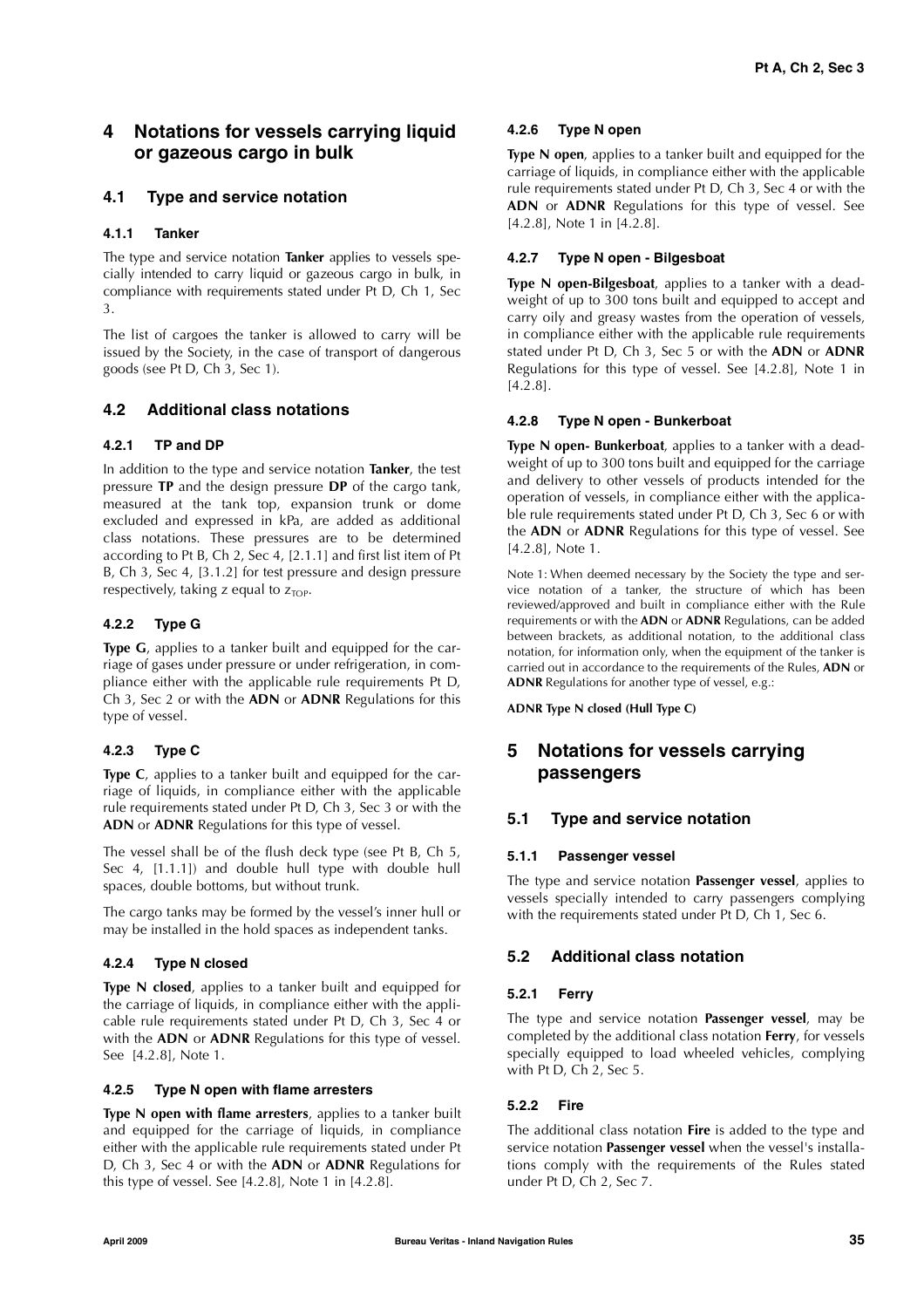### **6 Notations for vessels for dredging activities**

### **6.1 Type and service notations**

### **6.1.1 Dredger**

The type and service notation **Dredger**, applies to vessels specially equipped only for dredging activities (excluding carrying dredged material), complying with applicable requirements stated under Pt D, Ch 1, Sec 9.

### **6.1.2 Hopper dredger**

The type and service notation **Hopper dredger**, applies to vessels specially equipped for dredging activities and carrying spoils or dredged material, complying with applicable requirements stated under Pt D, Ch 1, Sec 9.

### **6.1.3 Hopper barge**

The type and service notation **Hopper barge**, applies to vessels specially equipped for carrying spoils or dredged material only, complying with applicable requirements stated under Pt D, Ch 1, Sec 9.

### **6.1.4 Split hopper barge**

The type and service notation **Split hopper barge**, applies to vessels specially equipped for carrying spoils or dredged material only, and which open longitudinally around hinges in compliance with the Society's Rules.

### **7 Notations for working units**

### **7.1 Type and service notations**

### **7.1.1 Tug**

The type and service notation **Tug**, applies to vessels specially equipped for towing, complying with applicable requirements stated under Pt D, Ch 1, Sec 7.

### **7.1.2 Pusher**

The type and service notation **Pusher**, applies to vessels specially equipped for pushing, complying with applicable requirements stated under Pt D, Ch 1, Sec 7.

### **7.1.3 Launch**

The type and service notation **Launch** is assigned to small vessels which are used to provide facilities and assistance for the performance of specified activities, complying with requirements stated under Pt D, Ch 1, Sec 10.

### **7.1.4 Pontoon**

The type and service notation **Pontoon** is assigned to nonpropelled units intended to carry cargo and/or equipment on deck only, complying with requirements stated under Pt D, Ch 1, Sec 8.

When a crane is permanently fitted on board, the crane is to be certified and the type and service notation **Pontoon crane** is granted.

### **7.1.5 Floating dock**

The type and service notation **Floating dock** is assigned to berthed floating units meeting the requirements of NR 475 Floating Dock.

The range of navigation **IN(0,6)** is assigned to these vessels.

### **7.2 Additional class notations for Tug/Pusher**

### **7.2.1 DGL**

The type and service notation **Tug** or **Pusher** will be completed by the additional class notation **DGL** when the tug or pusher is part of a pushed convoy or a side-by-side formation comprising a tank vessel carrying dangerous substances and complies with the requirements stated under Pt D, Ch 3, Sec 8 or with the **ADN** or **ADNR** Regulations for this type of vessel.

### **7.2.2 DGD**

The type and service notation **Tug** or **Pusher** will be completed by the additional class notation **DGD** when the tug or pusher is part of a pushed convoy or a side-by-side formation comprising a cargo vessel carrying dangerous substances and complies with the requirements stated under Pt D, Ch 3, Sec 9 or with the **ADN** or **ADNR** Regulations for this type of vessel.

### **8 Notations for miscellaneous units**

### **8.1 Type and service notations**

### **8.1.1 Special service**

The type and service notation **Special service** is assigned to vessels which, due to the peculiar characteristics of their activity, are not covered by any of the type and service notations mentioned above. The classification requirements of such units are considered by the Society on a case by case basis.

This type and service notation may apply, for instance, to vessels engaged in research, expeditions and survey, vessels for training of personnel and other vessels with design features and modes of operation which may be referred to the same group of vessels.

An additional service notation may be specified after the type and service notation, e.g. **Floating installation**, to identify the particular service in which the unit is intended to trade. The scope of classification of such units is indicated into the certificate of classification.

### **9 Other additional class notations**

### **9.1 General**

**9.1.1** Other additional class notations express the classification of additional equipment or specific arrangement, which has been requested by the Owner, Other Interested Party or Building Yard.

**9.1.2** The assignment of these additional class notations is subject to the compliance with applicable additional Rule requirements.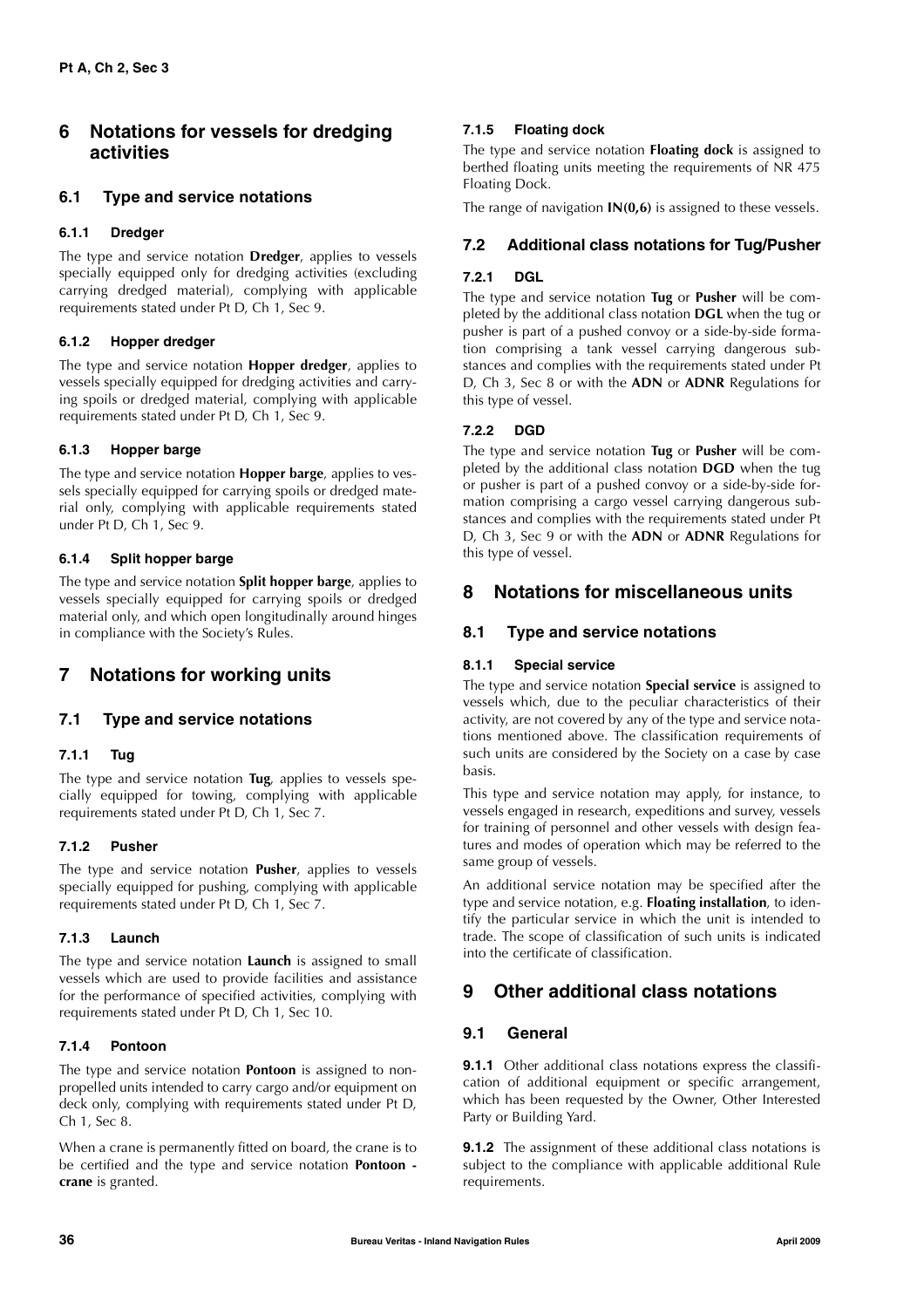### **9.2 Special considerations for hull structures**

### **9.2.1 Materials**

If vessels are constructed of normal strength hull structural steel, this will not be specially indicated. If other materials are employed for the hull, this will be indicated in the notations in the class certificate, e.g.:

- **HS** for Higher Strength hull structural steel
- **AL** for ALuminium
- **C** for Composite materials such as FRP
- **W** for Wood.

### **9.2.2 Type of construction**

Based on the different types of construction of the hull of each vessel or unit, the following additional notations are added to the type and service notation:

• **Double hull**, to vessels and units fitted with inner bottom and inner sides contributing to the hull girder strength and complying with applicable rule requirements.

Convenient accesses to all double bottom and side tank spaces are to be provided for inspection.

• **With double bottom**, to vessels and units fitted with inner bottom contributing to the hull girder strength and complying with applicable rule requirements.

Convenient accesses to all double bottom spaces are to be provided for inspection.

• **With double sides**, to vessels and units fitted with inner sides contributing to the hull girder strength and complying with applicable rule requirements.

Convenient accesses to all side tank spaces are to be provided for inspection.

### **9.2.3 Independent cargo tank**

A vessel carrying substances in independent cargo tanks which meet the requirements of the Rules, in particular those concerning parallelepipedic cargo tanks, or cylindrical pressure tanks, will be assigned the notation **Ind** placed after the type and service notation.

### **9.2.4 No propulsion**

Each non-propelled vessel or unit will be assigned the additional class notation **No propulsion**, added to its type and service notation, e.g. **Dredger /No propulsion**.

### **9.2.5 Max. density - Max. t°**

When applicable, the maximum allowed density, **MAX. density** and/or temperature, **MAX. t°** of the cargo carried may be added to the type and service notation as an additional class notation.

### **9.3 Navigation in ice**

### **9.3.1 Ice**

The additional class notation **Ice** is assigned to vessels the hull and machinery installation of which are designed such as to comply with the Rules requirements for navigation in drift ice in compliance with applicable requirements stated under Pt D, Ch 2, Sec 1.

### **9.4 Stability notations**

### **9.4.1 Intact stability**

The additional class notation **Intact stability** can be assigned to a vessel for which an intact stability file has been examined by the society and found to satisfy specific requirements of Pt D, Ch 2, Sec 6.

The certificate/attestation issued specifies the criteria considered for this examination and is to be annexed to the classification certificate. The intact stability file is to be available on board.

### **9.4.2 Damage stability**

The additional class notation **Damage stability** can be assigned to vessels for which the intact stability and the damage buoyancy file have been examined by the Society and found to satisfy specific requirements of Pt D, Ch 2, Sec 6.

The certificate/attestation issued specifies the criteria considered for this examination and is to be annexed to the classification certificate. The damage buoyancy and stability file is to be available on board.

**9.4.3** The certificates/attestations issued for intact stability and damage stability remain valid unless:

- the relevant structure, equipment or installations of the vessel are modified or not kept in a satisfactory condition of maintenance and operation
- the conditions of operation of the vessel differ from those taken into consideration for the examination
- the proper applicable documentation examined by the Society is not available on board
- the classification certificate is not valid.

### **9.5 Unattended machinery spaces (AUT-UMS)**

**9.5.1** The additional class notation **AUT-UMS** is assigned to vessels which are fitted with automated installations enabling machinery spaces to remain periodically unattended in all sailing conditions including manoeuvring, complying with requirements stated under Pt D, Ch 2, Sec 8.

### **9.6 Annual survey**

**9.6.1** The additional class notation **Annual survey** is assigned to vessels for which surveys for the maintenance of class include the annual survey performed in compliance with Pt D, Ch 2, Sec 9.

### **9.7 Miscellaneous additional class notations**

**9.7.1** When the vessel's hull or essential parts have been constructed in accordance with a design, for which sufficient experience is not available, the Society may also define other notations by means of provisional requirements and guidelines, which may then be published in the form of tentative rules. The Society will decide at what intervals the required periodical surveys will have to be carried out.

**9.7.2** Procedures as developed by IMO such as LLC 66/68 and other Codes for seagoing ships may be adopted, as far as practicable, if no equivalent Regulations are available.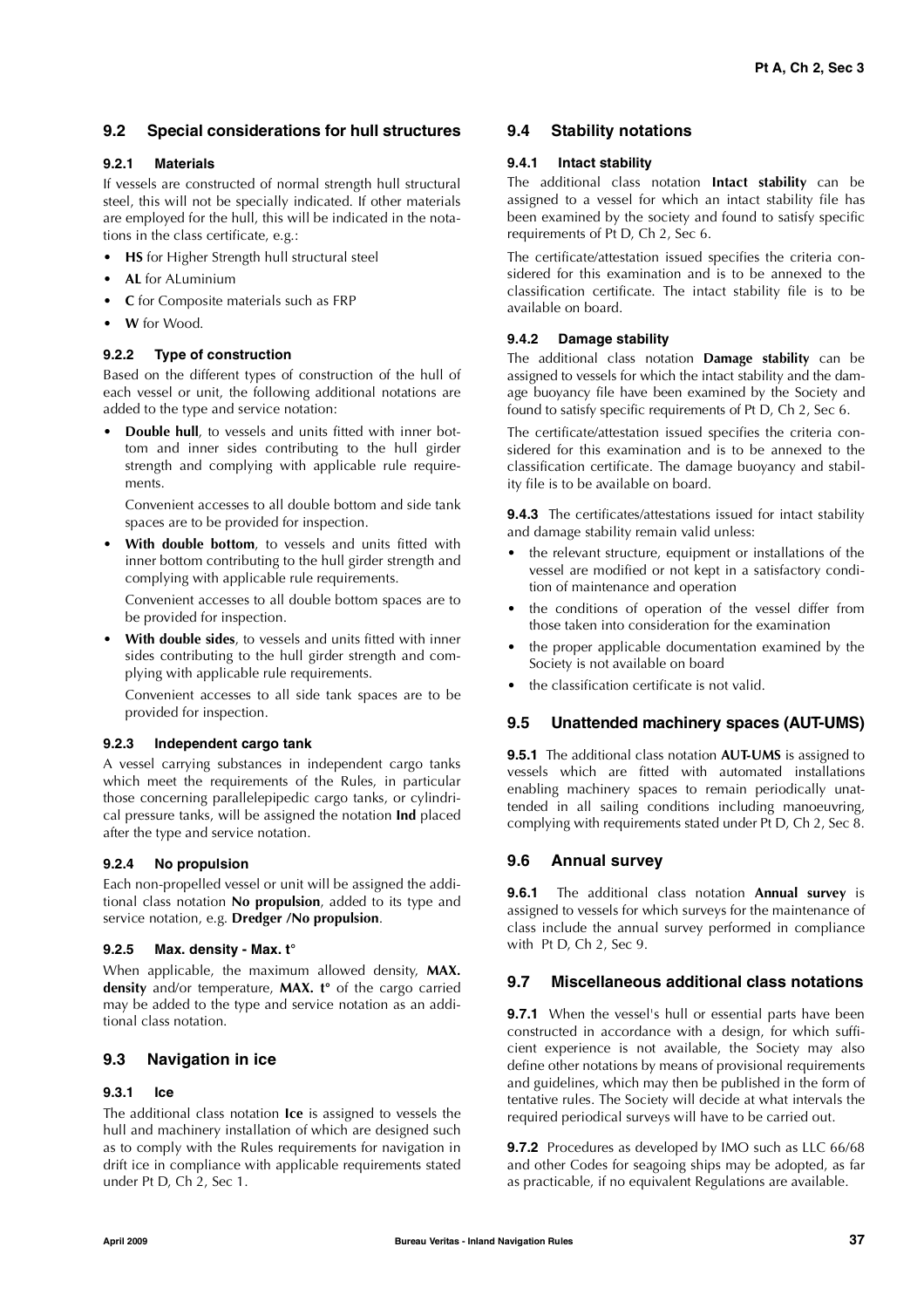### **10 Range of navigation**

### **10.1 General**

**10.1.1** The assignment of this notation does not absolve the Owner or Other Interested Party from compliance with any international and national Regulations established by the Administrations for a vessel operating in national waters, or a specific area, or a navigation zone. Neither does it waive the requirements in Ch 1, Sec 1, [3.3].

**10.1.2** The range of navigation which the Society assigns upon examination of plans or any other equivalent procedure does not entirely determine the actual capability of a vessel to operate in a specific area; this capability being dependent on other factors which are not considered in the Rules. Consequently, no comparison should be made between a range of navigation assigned by the Society and a navigation zone or category as defined by national or international Regulations.

For vessels trading in defined river systems or waters only, deviations from the Rule requirements for the equipment may be either admitted or required by the Authorities.

In such cases, the range of navigation character will be supplemented by indication of the respective area or river system, e.g. Danube or Amazon.

### **10.2 Range of navigation IN(0)**

**10.2.1** The range of navigation **IN(0)** is assigned to a vessel having a structure with scantlings deemed suitable to navigate on still and smooth stretches of water.

### **10.3 Range of navigation IN(0,6)**

**10.3.1** The range of navigation **IN(0,6)** is assigned to a vessel having a structure with scantlings deemed suitable to navigate on stretches of water where there may be strong currents and a certain roughness of the surface on which a maximum wave height of  $0.6$  m can develop.

### **10.4 Range of navigation**  $IN(1,2 \leq x \leq 2)$

**10.4.1** The range of navigation **IN(1.2**  $\leq$  **x**  $\leq$  **2)** is assigned to a vessel having a structure with scantlings deemed suitable to navigate on semi-maritime stretches of water or lakes on which a maximum significant wave height x, between 1,2 m and 2,0 m, can develop.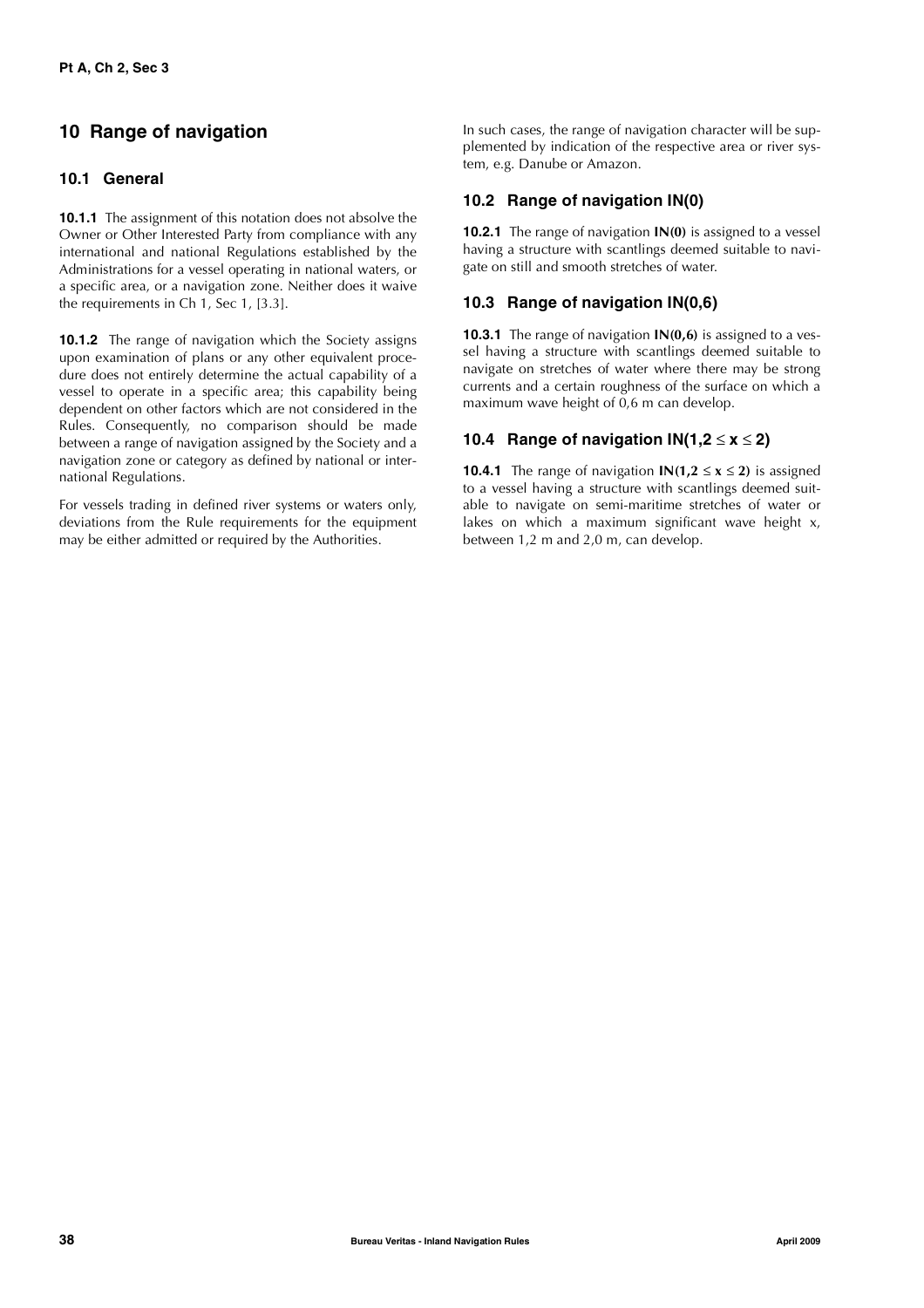# Part A **Classification and Surveys**

**Chapter 3 SURVEYS**

- **SECTION 1 MAINTENANCE OF CLASS**
- **SECTION 2 INTERMEDIATE SURVEYS**
- **SECTION 3 CLASS RENEWAL SURVEYS**
- **SECTION 4 NON-PERIODICAL SURVEYS**
- **SECTION 5 BOTTOM SURVEYS**
- **SECTION 6 INSTALLATIONS UNDER PRESSURE**
- **SECTION 7 PERFORMANCE AND SCOPE OF THICKNESS MEASUREMENTS**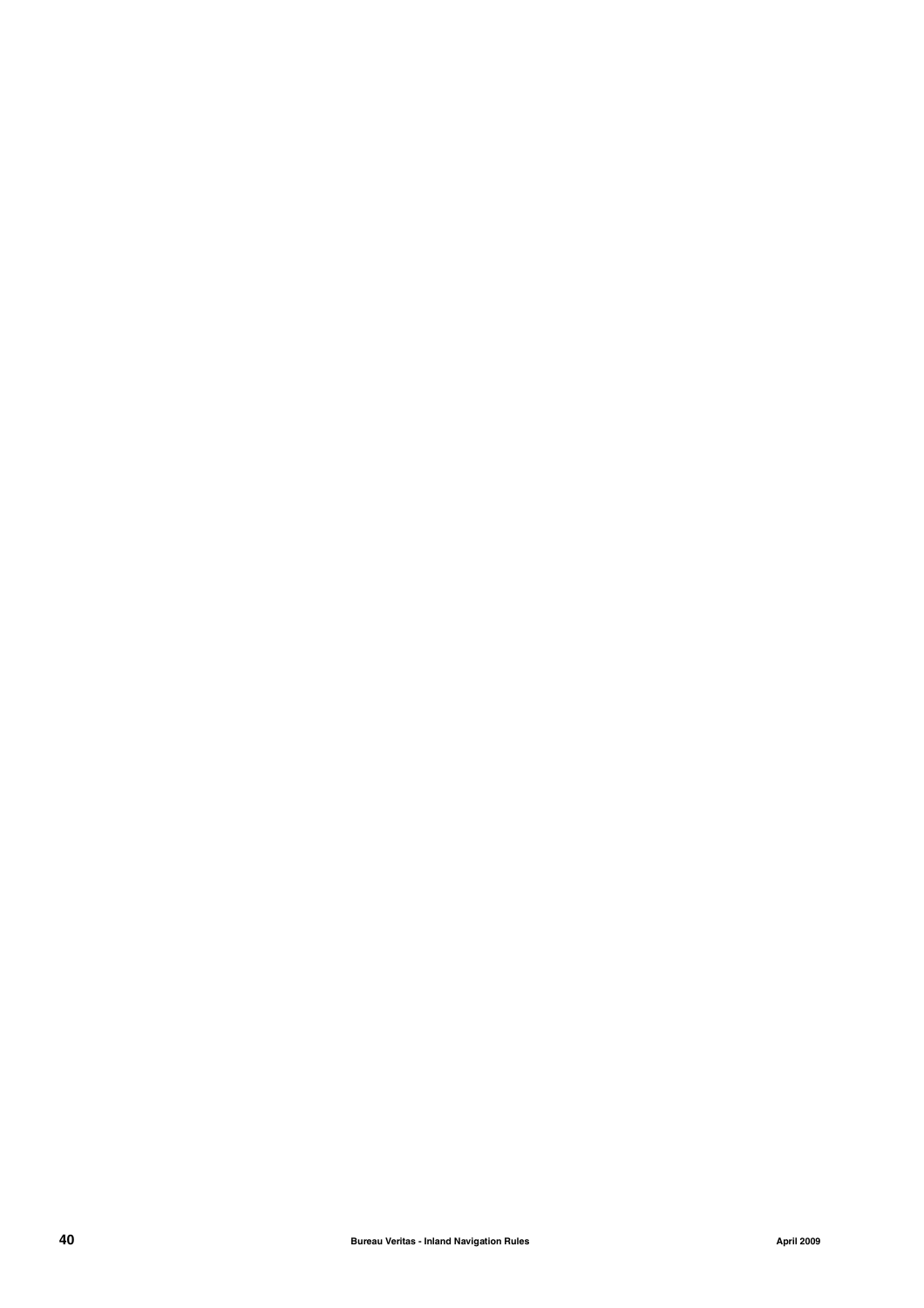### **SECTION 1 MAINTENANCE OF CLASS**

### **1 General principles of surveys**

### **1.1 Survey types**

**1.1.1** Classed vessels are submitted to surveys for the maintenance of class. These surveys include the class renewal survey, intermediate and eventual annual survey, bottom survey (either survey in dry condition or in-water survey), propeller shaft survey, boiler survey, and surveys for the maintenance of additional class notations, where applicable. Such surveys are carried out at the intervals and under the conditions laid down in this Chapter.

**1.1.2** The different types of periodical surveys are summarized in Tab 1. The intervals at which the periodical surveys are carried out are given in the items referred to in the second column of Tab 1. The relevant extent and scope are given in Ch 3, Sec 2 to Ch 3, Sec 7 for all vessels.

Where there are no specific survey requirements for additional class notations assigned to a vessel, equipment and/or arrangements related to these additional class notations are to be examined, as applicable, to the Surveyor's satisfaction at each class intermediate or renewal survey for the class.

The surveys are to be carried out in accordance with the relevant requirements in order to confirm that the hull, machinery, equipment and appliances comply with the applicable Rules and will remain in satisfactory condition based on the understanding and assumptions mentioned in Ch 1, Sec 2, [6.2].

| Type of survey                                                                  | Reference to scope of survey             |  |  |
|---------------------------------------------------------------------------------|------------------------------------------|--|--|
| Class renewal - hull                                                            | Ch 3, Sec 3, [2] and<br>Ch 3, Sec $7(1)$ |  |  |
| Class renewal - machinery                                                       | Ch 3, Sec 3, [3] $(1)$                   |  |  |
| Intermediate - hull                                                             | Ch 3, Sec 2, $[3]$ (1)                   |  |  |
| Intermediate - machinery                                                        | Ch 3, Sec 2, $[4]$ (1)                   |  |  |
| <b>Bottom</b>                                                                   | Ch 3, Sec 5                              |  |  |
| Propeller shaft                                                                 | Ch 3, Sec 3, [4] and<br>Ch 3, Sec 3, [5] |  |  |
| Installations under pressure                                                    | Ch 3, Sec 6                              |  |  |
| (1) As applicable, according to the service notation<br>assigned to the vessel. |                                          |  |  |

**Table 1 : List of periodical surveys**

Where the conditions for the maintenance of type and service notations and additional class notations are not complied with, the type and service notation and/or the additional class notations as appropriate will be suspended and/or withdrawn in accordance with the applicable Rule requirements given in Ch 1, Sec 3.

It is understood that requirements for surveys apply to those items that are required according to the Rules.

**1.1.3** Unless specified otherwise, any survey other than bottom survey and propeller shaft survey may be effected by carrying out partial surveys at different times to be agreed upon with the Society, provided that each partial survey is adequately extensive. The splitting of a survey into partial surveys is to be such as not to impair its effectiveness.

**1.1.4** In addition to the above periodical surveys, vessels are to be submitted to non-periodical surveys such as occasional surveys whenever the circumstances so require, refer to Ch 3, Sec 4.

Occasional surveys are carried out at the time of, for example:

- updating of classification documents, e.g. change of the Owner, name of the vessel, flag
- damage or suspected damage
- repair or replacement work
- alterations or conversion
- extraordinary surveys as parts of the Society's quality assurance system
- postponement of surveys or of conditions of class/recommendations.

**1.1.5** The Society may require a vessel to be submitted to an annual survey, depending on:

- its type and service notation
- its range of navigation and frequency of operations in semi-maritime stretches of water or lakes, and
- its age.

### **1.2 Links between anniversary dates and intermediate surveys and class renewal surveys**

**1.2.1** The link between the anniversary dates, the class renewal survey (when carried out according to the normal system), and the intermediate surveys is given in Fig 1, considering class period **p** = 5.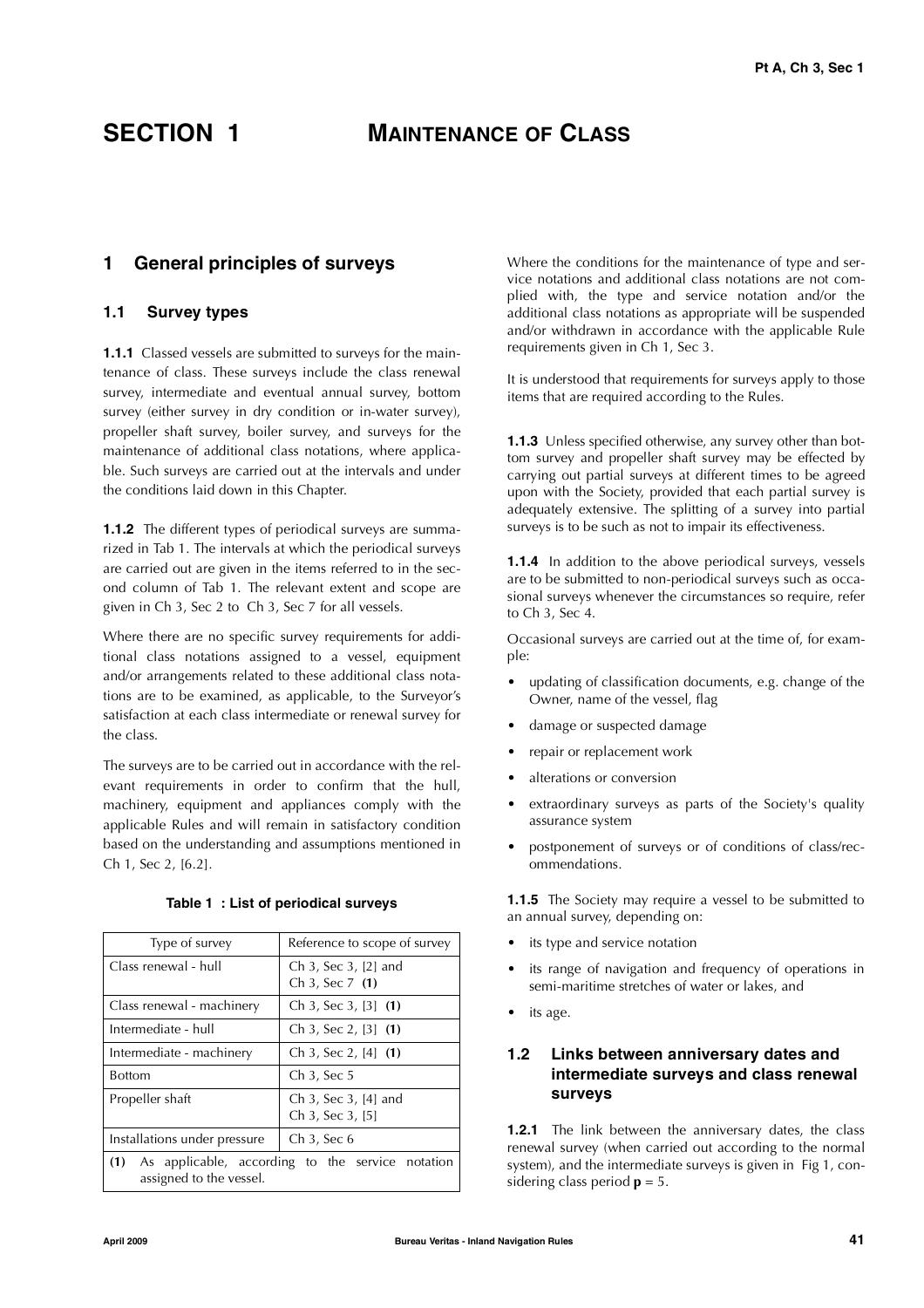

### **Figure 1 : Links between anniversary dates and intermediate surveys and class renewal surveys**

### **1.3 Change of periodicity, postponement or advance of surveys**

**1.3.1** The Society reserves the right, after due consideration, to change the periodicity, postpone or advance surveys, taking into account particular circumstances.

When a survey becomes due, the following applies:

- In the case of a class renewal survey, the Society may grant an extension provided there is documented agreement to such an extension and class extension surveys are performed prior to the expiry date of the class certificate, and the Society is satisfied that there is justification for such an extension.
- In the case of intermediate surveys, no postponement is granted. The survey is to be completed within their prescribed windows.
- In the case of all other periodical surveys and conditions of class/recommendations, extension or postponement may be granted, provided there is sufficient technical justification for such an extension or postponement.

### **1.4 Extension of scope of survey**

**1.4.1** The Society may extend the scope of the provisions in Ch 3, Sec 2 to Ch 3, Sec 7, which set forth the technical requirements for surveys, whenever and so far as considered necessary, or modify them in the case of special vessels or systems.

**1.4.2** The extent of any survey also depends upon the condition of the vessel and its equipment. Should the Surveyor have serious doubts as to the maintenance or condition of the vessel or its equipment, or be advised of any deficiency or damage which may affect the class, then further examination and testing may be conducted as considered necessary.

### **1.5 General procedure of survey**

**1.5.1** The general procedure of survey consists in:

- an overall examination of the parts of the vessel covered by the Rule requirements
- at random checking of selected items covered by the Rule requirements
- attending tests and trials where applicable and deemed necessary by the Surveyor.

**1.5.2** When a survey results in the identification of significant corrosion, structural defects or damage to hull, machinery and/or any piece of its equipment which, in the opinion of the Surveyor, affect the vessel's class, remedial measures may be required to be implemented before the vessel continues in service.

**1.5.3** The Society's survey requirements cannot be considered as a substitute for specification and acceptance of repairs and maintenance, which remain the responsibility of the Owner.

### **2 Definitions and procedures related to surveys**

### **2.1 Definitions**

### **2.1.1 Period of class**

Period of class means the period starting either from the date of the initial classification or from the credited date of the last class renewal survey, and expiring at the limit date assigned for the next class renewal survey.

### **2.1.2 Anniversary date**

Anniversary date means the day of the month of each year in the period of class which corresponds to the expiry date of the period of class.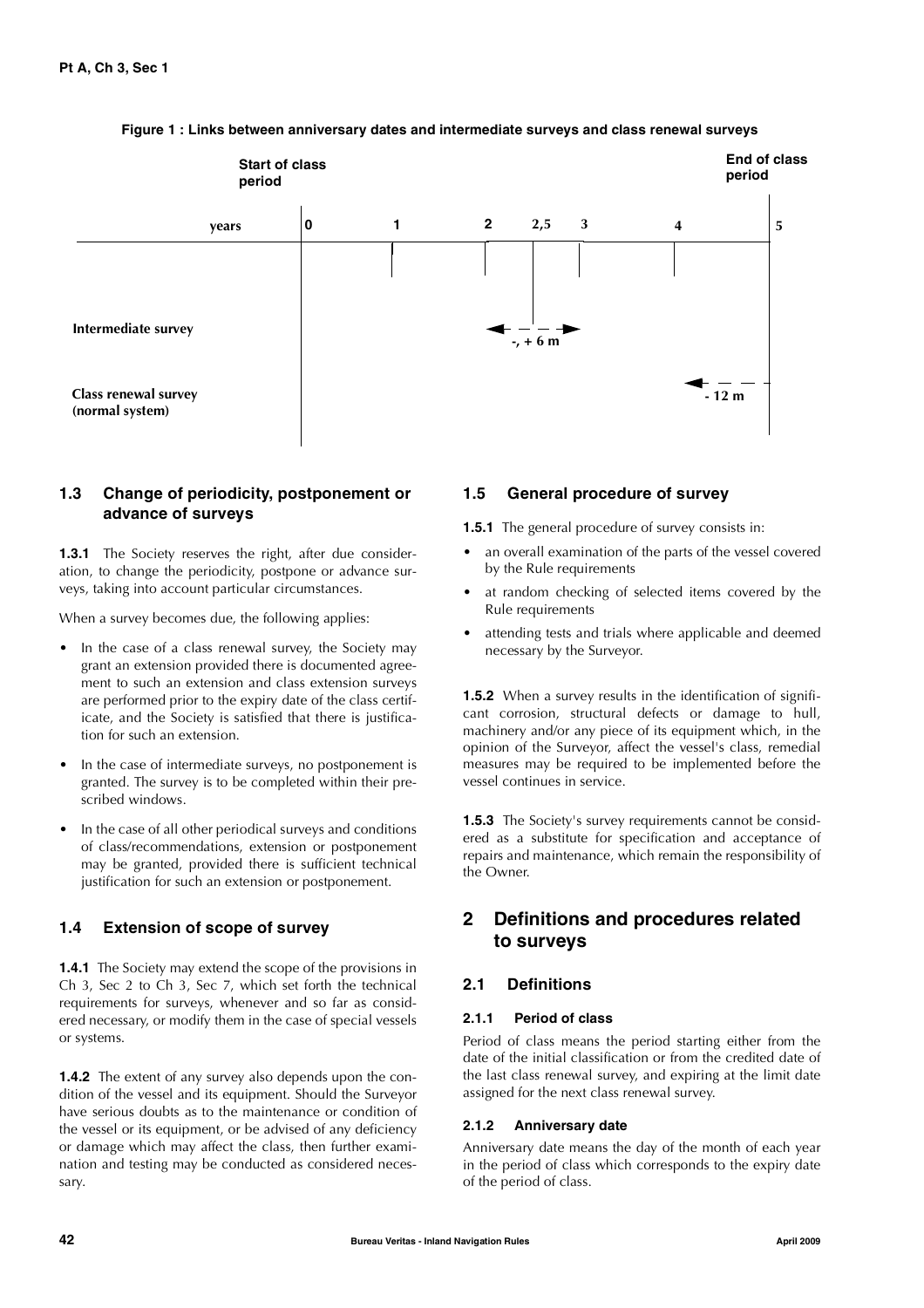### **2.1.3 Survey time window**

Survey time window, or more simply window, mean the fixed period during which annual and intermediate surveys are to be carried out.

### **2.1.4 Overdue surveys**

Each periodical survey is assigned a limit date specified by the relevant requirements of the Rules (end of survey interval or end date of window) by which it is to be completed.

A survey becomes overdue when it has not been completed by its limit date.

### **2.1.5 Conditions of class/recommendations**

Any defect and/or deficiency affecting the class, and which has to be dealt with within a limited period of time is indicated as a condition of class/recommendation. A condition of class/recommendation is pending until it is settled. Where it is not settled by its limit date, the condition of class/recommendation is overdue.

### **2.1.6 Memoranda**

Any information deemed noteworthy for the Society's convenience as well as defects and/or deficiencies which do not affect the class or the maintenance of class, are to be indicated as memoranda. Memoranda are not to be regarded as conditions of class/recommendations.

### **2.2 Preparations and conditions for surveys**

**2.2.1** Surveys required for maintenance of class, e.g. in the case of repairs of, or modifications to any parts subject to classification, are to be agreed with the Society's head office or the local Society representations in due time, so that the measures envisaged may be assessed and supervised as required.

**2.2.2** The Surveyors are to be given access at any time to the vessel and/or to the workshops, so that they may perform their duties. The Owner is to provide the necessary facilities for the safe execution of the surveys.

For their internal examination, tanks and spaces are to be safe for access, i.e. cleared, cleaned, gas freed, ventilated, etc.

For survey of the vessel's internal structure including close up survey, means are to be provided to enable the Surveyor to examine the structure in a safe and practical way.

Tanks and spaces are to be sufficiently illuminated, clean and free from water, scale, dirt, oil residues, etc. to reveal significant corrosion, deformation, fractures, damage or other structural deterioration.

Adapted rescue and safety equipment is to be available.

In this connection all areas to be surveyed have to be cleared, cleaned and are to be made gas-free, as deemed necessary by the Surveyor.

The class certificate and other documents related to classification and carried on board are to be made available to the Surveyor.

**2.2.3** The Society will inform the Owner about the status of class, indicating the last recognized surveys and the next due dates. However in principle it remains the responsibility of the Owner to comply with the class conditions and to observe the dates for the prescribed surveys.

**2.2.4** Upon request the Society may agree to testing, monitoring and analysis procedures as a supplement to or equivalent substitute for conventional survey methods.

**2.2.5** The Society reserves the right to extend the scope of a survey and/or inspection for given reasons, e.g. in case of suspected damage or other negative experience gained, possibly on board of similar vessels or vessels with similar components.

Likewise, the Society reserves the right to demand surveys to be held between the due dates of regular periodical surveys.

### **3 Selection of Surveyors**

### **3.1 General**

**3.1.1** On principle, the acting Surveyors will be chosen by the Society. However, the Owner is free to have any findings of surveys and decisions resulting there from, which deem to be doubtful, checked by other Society's Surveyors upon special request to head office.

### **4 Documentation of surveys, confirmation of class**

### **4.1 General**

**4.1.1** The records of each survey, as well as any requirements upon which maintenance of class has been made conditional, will be entered into the respective survey statement/certificate.

By his signature in the certificate and other documents the Surveyor certifies what he himself has seen and checked during the particular survey.

**4.1.2** In the Register the dates of the surveys will be indicated.

**4.1.3** On request, the class status may be confirmed in writing by a separate certificate/attestation issued by the Society.

**4.1.4** Where defects are repaired provisionally only, or where the Surveyor does not consider immediate repair or replacement necessary, the vessel's class may be confirmed for a limited period. Cancellation of such limitations will have to be indicated in the survey statement/certificate.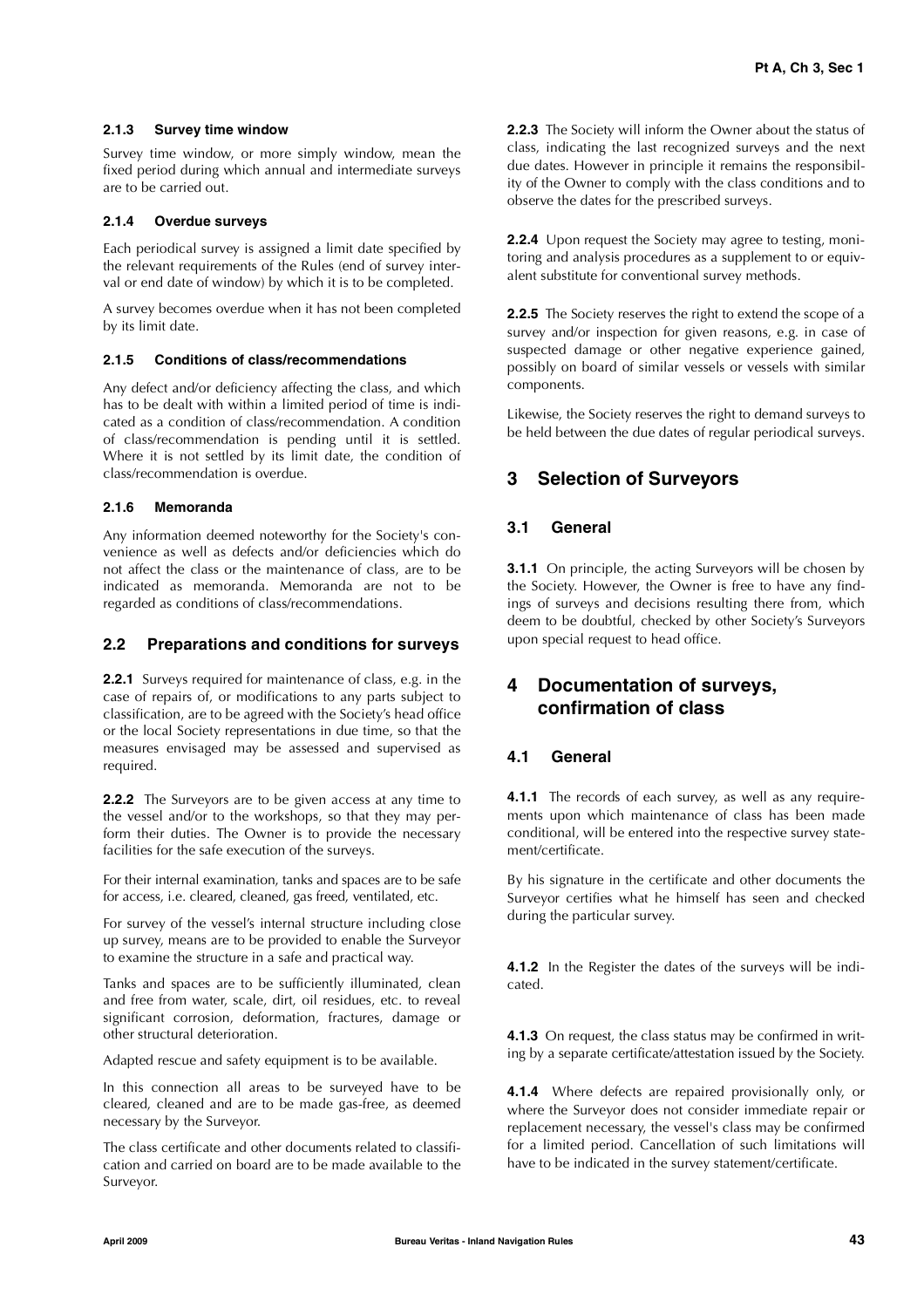### **4.2 Validity of certificates/attestations**

**4.2.1** If for some reason a vessel's class has expired or has been withdrawn by the Society, all certificates/attestations issued by the Society will automatically become void. If subsequently the class is renewed or reassigned, the validity of these certificates/attestations may be revived within the scope of their original period of validity, provided that all surveys meanwhile having fallen due have been carried out to the satisfaction of the Surveyor.

### **4.3 Endorsement of Certificate of Classification**

### **4.3.1 Text of endorsement**

When surveys are satisfactorily carried out, the certificate of classification is generally endorsed accordingly, with the relevant entries in the appropriate annexes.

Each endorsement normally consists of sections for the description of:

- the surveys held
- the imposed, deleted and postponed conditions of class/recommendations (including the assigned limit date as applicable)
- the unchanged existing conditions of class/recommendations (given for information only).

Where applicable, memoranda are also endorsed in the appropriate annex.

### **4.3.2 Possible modifications to endorsements**

The Society reserves the right to modify the endorsements made by Surveyors.

### **5 Surveys in accordance with flag state Regulations**

### **5.1 General**

**5.1.1** All activities outlined in [5.2] and, where applicable, issuance of relevant certificates/attestations are likewise subject to the respective latest edition of Society's General Conditions.

### **5.2 Society's intervention**

**5.2.1** Where surveys are requested by the Owner on account of international conventions and/or of corresponding laws and Regulations of a flag state, the Society will carry them out by order or within the framework of official order, acting on behalf of the Authorities concerned, based on the respective provisions. This includes surveys according to e.g. **ADN/ADNR** Regulations, Rhine Rules, European Directive, etc.

Where possible, such surveys will be carried out simultaneously with the class surveys.

### **6 External service suppliers**

### **6.1 General**

**6.1.1** Personnel or firms engaged in services affecting classification and statutory work are subject to approval by the Society.

The inspection, measuring and test equipment used in workshops, Building Yards and on board vessels, which may form the basis for Surveyor's decisions affecting classification or statutory work, shall be appropriate for the services to be performed. The firms shall individually identify and calibrate each unit of such equipment to a recognized national or international standard.

### **7 Periodical surveys**

### **7.1 General**

**7.1.1** The periodical surveys listed in the following are to be conducted for the hull, machinery including electrical installations as well as special equipment and installations included in the classification of the inland navigation vessel.

If for some obvious reason, e.g. a temporary out-of-service condition of certain equipment, parts included in the classification cannot be surveyed, this will be noted in the survey statement/certificate.

**7.1.2** Where flag state Regulations are applicable which impose inspection intervals deviating from the class related intervals, the intervals will be harmonized in the individual case to reduce the number of single surveys, where possible.

**7.1.3** In principle elements covered by the classification and submitted to a class renewal survey on a date different from the date of the periodical class renewal survey of the vessel, are to be re-examined p years after the previous survey.

### **8 Surveys relative to class notations from other Society's Rules**

### **8.1 General**

**8.1.1** The surveys requested for granting of class notations defined in Society's Rules but not in inland navigation Rules have to be performed according to corresponding requirements for maintenance of class.

### **9 Class extension surveys**

### **9.1 General**

**9.1.1** On Owner's special request and following surveys of hull and machinery including shaft arrangement afloat, the Society may extend the class by no more than 12 months in total, provided that the surveys in the scope of an intermediate survey at least, show that hull and machinery including electrical installations are in unobjectionable condition.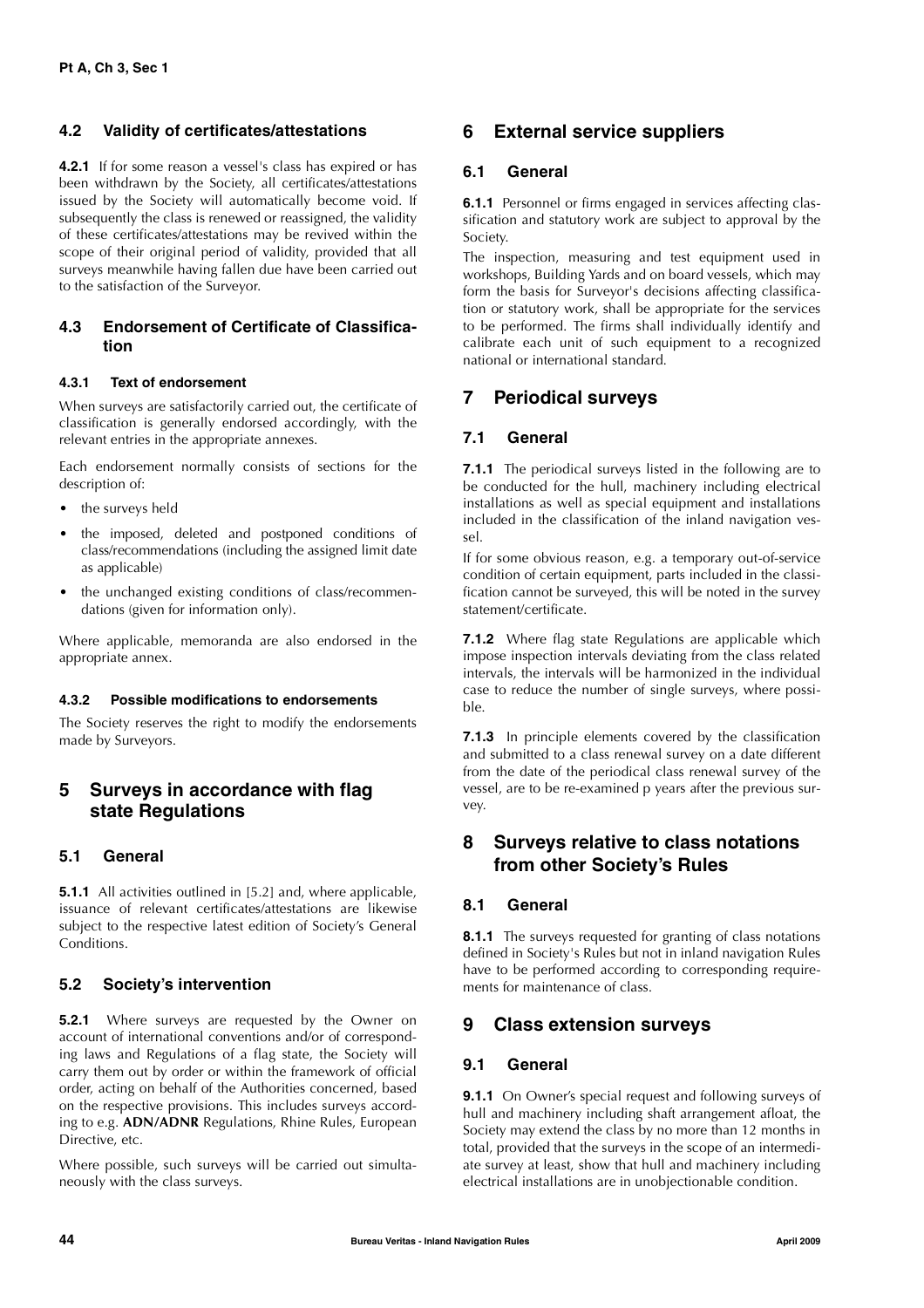### **10 Lay-up and recommissioning of laidup vessels**

### **10.1 General principles**

**10.1.1** The period of class of hull and machinery will not be interrupted throughout the lay-up period. This means that periodical and non-periodical surveys will have to be carried out as before; surveys due, for which dry-docking is required, may be postponed until recommissioning.

**10.1.2** Upon expiry of the class, a survey substituting the class renewal survey will have to be performed. An entry on the class renewal will be made in the class certificate, with the notation **Laid-up** and indicated in the Register.

**10.1.3** A vessel put out of commission may be subject to specific requirements for maintenance of class, as specified below, provided that the Owner notifies the Society of the fact.

**10.1.4** If the Owner does not notify the Society of the layup of the vessel or does not implement the lay-up maintenance program, the vessel's class will be suspended and/or withdrawn when the due surveys are not carried out by their limit dates in accordance with the applicable requirements of this Chapter.

**10.1.5** The lay-up maintenance program provides for a "lay-up survey" to be performed at the beginning of lay-up and subsequent "lay-up condition surveys" which are required to be carried out as long as the vessel remains laidup. The minimum content of the lay-up maintenance program as well as the scope of these surveys are to be agreed with the Society. The other periodical surveys which become overdue during the lay-up period may be postponed until the recommissioning of the vessel.

**10.1.6** Where the vessel has an approved lay-up maintenance program and its period of class expires, the period of class is extended until it is recommissioned, subject to the satisfactory completion of the lay-up condition surveys as described in [10.1.5].

**10.1.7** The periodical surveys carried out during the lay-up period may be credited, either wholly or in part, at the discretion of the Society, having particular regard to their extent and dates. These surveys will be taken into account for the determination of the extent of surveys required for the recommissioning of the vessel and/or the expiry dates of the next periodical surveys of the same type.

**10.1.8** When a vessel is recommissioned, the Owner is to notify the Society and make provisions for the vessel to be submitted to the following surveys:

- a survey prior to recommissioning, the scope of which depends on the duration of the lay-up period. Depending on the duration of the lay-up period, a river trial and/or recommissioning trials of specific installations and/or components will have to be carried out
- all periodical surveys which have been postponed in accordance with [10.1.2], taking into account the provisions of [10.1.4].

**10.1.9** Where the previous period of class expired before the recommissioning and was extended as stated in [10.1.6], in addition to the provisions of  $[10.1.5]$  a complete class renewal survey is to be carried out prior to recommissioning. Items which have been surveyed in compliance with the class renewal survey requirements during the 12 months preceding the recommissioning may be credited. A new period of class is assigned from the completion of the class renewal survey.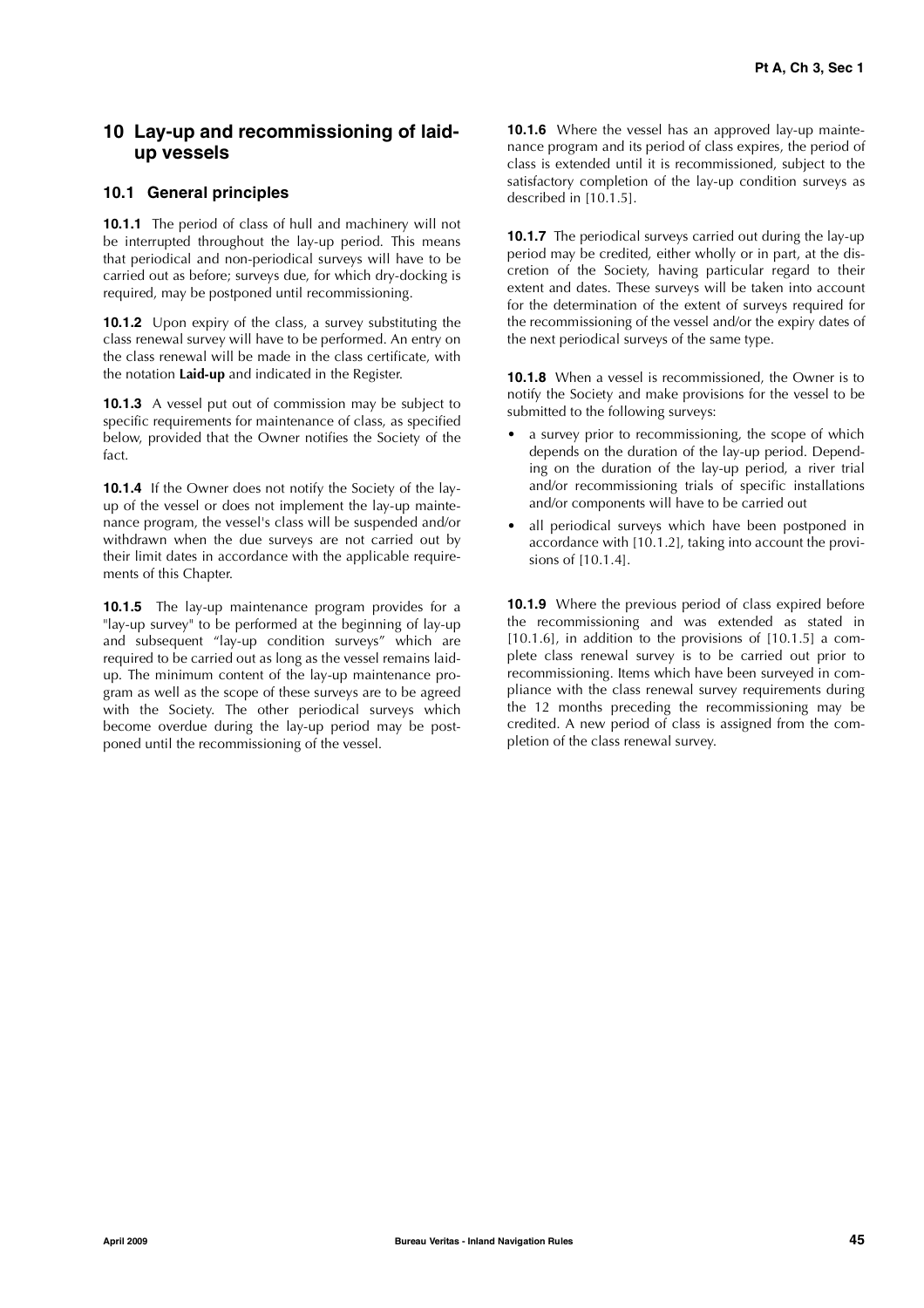### **SECTION 2 INTERMEDIATE SURVEYS**

### **1 General**

### **1.1**

**1.1.1** The intermediate survey falls due at half the nominal time interval between two class renewal Surveys, i.e. every **p**/2 years.

The survey has to be carried out within a time interval of 6 months before to 6 months after the date corresponding to **p**/2.

### **2 Surveys performance**

### **2.1 General**

**2.1.1** Intermediate surveys shall include all the inspections and checks required for eventual annual surveys. Additionally, the requirements stated under [3] to [5] shall be observed.

Note 1: More extensive Regulations of the country, where the vessel is registered, are to be observed.

**2.1.2** These requirements apply to inland navigation vessels in general. Additional requirements may have to be observed for particular vessel types, due to request of the Owner or in connection with manufacturer's recommendations for special equipment.

### **3 Hull and hull equipment**

### **3.1 General**

**3.1.1** The main structural elements of the hull are to be subjected to a general visual inspection, as far as accessible. If applicable, ballast tank, storage and engine rooms are to be surveyed at random, depending on the vessel type and the age and general condition of the vessel. Where damages or excessive wastage affecting the class are suspected, the Surveyor is entitled to carry out further investigations as well as thickness measurements, if required.

**3.1.2** The rudder and manoeuvring arrangement and the anchor equipment are to be checked for visible damages. For the related machinery and for operability, see [4.1.1].

**3.1.3** The foundations and their substructure of special equipment, particularly on the upper deck, shall be inspected for damages.

**3.1.4** Compartments and rooms normally not accessible, or accessible only after special preparations, may be required to be opened for inspection, depending on the vessel's age and available information about service conditions.

### **3.2 Ballast tanks**

**3.2.1** Depending on the vessel's age, the Surveyor may require opening of ballast tanks for visual inspection, particularly if deterioration of the coating or excessive wastage has already been observed at previous surveys.

If the coating in such ballast tanks is found to be in poor condition (see Ch 3, Sec 7, [2.9.1]), maintenance of class is to be subject to the tanks in question being examined at annual intervals, and thickness measurements carried out as considered necessary.

If coating is to be partly or totally renewed, only approved coating is applicable in case of a repair. The whole working procedure including the surface preparation has to be documented.

### **3.3 Hatches and covers, bow, side and stern doors**

**3.3.1** Hatches and covers, bulkhead and hull doors, ramps and any openings in the outer shell shall be surveyed regarding structural integrity as well as tightness and operability of all closures.

**3.3.2** Additionally to the overall survey the following structural members of bow, side and stern doors are to be thoroughly inspected:

- all hinges and the pertinent hydraulic cylinders in way of their securing points
- all securing elements of the locking devices and stoppers.

**3.3.3** Where considered necessary by the Surveyor, additionally crack tests shall be carried out at structural members of bow, side and stern doors.

Essentially, the crack tests will cover:

- main joining welds and their interfacial areas both on the vessel's hull and on the doors
- highly stressed areas in way of the centres of rotation of the hinges
- highly stressed areas of the locking devices and their stoppers
- repair welding.

For crack detection the dye penetration method or the magnetic particle inspection method shall be employed, and a test protocol is to be prepared.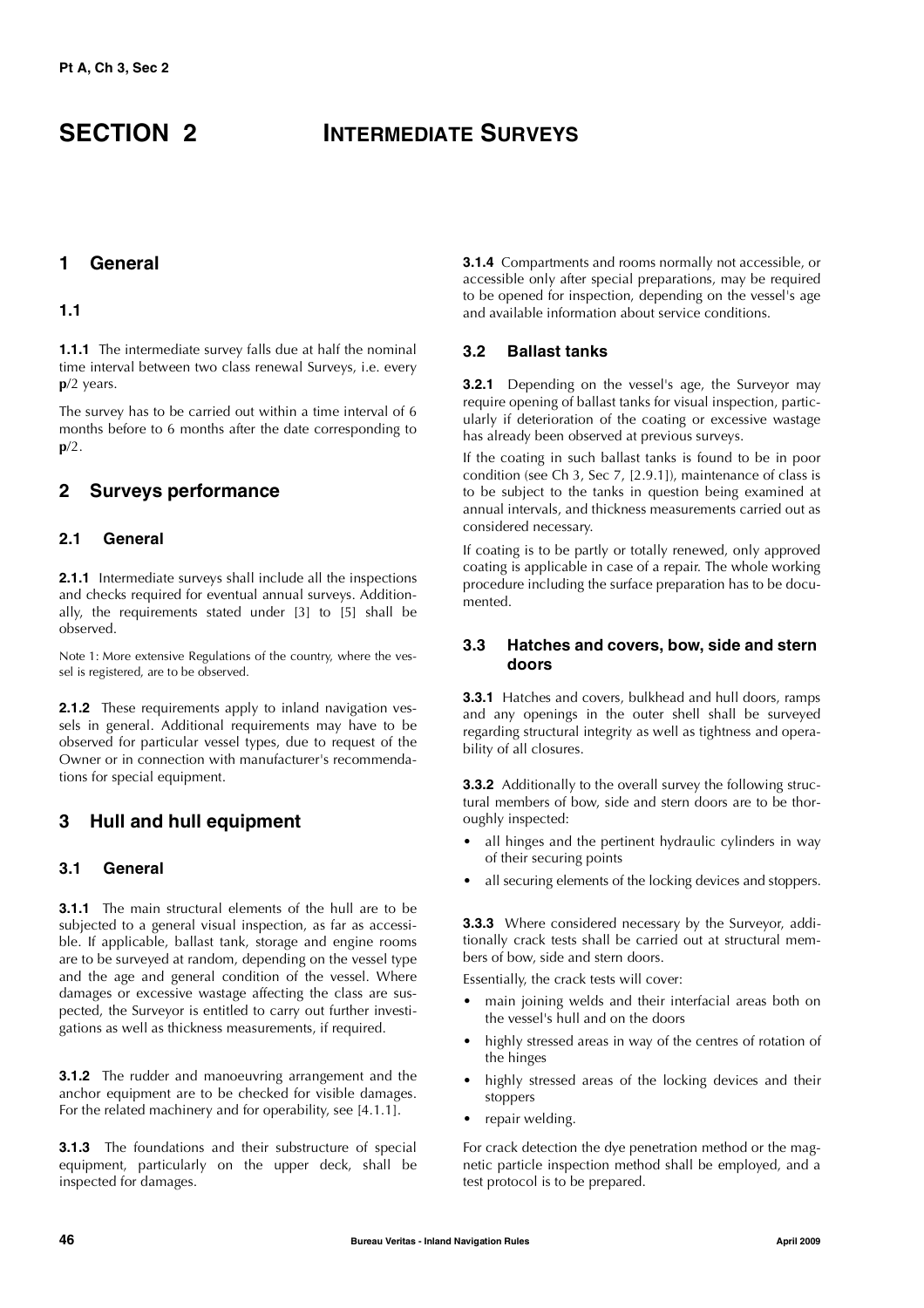### **3.4 Dry dock survey**

**3.4.1** Intermediate surveys have to be carried out in drydock in the following cases:

- the vessel's shell is riveted, at the Surveyor's discretion
- the vessel's age exceeds 20 years, at the Surveyor's discretion
- the vessel's age exceeds 20 years and the service notation granted is tanker for transport of dangerous goods
- the vessel is granted with the range of navigation **IN(x),**  $1,2 \le x \le 2$  at the Society's discretion, depending on the frequency of operations in semi-maritime stretches of water or lakes (wave and salt or brackish waters).

Hull plates before protective application, appendages, discharge valves, river chests, etc. have to be examined. In case of doubt, thickness measurements can be requested by the surveyor.

For performance of dry dock surveys, see Ch 3, Sec 5, [1].

### **4 Machinery**

### **4.1 General**

**4.1.1** The machinery including electrical installations will be subjected to the following surveys and operational checks:

- general inspection of machinery and boiler rooms, with special regard to the propulsion system, the auxiliary engines, possible fire and explosion sources, and checking of emergency exits as to their free passage
- external inspection of boilers and pressure vessels, with their appliances and safety devices. For details regarding boilers, see Ch 3, Sec 6
- inspection and checking of the remote control, quickclosing/stopping devices of pumps, valves, ventilators, etc.
- random checking of the remote control and automation equipment
- inspection and functional checking of the main and auxiliary steering gear, including their appliances and control systems
- if applicable, checking of all communication systems between bridge and machinery/boiler and steering gear rooms
- inspection of the bilge system, including remote control actuators and bilge filling level monitors
- checking of the main and emergency power supply systems, including the switch gear and other important electrical installations
- survey of explosion-proof installations
- random inspection and checking of essential equipment to the Surveyor's discretion.

### **4.2 Fire extinguishing systems**

### **4.2.1 General requirement**

The following items/systems are subject to inspection and/or testing, where applicable:

- fire mains system, including hoses and nozzles
- gas fire extinguishing system
- dry powder fire extinguishing system
- foam fire extinguishing system
- sprinkler system, including water mist sprinkler system
- water and/or foam drencher system
- any other fixed fire extinguishing system provided
- portable fire extinguishers, mobile fire extinguishers, including portable foam application units
- fire detection and alarm systems
- emergency stops for ventilation fans, boiler forced draft fans, fuel transfer pumps, fuel oil purifiers
- quick-closing fuel valves
- fire closures, fire dampers, etc.
- fireman's outfits, if required.

### **4.2.2 Fire hoses and nozzles**

Fire hoses and nozzles provided are to be included in the testing of the fire mains system to the Surveyor's discretion.

### **4.2.3 Fixed fire extinguishing systems**

Fixed fire extinguishing systems, such as gas, foam, dry powder or water mist systems, including gas cylinders are subject to maintenance every 2 years.

On the occasion of these inspections all hose assemblies must be subjected to a visual check. All hose assemblies made of synthetic rubber must be replaced according to manufacturer's instructions.

The installation, maintenance, monitoring and documentation of fixed fire extinguishing systems according to Statutory Regulations, for the engine room, pump room and all spaces containing essential equipment, such as switchboards, compressors, etc., and for the refrigeration equipment, if any, shall only be performed by recognized specialized companies.

### **4.2.4 Portable and mobile fire extinguishers**

Portable and mobile fire extinguishers are subject to inspection by approved or recognized specialized company every 2 years. Maintenance and eventual pressure testing shall be carried out as appropriate in accordance with the manufacturer's instructions or applicable Rules. Each extinguisher is to be provided with a label showing the date of inspection and name and signature of the approved or recognized specialized company.

A protocol of the inspections and maintenance work carried out is to be kept on board.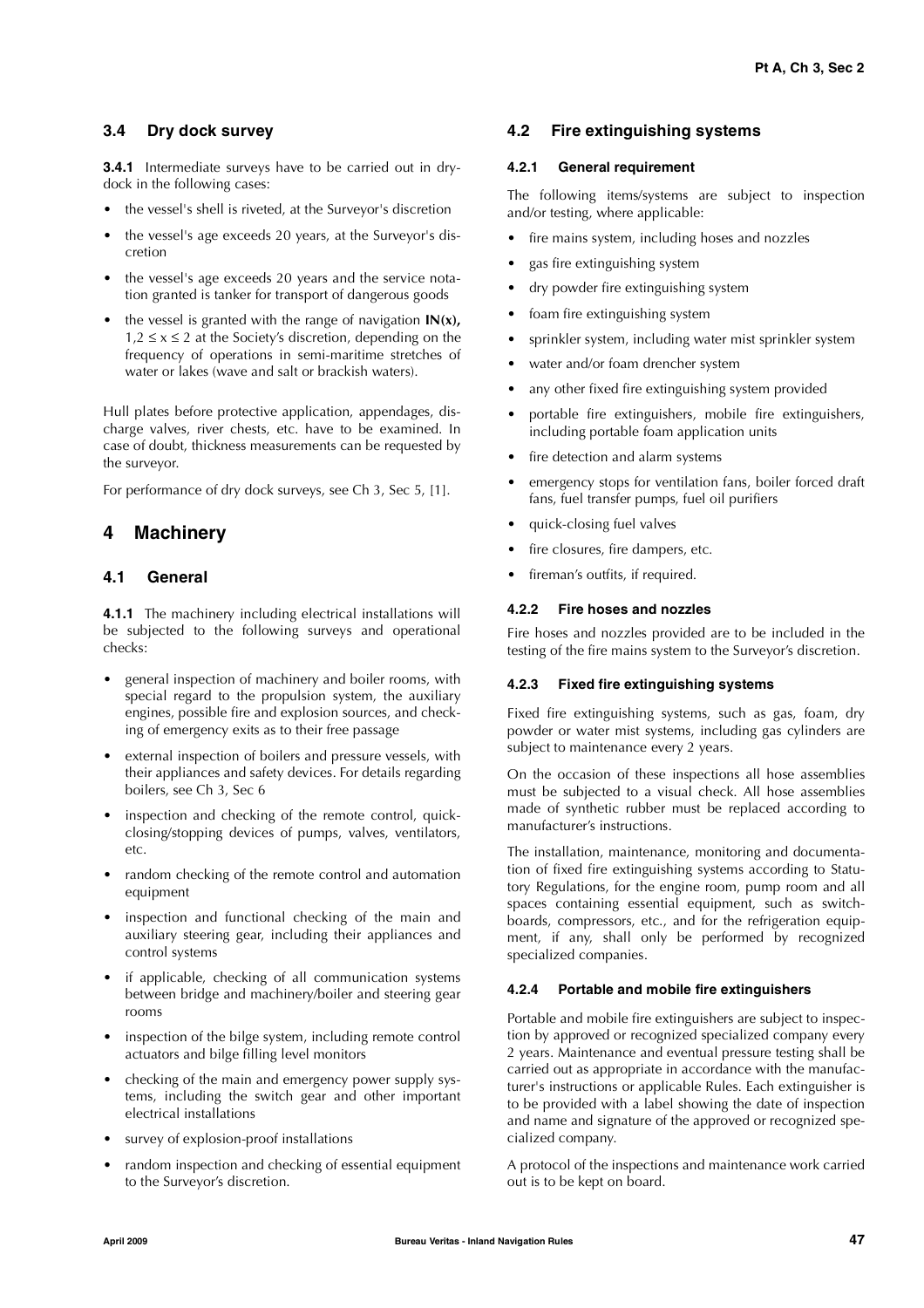### **4.2.5 Foam concentrate**

Foam concentrate for fixed foam fire extinguishing systems is to be examined not later than 3 years after filling into the system, and yearly thereafter. The examination is to be performed by the manufacturers or by an independent recognized laboratory. Reports are to be presented to the Surveyor. Manufacturer's certificates stating the properties of the foam concentrate shall be available on board for reference.

The foam concentrate for the portable foam applicators is to be renewed on the occasion of each class renewal.

More extensive regulations regarding other inspection intervals/performance of the tests should be observed.

### **4.3 Machinery and electrical installations**

### **4.3.1 Measurements**

The following measurements are generally to be performed unless it can be proved by valid protocols that they have been carried out recently:

- crank web deflection, main engine(s)
- crank web deflection, auxiliary diesel engine(s) (where relevant)
- axial thrust bearing clearance of shafting system(s)
- axial thrust bearing clearance of main and auxiliary gas turbine rotors (where applicable)
- insulation resistance of generators and electrical motors, including cabling and switch gear.

### **4.3.2 Operational tests**

In addition to the requirements under [4.1.1], the following system components are to be subjected to operational tests:

- emergency generating set, including emergency switchboard (where applicable)
- emergency bilge valve(s)
- bilge, ventilation and monitoring systems for the carriage of dangerous substances
- drainage facilities of starting-air and control-air receivers
- general operational test of the machinery and electrical installation to demonstrate unrestricted operability, as indicated by the Surveyor.

### **4.3.3 Monitoring equipment**

The monitoring equipment and the automated functions of the machinery installation are to be subjected to operational trials under service conditions. The bridge remote control equipment of the propulsion system will be examined as required by the Surveyor.

### **4.4 Machinery installations and safety systems on tankers**

### **4.4.1 General requirement**

On tankers the following installations and equipment are to be checked:

- electrical equipment, in particular electrical installations in areas of explosion hazard, in which ignitable gas mixtures or water vapours may accumulate
- level/overfill alarms
- level indicators
- tank venting systems
- flame arresters
- piping, valves and fittings, pumps
- pump room equipment, including ventilation system
- fire-extinguishing equipment
- pressure/vacuum relief valves.

### **4.4.2 Additional surveys on gas tankers**

The following additional surveys are to be carried out on gas tankers:

- venting system of cargo tanks and holds spaces
- all gastight bulkhead penetrations including gastight shaft sealing, if provided
- cargo handling control and safety systems, if practicable, such as:
	- emergency shut down valves at shore connections and tanks
	- control, alarm and safety systems monitoring the pressure in cargo tanks, cargo piping and hold spaces
	- cargo tanks level gauging including alarm and safety functions
	- cargo temperature monitoring systems
	- control, alarm and safety systems of cargo compressors and cargo pumps
- gas detection equipment including indicators and alarms in operation
- ventilation systems of all spaces in cargo area
- inert gas or dry air installations in operation, including the means for preventing backflow of cargo vapour to gas safe areas
- gastightness of wheelhouse doors and windows
- sealing arrangement of tank/tank domes, penetrating decks/tank covers, of portable and permanent drip trays or insulation for deck protection in the event of cargo leakage.

### **5 Installations under pressure**

### **5.1 General**

**5.1.1** For steam boiler installations, thermal oil plants and pressure vessels, see Ch 3, Sec 6.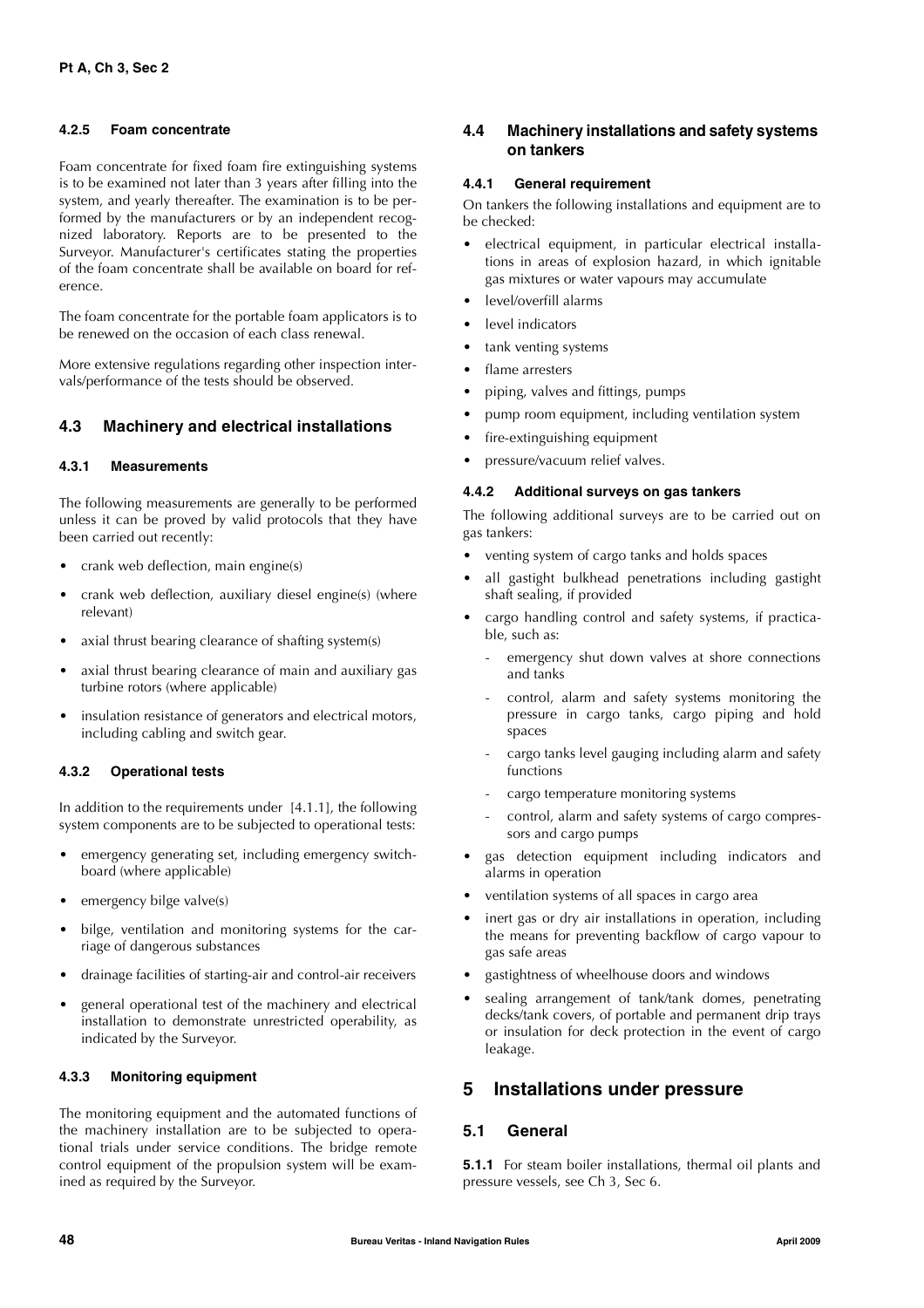### **SECTION 3 CLASS RENEWAL SURVEYS**

### **1 General**

### **1.1 Scope**

**1.1.1** Class renewal surveys - also called special surveys are to be carried out at the intervals p indicated by the character of class period.

**1.1.2** Upon request, in exceptional cases extension of the class period may be granted by the Society, see Ch 3, Sec 1, [9.1].

**1.1.3** Class renewals for hull are numbered in the sequence I, II, III, etc. Regarding their scope, see [2].

**1.1.4** A class renewal survey may be carried out in several parts. The survey may be commenced at the last year during the class period. Considering [1.1.2], the total survey period of the class renewal survey must not exceed 12 months, except under special circumstances and by prior agreement from the Society.

**1.1.5** The new period of class will commence:

- with the following day, after which the previous class expires, provided that the class renewal survey has been completed within the 3 months preceding that date. In case of extension of validity of class certificate, the period of class will commence the following day after which the extension period expires
- with the date on which the class renewal survey has been completed, if this is the case more than 3 months before expiry of the previous class.

### **1.2 Class renewal survey performance**

**1.2.1** In addition to the inspections and checks to be carried out on occasion of the intermediate surveys, for class renewal the following requirements shall be observed.

**1.2.2** The class renewal survey is in principle to be held when the vessel is in dry dock or on a slipway unless a dry docking survey has already been carried out within the admissible period, see [1.1.4] and Ch 3, Sec 5.

### **2 Hull and hull equipment**

### **2.1 Class renewal I**

**2.1.1** Class renewal I will have to be performed at the end of the first class period **p**. For definition see Ch 1, Sec 1,  $[1.2.6]$ .

### **2.1.2 Conditions for surveys**

When examination of associated structure is required, insulation of compartments intended for refrigerated cargoes is to be removed over the necessary extent for examination by the Surveyor of the condition of the structure, unless constructional arrangements make such inspections possible without removing the insulation.

If deemed necessary by the Surveyor, defective cement and asphalt covering are to be removed. The steel work is to be examined before painting or before the cement or other coverings are renewed.

### **2.1.3 Equipment for surveys**

One or more of the following fracture detection methods may be required if deemed necessary by the Surveyor:

- radiography (X or gamma rays)
- ultrasonic test
- magnetic particle test
- dye penetrant test.

#### **2.1.4 Hull, general**

At the Surveyor's discretion, the survey on principle covers the whole hull structure, particularly those areas which from experience are known to be exposed to fatigue and corrosion, such as openings in the shell and in the deck including doors and hatch coamings and covers, tanks, engine foundations and ends of superstructures. As a matter of principle, all machinery spaces, dry spaces, store rooms, pipe tunnels, cofferdams and void spaces are to be examined, including the piping systems.

### **2.1.5 Tank surveys**

The ballast tanks are to be inspected at the Surveyor's discretion, the procedure as outlined in [2.3.3] shall be followed.

Fuel oil, lubricating oil and fresh water tanks need not to be emptied, if their tightness can be verified by an external examination while they are completely filled and there is no reason for doubt as to their unobjectionable condition. However, fore and after peak are in any case subject to internal examinations at each class renewal survey.

### **2.1.6 Tightness and pressure tests**

Each compartment of the double bottom, cofferdams and all tanks, the boundary plating of which forms part of the vessel's main structure, are to be subjected to pressure tests. Fuel oil, lubricating oil and fresh water tanks may be tested by filling with the respective liquid.

The test pressure applied is to correspond to a head of water up to the top of the overflow/air pipe or up to the hatch of a tank, where applicable, whichever is higher. For oil, lubricating oil tanks, the test pressure applied is to correspond to a head of liquid up to the top of the tank.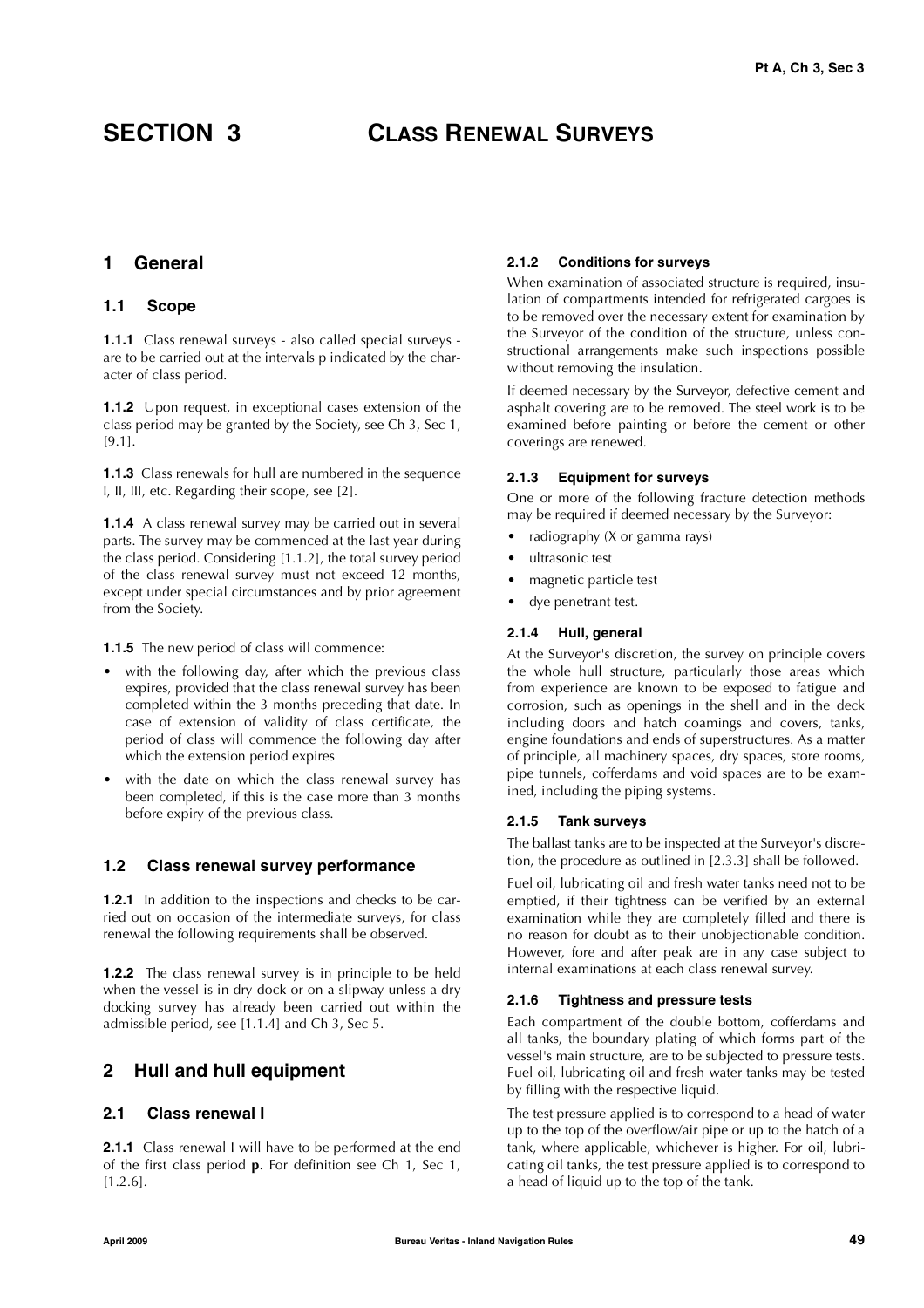The tightness of pipe tunnels outside the double bottom, and of void spaces, may be tested by air pressure. Air pressure testing of other spaces is to be agreed with the Surveyor from case to case. The overpressure must not exceed  $0.2$ bar and not be less than 0,1 bar.

### **2.1.7 Thickness measurements**

If the Surveyor has reason to suspect inadmissible corrosion, he may require the rust to be removed from parts of the structure and thickness measurements to be carried out, see Ch 3, Sec 7.

### **2.1.8 Rudder, equipment, deck openings, etc.**

The class renewal survey also covers other parts essential for the operation and safety of the vessel, such as rudder and steering gear, watertight doors, sluice valves, air and sounding pipes, gas-freeing and safety arrangements of cargo tanks, life-boat davits, companionways, hatches, scuppers and water drain pipes with their valves, fire protecting arrangements, masts, anchors, anchor chains and hawsers.

The rudder, rudder couplings and bearings, as well as the stock are to be surveyed in mounted condition, the rudder clearance to be measured and documented. The steering gear is to be subjected to an operational trial.

If considered necessary in view of the inspection results, the rudder and/or parts of the steering gear may have to be dismantled.

Bow, side and stern doors, if any, are to be checked.

### **2.1.9 Engine room structure**

Particular attention is to be given to tank tops, shell plating in way of tank tops, brackets connecting side shell frames and tank tops, engine room bulkheads in way of tank top and the bilge wells. Where wastage is evident or suspected, thickness measurements are to be carried out.

For cargo pump rooms the survey consists of the verification of the good condition of:

- access ladders
- sumps
- all bulkheads for signs of leakage or fractures and in particular, the sealing arrangements of the bulkhead penetrations
- piping systems, their pumps and auxiliaries
- pump room ventilation system including ducting, dampers and screens.

### **2.1.10 Tankers**

On tankers which - as can be proved - have exclusively carried cargo not causing corrosion, the cargo tanks shall be inspected at each alternate class renewal only, provided that it may be assumed on the basis of random checks that the component parts are still in satisfactory condition, and provided that no objections will result from the tightness and pressure tests as per [2.1.6].

During each class renewal, the cofferdams of tankers are to be hydrostatically tested to the test pressure as defined in the Rules for hull design and construction Pt B, Ch 2, Sec 4 and Pt B, Ch 8, Sec 3.

At each alternate class renewal only, the cargo tanks of tankers including gas collector if any, are to be tested by water and/or air pressure, to the test pressure stated in the Rules. In case of air tightness and pressure test, the test has to be made according to [2.1.6]. Where substances are carried which cause corrosion in connection with water, the kind of testing is to be specified.

At each class renewal, cargo tanks of tankers carrying acids and lye solution will be subjected to an internal examination and, at each alternate class renewal, to a hydrostatic pressure test. The test pressure to be fixed in accordance with the construction Rules, Pt B, Ch 2, Sec 4, depends on the density of the cargo.

### **2.1.11 Gas tankers**

In addition to the requirements given under [2.1.10], the renewal survey of these vessels consists of the following examinations, measurements and testing:

- Thickness measurements and non-destructive testing of cargo tanks:
	- Thickness measurements of cargo tanks may be required. During these examinations, the state of insulation is checked around the considered areas
	- During the internal survey of the tanks, a non destructive testing procedure supplements the examination of cargo tanks, according to a programme and control means approved beforehand by the Society
	- When independent tanks (cylindrical under pressure) are concerned, in principle, 10% of the length of welded seams, in critical areas are tested: tank supports, reinforcement rings, attachment of hollow bulkheads, weldings of the fittings (domes, sumps) to the tankplates, supports of pumps, ladders, pipe connections. It may be necessary to remove partially the tank insulation to perform these examinations
	- For tanks where anti-corrosion coatings are found to be in satisfactory condition, the extent of thickness measurements may be specially considered, at the discretion of the Surveyor.
- b) Testing of cargo tanks:
	- Tanks for the carriage of pressurized liquefied gases are to be tested like pressure vessels. Deviating there from, cargo tanks need to be subjected to an internal inspection on the occasion of each other subsequent class renewal only, if in these tanks only gases or gas mixtures have been carried, which have no corrosive effect upon their walls, and if random checks suggest that the tanks are in satisfactory condition
	- Tightness of cargo tanks and domes is to be verified. However, for a vessel of less than fifteen years of age, a separate tightness test may not be required for each tank, provided the examination of the log book raises no doubts as to their tightness
	- Where the results of tanks examination and testing, or the examination of the log book raise doubts as to the structural integrity or tightness of a cargo tank, or when significant repairs have been carried out, hydraulic or hydropneumatic testing is to be carried out.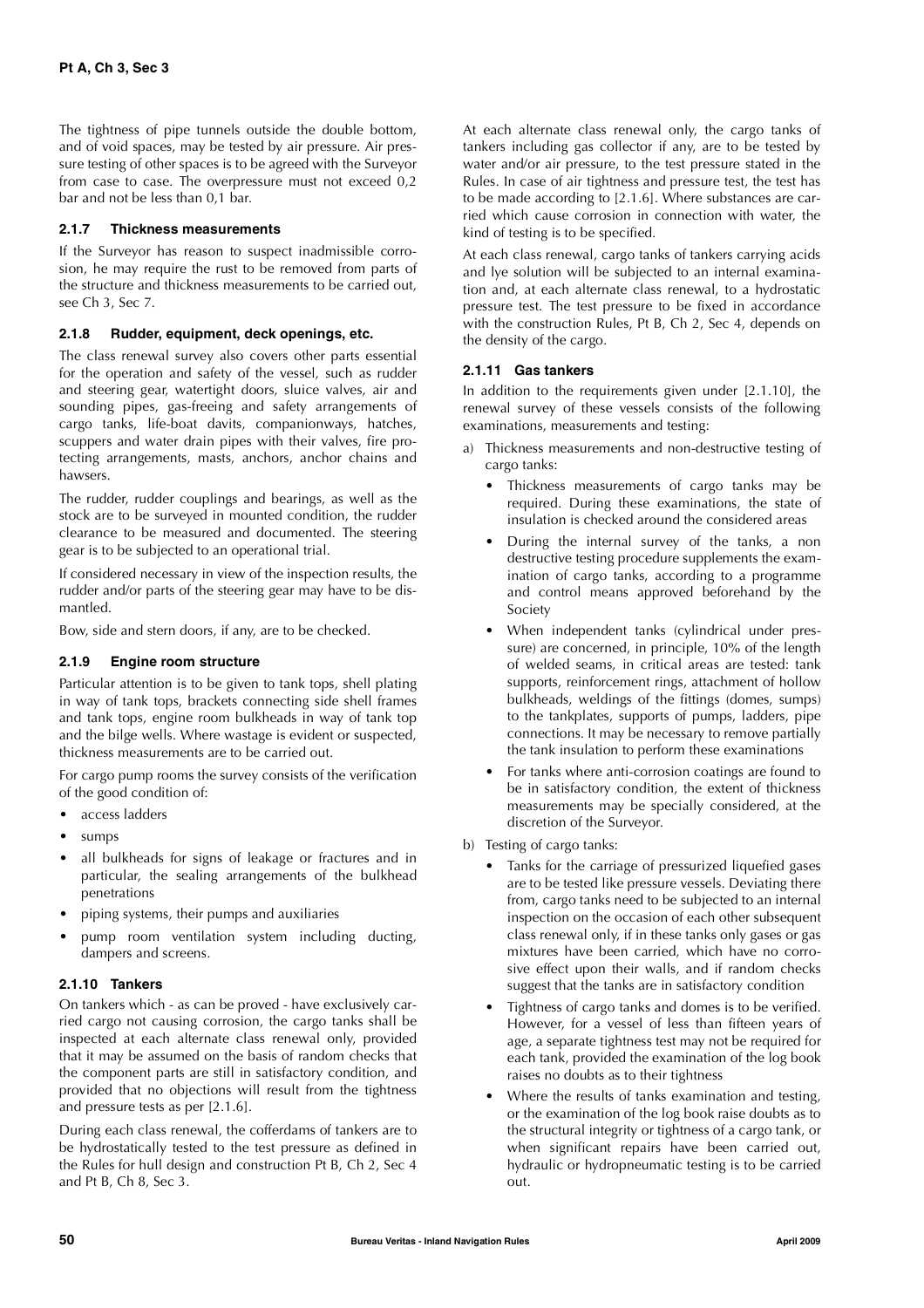- c) External examination of cargo tanks:
	- All independent tanks are to be examined externally wherever practicable. Where the insulation of a cargo tank or of the hull structure is accessible, the Surveyor examines the insulation externally including any vapour or protective barrier. If considered necessary by the Surveyor, insulation is to be removed in part or entirely so as to check the condition of the tank. Cargo tank supports, chocks and keys and the adjacent hull structure are to be examined
	- Pressure relief valves of cargo tanks are to be opened up for examination, adjusted, sealed and tested to the Surveyor's satisfaction
	- Pressure / vacuum relief valves or other pressure relief devices in the tank spaces, are to be examined to the Surveyor's satisfaction and, according to their design, opened up, adjusted and tested.
- d) Examination of the cargo area:
	- The venting system of cargo tanks and hold spaces is to be checked. All gastight bulkheads are to be examined. Gastight bulkhead penetrations, including eventual gastight shaft sealings, are to be examined
	- Gas detection equipment, including indicators and alarms in operation, are to be verified to be in good working order
	- The inert gas or dry air installation in operation, including the means for preventing backflow of cargo vapour to gas safe areas will be checked
	- Sealing arrangements of tanks/tank domes, penetrating decks / tank covers, of portable and permanent drip trays or insulation for deck protection in the event of cargo leakage are to be verified
	- Hose and spool pieces used for segregation of piping systems for cargo, inert gas and bilge are to be examined.

### **2.1.12 Tankers, piping systems**

Cargo piping, including valves and fittings, pumps as well as gas-freeing and safety equipment is to be surveyed.

At each class renewal, the loading and discharge pipes of tankers are to be tested to 1,25 times the allowable working pressure.

Note 1: When components are replaced in the cargo handling installation, it is the responsibility of the Owner to verify their compatibility with the chemical characteristics of the products transported.

### **2.2 Class renewal II**

2.2.1 The requirements for the second class renewal include those for class renewal I. Additionally the following investigations are to be carried out.

**2.2.2** The structural parts behind ceilings, floor coverings and insulation are to be examined, as required by the Surveyor and depending on the general condition of the vessel, see also [2.3.2].

**2.2.3** In principle, all tanks and cargo tanks are to be examined internally. The fuel oil, lubricating oil and fresh water tanks are to be at least examined at random, as required by the Surveyor. If applicable, in vessels aged 2p years and over, during the class renewal survey, all ballast tanks are to be examined for damages to the hull structural elements and to the coating. If applicable the procedure as outlined in Ch 3, Sec 2, [3.2.1] shall be followed.

Peak tanks see [2.1.5].

**2.2.4** The chain cables are to be ranged so that they can be examined for wear and other damages throughout their length. The mean diameter of the anchor chain cables is to be determined on at least 3 links per length.

**2.2.5** For thickness measurements, see Ch 3, Sec 7.

### **2.3 Class renewal III and subsequent ones**

**2.3.1** The requirements for the third and the subsequent class renewals include those for the class renewal II. Additionally, the following investigations are to be carried out.

**2.3.2** Ceilings, linings and insulation of all spaces and cargo holds including steel ceiling adjacent to the shell plating and the inner bottom shall be removed, as indicated by the Surveyor, to enable the steel structure to be examined in detail.

For class renewals III and subsequent ones, the inner bottom ceilings may be partially removed at the Surveyor's discretion, to enable their assessment.

For class renewals IV and subsequent ones the inner bottom ceilings are to be completely removed and the tank top is to be carefully cleaned, such as to enable proper assessment of the tank top's condition.

The wall lining underneath windows in the outer shell is to be lifted as required by the Surveyor so that the structure behind may be examined.

**2.3.3** All tanks and cargo tanks are to be examined internally. The fuel oil, lubricating oil and fresh water tanks are to be examined internally and tested in accordance with the requirements, at the Surveyor's discretion, see also [2.2.3]. In the case of ballast tanks the procedure as outlined in Ch 3, Sec 2, [3.2.1] shall be followed, if applicable.

Peak tanks see [2.1.5].

**2.3.4** The rudder body is to be examined. The connections to the rudder stock and pertinent securing devices are to be inspected. Clearance has to be checked.

The rudder stock is to be surveyed as far as accessible. If deemed necessary in view of findings during this external inspection, the stock is to be dismantled. In way of the bearings, stock and pintle are to be examined for corrosion.

**2.3.5** The weight of the anchors is to be checked.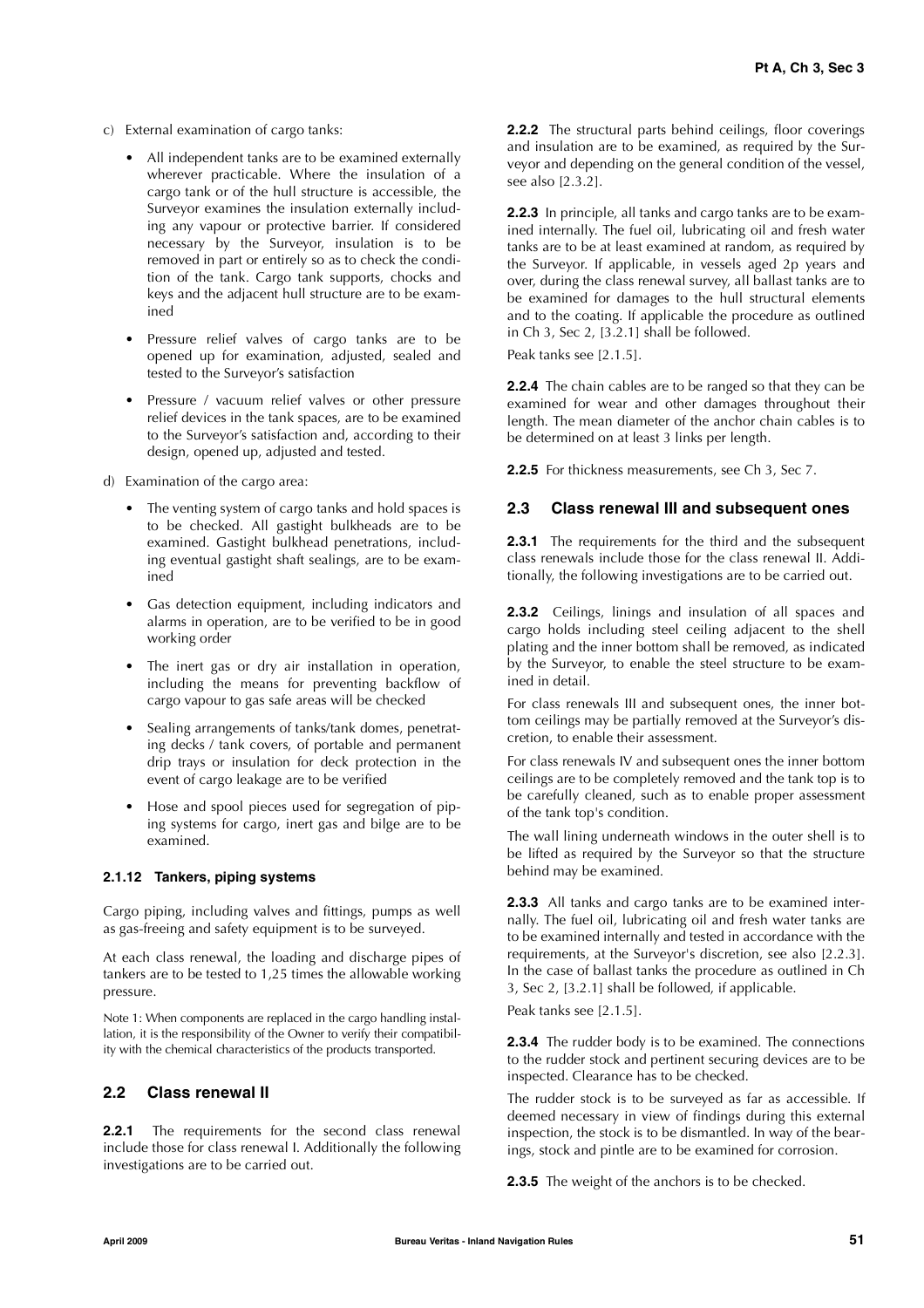### **3 Machinery**

### **3.1 General**

**3.1.1** Except for individual machinery components as indicated in the following, the scope of all class renewal surveys related to the machinery including electrical installations is identical. If the continuous class renewal system is applied, the indications according to the Society are to be observed.

The class renewal survey includes the surveys and checks in Ch 3, Sec 2, [4].

### **3.2 Surveys requiring dry docking**

**3.2.1** While the vessel is in dry dock, the river inlet and discharge valves are to be examined as to their condition and to be opened up and overhauled once within the class period.

Bow thrusters and positioning equipment are to be subjected to a general survey and to trials upon floating of the vessel.

For propeller(s), propeller and stern tube shaft(s), see [4].

### **3.3 Propulsion system**

**3.3.1** Inspection of the propulsion system is mainly to cover:

- intermediate shafts and bearings, including thrust bearings
- gearing
- mechanical and flexible couplings
- turning gear
- the main propulsion engines, see [3.4.1].

**3.3.2** Spring elements under shear load made of rubber (with or without plies of fabric), of rubber ring clutches and other rubber couplings, are to be renewed, if required on account of negative inspection results.

### **3.4 Main propulsion diesel engines**

**3.4.1** The following components are to be inspected and checked in the dismantled condition, where deemed necessary by the Surveyor:

- cylinders, cylinder covers, pistons, piston rods and bolts, cross heads, crankshaft and all bearings
- camshaft, with drive and bearings
- tie rods, frame, foundation and fastening elements
- injection system, attached pumps and compressors, superchargers, suction and exhaust lines, charging air coolers, filters, monitoring, control, protective and safety devices, starting, reversing and manoeuvring equipment.

Class renewal survey of the main engine can be made during the main overhaul subject to the presence of the surveyor.

Note 1: In case of medium speed diesel engines, dismantling and replacement of main and crank bearings may be postponed until the service life limits have been reached.

### **3.5 Auxiliary engines**

**3.5.1** For all auxiliary engines, the survey scope is identical to that applying to the main engines. A reduction in the scope of survey may be agreed to upon examination of the maintenance protocols.

### **3.6 Auxiliary machinery, equipment and piping, survey performance**

**3.6.1** The following components are to be inspected and tested in dismantled condition, where deemed necessary by the Surveyor:

- all pumps of the essential systems
- air compressors, including safety devices
- separators, filters and valves
- coolers, pre-heaters
- main and auxiliary steering gear
- anchor and other windlasses, including drives
- piping, pipe connections, compensators and hoses
- emergency drain valves and bilge piping systems
- tank filling level indicators
- installations preventing the ingress of water into open spaces
- freshwater distillation plant, where provided
- oil purifier and sewage systems
- additional systems and components, where deemed necessary by the Surveyor, as well as special equipment and installations if included in the scope of classification.

### **3.7 Gas tankers**

### **3.7.1 Cargo handling installation**

Cargo piping system including valves, their monitoring devices, etc. are to be opened up for examination and their insulation removed as the Surveyor deems necessary. The complete system is tested to 1,25 times the design pressure. If the maximum delivery pressure of pumps is less than the design pressure of the piping system, testing to the pumps maximum delivery pressure may be accepted. In such cases, selected expansion bellows are to be dismantled, examined internally and tested to their design pressure to the Surveyor's satisfaction.

All pressure relief valves are to be opened up for examination, adjusted, sealed and tested to the Surveyor's satisfaction.

Cargo pumps, compressors, heat exchangers and other machinery including their prime movers which are a part of the cargo handling installation are to be examined.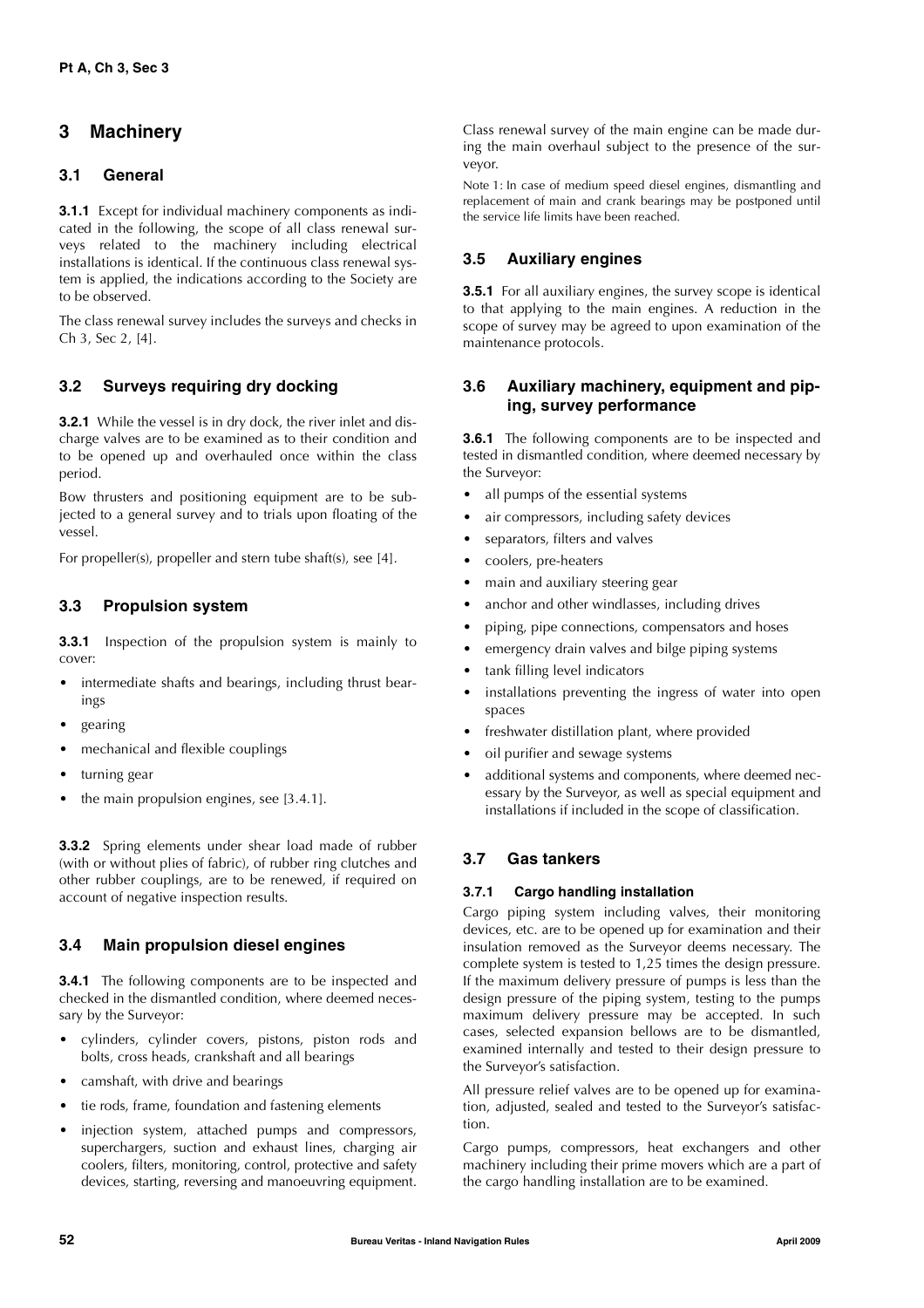### **3.7.2 Cargo handling control and safety installations**

The cargo handling control and safety installations such as:

- emergency shut down valves at shore connections and tanks
- control, alarm and safety systems monitoring the pressure in cargo tanks, cargo piping and hold spaces
- cargo tanks level indicators including alarm and safety functions
- cargo temperature monitoring systems
- control, alarm and safety systems of cargo compressors and cargo pumps

are to be verified on good working.

Note 1: When components are replaced in the cargo handling installation, it is the responsibility of the Owner to verify their compatibility with the chemical characteristics of the products transported.

### **3.8 Electrical installations**

#### **3.8.1 General**

The electric cables and their connections are to be inspected.

The insulation resistance of all electric machinery and equipment is to be tested.

### **3.8.2 Propulsion machinery**

If the vessel is propelled by electrical machinery, the propulsion motors, the propulsion generators and exciters, particularly the windings of these machines, and their ventilating systems are to be examined and tested. Checking of the electric switch gear for operability is to cover also the protective, safety and interlocking devices.

#### **3.8.3 Dynamic positioning systems**

Dynamic positioning systems, if any, including control systems, are to be subjected to operational tests.

### **3.8.4 Auxiliary machinery and systems**

The electrical machinery and equipment, including the generators, the motors of the essential services, the switch gear including its protective and interlocking devices, as well as the cable network are to be inspected externally. The remote stopping system, navigation lights, alarms, etc. are to be examined for proper operation. For vessels carrying dangerous goods, the condition of safety electrical equipment in relation to explosive atmospheres especially in cargo area has to be checked.

The insulation resistance is to be measured.

#### **3.8.5 Explosion protection**

Electrical installations and equipment located in spaces in which there is a risk of inflammable gas or vapour/air mixtures accumulating, are to be checked as to the explosion protection provided.

### **3.9 Pipes in tanks**

**3.9.1** Where pipes are led through tanks, they are to be examined and, if required by the Surveyor, subjected to hydraulic tests, if for the respective tanks an internal examination is required. Depending on the results obtained, thickness measurements may be required.

### **3.10 Fire extinguishing and fire alarm systems**

### **3.10.1 General requirements**

Proof is to be furnished to the Surveyor that the entire fire extinguishing equipment is ready for operation and in a satisfactory condition.

On the occasion of every class renewal survey, the installation must be subjected to a visual inspection and test, if deemed necessary by the Surveyor.

Equipment (cylinders, bottles, fire extinguishers, etc.) has to be inspected according to the manufacturer's instructions or applicable codes by an approved or recognized company. Reports of these inspections have to be provided to the Surveyor.

Emergency exits/escapes are to be inspected.

### **3.11 Spare parts**

**3.11.1** If needed and in order to be able to restore machinery operation and manoeuvring capability of the vessel in case of damage, spare parts for the main propulsion and the essential equipment shall be available on board, documented and maintained in a corresponding list.

### **3.12 Trials**

**3.12.1** Upon completion of the surveys for class renewal, the Surveyor must be satisfied that the machinery installation including electrical installations and steering gear, as well as special equipment and installations are operable without restrictions. In case of doubt, trials and/or operational tests may be necessary.

### **4 Periodical surveys of propeller shafts and tube shafts, propellers and other systems**

### **4.1 General**

**4.1.1** For maintenance of the class, periodical surveys and tests of propeller shafts and tube shafts, propellers and other systems of vessels are to be carried out. The scope of surveys and tests unless specifically restricted is defined in [5].

The following surveys are applicable for propeller shafts and tube shafts:

- normal survey
- modified survey.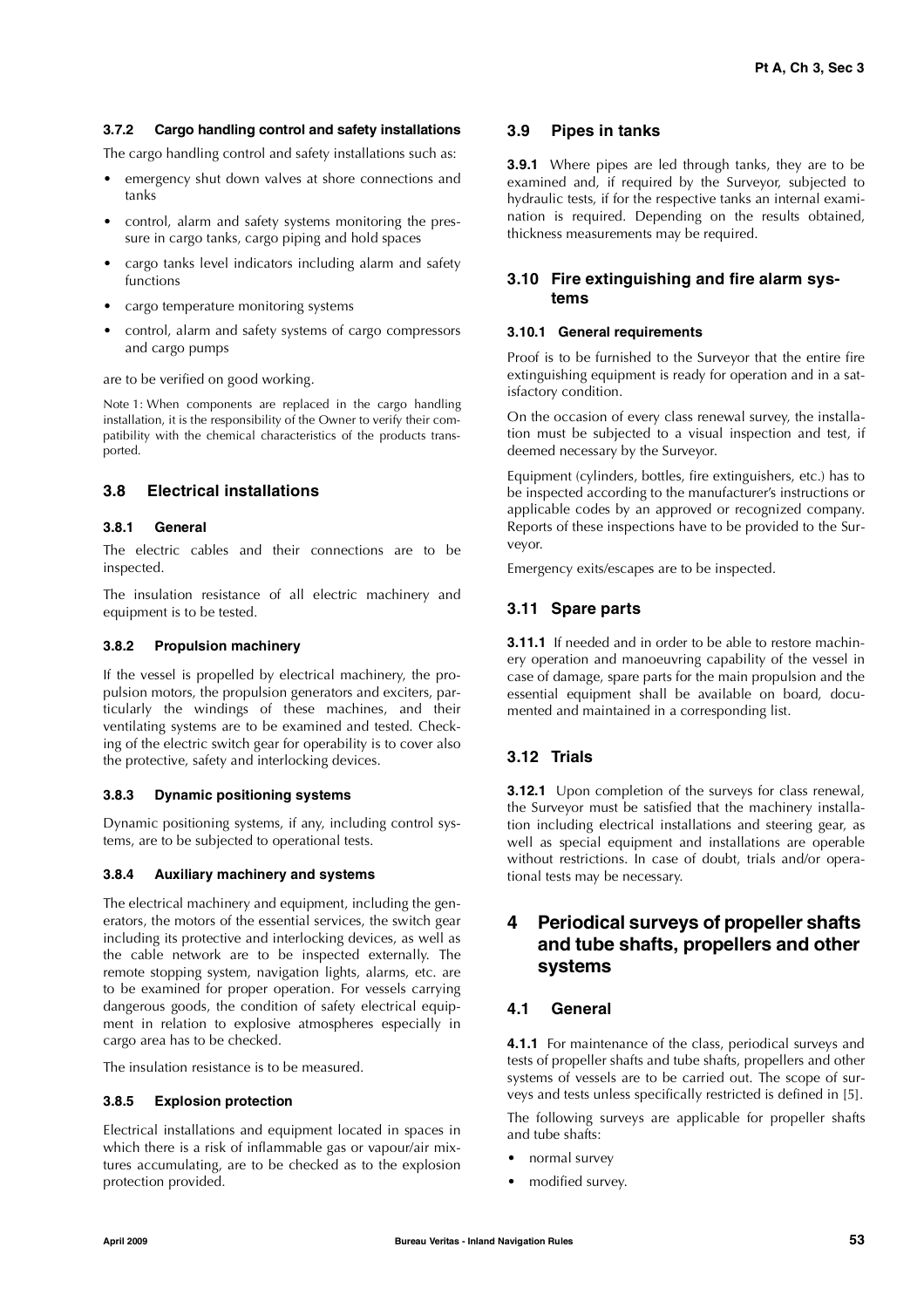### **4.2 Normal survey for propeller shafts and tube shafts**

- **4.2.1** Where the propeller shafts and tube shafts are:
- fitted with continuous liners, or
- protected against corrosion, or
- mechanically grease-lubricated, or
- fitted with approved oil sealing glands, or
- made of corrosion resistant materials, or
- of increased corrosion allowance to the Society satisfaction,

the interval of survey is to be p years possibly in connection with the dry dock survey, in any of the following three cases:

- the propeller is fitted to a keyed shaft taper, or
- the propeller is fitted keyless to the shaft taper, or
- the propeller is fitted to a solid flange coupling at the aft end of the shaft, the design details of which are approved.

A non-destructive examination is to be made at each survey by an approved crack-detection method of the after end of the cylindrical part of the shaft (from the after end of the liner, if any), and of about one third of the length of the taper from the large end and of the area of keyway for keyed propellers, or of the forward part of the aft shaft taper for keyless propellers, or of the aft fillet flange area of the shaft for solid flange coupling propellers.

In all other cases, the nominal interval of survey may be shorter. The scope and extent of survey is to be agreed with the Society.

**4.2.2** Propeller shafts and tube shafts are to be sufficiently drawn to permit entire examination. For further details see [5.2.2].

For oil lubricated arrangement, the shaft need not be drawn at the occasion of the normal survey, provided that all exposed areas of the after shaft area as described in [4.2.1] are examined by an approved crack-detection method without drawing of the shaft, where:

- the clearances and wear down of the bearings
- the records of lubricating oil analysis, oil consumption
- the visible shaft areas

are examined and found satisfactory. Lubricating oil controls are to be performed as specified in [4.3.2]. For further details see [5.2.3]. Where any doubt exists regarding the findings of the above, the shaft is to be sufficiently drawn to permit an entire examination.

**4.2.3** Where the propeller is fitted on a solid flange coupling at the end of the shaft and in the case of proven designs and agreement of the Society, the crack detection test of the aft coupling flange fillet area of the shaft may be dispensed with.

### **4.3 Modified survey for propeller shafts and tube shafts**

**4.3.1** For single and multi-shafting arrangements a modified survey may be accepted instead of the normal survey at alternate p, possibly in connection with the dry dock survey, subject to:

- the shaft is fitted with oil lubricated bearings and oil sealing glands, or it is mechanically grease-lubricated
- the shaft and its fittings are not exposed to corrosion
- new oil seals may be fitted without removal of the propeller (except in the case of keyed propeller)
- the design details are approved
- and provided that the clearances of the aft bearing are found in order and the lube oil and the oil sealing arrangements have proved effective in any of the following three cases:
	- where the propeller is keyed on the shaft taper and suitable crack-prevention measures are taken, or
	- where the propeller is fitted to a solid flange coupling at the end of the shaft, or
	- where the propeller is fitted keyless to the shaft taper.

The maximum interval between two successive normal surveys is not to exceed 2 periods of class.

**4.3.2** The shaft is to be sufficiently drawn to permit examination of the aft bearing contact area of the shaft. For further details see [5.3.2].

Drawing of the shaft to expose the aft bearing contact area of the shaft may not be required where a lubricating oil analysis is carried out regularly at intervals not exceeding 6 months, and the oil consumption is recorded and considered to be within permissible limits. The documentation on lubricating oil analysis is to be available on board and be checked. Each analysis should include the minimum parameters:

- water content
- chloride content
- content of bearing metal particles
- oil aging (resistance to oxidation).

Oil samples should be taken under service conditions. For further details see [5.3.3]. Where any doubt exists regarding the findings of the above, the shaft is to be sufficiently drawn to permit an examination according to [5.2.2].

### **4.4 Propellers**

**4.4.1** During normal or modified surveys of the propeller shafts and tube shafts, the propellers as well as the remote and local control gear of controllable pitch propellers are to be surveyed at the Surveyor's discretion, depending on the findings.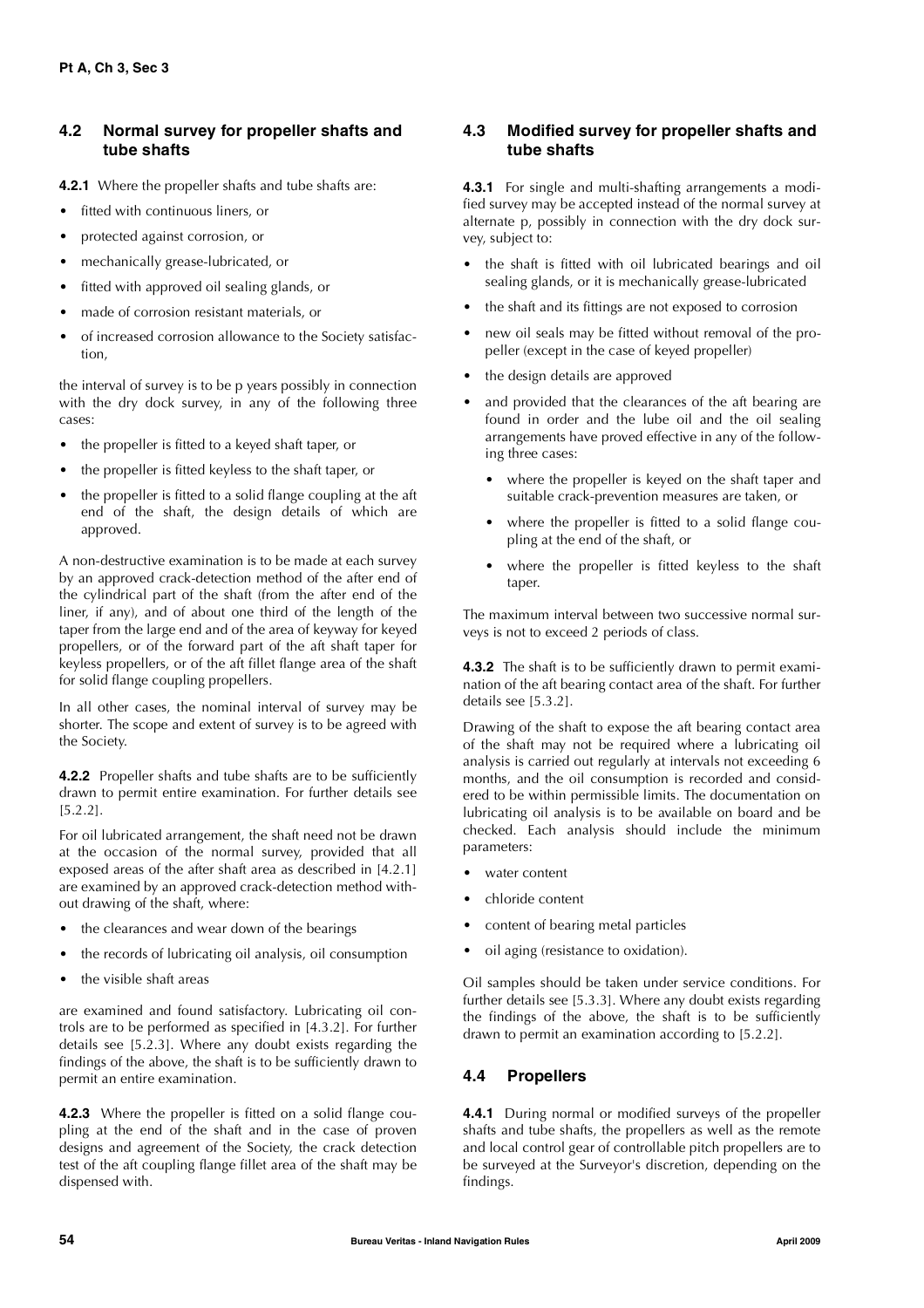### **4.5 Other systems**

**4.5.1** Other systems for main propulsion purposes, such as rudder and steering propellers, pod propulsion systems, pump jet units, etc., are subject to the same survey intervals as propeller shafts and tube shafts.

The scope and extent of the surveys will be defined by the Society.

### **5 Survey performance of propeller shafts and tube shafts, propellers and other systems**

### **5.1 General**

**5.1.1** The periodical surveys and tests of propeller shafts and tube shafts, propellers and other systems (when applicable) are to be performed as follows.

### **5.2 Normal survey for propeller shafts and tube shafts**

### **5.2.1 General**

The prerequisites are defined in [4.2]. It is distinguished between:

- survey with drawing of the shaft
- survey without drawing of the shaft.

### **5.2.2 Survey with drawing of the shaft**

The scope of normal survey consists in the following:

- dismantling of propeller and key, where fitted, visual inspection of all parts of the shaft especially the cone, the keyway, the bearing contact areas of the shaft, the bearings, and the thread of the propeller nut, or the fillet of the flange, examination of the propeller fit
- non-destructive examination by an approved crackdetection method of the aft end of the cylindrical part of the shaft and of about one third of the length of the taper from the large end and of the area of the keyway, or the fillet of the flange in case of a solid flange coupling
- examination of the bearing clearances and/or wear down before dismantling and after reassembling of the shaft with recording of the values measured
- overhaul of the shaft sealing glands according to manufacturer's instructions (sealing rings, liners, etc.).

### **5.2.3 Survey without drawing of the shaft**

Where the prerequisites as defined in [4.2.2] apply, for oil lubricating arrangement the scope of normal survey without drawing of the shaft consists in the following:

• examination of all accessible parts of the shaft including the propeller connection to the shaft

- non-destructive examination by an approved crackdetection method of the aft end of the cylindrical part of the shaft and of about one third of the length of the taper from the large end and of the area of the keyway for keyed propellers, or of the forward part of the aft shaft taper for keyless propellers, or of the after fillet flange area of the shaft for solid flange coupling propellers. The area to be examined is to be sufficiently exposed, if necessary by shifting of the propeller shaft or backing-off of the propeller
- examination of the bearing clearances, respectively wear down of the aft bearing
- overhaul of the shaft sealing glands according to manufacturer's instructions (sealing rings, liners, etc.)
- examination of the records of all regularly carried out lubricating oil analyses
- examination of the records of the oil consumption.

Where doubts exist regarding the findings, the shaft is to be drawn to permit an entire examination.

The crack detection test of the aft flange fillet area of the shaft for solid flange coupling propellers may in the case of proven designs be omitted with the agreement of the Society. See also [4.2.3].

### **5.3 Modified survey for propeller shafts and tube shafts**

### **5.3.1 General**

The prerequisites are defined in [4.3]. It is distinguished between:

- survey with exposing the aft bearing contact area of the shaft
- survey without exposing the aft bearing contact area of the shaft.

### **5.3.2 Survey with exposing the aft bearing contact area of the shaft**

The scope of the modified survey consists in the following:

- drawing the shaft to expose the aft bearing contact area of the shaft
- examination of the forward bearing as far as possible and of all accessible parts of the shaft including the propeller connection to the shaft
- examination and overhaul of the oil sealing glands according to manufacturer's instructions (sealing rings, liners, etc.)
- examination of the bearing clearances and/or wear down of the shaft with recording of the values measured
- examination of the lubricating oil analysis and consumption to be within permissible limits
- for keyed propellers, performing a non-destructive examination by an approved crack-detection method of about one third of the length of the taper from the large end, for which dismantling of the propeller is required, examination of the propeller fit.

Where doubts exist regarding the findings, the shaft is to be further dismantled, respectively drawn.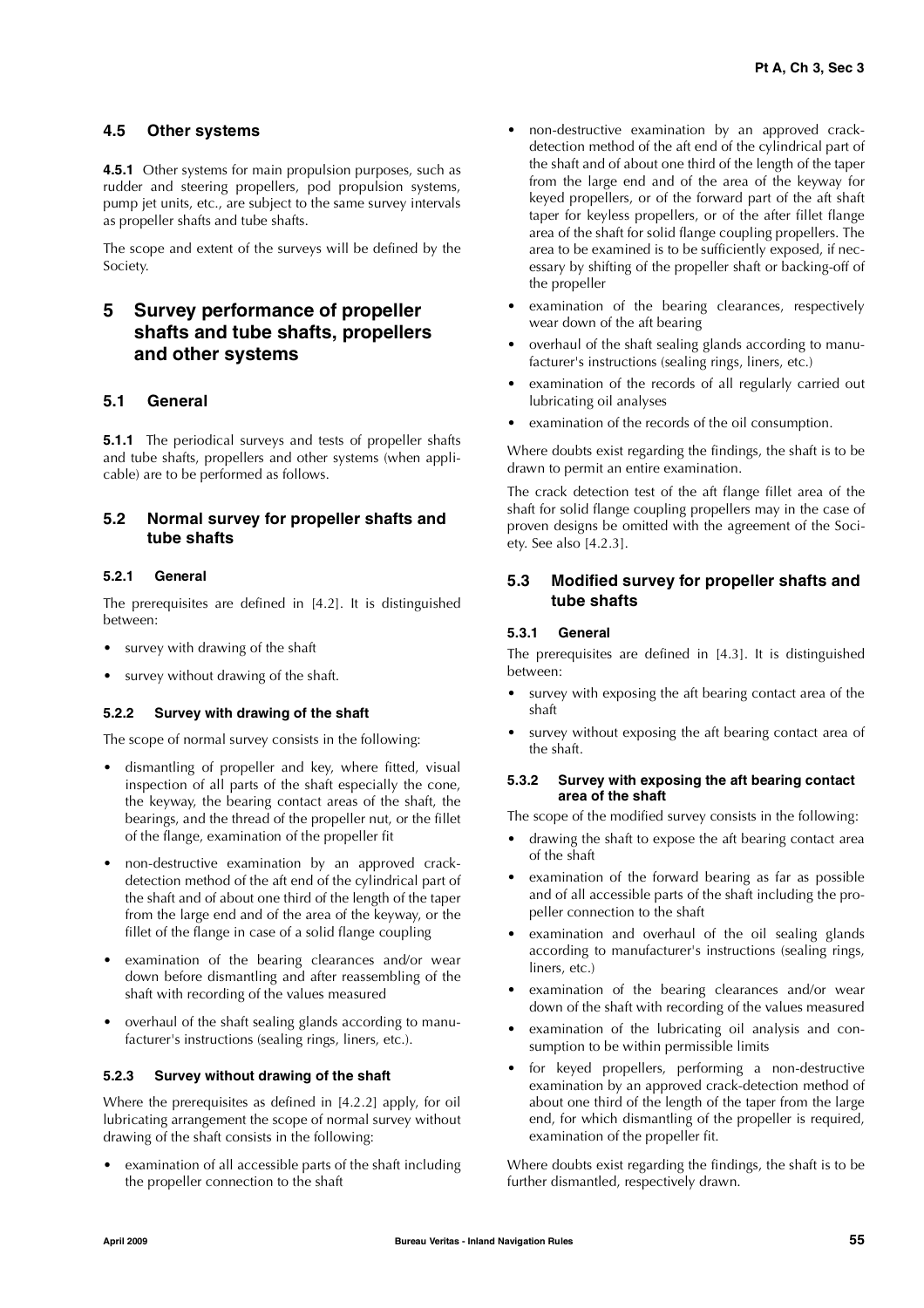### **5.3.3 Survey without exposing the aft bearing contact area of the shaft**

Where the prerequisites as defined in [4.3.2] apply, the scope of the modified survey without exposing the aft bearing contact area of the shaft consists in the following:

- examination and overhaul of the oil sealing glands according to manufacturer's instructions (sealing rings, liners, etc.)
- examination of the bearing clearances and/or wear down of the shaft with recording of the values measured
- for keyed propellers, performing a non-destructive examination by an approved crack-detection method of about one third of the length of the taper from the large end, for which dismantling of the propeller is required, examination of the propeller fit.

In addition to this, the survey shall include the following:

- examination of the records of all regularly carried out lubricating oil analyses
- examination of the records of the oil consumption.

Where doubts exist regarding the findings, the shaft is to be further dismantled, respectively drawn.

### **5.4 Propellers**

**5.4.1** Propellers are to be examined visually on the occasion of each propeller shaft or tube shaft survey.

**5.4.2** Damages, such as cracks, deformation, cavitation effects, etc. are to be reported and repaired at the Surveyor's discretion.

Controllable pitch propellers are to be checked for oil leakages. The function of the controllable pitch propellers has to be tested. The maintenance according to manufacturer's instructions has to be checked.

### **5.5 Other systems**

**5.5.1** As far as practicable, the gearing and control elements of rudder and steering propellers are to be examined through inspection openings. For other systems such as pod propulsion systems, pump jet units, etc., if applicable, the scope of survey is to be agreed with the Society's concerned departments. In any cases, a survey has to be carried out during class renewal survey. The maintenance according to manufacturer's instructions is to be checked. A function test is to be carried out.

### **6 Inert gas systems**

### **6.1 General**

**6.1.1** Inert gas installations of the cargo tank area of tankers are to be checked as to their operability in accordance with the Society's survey programme, at intervals of nominally p/2 years, preferably on the occasion of each class renewal and intermediate survey.

### **7 Bottom surveys**

### **7.1 General**

**7.1.1** For bottom surveys, see Ch 3, Sec 5.

### **8 Installations under pressure**

### **8.1 General**

**8.1.1** For steam boiler installations, thermal oil plants and pressure vessels, see Ch 3, Sec 6.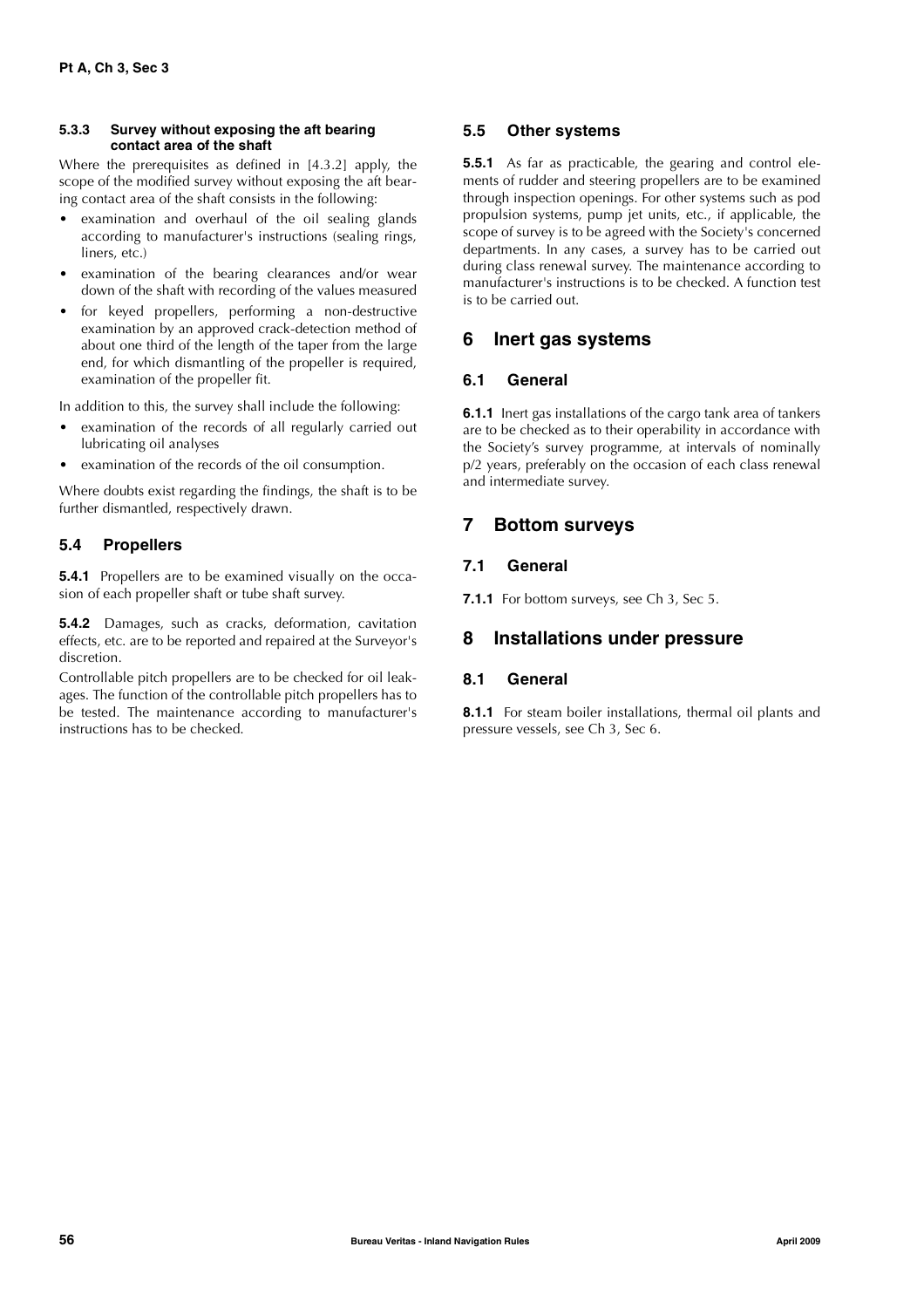### **SECTION 4 NON-PERIODICAL SURVEYS**

### **1 Damage and repair surveys**

### **1.1 General**

**1.1.1** Damage and repair surveys fall due whenever the vessel's hull and machinery, including electrical installations, as well as special equipment and installations covered by the classification have suffered a damage which might affect validity of class, or if damage may be assumed to have occurred as a consequence of an average or some other unusual event, see also Ch 1, Sec 2, [6.3.2].

### **1.2 Damage and repair surveys performance**

**1.2.1** Where damage has occurred to the vessel's hull, machinery including electrical installations or special equipment and installations, the automatic/ remote-control systems, etc., the damaged parts are to be made accessible for inspection in such a way that the kind and extent of the damage can be thoroughly examined and ascertained, see also Ch 1, Sec 2, [6.3.2].

In the case of grounding, dry docking, see Ch 3, Sec 5, [1] or, alternatively, in-water survey, see Ch 3, Sec 5, [2], is required.

**1.2.2** The repair measures are to be agreed with the Surveyor such as to render possible confirmation of the class without reservations upon completion of the repairs. In general, a class confirmation with conditions of class, e.g. in the case of a preliminary repair ("emergency repair"), requires to be approved by the Society's head office or Society's representative.

**1.2.3** Surveys conducted in the course of repairs are to be based on the latest experience and instructions by the Society. In exceptional cases advice is to be obtained from the Society's head office or Society's representative, in particular where doubts exist as to the cause of damage.

**1.2.4** For older vessels, in the case of repairs and/or replacement of parts subject to classification, as a matter of principle, the construction Rules in force during their period of construction continue to be applicable.

This does not apply in the case of modifications required to the structure in the light of new knowledge gained from damage analyses, with a view to avoiding recurrence of similar damages.

**1.2.5** Regarding the materials employed and certificates required, the requirements for newbuildings are applicable. See Ch 1, Sec 2, [6.4].

**1.2.6** Regarding corrosion damages or excessive wastage beyond allowable limits that affect the vessel's class, see  $Ch<sub>3</sub>$  Sec 7.

### **2 Conversion surveys**

### **2.1 General**

**2.1.1** In case of conversion and/or major changes of the vessel's hull, machinery, as well as special equipment and installations with effect to the class designation including notations, the Society's approval is to be requested as in the case of newbuildings and surveys are to be carried out, as described in Ch 1, Sec 2, [6.4].

A new or amended class designation will be assigned, where necessary.

### **3 Extraordinary surveys**

### **3.1 General**

**3.1.1** The Society reserves the right to require extraordinary surveys to be held independently of any regular surveys. Such surveys may become necessary for examining the vessel's technical condition and are understood to be a part of Society's quality assurance system.

### **4 Survey for towage or voyage over sea**

### **4.1 General**

**4.1.1** In compliance with the provisions of the General Conditions, a certificate of towage or voyage over sea may be issued upon satisfactory survey the scope of which is fixed in each particular case by the Society according to the towing or voyage over sea.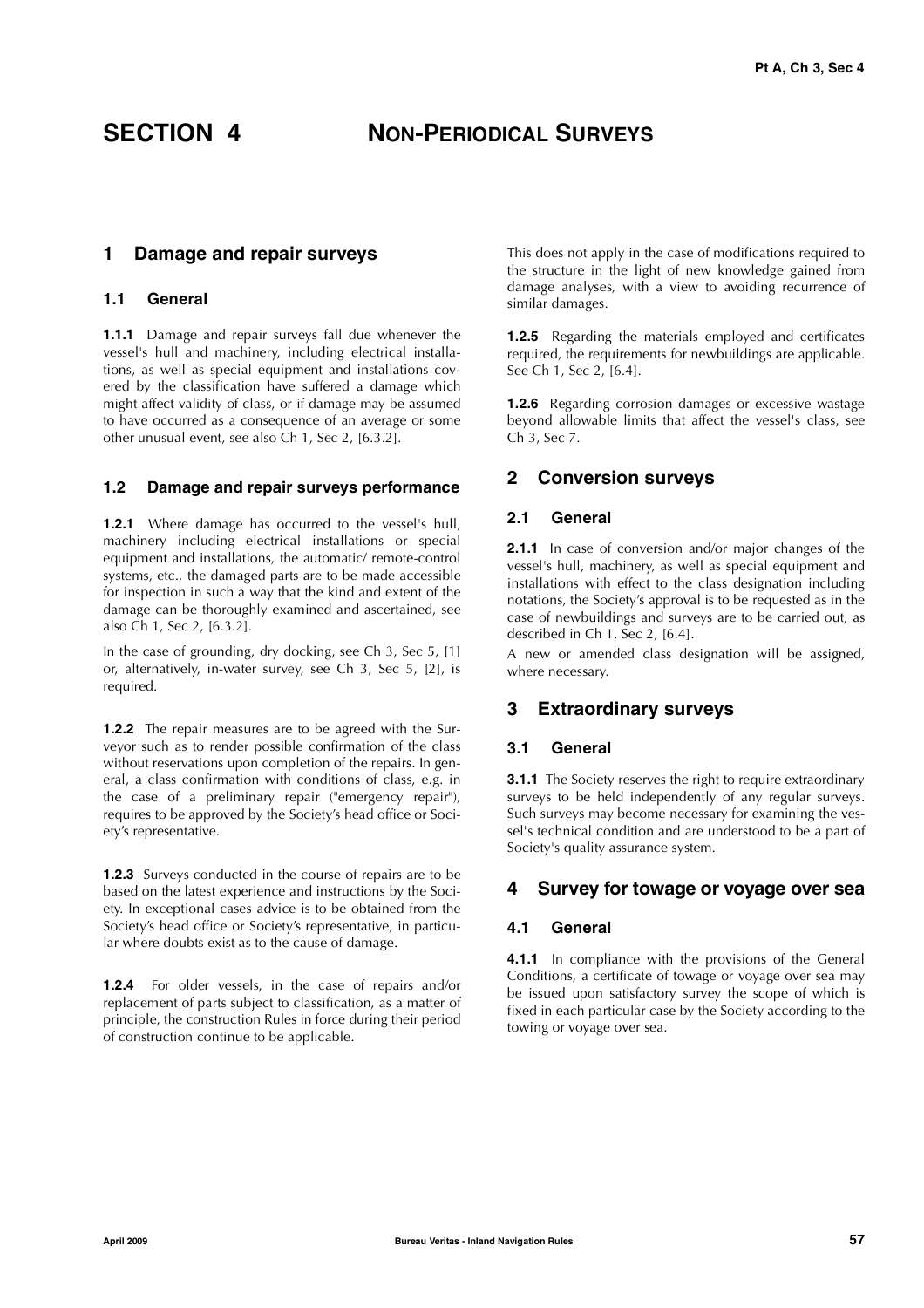## **SECTION 5 BOTTOM SURVEYS**

### **1 Dry dock surveys**

### **1.1 General**

**1.1.1** Inland navigation vessels are generally to be subjected to a bottom survey once during the class period. As a matter of principle, class renewal includes a bottom survey in dry-dock.

**1.1.2** Intermediate surveys have to be carried out in drydock in the following cases:

- the vessel's shell is riveted, at the Surveyor's discretion
- the vessel's age exceeds 20 years, at the Surveyor's discretion
- the vessel's age exceeds 20 years and the service notation granted is tanker for transport of dangerous goods
- the vessel is granted with the range of navigation  $IN(x)$ ,  $1,2 \le x \le 2$  at the Society's discretion, depending on the frequency of operations in semi-maritime stretches of water or lakes (wave and salt or brackish waters).

Moreover, for each bottom survey performed in addition to the bottom surveys stipulated by the classification requirements a Society's Surveyor shall be called to attend.

### **1.2 Performance of dry dock surveys**

### **1.2.1 General**

For the survey, the vessel is to be placed on sufficiently high and secure blocks, so that all necessary examinations can be carried out in a satisfactory manner. It may be necessary to clean the bottom and outer shell and/or remove rust from some areas to the Surveyor's satisfaction.

### **1.2.2 Hull bottom survey**

The survey covers an examination of the bottom and side plates of the shell plating, including any attachments, the rudder, the scuppers and water drain pipes, including their closures.

### **1.2.3 Steering gear**

The rudder, rudder couplings and bearings, as well as stocks and pintles, are to be surveyed in place, the rudder clearance is to be measured and documented. The steering gear is to be subjected to an operational trial.

If considered necessary in view of the inspection results, the rudder or parts of the steering gear will have to be dismantled.

Bow thrusters are normally to be inspected in place.

### **1.2.4 Machinery and propulsion systems**

For propeller(s), propeller shaft(s), see Ch 3, Sec 3, [4].

River inlet and discharge valves - including those of special equipment, if any - are to be checked as to their condition during each dry docking survey and to be opened up and overhauled once within a period of class.

### **2 In-water surveys**

### **2.1 General**

**2.1.1** In particular circumstances, in-water survey, the extent of which is subject to preliminary agreement of the Society, may be performed under the following conditions.

### **2.2 Approval**

**2.2.1** The diving firm assisting in in-water surveys must be approved by the Society for this purpose according Society's procedures.

### **2.3 Performance of survey**

**2.3.1** Unless accessible from outside with the aid of the vessel's trim and/or heel, underwater parts are to be surveyed and/or relevant maintenance work is to be carried out with assistance by a diver whose performance is controlled by a Surveyor, using an underwater camera with monitor, communication and recording systems.

**2.3.2** Surveys of the underwater body are to be carried out in sufficiently clear and calm waters.

The vessel should be in light vessel condition.

The shell sides below the waterline and the bottom must be free from fouling.

**2.3.3** The underwater pictures on the surface monitor screen must offer reliable technical information such as to enable the Surveyor to judge the parts and/ or the areas surveyed.

**2.3.4** Documentation suited for video reproduction including voice is to be made available to Society.

### **2.4 Additional examinations**

**2.4.1** Where, for instance, grounding is assumed to have taken place, the Surveyor may demand individual parts of the underwater body to be additionally inspected from inside.

If during the in-water survey damages are found which can be assessed reliably only in dry-dock or require immediate repair, the vessel is to be dry docked. If the coating of the underwater body is in a condition which may cause corrosion damages affecting vessel's class to occur before the next dry docking, the vessel is to be dry docked.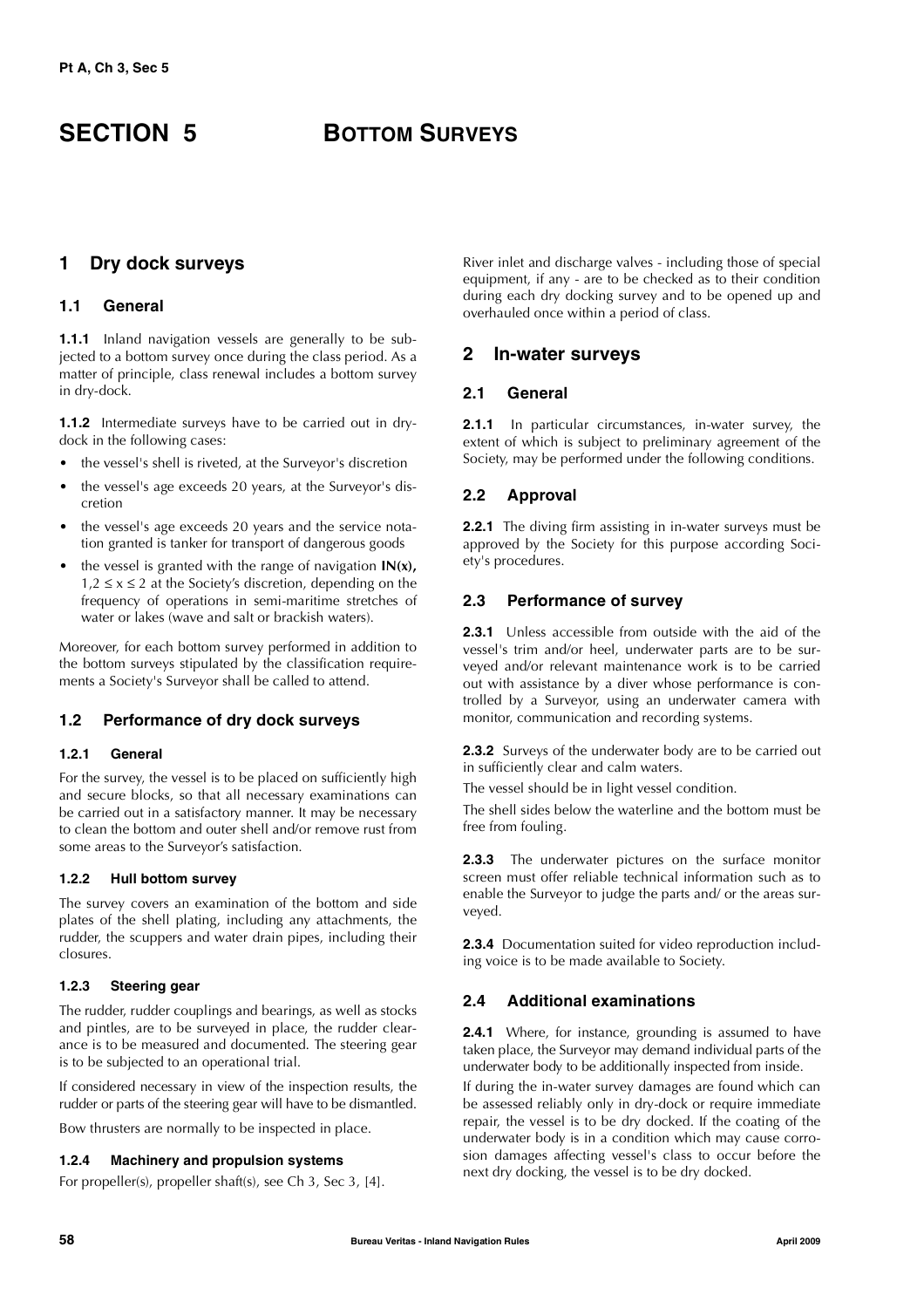### **SECTION 6 INSTALLATIONS UNDER PRESSURE**

### **1 Steam boiler installations**

### **1.1 General**

**1.1.1** Auxiliary steam generators/boilers, external and internal inspections are to be carried out at intermediate survey and at class renewal survey.

**1.1.2** More extensive Regulations of the country, where the vessel is registered, are to be observed by the Owner.

### **1.2 External inspection performance**

**1.2.1** The operability and general condition of the boiler, including its valves and fittings, pumps, piping, insulation, foundation, control and regulating systems and its protective and safety equipment, are to be examined.

**1.2.2** In detail, the following items are to be examined:

- the steam boiler plant for leakages
- the condition of the insulation
- the functioning of the indication, control and safety equipment
- the remote controls for the shut-off and discharge valves
- the leakage monitors for the heaters
- the emergency switch-off devices (oil firing, pumps)
- the safety switch-off devices for the oil burner
- lighting, emergency lighting and labelling.

### **1.3 Internal inspection performance**

**1.3.1** Where deemed necessary by the Surveyor, the boiler is to be cleaned on the water and flue gas sides and, if required, its outside surfaces are to be uncovered as well, so that all walls subject to pressure may be examined.

**1.3.2** Where the design of the boiler does not permit an adequate internal inspection, hydraulic tests may be required. It is left to the Surveyor's discretion to have the internal inspection supplemented by hydraulic tests, if considered necessary on account of the general condition/appearance of the boiler.

**1.3.3** Where there are doubts concerning the thickness of the boiler walls, measurements shall be made using a recognized gauging method. Depending on the results, the allowable working pressure for future operation is to be determined.

The hydraulic pressure test is to be carried out to a test pressure of 1,3 times the allowable working pressure. Only after repairs of major damages the test pressure shall be 1,5 times the allowable working pressure. If the maximum allowable working pressure is less than 2 bar, the test pressure shall be at least 1 bar above the maximum allowable working pressure. In no case the test pressure should exceed the test pressure applied during the first inspection of the boiler after completion.

**1.3.4** Steam pipes and heating coils shall be examined according to agreed procedures.

### **1.4 Non periodical inspection**

**1.4.1** Beyond the above periodical inspections, the Surveyor may require hydraulic tests or extraordinary inspections to be performed on other occasions, e.g. following repairs and maintenance work.

### **2 Thermal oil plants**

### **2.1 General**

**2.1.1** Thermal oil plants are subject to periodical surveys. Thermal oil plants are to be subjected to external inspection and functional tests while in operation. At the class intermediate and renewal surveys proof of continued usability of the thermal oil made by a competent testing institution, shall be furnished.

**2.1.2** More extensive Regulations of the country, where the vessel is registered, are to be observed by the Owner.

### **2.1.3 Tightness and pressure test**

Tightness and pressure test of the whole plant to the admissible working pressure is to be performed at intervals of p years, counting from commencement of initial operation and possibly in connection with a class renewal survey.

Following repairs and renewals of plant components exposed to pressure, a pressure test is to be carried out to 1,5 times the admissible working pressure.

### **2.2 Internal inspection performance**

**2.2.1** During the internal inspection every p years the heating surfaces and, where appropriate, the combustion chamber, are to be examined for contamination, corrosion, deformations and leakages.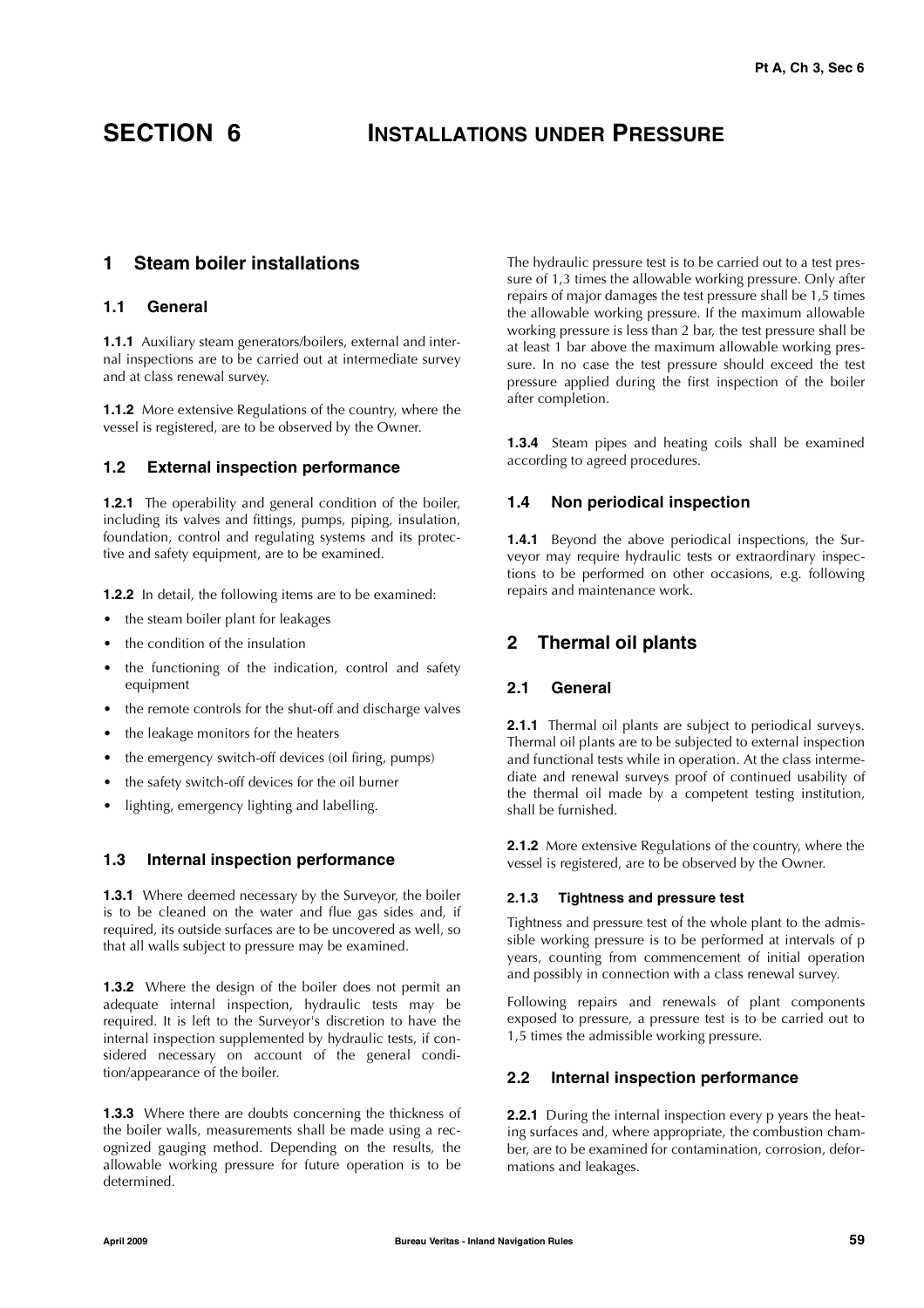### **2.3 External inspection performance**

**2.3.1** For external inspection performance, the following items are to be examined in detail:

- the thermal oil plant for leakages
- the condition of the insulation
- the functioning of the indication, control and safety equipment
- the remote controls for the shut-off and discharge valves
- the leakage monitors for the heaters
- the emergency switch-off devices (oil firing, pumps)
- the safety switch-off devices for the oil burner
- lighting, emergency lighting and labelling.

Reference is to be made to the test reports on the annual checks to be performed by an appropriate testing institution for continued usability of the thermal oil. This is to be confirmed in the report.

### **3 Pressure vessels**

### **3.1 General**

**3.1.1** Pressure vessels are to be inspected internally and externally every **p** years (see Ch 2, Sec 2, [3] for definition of **p**), possibly in connection with class renewal survey.

Pressure vessels for which pressure [bar] times cubic capacity [l] is less than or equal to 200 are to be surveyed on the occasion of checking of the pertinent piping system.

**3.1.2** Where pressure vessels cannot be satisfactorily examined internally and where their condition cannot be clearly stated during the internal inspection, approved non-destructive test methods and/or hydraulic pressure tests are to be carried out. The hydraulic pressure test is to be performed at a test pressure of  $1,5$  times the maximum allowable working pressure. If the maximum allowable working pressure is less than 2 bar, then the test pressure should be at least 1 bar more than the maximum allowable working pressure. Pressure vessels manufactured in accordance with non-class standards are to be tested according to that standards.

The test pressure must in no case exceed the initial test pressure.

### **3.1.3 Pressure vessels survey performance**

Pressure vessels which are subject to survey by the Society according to the construction Rules, are to be examined internally and externally every **p** years, possibly in connection with a class renewal survey.

 $CO<sub>2</sub>$  cylinders and other gas cylinders for fire-extinguishing purposes including vessels for powder extinguishers are to be submitted to periodical survey according manufacturer instructions or applicable Standards. Reports relative to these surveys carried out by recognized company have to be submitted to the surveyor.

Receivers in hydraulic or pneumatic control systems are to be examined during maintenance and repairs at the system; air receivers with a product of pressure by cubic capacity:

 $p \cdot l \ge 1000$  (p in bar, l in litre)

are to be subjected to an internal inspection at least once during each class renewal.

The intervals between surveys as referred to may be reduced, depending on the findings.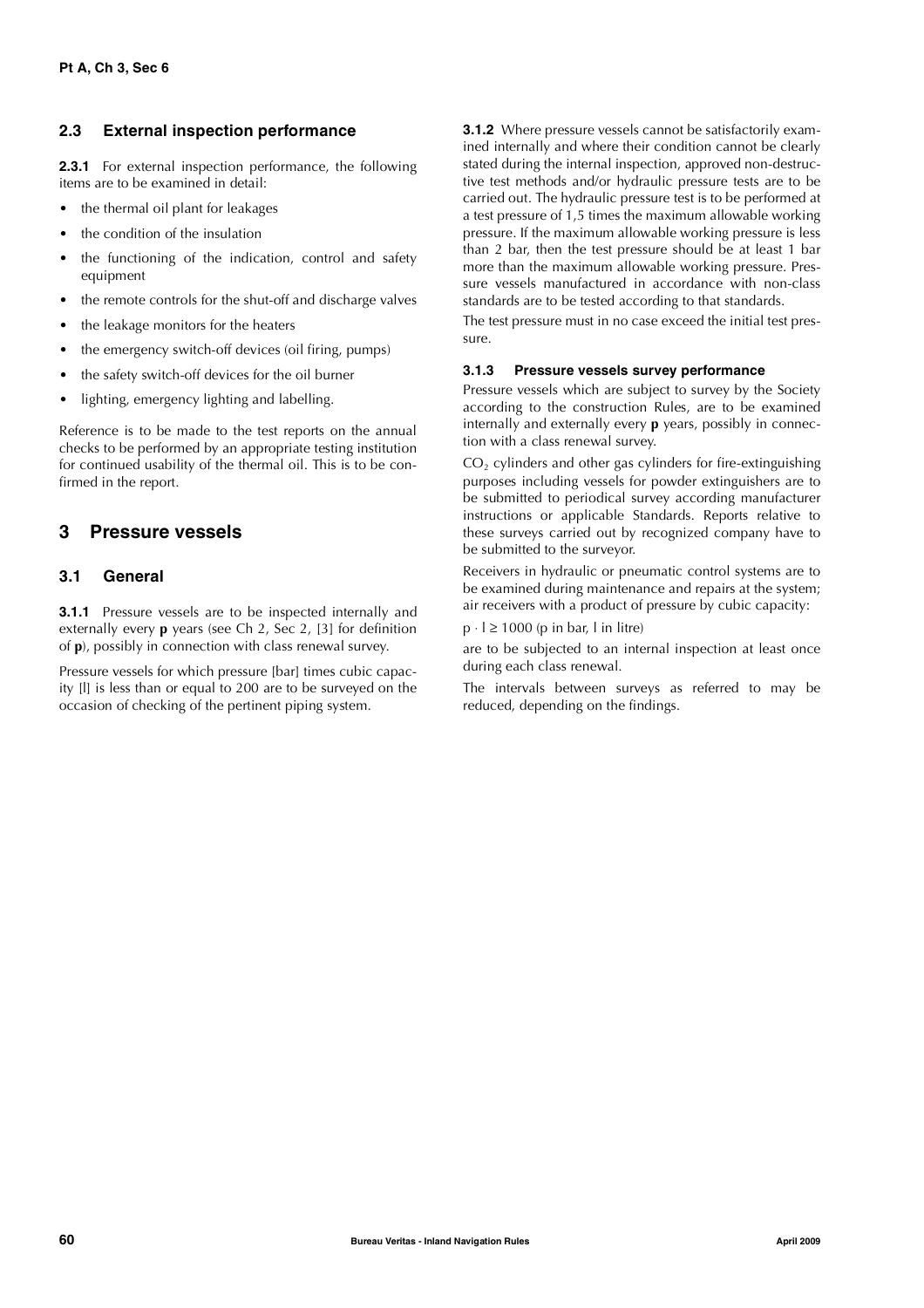### **SECTION 7 PERFORMANCE AND SCOPE OF THICKNESS MEASUREMENTS**

### **1 Objectives of thickness measurements**

### **1.1 General**

**1.1.1** Thickness measurements are a part of surveys to be carried out for the maintenance of class, and the analysis of these measurements is a factor in the determination and extent of the repairs and renewals of the vessel's structure.

**1.1.2** The corrosion and wear tolerances stipulate limits of wastage which are taken into account for reinforcements, repairs or renewals of steel structure. They are classified and determined by the Society, depending on the local conditions of the structural elements into:

- criteria on longitudinal and buckling strength
- criteria on local strength and pitting.

Each measured structural item is to be checked against these criteria, as far as applicable. When the criteria are not met, reinforcements, repairs and renewals are to be carried out as appropriate.

**1.1.3** The thickness of structural elements is checked by measurements, in order to assess whether or not the values stipulated in the construction Rules are kept, taking into account the admissible corrosion tolerances. Unless severe corrosion has occurred owing to particular service conditions, thickness measurements will not be required until class renewal II, see Tab 1 and Tab 2.

| Class renewal survey number                                                                                                                                                                                                                                                                                                                                               |                                                                                                                                                                                                                                                        |                                                                                                                                                                                                                                                                                                                                                  |                                                                                                                                                                                                                                                                                                                                                |  |
|---------------------------------------------------------------------------------------------------------------------------------------------------------------------------------------------------------------------------------------------------------------------------------------------------------------------------------------------------------------------------|--------------------------------------------------------------------------------------------------------------------------------------------------------------------------------------------------------------------------------------------------------|--------------------------------------------------------------------------------------------------------------------------------------------------------------------------------------------------------------------------------------------------------------------------------------------------------------------------------------------------|------------------------------------------------------------------------------------------------------------------------------------------------------------------------------------------------------------------------------------------------------------------------------------------------------------------------------------------------|--|
| Class renewal I                                                                                                                                                                                                                                                                                                                                                           | Class renewal II                                                                                                                                                                                                                                       | Class renewal III                                                                                                                                                                                                                                                                                                                                | Class renewal IV and subsequent                                                                                                                                                                                                                                                                                                                |  |
| Suspect areas                                                                                                                                                                                                                                                                                                                                                             | Suspect areas                                                                                                                                                                                                                                          | Suspect areas                                                                                                                                                                                                                                                                                                                                    | Suspect areas                                                                                                                                                                                                                                                                                                                                  |  |
|                                                                                                                                                                                                                                                                                                                                                                           | Within the cargo length area<br>or 0,5 L amidships:<br>selected deck plates<br>$\bullet$<br>one transverse section<br>selected bottom / inner<br>bottom plates<br>selected side shell plates<br>$\bullet$<br>selected hatch covers<br>and coamings (1) | Within the cargo length area<br>or 0,5 L amidships:<br>each exposed deck plate<br>two transverse sections<br>٠<br>selected tank top plates<br>each bottom / inner bottom plates<br>٠<br>each side shell plate<br>$\bullet$<br>selected transverse and longitudinal<br>cargo hold bulkheads (1)<br>all hatch covers and coamings (1)<br>$\bullet$ | Within the cargo length area<br>or 0,5 L amidships:<br>each deck plate<br>٠<br>three transverse sections (3)<br>٠<br>each bottom / inner bottom / tanktop<br>٠<br>plate<br>each side shell plate<br>$\bullet$<br>all transverse and<br>longitudinal<br>$\bullet$<br>cargo hold bulkheads (1)<br>all hatch covers and coamings (1)<br>$\bullet$ |  |
|                                                                                                                                                                                                                                                                                                                                                                           |                                                                                                                                                                                                                                                        | Outside the cargo length area:<br>selected deck plates<br>selected side shell plates<br>selected bottom plates                                                                                                                                                                                                                                   | Outside the cargo length area:<br>each deck plate<br>٠<br>each side shell plate<br>٠<br>each bottom plate<br>٠                                                                                                                                                                                                                                 |  |
| Collision bulkhead, forward machinery space bulkhead, aft peak bulk-<br>head $(1)$ $(2)$                                                                                                                                                                                                                                                                                  |                                                                                                                                                                                                                                                        | All transverse and longitudinal bulk-<br>heads outside cargo hold area (1) (2)                                                                                                                                                                                                                                                                   |                                                                                                                                                                                                                                                                                                                                                |  |
|                                                                                                                                                                                                                                                                                                                                                                           | In engine room (2):<br>river chests<br>river water manifold<br>٠<br>duct keel or pipe tunnel plating and internals                                                                                                                                     |                                                                                                                                                                                                                                                                                                                                                  |                                                                                                                                                                                                                                                                                                                                                |  |
|                                                                                                                                                                                                                                                                                                                                                                           |                                                                                                                                                                                                                                                        | Selected internal structure such as ballast tank, floors and longitudinals, transverse<br>frames, web frames, deck beams, girders, etc. Measurements may be increased if<br>the Surveyor deems it necessary                                                                                                                                      |                                                                                                                                                                                                                                                                                                                                                |  |
| Including plates and stiffeners.<br>(1)<br>Measurements may be waived or reduced after satisfactory visual examination, when such bulkheads form the boundaries of<br>(2)<br>dry void spaces or river chests, etc. are found in good condition.<br>The number of transverse sections may be reduced at the Surveyor's discretion for vessels of length under 40 m.<br>(3) |                                                                                                                                                                                                                                                        |                                                                                                                                                                                                                                                                                                                                                  |                                                                                                                                                                                                                                                                                                                                                |  |

### **Table 1 : Requirements for thickness measurements at class renewal survey General cargo vessels and other vessels**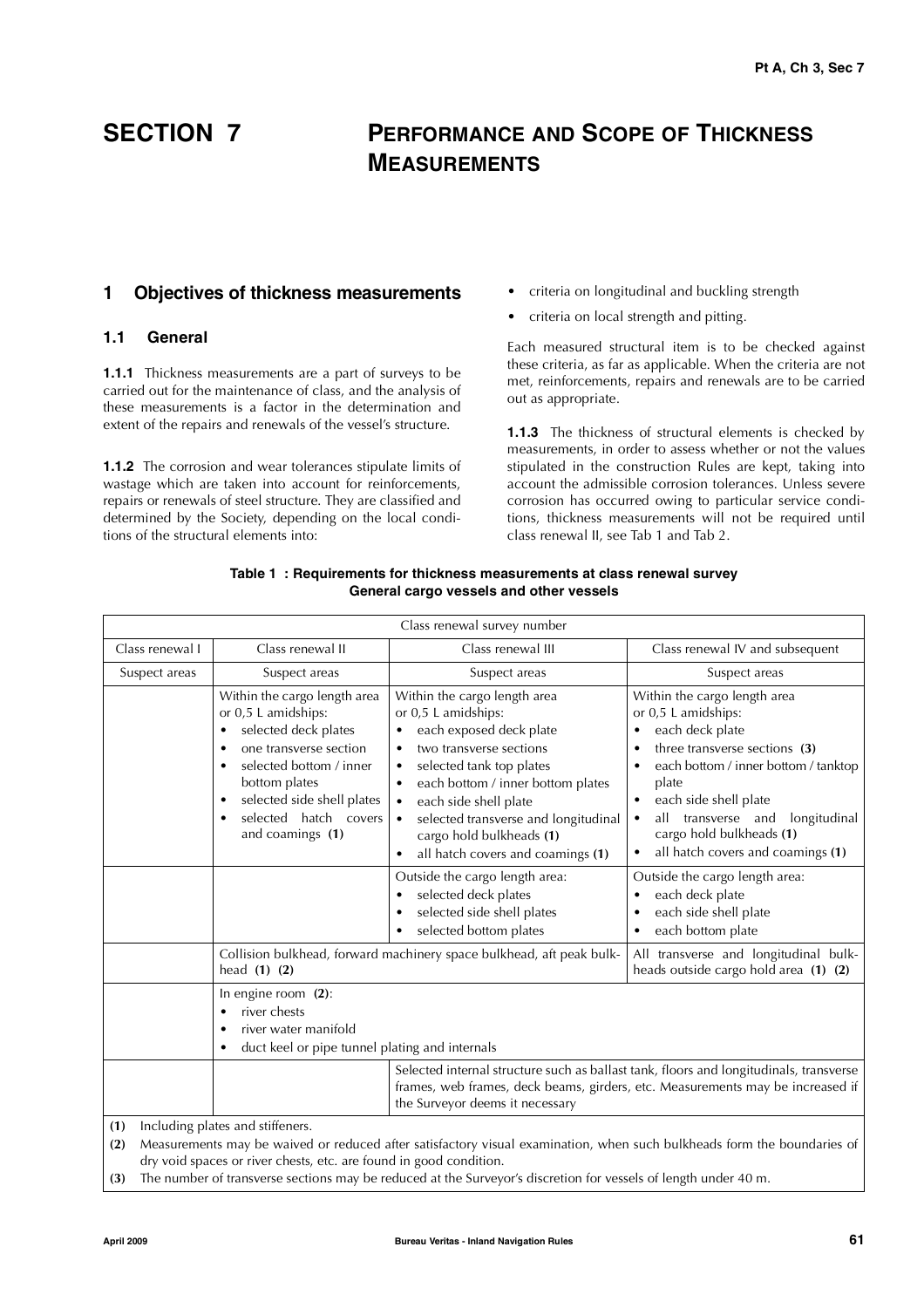| Class renewal survey number                                                                                                                                                                                                                                                                                                                                               |                                                                                                                                                                                                             |                                                                                                                                                                                                                                                                                                                                     |                                                                                                                                                                                                                                                                                             |  |  |
|---------------------------------------------------------------------------------------------------------------------------------------------------------------------------------------------------------------------------------------------------------------------------------------------------------------------------------------------------------------------------|-------------------------------------------------------------------------------------------------------------------------------------------------------------------------------------------------------------|-------------------------------------------------------------------------------------------------------------------------------------------------------------------------------------------------------------------------------------------------------------------------------------------------------------------------------------|---------------------------------------------------------------------------------------------------------------------------------------------------------------------------------------------------------------------------------------------------------------------------------------------|--|--|
| Class renewal I                                                                                                                                                                                                                                                                                                                                                           | Class renewal II                                                                                                                                                                                            | Class renewal III                                                                                                                                                                                                                                                                                                                   | Class renewal IV and subsequent                                                                                                                                                                                                                                                             |  |  |
| Suspect areas                                                                                                                                                                                                                                                                                                                                                             | Suspect areas                                                                                                                                                                                               | Suspect areas                                                                                                                                                                                                                                                                                                                       | Suspect areas                                                                                                                                                                                                                                                                               |  |  |
|                                                                                                                                                                                                                                                                                                                                                                           | Measurement for general assessment and recording of corrosion pattern of those structural members subject to<br>close-up survey according to Tab 3                                                          |                                                                                                                                                                                                                                                                                                                                     |                                                                                                                                                                                                                                                                                             |  |  |
|                                                                                                                                                                                                                                                                                                                                                                           | Within the cargo length area:<br>selected deck plates<br>one transverse section<br>selected bottom / inner<br>bottom plates<br>selected side shell plates<br>٠<br>selected hatch covers and<br>coamings (1) | Within the cargo length area:<br>each deck plate<br>two transverse sections in two dif-<br>ferent tanks<br>each bottom / inner bottom plate<br>$\bullet$<br>each side shell plate<br>$\bullet$<br>selected transverse and longitudi-<br>$\bullet$<br>nal cargo tank bulkheads (1)<br>all hatch covers and coamings (1)<br>$\bullet$ | Within the cargo length area:<br>each deck plate<br>three transverse sections in three<br>different tanks (3)<br>each bottom / inner bottom plate<br>$\bullet$<br>each side shell plate<br>all transverse and longitudinal<br>cargo tank bulkheads (1)<br>all hatch covers and coamings (1) |  |  |
|                                                                                                                                                                                                                                                                                                                                                                           |                                                                                                                                                                                                             | Outside the cargo length area:<br>selected deck plates<br>selected side shell plates<br>selected bottom plates                                                                                                                                                                                                                      | Outside the cargo length area:<br>each deck plate<br>each side shell plate<br>each bottom plate<br>All transverse and longitudinal bulk-                                                                                                                                                    |  |  |
|                                                                                                                                                                                                                                                                                                                                                                           | Collision bulkhead, forward machinery space bulkhead, aft peak bulk-<br>head $(1)$ $(2)$                                                                                                                    |                                                                                                                                                                                                                                                                                                                                     | heads outside cargo length area (1) (2)                                                                                                                                                                                                                                                     |  |  |
|                                                                                                                                                                                                                                                                                                                                                                           | In engine room $(2)$ :<br>river chests<br>river water manifold<br>duct keel or pipe tunnel plating and internals                                                                                            |                                                                                                                                                                                                                                                                                                                                     |                                                                                                                                                                                                                                                                                             |  |  |
|                                                                                                                                                                                                                                                                                                                                                                           |                                                                                                                                                                                                             | Selected internal structure such as ballast tanks, floors and longitudinals, trans-<br>verse frames, web frames, deck beams, girders, etc. Measurements may be<br>increased if the Surveyor deems it necessary                                                                                                                      |                                                                                                                                                                                                                                                                                             |  |  |
| Including plates and stiffeners.<br>(1)<br>Measurements may be waived or reduced after satisfactory visual examination, when such bulkheads form the boundaries of<br>(2)<br>dry void spaces or river chests, etc. are found in good condition.<br>The number of transverse sections may be reduced at the Surveyor's discretion for vessels of length under 40 m.<br>(3) |                                                                                                                                                                                                             |                                                                                                                                                                                                                                                                                                                                     |                                                                                                                                                                                                                                                                                             |  |  |

### **Table 2 : Requirements for thickness measurements at class renewal survey Tank vessels**

### **Table 3 : Requirements for close-up survey at class renewal survey of Tank vessels**

| Class renewal survey number                                                                                                                                       |                                                                                                                                                                                                                                                                         |                                                                                                                                                                                                                                                                                                                                                                                                                       |                                                                                                                                                                                                                                                                                                                                                                                                                                                         |  |
|-------------------------------------------------------------------------------------------------------------------------------------------------------------------|-------------------------------------------------------------------------------------------------------------------------------------------------------------------------------------------------------------------------------------------------------------------------|-----------------------------------------------------------------------------------------------------------------------------------------------------------------------------------------------------------------------------------------------------------------------------------------------------------------------------------------------------------------------------------------------------------------------|---------------------------------------------------------------------------------------------------------------------------------------------------------------------------------------------------------------------------------------------------------------------------------------------------------------------------------------------------------------------------------------------------------------------------------------------------------|--|
| Class renewal I                                                                                                                                                   | Class renewal II                                                                                                                                                                                                                                                        | Class renewal III                                                                                                                                                                                                                                                                                                                                                                                                     | Class renewal IV and subsequent                                                                                                                                                                                                                                                                                                                                                                                                                         |  |
|                                                                                                                                                                   | Within the cargo length area:<br>selected deck plates in<br>one tank for survey from<br>inside of the tank<br>selected deck longitudinals<br>$\bullet$<br>/ brackets in one tank (1)<br>section<br>transverse<br>one.<br>selected in one represen-<br>tative cargo tank | Within the cargo length area:<br>selected deck plates in two tanks<br>$\bullet$<br>for survey from inside of the tank<br>selected deck longitudinals<br>$\bullet$<br>brackets in two tanks (1)<br>selected bulkheads for survey of   •<br>upper and lower parts (1)<br>two transverse sections selected in I<br>two representative cargo tank<br>selected plates and stiffeners in<br>one representative ballast tank | Within the cargo length area:<br>selected deck plates in four tanks<br>for survey from inside of the tank<br>selected deck longitudinals<br>brackets in four tanks (1)<br>all bulkheads for survey of upper<br>and lower parts (1)<br>three transverse sections selected<br>in three representative cargo tanks,<br>including all transverse sections in<br>one representative cargo tank (2)<br>selected plates and stiffeners in all<br>ballast tanks |  |
| Including plates and stiffeners.<br>(1)<br>The number of transverse sections may be reduced at the Surveyor's discretion for vessels of length under 40 m.<br>(2) |                                                                                                                                                                                                                                                                         |                                                                                                                                                                                                                                                                                                                                                                                                                       |                                                                                                                                                                                                                                                                                                                                                                                                                                                         |  |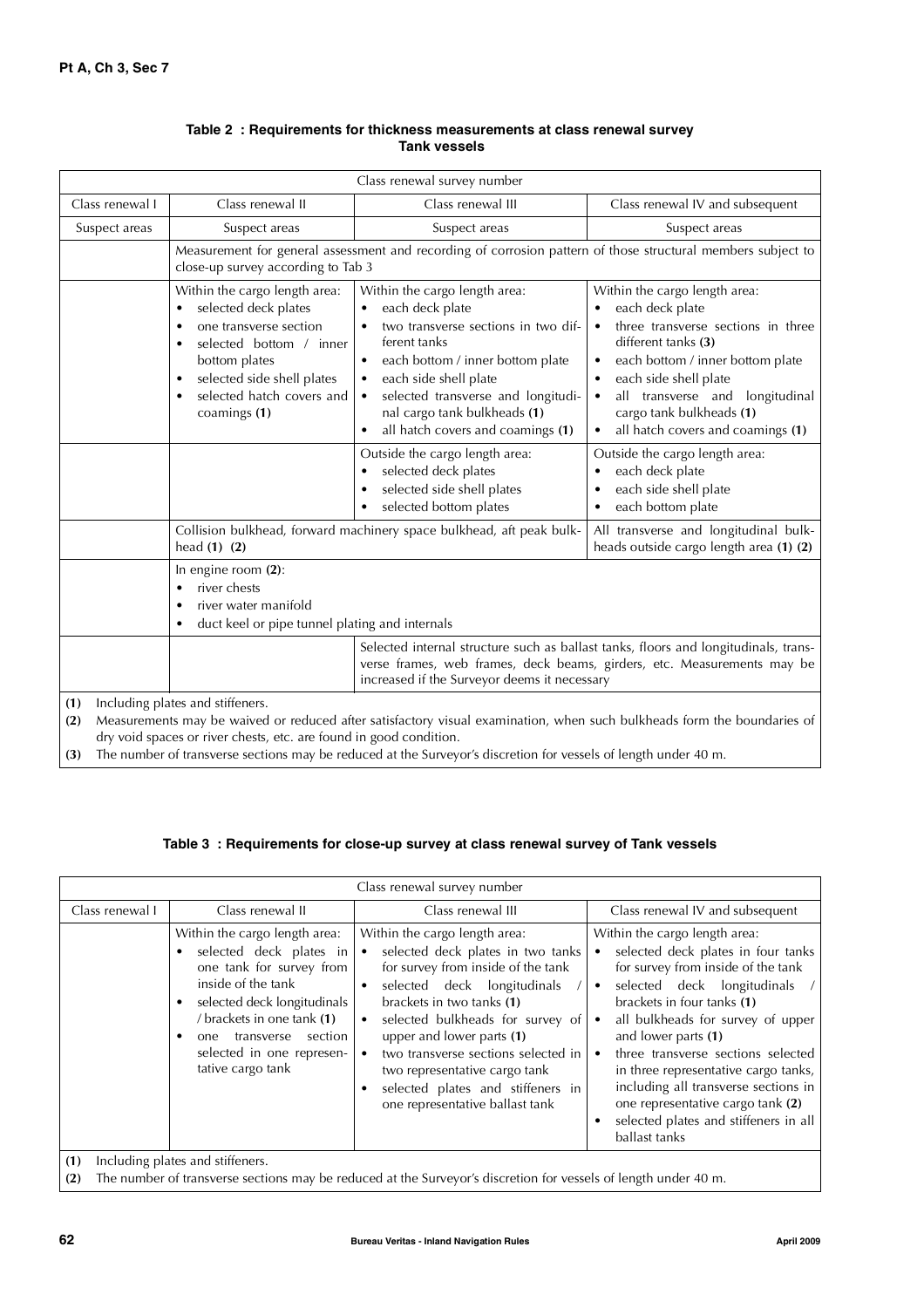**1.1.4** Thickness measurements are to be carried out in accordance with recognized methods and by authorized personnel or companies.

Note 1: The specific guidelines of the Society give details about the scope of authorization.

**1.1.5** Rust and contamination are to be removed from the components to be examined. The Surveyor is entitled to require check measurements or more detailed measurements to be performed in his presence. The thickness measurements are to be witnessed by the Surveyor on board to the extent necessary to control the process.

**1.1.6** The scope of thickness measurement as well as the reporting shall be fixed in a survey planning meeting between the Surveyor, representatives of the vessel's Owner and the approved thickness measurement operator/firm well in advance of measurements and prior to commencing the survey.

**1.1.7** Thickness measurements of structures in areas where close-up surveys are required shall be carried out simultaneously with the close-up survey.

### **2 Definitions**

### **2.1 Ballast tank**

**2.1.1** A ballast tank is a tank that is being primarily used for water ballast. A tank which is used for both cargo and water ballast will be treated as a ballast tank when substantial corrosion has been found in such tank, see [2.8.1].

### **2.2 Spaces**

**2.2.1** Spaces are separate compartments such as holds and tanks.

### **2.3 Overall survey**

**2.3.1** An overall survey is a survey intended to report on the overall condition of the hull structure and determine the extent of additional close-up surveys.

### **2.4 Close-up survey**

**2.4.1** A close-up survey is a survey where the details of structural components are within the close visual inspection range of the Surveyor, i.e. normally within reach of hand.

### **2.5 Transverse section**

**2.5.1** A transverse section includes all longitudinal members contributing to longitudinal hull girder strength, such as plating, longitudinals and girders at the deck, side shell, bottom, inner bottom, longitudinal bulkheads, and plating in side tanks, as well as relevant longitudinals, as applicable for the different vessels. For a transversely framed vessel, a transverse section includes adjacent frames and their end connections in way of transverse sections.

### **2.6 Representative tanks or spaces**

**2.6.1** Representative tanks or spaces are those which are expected to reflect the condition of other tanks or spaces of similar type and service and with similar corrosion protection systems. When selecting representative tanks or spaces, account should be taken of the service and repair history on board and identifiable suspect areas.

### **2.7 Critical structural area**

**2.7.1** Critical structural areas are locations which have been identified from calculations to require monitoring or from the service history of the subject vessel or from similar vessels or sister vessels, if applicable, to be sensitive to cracking, buckling or corrosion which could impair the structural integrity of the vessel.

### **2.8 Substantial corrosion**

**2.8.1** Substantial corrosion is an extent of corrosion such that assessment of the corrosion pattern indicates a wastage in excess of 75% of allowable margins, but within acceptable limits.

### **2.9 Coating condition**

**2.9.1** Coating condition is defined as follows:

- good: condition with only minor spot rusting
- fair: condition with local breakdown at edges of stiffeners and weld connections and/or light rusting over 20% or more of areas under consideration, but less than as defined for poor condition
- poor: condition with general breakdown of coating over 20% or more of areas or hard scale at 10% or more of areas under consideration.

### **2.10 Suspect areas**

**2.10.1** Suspect areas are locations showing substantial corrosion and/or considered by the Surveyor to be prone to rapid wastage.

### **2.11 Cargo area for vessels carrying liquid cargo in bulk**

**2.11.1** The cargo area is that part of the vessel which contains cargo tanks, slop tanks and cargo/ballast pump rooms, cofferdams, ballast tanks and void spaces adjacent to cargo tanks and also deck areas throughout the entire length and breadth of the part of the vessel over the above-mentioned spaces.

### **2.12 Cargo area for dry cargo vessels**

**2.12.1** The cargo area is that part of the vessel which includes all cargo holds and adjacent areas including fuel tanks, cofferdams, ballast tanks and void spaces.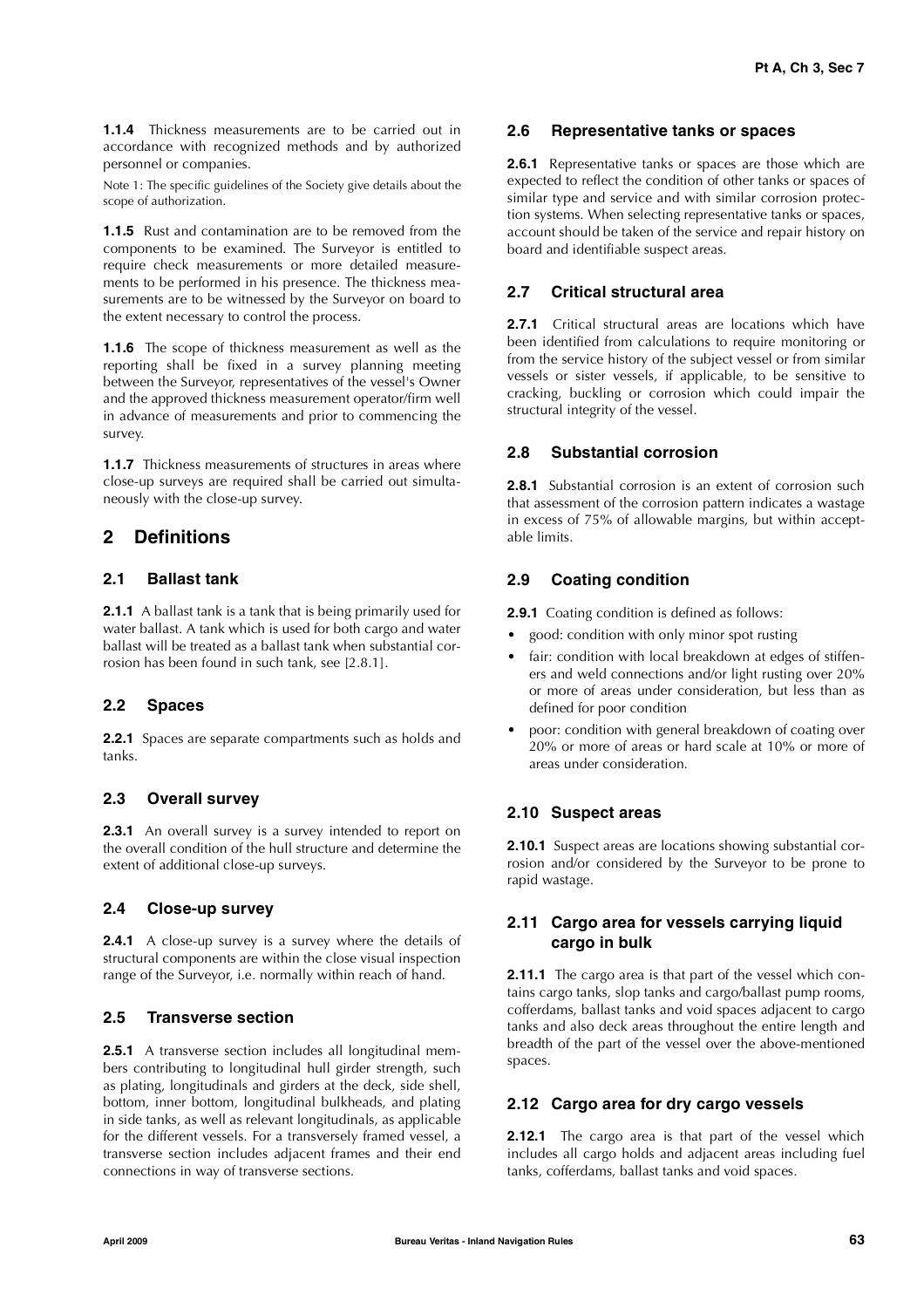### **3 Scope and extent of measurements for class renewal survey**

### **3.1 General**

**3.1.1** The thickness measurements required by the Rules consist of:

- systematic thickness measurements, i.e. measurements of different parts of the structure in order to assess the overall and local strength of the vessel
- measurements of suspect areas as defined in [2.10.1]
- additional measurements on areas determined as affected by substantial corrosion as defined in [2.8.1].

### **3.2 Main hull structural elements**

**3.2.1** As applicable, in class renewal II and all subsequent ones, the plate thickness of the main and essential longitudinal and transverse structural hull elements are to be checked by thickness measurements. The number of measurements depends on the vessel's maintenance condition and is left to the Surveyor's discretion. The minimum requirements for thickness measurements on the occasion of class renewal surveys are stated in Tab 1 and Tab 2, depending on the vessel's class renewal survey number. Respective thickness measurements to determine the general level of corrosion are to be carried out.

### **3.3 Reduction of thickness measurement scope**

**3.3.1** The extent of thickness measurements may be reduced, in comparison with those stated in Tab 1 and Tab 3, provided during the close-up examination the Surveyor satisfies himself that there is no structural diminution and the protective coating, where applied, continues to be effective. When the structure is coated and the coating is found to be in good condition, as defined in [2.9.1], the Surveyor may, at his discretion, accept a reduced program of thickness measurements in the corresponding areas. Other effective protective arrangements may also be considered. The requirements for close-up survey of tank vessels are stated in Tab 3.

### **3.4 Extension of thickness measurement scope**

**3.4.1** The Surveyor may extend the scope of the thickness measurement as deemed necessary. This applies especially to areas with substantial corrosion. When thickness measurements indicate substantial corrosion, as defined in [2.8.1] the number of thickness measurements is to be increased to determine the extent of substantial corrosion.

### **3.5 Transverse sections**

**3.5.1** Transverse sections shall be chosen where largest corrosion rates are suspected to occur or are revealed by deck plating measurements.

### **3.6 Ballast tanks**

**3.6.1** If applicable, in the case of major corrosion damages, the structural elements of ballast tanks are to be checked by thickness measurements.

### **3.7 Substantial corrosion and suspect areas**

**3.7.1** Where special reasons exist, the Surveyor may demand thickness measurements to be carried out already on the occasion of class renewal I, also outside the area of 0,5 L amidships. The same applies in the case of conversion or repair of a vessel.

### **3.8 Hull equipment**

**3.8.1** In class renewal II and all subsequent class renewals the cross sectional areas of the anchor chain cables are to be determined. The mean diameters of the anchor chain cables are to be determined by representative measurements, approximatively 3 links per length of 27,5 m, made at the ends of the links where the wear is the greatest. The weights of the anchors are to be checked in class renewal III and all subsequent class renewals. For permissible tolerances see [4.4].

### **4 Corrosion and wear tolerances**

### **4.1 General**

**4.1.1** Where thickness measurements result in corrosion and wear values exceeding those stated in the following, the respective hull structural elements will have to be renewed.

### **4.2 Longitudinal and buckling strength**

**4.2.1** In general, the applicable criteria on longitudinal and buckling strength will be decided by the Society, if needed, on a case by case basis.

### **4.3 Local strength and pitting**

**4.3.1** The following apply to vessels built according to net scantling concept.

### **4.3.2 Large surfaces**

Where applicable, the maximum permissible large-surface reduction of plate thickness and web thickness of profiles should not exceed the values of corrosion additions as stipulated in Pt B, Ch 2, Sec 2, [7.1.2] for steel and Pt B, Ch 2, Sec 2, [7.1.3] for stainless steel or aluminium alloys.

### **4.3.3 Isolated areas**

The maximum permissible locally limited reduction of thickness is 1,25  $t_C$ , where  $t_C$  is the value of corrosion addition as stipulated in Pt B, Ch 2, Sec 2, [7.1.2] for steel and Pt B, Ch 2, Sec 2, [7.1.3] for stainless steel or aluminium alloys.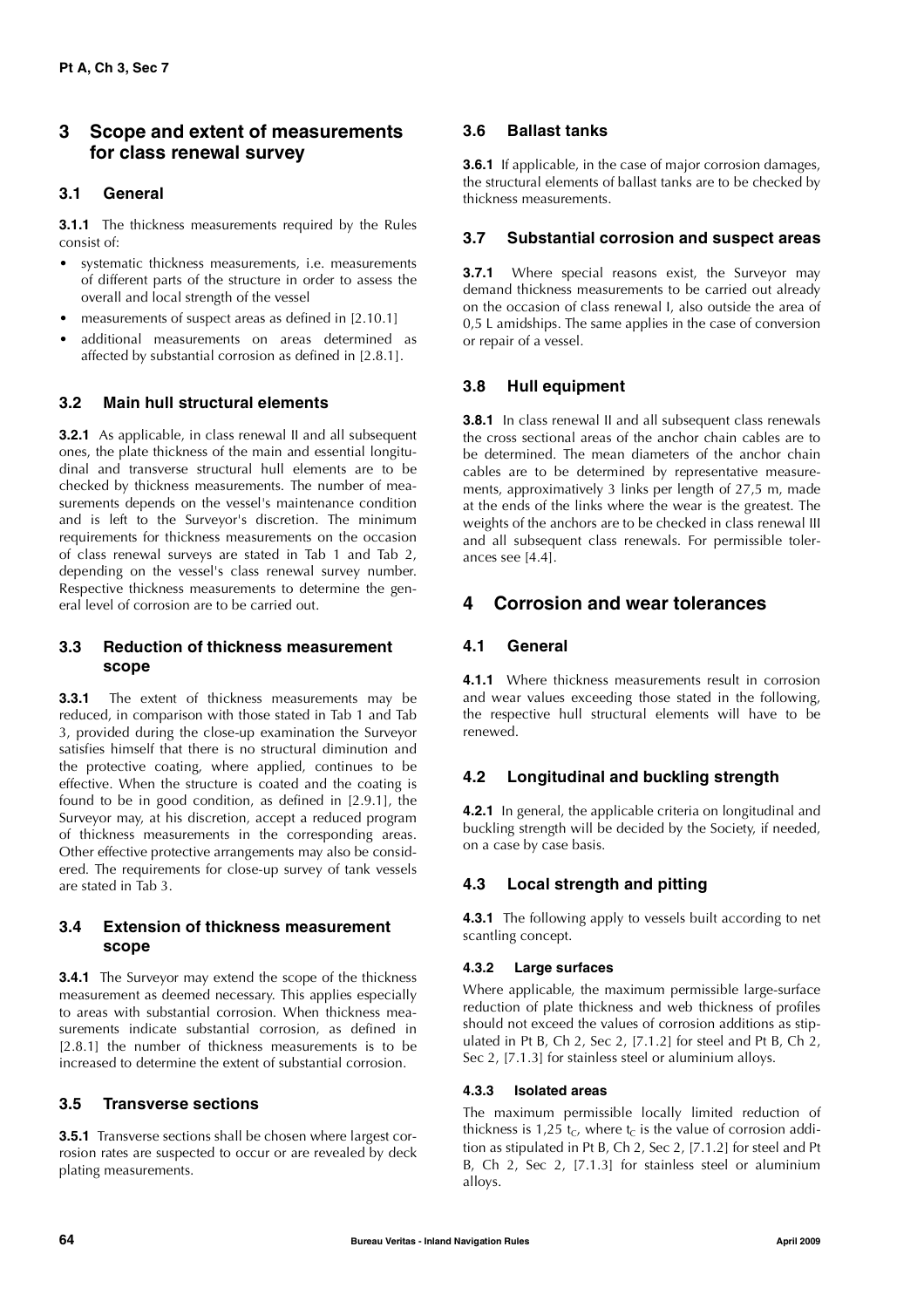### **4.3.4 Pits**

Beyond the calculated corrosion additions  $t_C$ , and at the Surveyor's discretion, a maximum permissible locally limited reduction of thickness for isolated pits of 0,35, respectively of 0,2 times the as-built thickness for 50% scattered pits, may be accepted.

### **4.4 Anchor equipment**

**4.4.1** Maximum permissible reduction of the mean diameter of chain links: 12 %.

Maximum permissible reduction in weight of anchors: 10%.

### **5 Reporting**

### **5.1 General**

**5.1.1** Appropriate reporting forms recommended by the Society are to be used for recording thickness measurements.

The report is to provide the name of the vessel, the location of measurement, the thickness measured and the corresponding original thickness. Furthermore, the report is to include the date when the measurements were carried out, the type of measuring equipment, the names and the qualification of the operator and his signature.

The single measurement recorded is to represent the average of multiple measurements.

The report shall be verified and validated by the Surveyor.